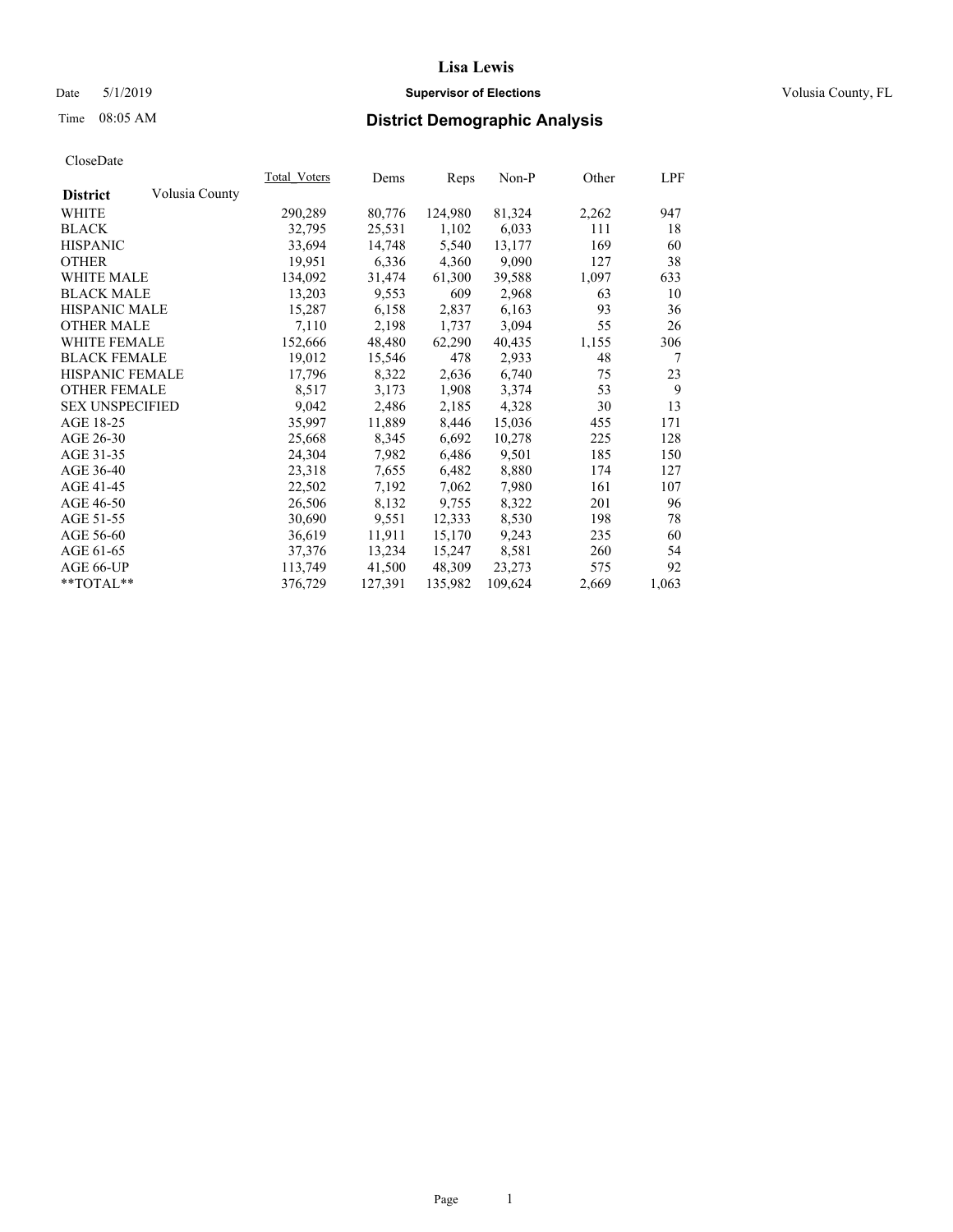### Date 5/1/2019 **Supervisor of Elections Supervisor of Elections** Volusia County, FL

|                                              | Total Voters | Dems   | Reps   | Non-P  | Other | LPF |
|----------------------------------------------|--------------|--------|--------|--------|-------|-----|
| County Council District 1<br><b>District</b> |              |        |        |        |       |     |
| WHITE                                        | 58,529       | 15,942 | 26,671 | 15,309 | 388   | 219 |
| <b>BLACK</b>                                 | 5,583        | 4,412  | 171    | 976    | 20    | 4   |
| <b>HISPANIC</b>                              | 7,073        | 2,972  | 1,194  | 2,850  | 42    | 15  |
| <b>OTHER</b>                                 | 3,933        | 1,236  | 898    | 1,767  | 23    | 9   |
| <b>WHITE MALE</b>                            | 26,650       | 6,031  | 12,883 | 7,403  | 186   | 147 |
| <b>BLACK MALE</b>                            | 2,237        | 1,661  | 85     | 477    | 12    | 2   |
| <b>HISPANIC MALE</b>                         | 3,019        | 1,165  | 601    | 1,223  | 19    | 11  |
| <b>OTHER MALE</b>                            | 1,401        | 448    | 350    | 587    | 9     | 7   |
| <b>WHITE FEMALE</b>                          | 31,218       | 9,764  | 13,508 | 7,676  | 201   | 69  |
| <b>BLACK FEMALE</b>                          | 3,263        | 2,693  | 83     | 477    | 8     | 2   |
| <b>HISPANIC FEMALE</b>                       | 3,913        | 1,746  | 582    | 1,559  | 22    | 4   |
| <b>OTHER FEMALE</b>                          | 1,656        | 596    | 370    | 677    | 11    | 2   |
| <b>SEX UNSPECIFIED</b>                       | 1,760        | 458    | 471    | 823    | 5     | 3   |
| AGE 18-25                                    | 7,284        | 2,218  | 1,903  | 3,047  | 73    | 43  |
| AGE 26-30                                    | 5,061        | 1,562  | 1,422  | 2,010  | 39    | 28  |
| AGE 31-35                                    | 4,796        | 1,429  | 1,445  | 1,861  | 28    | 33  |
| AGE 36-40                                    | 4,884        | 1,521  | 1,520  | 1,775  | 32    | 36  |
| AGE 41-45                                    | 4,573        | 1,389  | 1,564  | 1,566  | 36    | 18  |
| AGE 46-50                                    | 5,301        | 1,586  | 2,064  | 1,590  | 39    | 22  |
| AGE 51-55                                    | 6,024        | 1,780  | 2,623  | 1,573  | 29    | 19  |
| AGE 56-60                                    | 6,871        | 2,201  | 3,033  | 1,578  | 42    | 17  |
| AGE 61-65                                    | 6,998        | 2,388  | 3,044  | 1,515  | 45    | 6   |
| AGE 66-UP                                    | 23,326       | 8,488  | 10,316 | 4,387  | 110   | 25  |
| $*$ TOTAL $*$                                | 75,118       | 24,562 | 28,934 | 20,902 | 473   | 247 |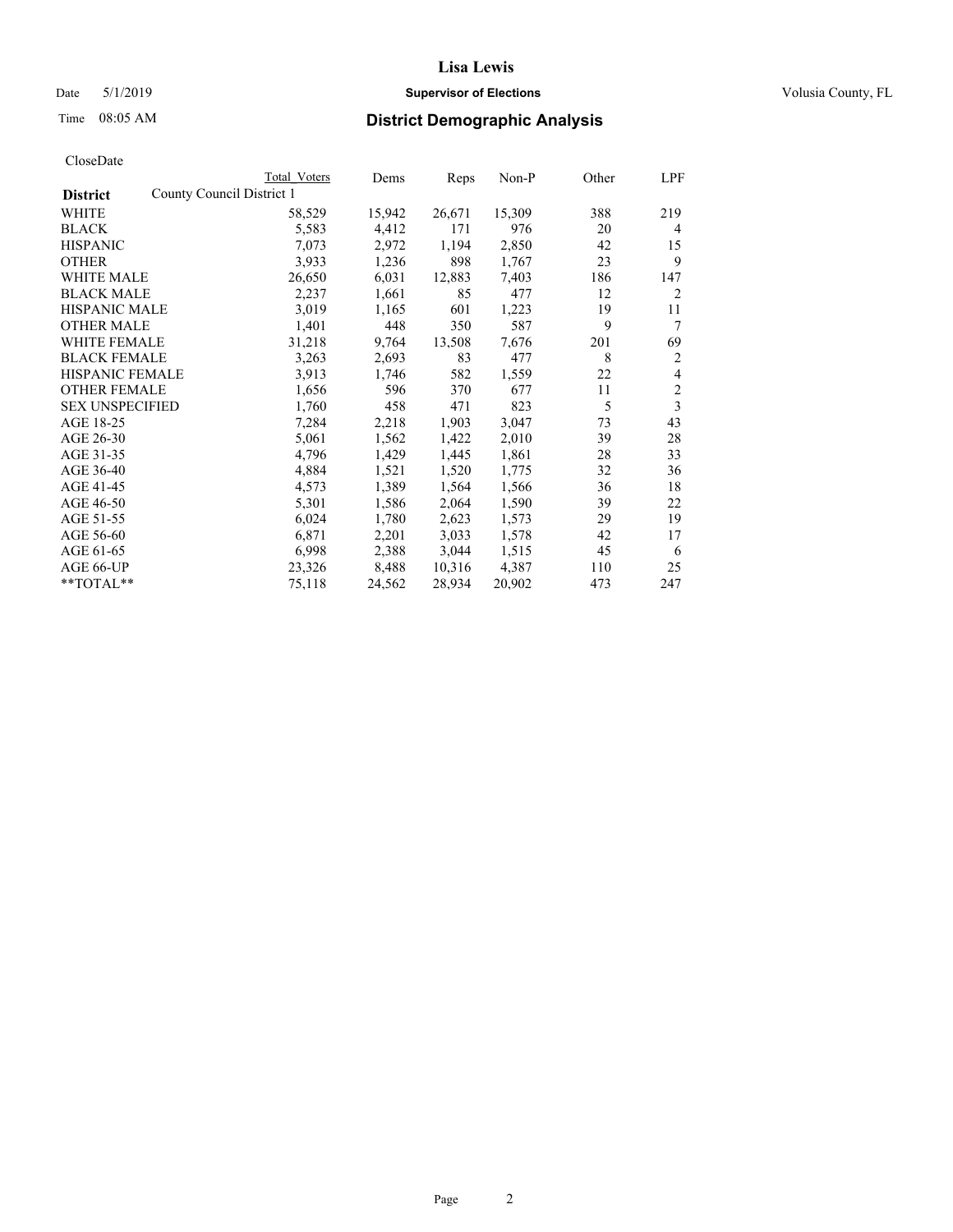## Date 5/1/2019 **Supervisor of Elections Supervisor of Elections** Volusia County, FL

|                        |                           | Total Voters | Dems   | Reps   | Non-P  | Other | LPF            |
|------------------------|---------------------------|--------------|--------|--------|--------|-------|----------------|
| <b>District</b>        | County Council District 2 |              |        |        |        |       |                |
| WHITE                  |                           | 55,495       | 16,245 | 22,543 | 16,008 | 517   | 182            |
| <b>BLACK</b>           |                           | 11,360       | 9,037  | 309    | 1,976  | 35    | 3              |
| <b>HISPANIC</b>        |                           | 2,845        | 1,193  | 559    | 1,064  | 23    | 6              |
| <b>OTHER</b>           |                           | 4,319        | 1,476  | 852    | 1,949  | 34    | 8              |
| <b>WHITE MALE</b>      |                           | 25,843       | 6,425  | 11,156 | 7,872  | 269   | 121            |
| <b>BLACK MALE</b>      |                           | 4,330        | 3,227  | 162    | 924    | 17    | $\mathbf{0}$   |
| <b>HISPANIC MALE</b>   |                           | 1,303        | 483    | 299    | 504    | 15    | 2              |
| <b>OTHER MALE</b>      |                           | 1,514        | 499    | 357    | 641    | 13    | $\overline{4}$ |
| <b>WHITE FEMALE</b>    |                           | 28,968       | 9,644  | 11,138 | 7,882  | 245   | 59             |
| <b>BLACK FEMALE</b>    |                           | 6,778        | 5,622  | 143    | 993    | 18    | 2              |
| <b>HISPANIC FEMALE</b> |                           | 1,479        | 682    | 256    | 529    | 8     | 4              |
| <b>OTHER FEMALE</b>    |                           | 1,864        | 723    | 375    | 747    | 16    | 3              |
| <b>SEX UNSPECIFIED</b> |                           | 1,940        | 646    | 377    | 905    | 8     | 4              |
| AGE 18-25              |                           | 8,135        | 3,569  | 1,396  | 3,022  | 121   | 27             |
| AGE 26-30              |                           | 5,297        | 2,009  | 1,205  | 2,004  | 53    | 26             |
| AGE 31-35              |                           | 4,601        | 1,763  | 1,068  | 1,698  | 38    | 34             |
| AGE 36-40              |                           | 4,187        | 1,615  | 1,016  | 1,501  | 39    | 16             |
| AGE 41-45              |                           | 3,734        | 1,366  | 1,044  | 1,265  | 34    | 25             |
| AGE 46-50              |                           | 4,524        | 1,599  | 1,479  | 1,395  | 35    | 16             |
| AGE 51-55              |                           | 5,584        | 1,980  | 1,962  | 1,576  | 51    | 15             |
| AGE 56-60              |                           | 7,048        | 2,518  | 2,707  | 1,764  | 49    | 10             |
| AGE 61-65              |                           | 7,375        | 2,785  | 2,833  | 1,697  | 52    | 8              |
| AGE 66-UP              |                           | 23,534       | 8,747  | 9,553  | 5,075  | 137   | 22             |
| **TOTAL**              |                           | 74,019       | 27,951 | 24,263 | 20,997 | 609   | 199            |
|                        |                           |              |        |        |        |       |                |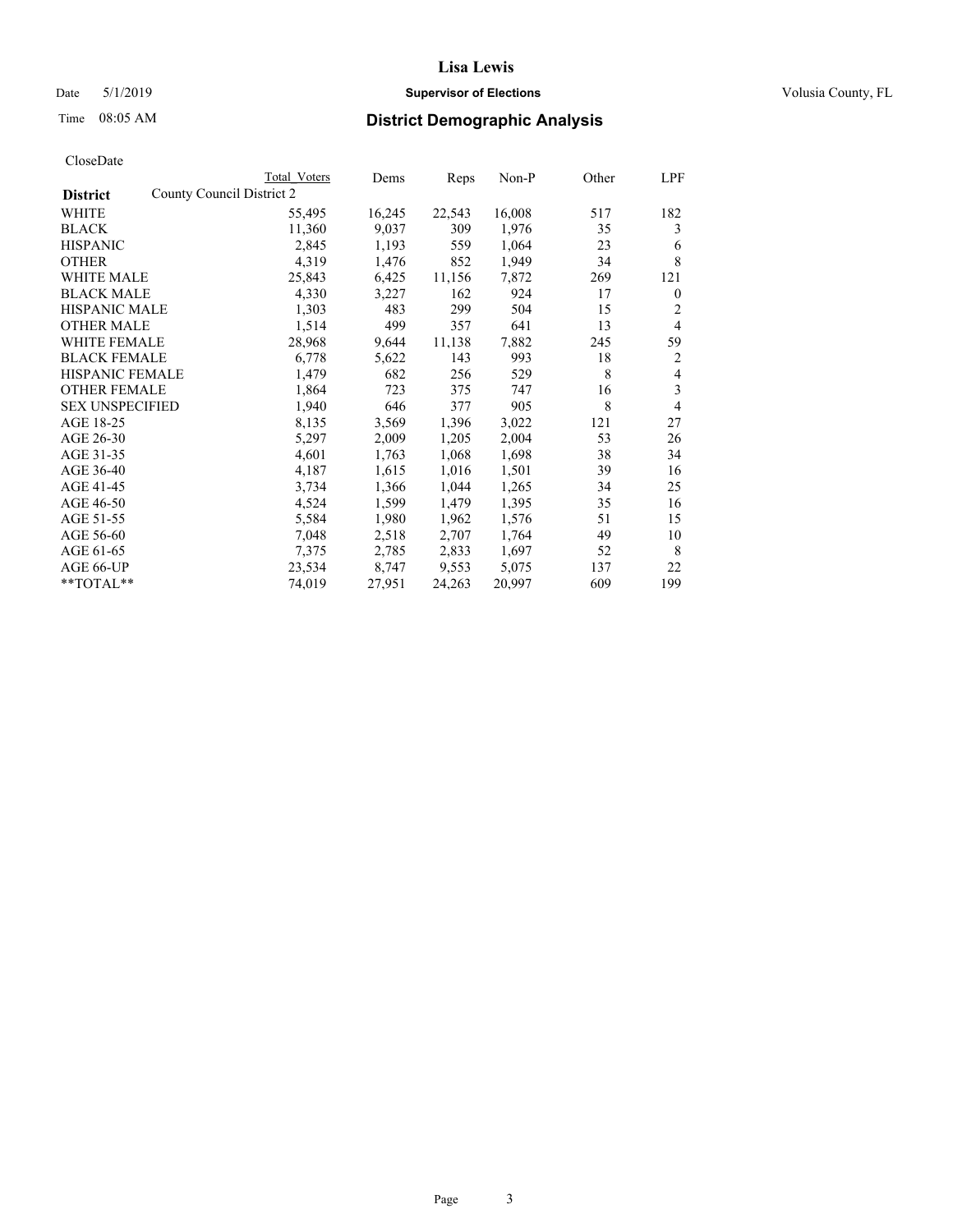## Date 5/1/2019 **Supervisor of Elections Supervisor of Elections** Volusia County, FL

| Total Voters                                                                                                                                                                            | Dems                      | Reps   | $Non-P$ | Other          | LPF            |
|-----------------------------------------------------------------------------------------------------------------------------------------------------------------------------------------|---------------------------|--------|---------|----------------|----------------|
|                                                                                                                                                                                         |                           |        |         |                |                |
| 72,664                                                                                                                                                                                  | 19,815                    | 31,887 | 20,152  | 604            | 206            |
| 2,091                                                                                                                                                                                   | 1,625                     | 93     | 363     | 7              | 3              |
| 1,895                                                                                                                                                                                   | 676                       | 488    | 713     | 16             | $\overline{c}$ |
| 3,135                                                                                                                                                                                   | 901                       | 812    | 1,392   | 22             | 8              |
| 33,758                                                                                                                                                                                  | 7,797                     | 15,751 | 9,799   | 281            | 130            |
| 926                                                                                                                                                                                     | 664                       | 48     | 206     | 5              | 3              |
| 842                                                                                                                                                                                     | 276                       | 233    | 326     | 6              |                |
| 1,152                                                                                                                                                                                   | 310                       | 336    | 486     | 14             | 6              |
| 38,087                                                                                                                                                                                  | 11,822                    | 15,799 | 10,070  | 321            | 75             |
| 1,134                                                                                                                                                                                   | 934                       | 44     | 154     | $\overline{2}$ | $\mathbf{0}$   |
| 1,015                                                                                                                                                                                   | 385                       | 245    | 374     | 10             | 1              |
| 1,324                                                                                                                                                                                   | 468                       | 360    | 487     | 7              | $\overline{c}$ |
| 1,546                                                                                                                                                                                   | 361                       | 464    | 717     | 3              | 1              |
| 6,010                                                                                                                                                                                   | 1,516                     | 1,869  | 2,479   | 114            | 32             |
| 4,307                                                                                                                                                                                   | 1,126                     | 1,354  | 1,753   | 47             | 27             |
| 4,344                                                                                                                                                                                   | 1,219                     | 1,318  | 1,737   | 44             | 26             |
| 4,379                                                                                                                                                                                   | 1,152                     | 1,460  | 1,708   | 35             | 24             |
| 4,477                                                                                                                                                                                   | 1,106                     | 1,700  | 1,609   | 38             | 24             |
| 5,600                                                                                                                                                                                   | 1,395                     | 2,373  | 1,768   | 45             | 19             |
| 6,431                                                                                                                                                                                   | 1,621                     | 2,958  | 1,781   | 54             | 17             |
| 8,293                                                                                                                                                                                   | 2,274                     | 3,840  | 2,105   | 58             | 16             |
| 8,710                                                                                                                                                                                   | 2,762                     | 3,844  | 2,022   | 68             | 14             |
| 27,234                                                                                                                                                                                  | 8,846                     | 12,564 | 5,658   | 146            | 20             |
| 79,785                                                                                                                                                                                  | 23,017                    | 33,280 | 22,620  | 649            | 219            |
| WHITE MALE<br><b>BLACK MALE</b><br><b>HISPANIC MALE</b><br><b>OTHER MALE</b><br>WHITE FEMALE<br><b>BLACK FEMALE</b><br>HISPANIC FEMALE<br><b>OTHER FEMALE</b><br><b>SEX UNSPECIFIED</b> | County Council District 3 |        |         |                |                |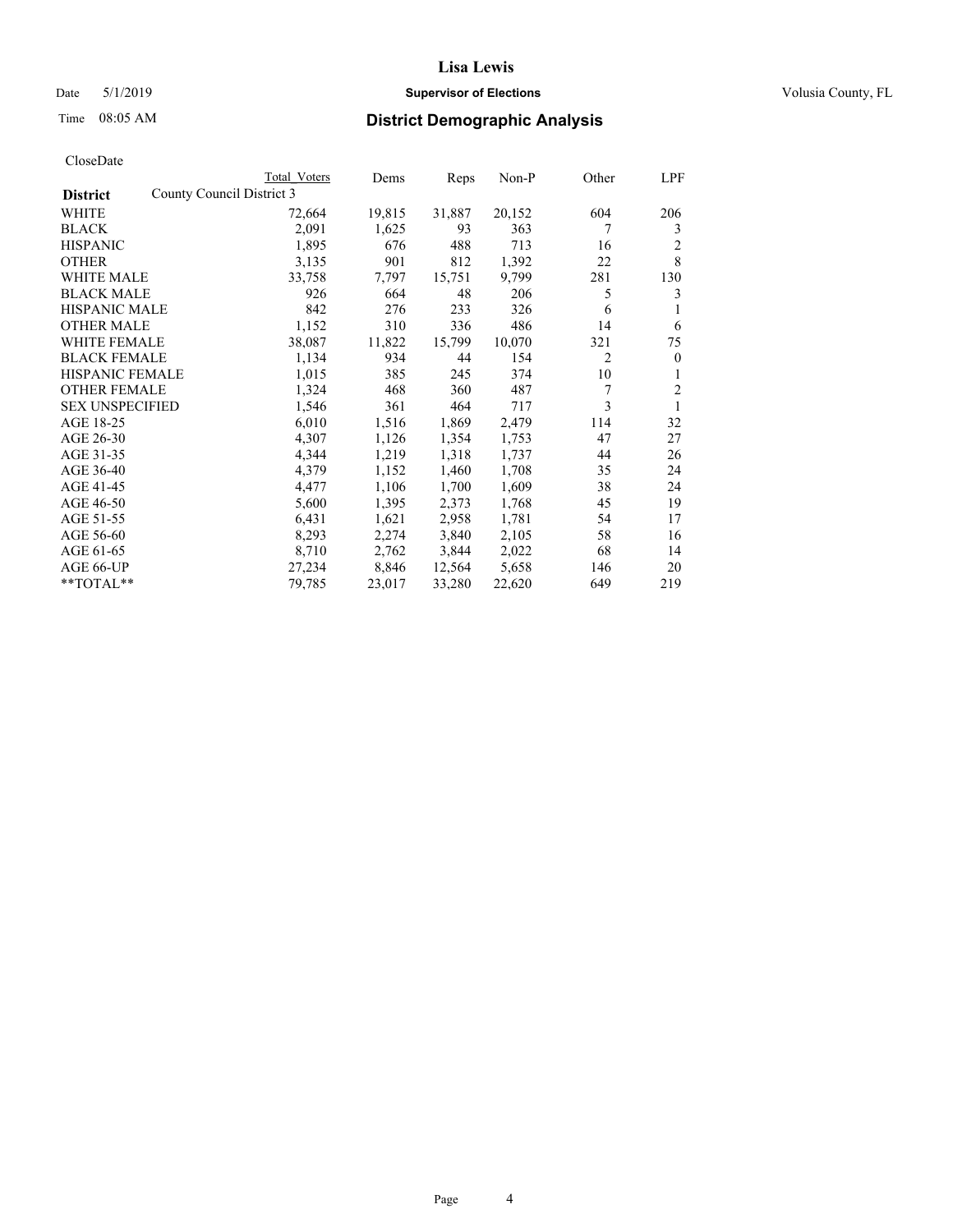### Date 5/1/2019 **Supervisor of Elections Supervisor of Elections** Volusia County, FL

|                                              | Total Voters | Dems   | Reps   | Non-P  | Other          | LPF            |
|----------------------------------------------|--------------|--------|--------|--------|----------------|----------------|
| County Council District 4<br><b>District</b> |              |        |        |        |                |                |
| WHITE                                        | 60,685       | 17,371 | 25,970 | 16,679 | 479            | 186            |
| <b>BLACK</b>                                 | 7,234        | 5,648  | 233    | 1,322  | 25             | 6              |
| <b>HISPANIC</b>                              | 2,524        | 995    | 551    | 942    | 26             | 10             |
| <b>OTHER</b>                                 | 4,076        | 1,260  | 918    | 1,869  | 23             | 6              |
| WHITE MALE                                   | 27,905       | 6,707  | 12,724 | 8,115  | 229            | 130            |
| <b>BLACK MALE</b>                            | 2,846        | 2,046  | 133    | 649    | 15             | 3              |
| <b>HISPANIC MALE</b>                         | 1,132        | 397    | 275    | 434    | 19             | 7              |
| <b>OTHER MALE</b>                            | 1,496        | 448    | 354    | 682    | 9              | 3              |
| <b>WHITE FEMALE</b>                          | 32,033       | 10,508 | 12,961 | 8,259  | 249            | 56             |
| <b>BLACK FEMALE</b>                          | 4,265        | 3,508  | 97     | 647    | 10             | 3              |
| <b>HISPANIC FEMALE</b>                       | 1,328        | 574    | 264    | 480    | 7              | 3              |
| <b>OTHER FEMALE</b>                          | 1,697        | 623    | 405    | 657    | 11             | 1              |
| <b>SEX UNSPECIFIED</b>                       | 1,816        | 463    | 458    | 889    | $\overline{4}$ | $\overline{2}$ |
| AGE 18-25                                    | 6,768        | 2,155  | 1,783  | 2,713  | 78             | 39             |
| AGE 26-30                                    | 4,880        | 1,660  | 1,282  | 1,870  | 52             | 16             |
| AGE 31-35                                    | 4,515        | 1,583  | 1,222  | 1,645  | 36             | 29             |
| AGE 36-40                                    | 4,026        | 1,361  | 1,117  | 1,494  | 30             | 24             |
| AGE 41-45                                    | 4,039        | 1,308  | 1,301  | 1,379  | 27             | 24             |
| AGE 46-50                                    | 4,922        | 1,453  | 1,897  | 1,510  | 41             | 21             |
| AGE 51-55                                    | 6,078        | 1,887  | 2,508  | 1,631  | 40             | 12             |
| AGE 56-60                                    | 7,330        | 2,394  | 2,972  | 1,893  | 62             | 9              |
| AGE 61-65                                    | 7,819        | 2,778  | 3,239  | 1,726  | 61             | 15             |
| AGE 66-UP                                    | 24,142       | 8,695  | 10,351 | 4,951  | 126            | 19             |
| $*$ $TOTAL**$                                | 74,519       | 25,274 | 27,672 | 20,812 | 553            | 208            |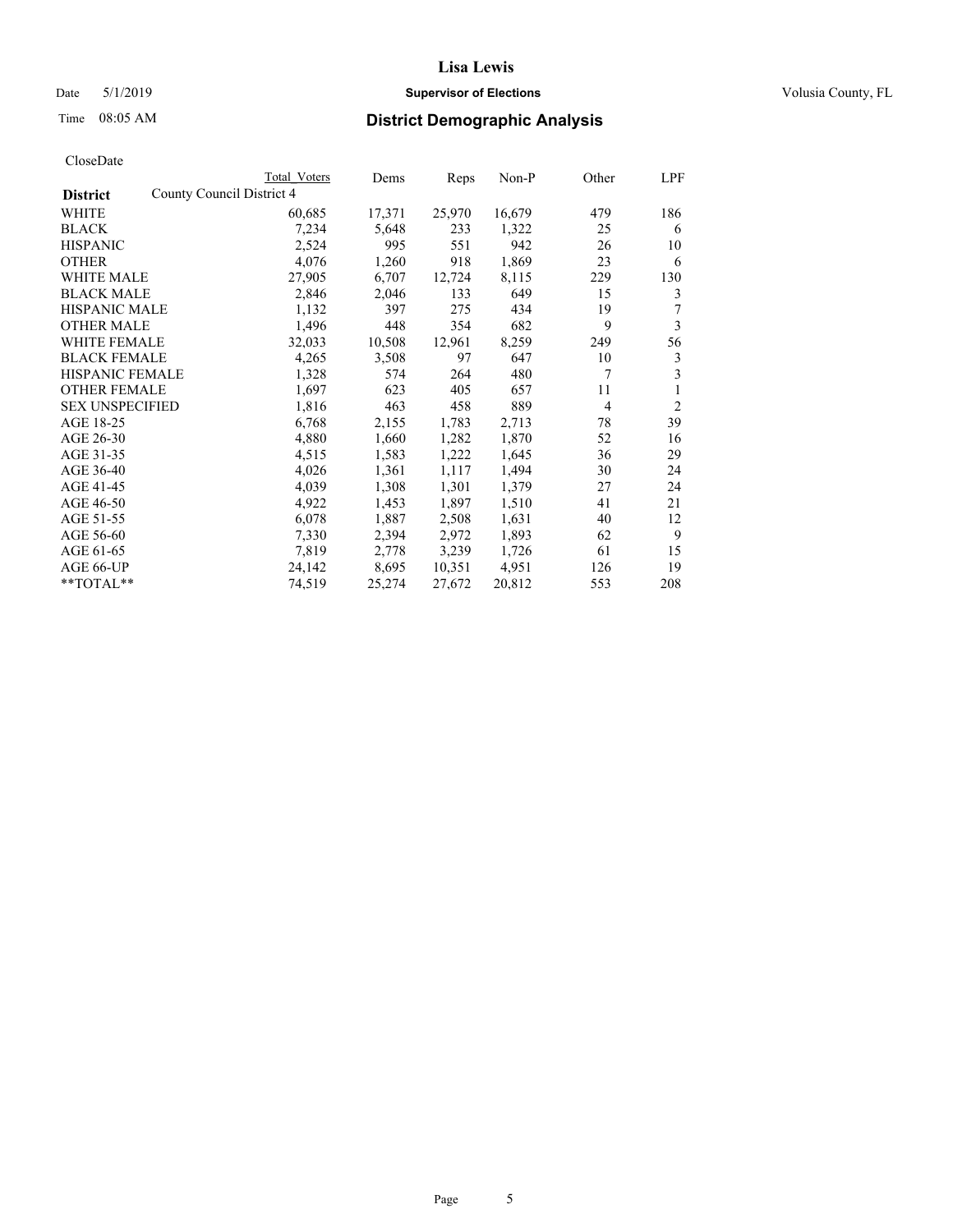## Date 5/1/2019 **Supervisor of Elections Supervisor of Elections** Volusia County, FL

|                                              | Total Voters | Dems   | Reps   | Non-P  | Other | LPF          |
|----------------------------------------------|--------------|--------|--------|--------|-------|--------------|
| County Council District 5<br><b>District</b> |              |        |        |        |       |              |
| WHITE                                        | 42,916       | 11,403 | 17,909 | 13,176 | 274   | 154          |
| <b>BLACK</b>                                 | 6,527        | 4,809  | 296    | 1,396  | 24    | 2            |
| <b>HISPANIC</b>                              | 19,357       | 8,912  | 2,748  | 7,608  | 62    | 27           |
| <b>OTHER</b>                                 | 4,488        | 1,463  | 880    | 2,113  | 25    | 7            |
| <b>WHITE MALE</b>                            | 19,936       | 4,514  | 8,786  | 6,399  | 132   | 105          |
| <b>BLACK MALE</b>                            | 2,864        | 1,955  | 181    | 712    | 14    | 2            |
| <b>HISPANIC MALE</b>                         | 8,991        | 3,837  | 1,429  | 3,676  | 34    | 15           |
| <b>OTHER MALE</b>                            | 1,547        | 493    | 340    | 698    | 10    | 6            |
| WHITE FEMALE                                 | 22,360       | 6,742  | 8,884  | 6,548  | 139   | 47           |
| <b>BLACK FEMALE</b>                          | 3,572        | 2,789  | 111    | 662    | 10    | $\mathbf{0}$ |
| <b>HISPANIC FEMALE</b>                       | 10,061       | 4,935  | 1,289  | 3,798  | 28    | 11           |
| <b>OTHER FEMALE</b>                          | 1,976        | 763    | 398    | 806    | 8     | 1            |
| <b>SEX UNSPECIFIED</b>                       | 1,980        | 558    | 415    | 994    | 10    | 3            |
| AGE 18-25                                    | 7,800        | 2,431  | 1,495  | 3,775  | 69    | 30           |
| AGE 26-30                                    | 6,123        | 1,988  | 1,429  | 2,641  | 34    | 31           |
| AGE 31-35                                    | 6,048        | 1,988  | 1,433  | 2,560  | 39    | 28           |
| AGE 36-40                                    | 5,842        | 2,006  | 1,369  | 2,402  | 38    | 27           |
| AGE 41-45                                    | 5,679        | 2,023  | 1,453  | 2,161  | 26    | 16           |
| AGE 46-50                                    | 6,159        | 2,099  | 1,942  | 2,059  | 41    | 18           |
| AGE 51-55                                    | 6,573        | 2,283  | 2,282  | 1,969  | 24    | 15           |
| AGE 56-60                                    | 7,077        | 2,524  | 2,618  | 1,903  | 24    | 8            |
| AGE 61-65                                    | 6,474        | 2,521  | 2,287  | 1,621  | 34    | 11           |
| AGE 66-UP                                    | 15,513       | 6,724  | 5,525  | 3,202  | 56    | 6            |
| **TOTAL**                                    | 73,288       | 26,587 | 21,833 | 24,293 | 385   | 190          |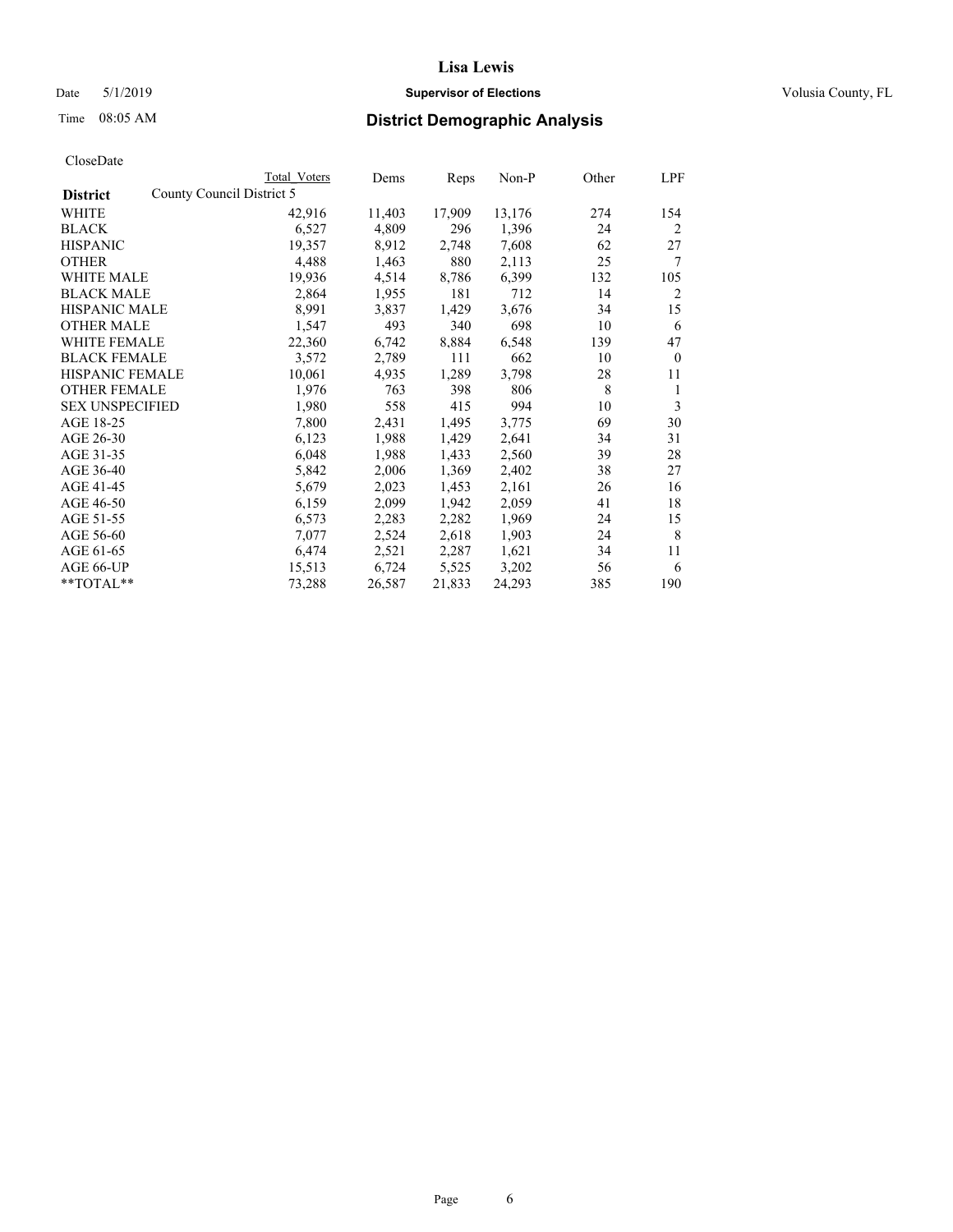### Date 5/1/2019 **Supervisor of Elections Supervisor of Elections** Volusia County, FL

# Time 08:05 AM **District Demographic Analysis**

|                        |                              | Total Voters | Dems | Reps | Non-P | Other          | LPF          |
|------------------------|------------------------------|--------------|------|------|-------|----------------|--------------|
| <b>District</b>        | Indigo Community Development |              |      |      |       |                |              |
| WHITE                  |                              | 1,380        | 305  | 697  | 348   | 22             | 8            |
| <b>BLACK</b>           |                              | 189          | 134  | 13   | 41    |                | $\theta$     |
| <b>HISPANIC</b>        |                              | 91           | 28   | 20   | 42    |                | 0            |
| <b>OTHER</b>           |                              | 120          | 33   | 30   | 56    |                | 0            |
| <b>WHITE MALE</b>      |                              | 678          | 115  | 353  | 186   | 16             | 8            |
| <b>BLACK MALE</b>      |                              | 88           | 51   | 10   | 26    |                | $\mathbf{0}$ |
| <b>HISPANIC MALE</b>   |                              | 35           | 12   | 9    | 14    | $\mathbf{0}$   | $\mathbf{0}$ |
| <b>OTHER MALE</b>      |                              | 41           | 10   | 9    | 22    | $\mathbf{0}$   | $\mathbf{0}$ |
| <b>WHITE FEMALE</b>    |                              | 690          | 189  | 337  | 158   | 6              | 0            |
| <b>BLACK FEMALE</b>    |                              | 95           | 78   | 3    | 14    | 0              | 0            |
| <b>HISPANIC FEMALE</b> |                              | 56           | 16   | 11   | 28    |                | 0            |
| <b>OTHER FEMALE</b>    |                              | 64           | 20   | 15   | 28    |                | 0            |
| <b>SEX UNSPECIFIED</b> |                              | 32           | 9    | 12   | 11    | 0              | 0            |
| AGE 18-25              |                              | 143          | 44   | 45   | 50    |                | 3            |
| AGE 26-30              |                              | 136          | 33   | 54   | 47    | 2              | 0            |
| AGE 31-35              |                              | 135          | 45   | 43   | 46    | $\theta$       | 1            |
| AGE 36-40              |                              | 112          | 39   | 35   | 36    | 2              | 0            |
| AGE 41-45              |                              | 132          | 38   | 42   | 51    | 0              |              |
| AGE 46-50              |                              | 128          | 31   | 59   | 35    | 2              | 1            |
| AGE 51-55              |                              | 140          | 38   | 57   | 43    | $\overline{c}$ | 0            |
| AGE 56-60              |                              | 172          | 41   | 83   | 42    | 5              |              |
| AGE 61-65              |                              | 195          | 64   | 91   | 37    | $\overline{2}$ | 1            |
| AGE 66-UP              |                              | 487          | 127  | 251  | 100   | 9              | $\mathbf{0}$ |
| **TOTAL**              |                              | 1,780        | 500  | 760  | 487   | 25             | 8            |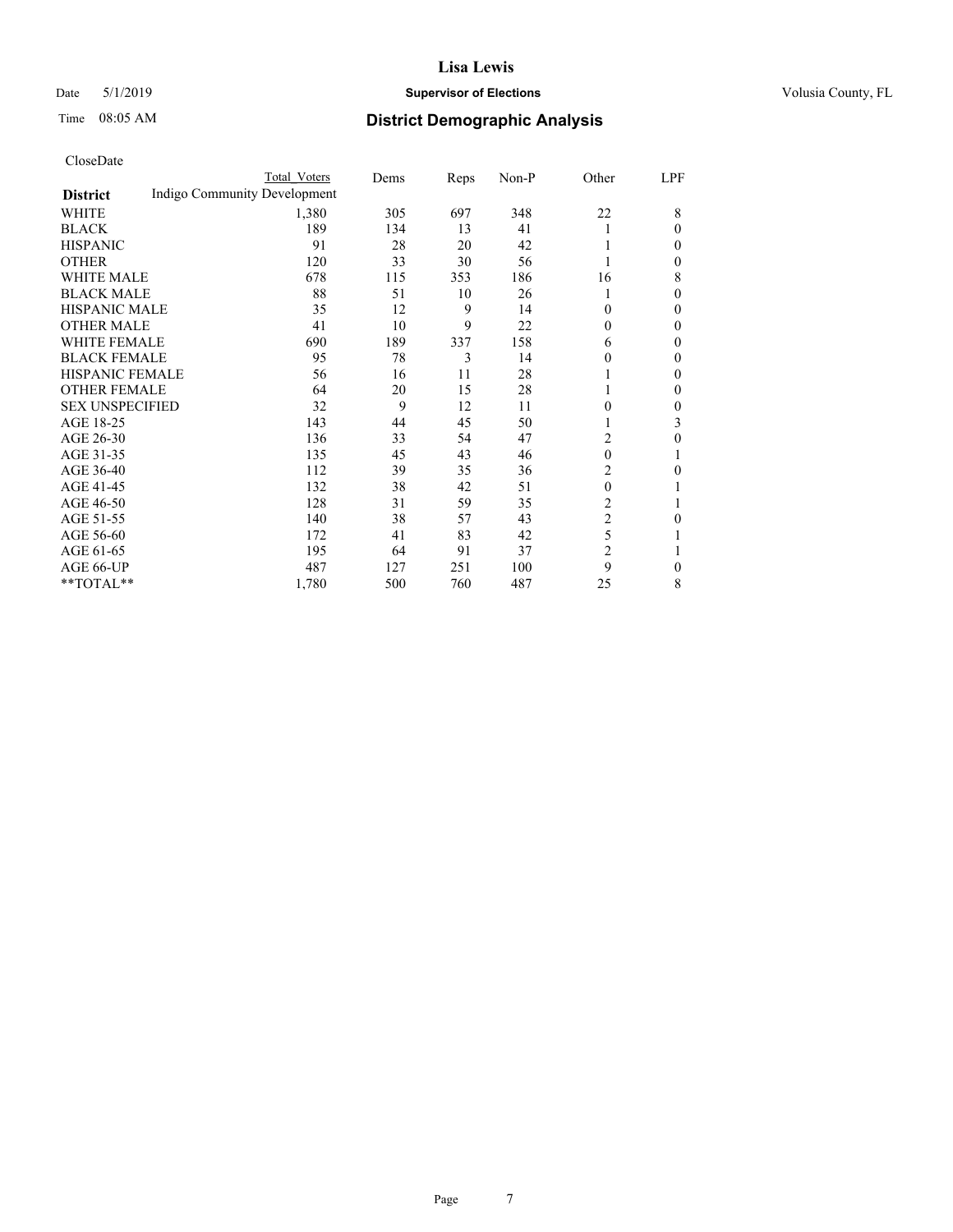### Date 5/1/2019 **Supervisor of Elections Supervisor of Elections** Volusia County, FL

# Time 08:05 AM **District Demographic Analysis**

|                        |                  | Total Voters | Dems | Reps | Non-P | Other    | LPF    |
|------------------------|------------------|--------------|------|------|-------|----------|--------|
| <b>District</b>        | Orlandia Heights |              |      |      |       |          |        |
| WHITE                  |                  | 680          | 170  | 317  | 192   | 1        | $_{0}$ |
| <b>BLACK</b>           |                  | 15           | 9    | 3    | 3     | 0        | 0      |
| <b>HISPANIC</b>        |                  | 32           | 4    | 12   | 16    | $_{0}$   | 0      |
| <b>OTHER</b>           |                  | 42           | 9    | 10   | 23    | 0        | 0      |
| <b>WHITE MALE</b>      |                  | 340          | 81   | 160  | 98    |          | 0      |
| <b>BLACK MALE</b>      |                  | 6            | 4    | 1    |       | 0        | 0      |
| <b>HISPANIC MALE</b>   |                  | 13           |      | 5    |       | 0        | 0      |
| <b>OTHER MALE</b>      |                  | 13           | 2    | 4    | 7     | 0        | 0      |
| <b>WHITE FEMALE</b>    |                  | 327          | 86   | 154  | 87    |          | 0      |
| <b>BLACK FEMALE</b>    |                  | 8            | 5    | 2    |       | $_{0}$   | 0      |
| <b>HISPANIC FEMALE</b> |                  | 17           | 3    | 6    | 8     | $_{0}$   | 0      |
| <b>OTHER FEMALE</b>    |                  | 20           | 7    | 5    | 8     | $_{0}$   | 0      |
| <b>SEX UNSPECIFIED</b> |                  | 25           | 3    | 5    | 17    | 0        | 0      |
| AGE 18-25              |                  | 87           | 14   | 27   | 45    |          | 0      |
| AGE 26-30              |                  | 51           | 13   | 20   | 18    | 0        | 0      |
| AGE 31-35              |                  | 47           | 11   | 19   | 17    |          | 0      |
| AGE 36-40              |                  | 47           | 5    | 19   | 23    | 0        | 0      |
| AGE 41-45              |                  | 48           | 9    | 24   | 15    | 0        | 0      |
| AGE 46-50              |                  | 63           | 10   | 26   | 27    | $_{0}$   | 0      |
| AGE 51-55              |                  | 78           | 14   | 45   | 19    | $\theta$ | 0      |
| AGE 56-60              |                  | 104          | 22   | 52   | 30    | 0        | 0      |
| AGE 61-65              |                  | 90           | 32   | 46   | 12    | $_{0}$   | 0      |
| AGE 66-UP              |                  | 154          | 62   | 64   | 28    |          | 0      |
| **TOTAL**              |                  | 769          | 192  | 342  | 234   |          | 0      |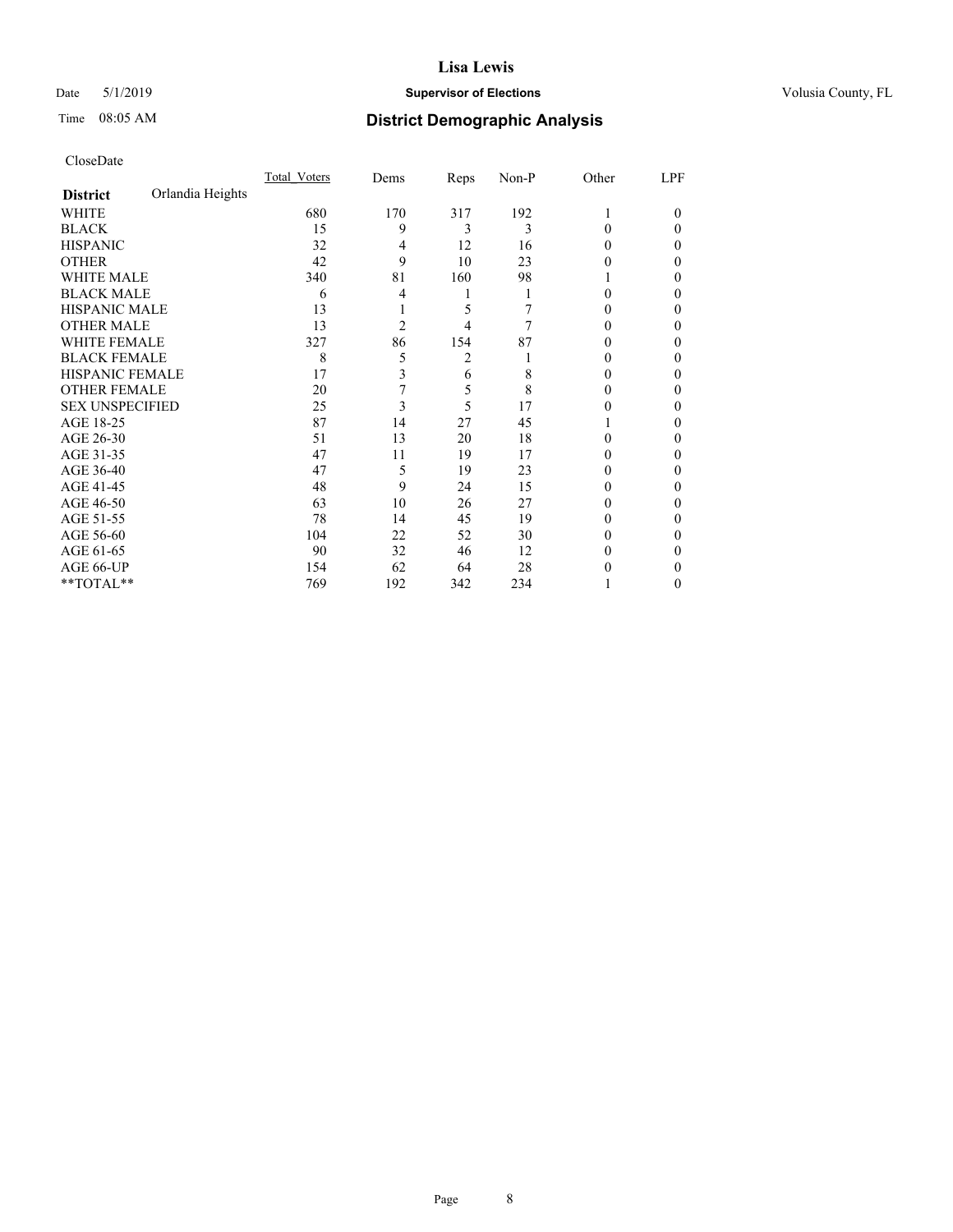### Date 5/1/2019 **Supervisor of Elections Supervisor of Elections** Volusia County, FL

# Time 08:05 AM **District Demographic Analysis**

|                        |                          | Total Voters | Dems    | Reps    | Non-P   | Other | LPF   |
|------------------------|--------------------------|--------------|---------|---------|---------|-------|-------|
| <b>District</b>        | Congressional District 6 |              |         |         |         |       |       |
| WHITE                  |                          | 290,289      | 80,776  | 124,980 | 81,324  | 2,262 | 947   |
| <b>BLACK</b>           |                          | 32,795       | 25,531  | 1,102   | 6,033   | 111   | 18    |
| <b>HISPANIC</b>        |                          | 33,694       | 14,748  | 5,540   | 13,177  | 169   | 60    |
| <b>OTHER</b>           |                          | 19,951       | 6,336   | 4,360   | 9,090   | 127   | 38    |
| <b>WHITE MALE</b>      |                          | 134,092      | 31,474  | 61,300  | 39,588  | 1,097 | 633   |
| <b>BLACK MALE</b>      |                          | 13,203       | 9,553   | 609     | 2,968   | 63    | 10    |
| <b>HISPANIC MALE</b>   |                          | 15,287       | 6,158   | 2,837   | 6,163   | 93    | 36    |
| <b>OTHER MALE</b>      |                          | 7,110        | 2,198   | 1,737   | 3,094   | 55    | 26    |
| <b>WHITE FEMALE</b>    |                          | 152,666      | 48,480  | 62,290  | 40,435  | 1,155 | 306   |
| <b>BLACK FEMALE</b>    |                          | 19,012       | 15,546  | 478     | 2,933   | 48    | 7     |
| HISPANIC FEMALE        |                          | 17,796       | 8,322   | 2,636   | 6,740   | 75    | 23    |
| <b>OTHER FEMALE</b>    |                          | 8,517        | 3,173   | 1,908   | 3,374   | 53    | 9     |
| <b>SEX UNSPECIFIED</b> |                          | 9,042        | 2,486   | 2,185   | 4,328   | 30    | 13    |
| AGE 18-25              |                          | 35,997       | 11,889  | 8,446   | 15,036  | 455   | 171   |
| AGE 26-30              |                          | 25,668       | 8,345   | 6,692   | 10,278  | 225   | 128   |
| AGE 31-35              |                          | 24,304       | 7,982   | 6,486   | 9,501   | 185   | 150   |
| AGE 36-40              |                          | 23,318       | 7,655   | 6,482   | 8,880   | 174   | 127   |
| AGE 41-45              |                          | 22,502       | 7,192   | 7,062   | 7,980   | 161   | 107   |
| AGE 46-50              |                          | 26,506       | 8,132   | 9,755   | 8,322   | 201   | 96    |
| AGE 51-55              |                          | 30,690       | 9,551   | 12,333  | 8,530   | 198   | 78    |
| AGE 56-60              |                          | 36,619       | 11,911  | 15,170  | 9,243   | 235   | 60    |
| AGE 61-65              |                          | 37,376       | 13,234  | 15,247  | 8,581   | 260   | 54    |
| AGE 66-UP              |                          | 113,749      | 41,500  | 48,309  | 23,273  | 575   | 92    |
| $*$ $TOTAL**$          |                          | 376,729      | 127,391 | 135,982 | 109,624 | 2,669 | 1,063 |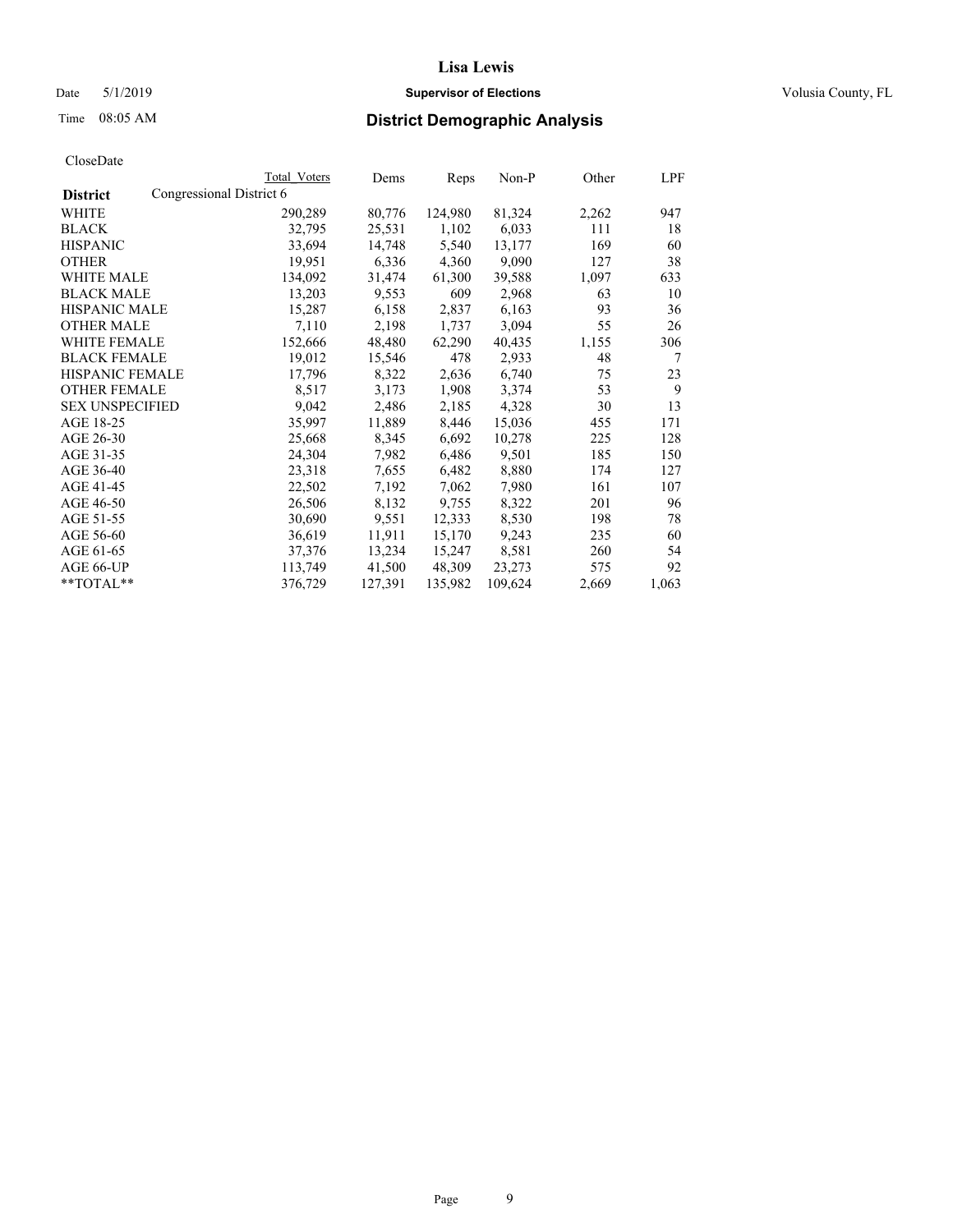## Date 5/1/2019 **Supervisor of Elections Supervisor of Elections** Volusia County, FL

# Time 08:05 AM **District Demographic Analysis**

|                        | Total Voters        | Dems   | Reps   | Non-P  | Other | LPF            |
|------------------------|---------------------|--------|--------|--------|-------|----------------|
| <b>District</b>        | Unincorporated Area |        |        |        |       |                |
| WHITE                  | 70,473              | 18,603 | 32,067 | 19,098 | 476   | 229            |
| <b>BLACK</b>           | 2,935               | 2,265  | 108    | 544    | 17    | 1              |
| <b>HISPANIC</b>        | 4,111               | 1,600  | 807    | 1,671  | 22    | 11             |
| <b>OTHER</b>           | 3,582               | 953    | 988    | 1,616  | 18    | 7              |
| WHITE MALE             | 33,309              | 7,415  | 16,075 | 9,443  | 234   | 142            |
| <b>BLACK MALE</b>      | 1,284               | 923    | 59     | 293    | 8     | 1              |
| <b>HISPANIC MALE</b>   | 1,844               | 653    | 401    | 772    | 10    | 8              |
| <b>OTHER MALE</b>      | 1,264               | 320    | 387    | 545    | 6     | 6              |
| WHITE FEMALE           | 36,320              | 11,022 | 15,628 | 9,343  | 242   | 85             |
| <b>BLACK FEMALE</b>    | 1,609               | 1,308  | 48     | 244    | 9     | $\mathbf{0}$   |
| <b>HISPANIC FEMALE</b> | 2,163               | 902    | 393    | 853    | 12    | 3              |
| <b>OTHER FEMALE</b>    | 1,466               | 487    | 415    | 554    | 9     | 1              |
| <b>SEX UNSPECIFIED</b> | 1,841               | 391    | 564    | 881    | 3     | $\overline{2}$ |
| AGE 18-25              | 6,768               | 1,659  | 2,132  | 2,863  | 80    | 34             |
| AGE 26-30              | 4,969               | 1,276  | 1,587  | 2,039  | 43    | 24             |
| AGE 31-35              | 4,708               | 1,239  | 1,500  | 1,897  | 35    | 37             |
| AGE 36-40              | 4,430               | 1,191  | 1,458  | 1,726  | 28    | 27             |
| AGE 41-45              | 4,535               | 1,144  | 1,718  | 1,624  | 28    | 21             |
| AGE 46-50              | 5,755               | 1,369  | 2,511  | 1,816  | 42    | 17             |
| AGE 51-55              | 6,974               | 1,804  | 3,223  | 1,892  | 36    | 19             |
| AGE 56-60              | 8,707               | 2,380  | 4,081  | 2,156  | 68    | 22             |
| AGE 61-65              | 8,726               | 2,767  | 3,959  | 1,930  | 56    | 14             |
| AGE 66-UP              | 25,529              | 8,592  | 11,801 | 4,986  | 117   | 33             |
| $*$ $TOTAL**$          | 81,101              | 23,421 | 33,970 | 22,929 | 533   | 248            |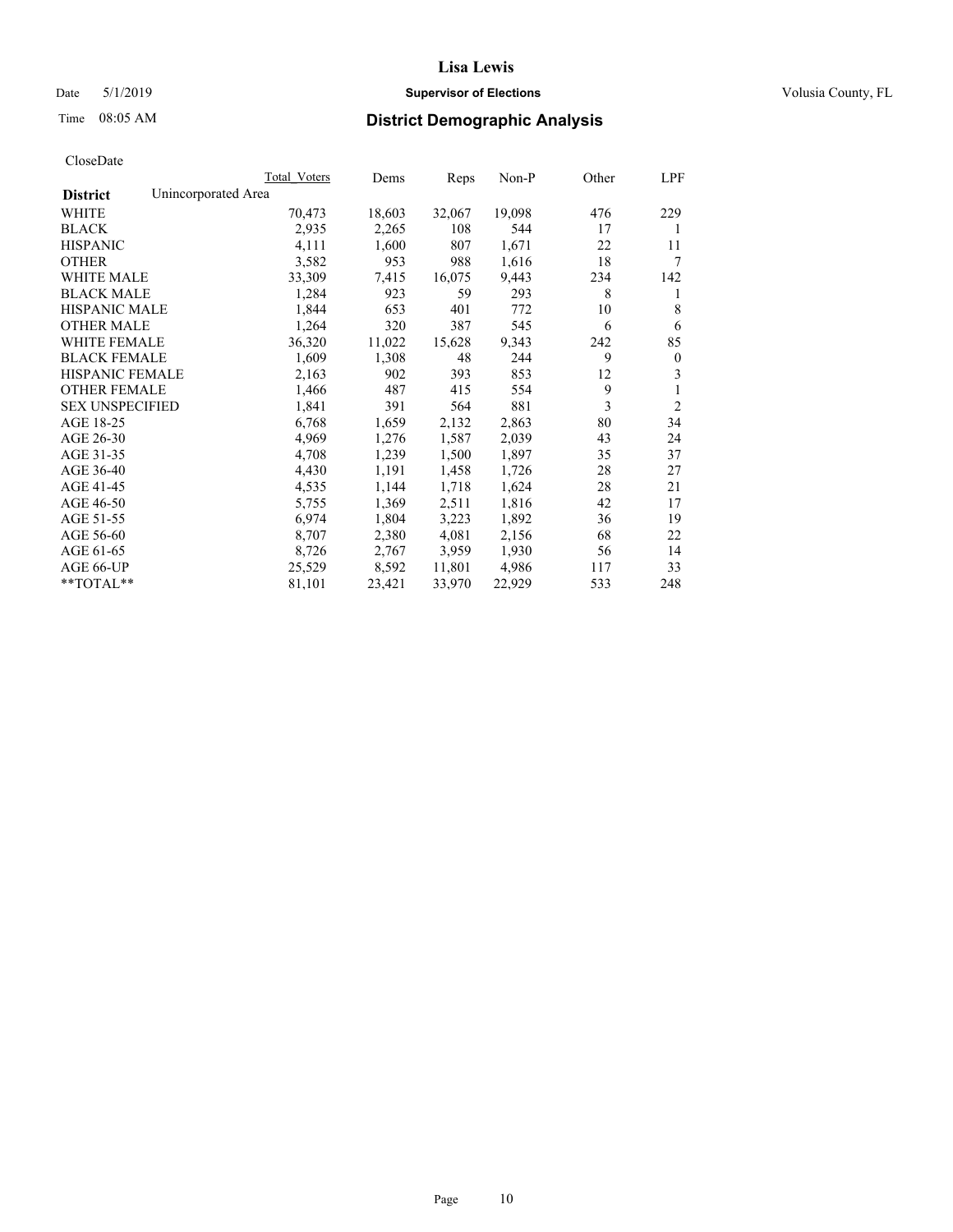## Date 5/1/2019 **Supervisor of Elections Supervisor of Elections** Volusia County, FL

# Time 08:05 AM **District Demographic Analysis**

| Total Voters | Dems   |        | Non-P  | Other | LPF            |
|--------------|--------|--------|--------|-------|----------------|
|              |        |        |        |       |                |
| 24,668       | 7,405  | 9,582  | 7,333  | 250   | 98             |
| 13,871       | 11,210 | 336    | 2,288  | 35    | $\overline{c}$ |
| 1,980        | 894    | 317    | 751    | 16    | $\sqrt{2}$     |
| 3,096        | 1,136  | 470    | 1,460  | 25    | 5              |
| 11,821       | 3,006  | 4,928  | 3,701  | 120   | 66             |
| 5,249        | 3,968  | 186    | 1,072  | 22    | 1              |
| 900          | 362    | 172    | 355    | 10    | 1              |
| 1,058        | 394    | 192    | 461    | 10    | 1              |
| 12,488       | 4,310  | 4,535  | 3,482  | 129   | 32             |
| 8,319        | 7,014  | 146    | 1,145  | 13    | 1              |
| 1,026        | 506    | 141    | 372    | 6     | 1              |
| 1,250        | 526    | 191    | 518    | 13    | $\overline{c}$ |
| 1,503        | 559    | 213    | 726    | 3     | $\overline{2}$ |
| 6,803        | 3,510  | 868    | 2,330  | 75    | 20             |
| 3,742        | 1,770  | 624    | 1,307  | 30    | 11             |
| 3,090        | 1,500  | 516    | 1,039  | 20    | 15             |
| 2,640        | 1,297  | 455    | 853    | 23    | 12             |
| 2,408        | 1,130  | 493    | 764    | 11    | 10             |
| 2,735        | 1,222  | 704    | 772    | 27    | 10             |
| 3,278        | 1,495  | 879    | 865    | 34    | 5              |
| 3,883        | 1,739  | 1,196  | 922    | 21    | 5              |
| 3,981        | 1,887  | 1,224  | 838    | 23    | 9              |
| 11,055       | 5,095  | 3,746  | 2,142  | 62    | 10             |
| 43,615       | 20,645 | 10,705 | 11,832 | 326   | 107            |
|              |        |        | Reps   |       |                |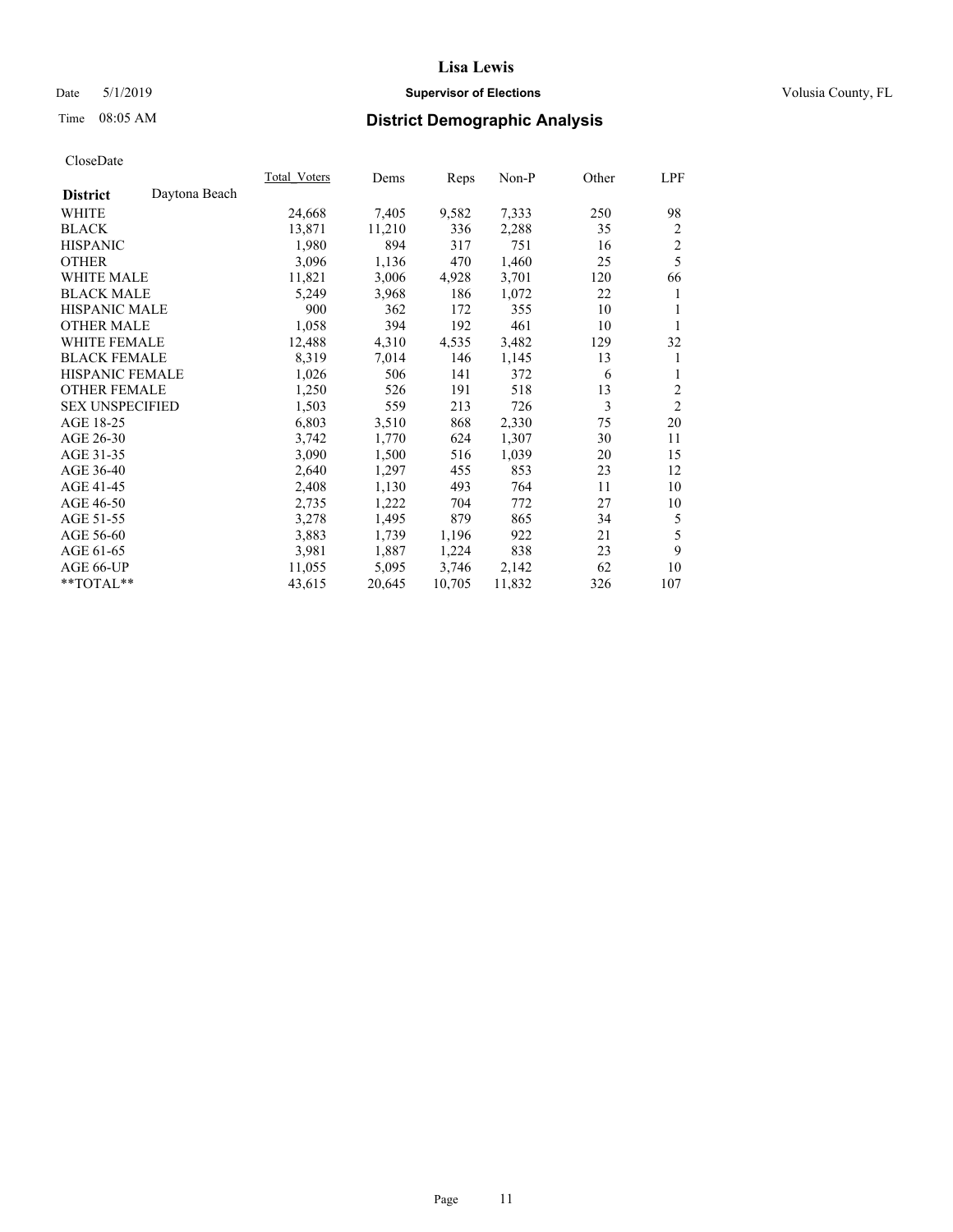## Date 5/1/2019 **Supervisor of Elections Supervisor of Elections** Volusia County, FL

# Time 08:05 AM **District Demographic Analysis**

|                        | Total Voters         | Dems  | Reps             | Non-P | Other          | LPF |
|------------------------|----------------------|-------|------------------|-------|----------------|-----|
| <b>District</b>        | Daytona Beach Shores |       |                  |       |                |     |
| WHITE                  | 4,084                | 947   | 2,033            | 1,051 | 43             | 10  |
| <b>BLACK</b>           | 66                   | 37    | 2                | 25    |                |     |
| <b>HISPANIC</b>        | 121                  | 40    | 41               | 39    |                | 0   |
| <b>OTHER</b>           | 268                  | 76    | 85               | 105   |                |     |
| WHITE MALE             | 1,917                | 387   | 968              | 531   | 24             | 7   |
| <b>BLACK MALE</b>      | 28                   | 13    | $\boldsymbol{0}$ | 15    | $\Omega$       | 0   |
| <b>HISPANIC MALE</b>   | 53                   | 11    | 20               | 21    |                | 0   |
| <b>OTHER MALE</b>      | 109                  | 29    | 38               | 42    | $\Omega$       | 0   |
| <b>WHITE FEMALE</b>    | 2,120                | 549   | 1,044            | 506   | 18             | 3   |
| <b>BLACK FEMALE</b>    | 37                   | 24    | 2                | 9     | 1              |     |
| <b>HISPANIC FEMALE</b> | 67                   | 29    | 20               | 18    | 0              | 0   |
| <b>OTHER FEMALE</b>    | 123                  | 39    | 34               | 48    |                |     |
| <b>SEX UNSPECIFIED</b> | 85                   | 19    | 35               | 30    |                | 0   |
| AGE 18-25              | 149                  | 39    | 47               | 58    | 5              | 0   |
| AGE 26-30              | 114                  | 25    | 39               | 46    |                | 3   |
| AGE 31-35              | 110                  | 29    | 40               | 38    | 0              | 3   |
| AGE 36-40              | 117                  | 27    | 41               | 48    |                | 0   |
| AGE 41-45              | 102                  | 27    | 40               | 30    | 2              | 3   |
| AGE 46-50              | 168                  | 37    | 54               | 75    | $\overline{2}$ | 0   |
| AGE 51-55              | 294                  | 67    | 138              | 88    |                | 0   |
| AGE 56-60              | 436                  | 83    | 227              | 117   | 9              | 0   |
| AGE 61-65              | 568                  | 132   | 287              | 139   | 8              | 2   |
| AGE 66-UP              | 2,481                | 634   | 1,248            | 581   | 17             |     |
| **TOTAL**              | 4,539                | 1,100 | 2,161            | 1,220 | 46             | 12  |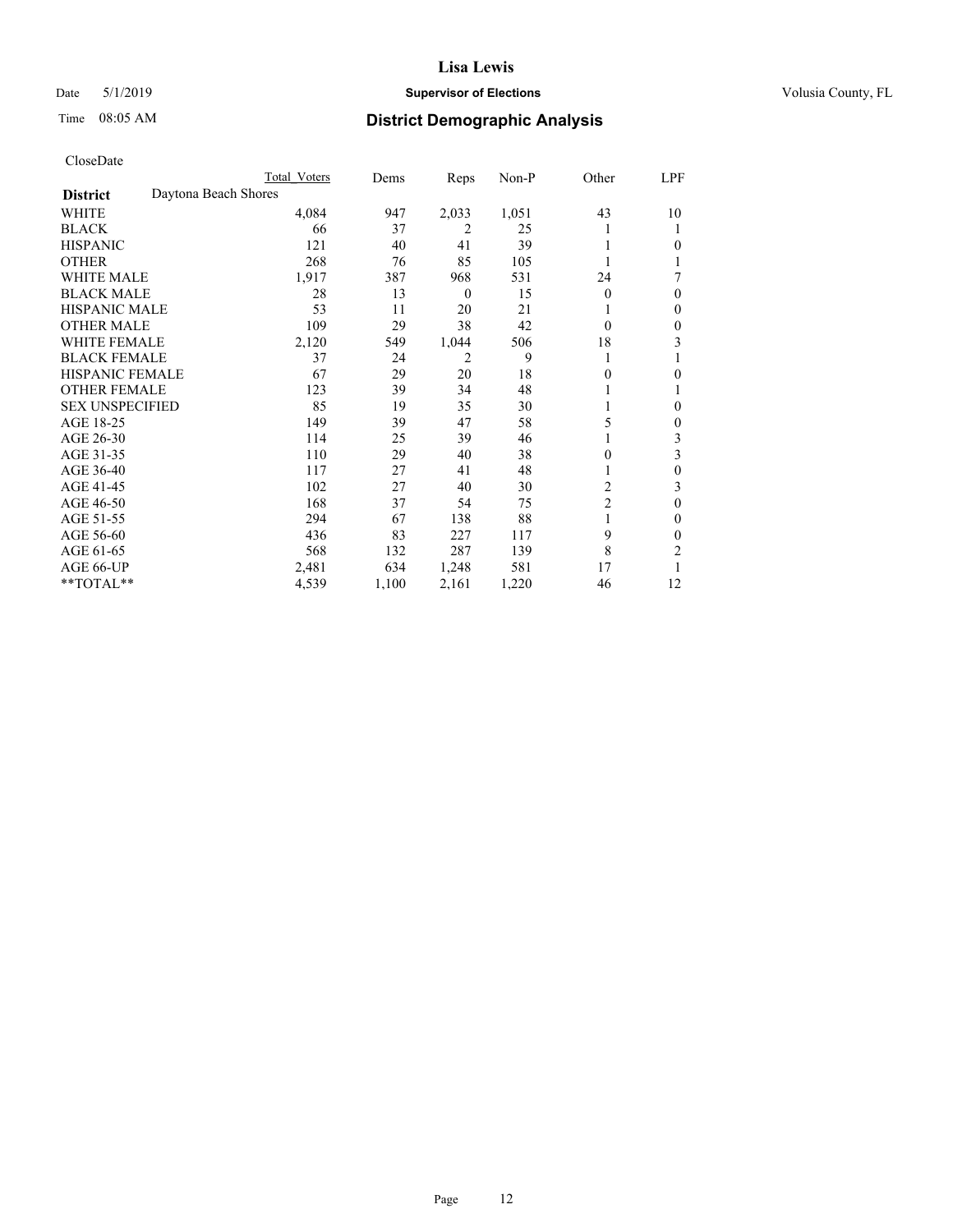## Date 5/1/2019 **Supervisor of Elections Supervisor of Elections** Volusia County, FL

# Time 08:05 AM **District Demographic Analysis**

|                           | Total Voters | Dems  | Reps  | $Non-P$ | Other          | LPF                      |
|---------------------------|--------------|-------|-------|---------|----------------|--------------------------|
| DeBary<br><b>District</b> |              |       |       |         |                |                          |
| WHITE                     | 12,915       | 2,997 | 6,326 | 3,461   | 90             | 41                       |
| <b>BLACK</b>              | 643          | 480   | 29    | 133     | 1              | $\bf{0}$                 |
| <b>HISPANIC</b>           | 1,414        | 565   | 323   | 513     | 10             | 3                        |
| <b>OTHER</b>              | 908          | 243   | 230   | 429     | 5              | 1                        |
| <b>WHITE MALE</b>         | 6,054        | 1,162 | 3,142 | 1,681   | 40             | 29                       |
| <b>BLACK MALE</b>         | 295          | 202   | 12    | 80      | 1              | $\mathbf{0}$             |
| HISPANIC MALE             | 640          | 227   | 162   | 246     | 4              | 1                        |
| <b>OTHER MALE</b>         | 310          | 77    | 90    | 139     | 3              | 1                        |
| <b>WHITE FEMALE</b>       | 6,701        | 1,804 | 3,120 | 1,717   | 49             | 11                       |
| <b>BLACK FEMALE</b>       | 337          | 269   | 17    | 51      | $\theta$       | $\mathbf{0}$             |
| <b>HISPANIC FEMALE</b>    | 752          | 328   | 158   | 258     | 6              | $\overline{c}$           |
| <b>OTHER FEMALE</b>       | 412          | 135   | 105   | 170     | $\overline{2}$ | $\boldsymbol{0}$         |
| <b>SEX UNSPECIFIED</b>    | 379          | 81    | 102   | 194     | 1              | 1                        |
| AGE 18-25                 | 1,274        | 313   | 375   | 558     | 19             | 9                        |
| AGE 26-30                 | 966          | 238   | 359   | 357     | 9              | 3                        |
| AGE 31-35                 | 994          | 239   | 361   | 384     | 7              | 3                        |
| AGE 36-40                 | 1,064        | 254   | 374   | 422     | 4              | 10                       |
| AGE 41-45                 | 1,007        | 258   | 388   | 348     | 6              | 7                        |
| AGE 46-50                 | 1,208        | 289   | 525   | 379     | 10             | 5                        |
| AGE 51-55                 | 1,399        | 352   | 672   | 360     | 11             | $\overline{\mathcal{L}}$ |
| AGE 56-60                 | 1,566        | 404   | 771   | 379     | 10             | 2                        |
| AGE 61-65                 | 1,587        | 444   | 752   | 379     | 12             | $\mathbf{0}$             |
| AGE 66-UP                 | 4,815        | 1,494 | 2,331 | 970     | 18             | $\overline{c}$           |
| **TOTAL**                 | 15,880       | 4,285 | 6,908 | 4,536   | 106            | 45                       |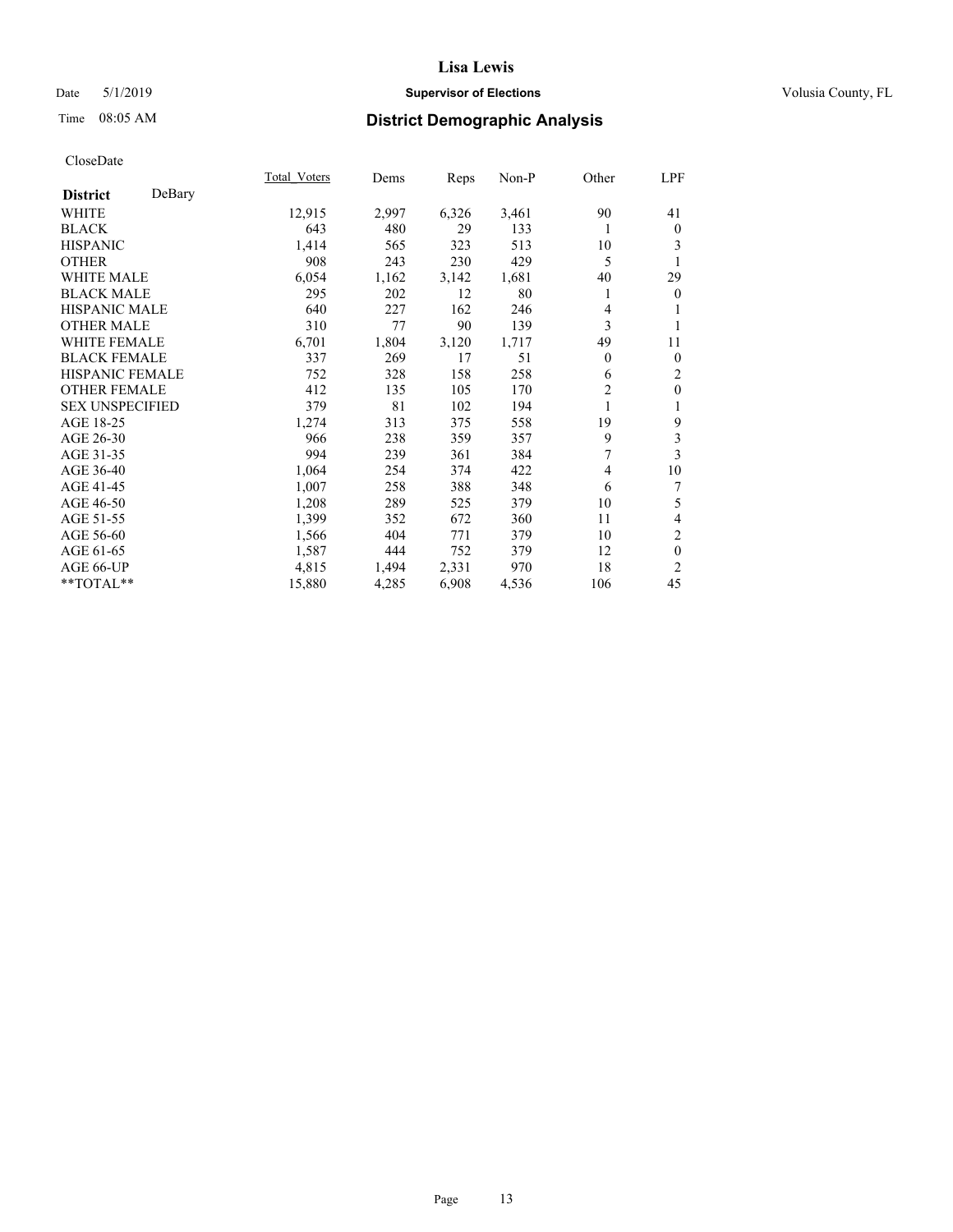## Date 5/1/2019 **Supervisor of Elections Supervisor of Elections** Volusia County, FL

# Time 08:05 AM **District Demographic Analysis**

|                        |        | Total Voters | Dems  | Reps  | Non-P | Other          | LPF            |
|------------------------|--------|--------------|-------|-------|-------|----------------|----------------|
| <b>District</b>        | DeLand |              |       |       |       |                |                |
| <b>WHITE</b>           |        | 15,702       | 4,700 | 6,757 | 4,049 | 124            | 72             |
| <b>BLACK</b>           |        | 2,953        | 2,322 | 92    | 526   | 10             | 3              |
| <b>HISPANIC</b>        |        | 2,184        | 947   | 381   | 835   | 15             | 6              |
| <b>OTHER</b>           |        | 1,363        | 500   | 240   | 614   | 7              | $\overline{2}$ |
| <b>WHITE MALE</b>      |        | 6,880        | 1,725 | 3,130 | 1,915 | 60             | 50             |
| <b>BLACK MALE</b>      |        | 1,136        | 838   | 46    | 245   | 6              | 1              |
| <b>HISPANIC MALE</b>   |        | 899          | 353   | 184   | 351   | 7              | $\overline{4}$ |
| <b>OTHER MALE</b>      |        | 500          | 190   | 100   | 206   | 4              | $\theta$       |
| <b>WHITE FEMALE</b>    |        | 8,647        | 2,918 | 3,570 | 2,076 | 63             | 20             |
| <b>BLACK FEMALE</b>    |        | 1,767        | 1,449 | 43    | 269   | 4              | 2              |
| <b>HISPANIC FEMALE</b> |        | 1,255        | 581   | 194   | 471   | 7              | $\sqrt{2}$     |
| <b>OTHER FEMALE</b>    |        | 588          | 226   | 97    | 260   | 3              | $\overline{2}$ |
| <b>SEX UNSPECIFIED</b> |        | 530          | 189   | 106   | 231   | $\overline{c}$ | $\overline{2}$ |
| AGE 18-25              |        | 2,407        | 923   | 499   | 937   | 29             | 19             |
| AGE 26-30              |        | 1,600        | 604   | 356   | 620   | 9              | 11             |
| AGE 31-35              |        | 1,517        | 546   | 395   | 555   | 9              | 12             |
| AGE 36-40              |        | 1,577        | 597   | 439   | 519   | 12             | 10             |
| AGE 41-45              |        | 1,431        | 521   | 431   | 465   | 11             | 3              |
| AGE 46-50              |        | 1,522        | 573   | 489   | 438   | 13             | 9              |
| AGE 51-55              |        | 1,593        | 564   | 635   | 382   | 7              | 5              |
| AGE 56-60              |        | 1,708        | 666   | 655   | 375   | 9              | 3              |
| AGE 61-65              |        | 1,861        | 742   | 691   | 408   | 17             | 3              |
| AGE 66-UP              |        | 6,986        | 2,733 | 2,880 | 1,325 | 40             | 8              |
| **TOTAL**              |        | 22,202       | 8,469 | 7,470 | 6,024 | 156            | 83             |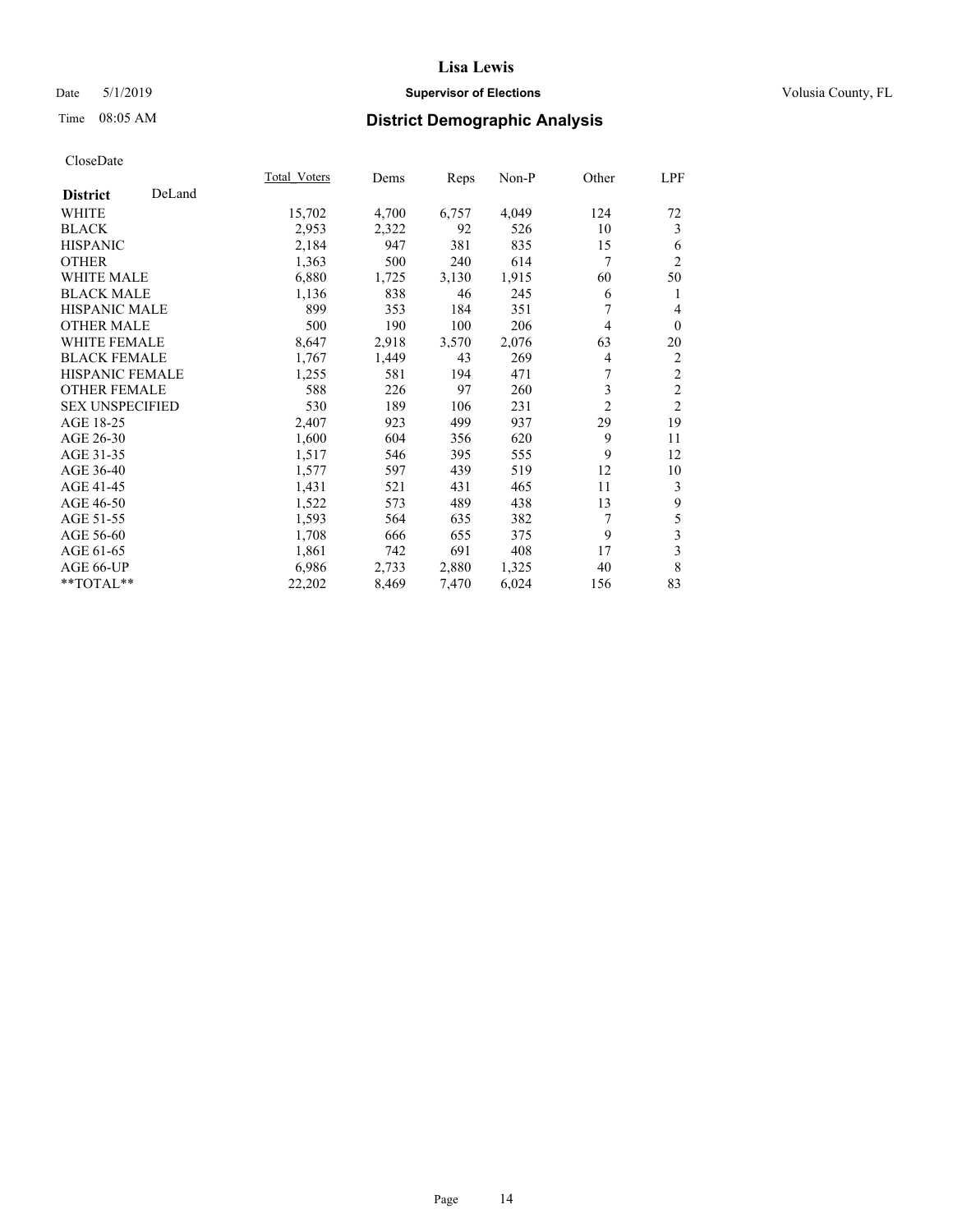## Date 5/1/2019 **Supervisor of Elections Supervisor of Elections** Volusia County, FL

## Time 08:05 AM **District Demographic Analysis**

|                        |         | Total Voters | Dems   | Reps   | Non-P  | Other | LPF            |
|------------------------|---------|--------------|--------|--------|--------|-------|----------------|
| <b>District</b>        | Deltona |              |        |        |        |       |                |
| <b>WHITE</b>           |         | 33,361       | 9,190  | 13,335 | 10,500 | 213   | 123            |
| <b>BLACK</b>           |         | 6,043        | 4,463  | 268    | 1,288  | 22    | $\overline{2}$ |
| <b>HISPANIC</b>        |         | 18,291       | 8,508  | 2,501  | 7,200  | 57    | 25             |
| <b>OTHER</b>           |         | 3,846        | 1,294  | 709    | 1,814  | 23    | 6              |
| WHITE MALE             |         | 15,385       | 3,654  | 6,475  | 5,068  | 104   | 84             |
| <b>BLACK MALE</b>      |         | 2,648        | 1,813  | 166    | 654    | 13    | $\overline{2}$ |
| <b>HISPANIC MALE</b>   |         | 8,476        | 3,655  | 1,305  | 3,470  | 31    | 15             |
| <b>OTHER MALE</b>      |         | 1,341        | 441    | 279    | 608    | 8     | 5              |
| <b>WHITE FEMALE</b>    |         | 17,511       | 5,423  | 6,680  | 5,263  | 107   | 38             |
| <b>BLACK FEMALE</b>    |         | 3,309        | 2,589  | 98     | 613    | 9     | $\theta$       |
| HISPANIC FEMALE        |         | 9,524        | 4,716  | 1,171  | 3,602  | 26    | 9              |
| <b>OTHER FEMALE</b>    |         | 1,684        | 666    | 317    | 692    | 8     | 1              |
| <b>SEX UNSPECIFIED</b> |         | 1,662        | 497    | 322    | 832    | 9     | $\overline{2}$ |
| AGE 18-25              |         | 6,741        | 2,184  | 1,178  | 3,300  | 57    | 22             |
| AGE 26-30              |         | 5,295        | 1,796  | 1,105  | 2,335  | 31    | 28             |
| AGE 31-35              |         | 5,167        | 1,770  | 1,128  | 2,212  | 33    | 24             |
| AGE 36-40              |         | 4,988        | 1,798  | 1,078  | 2,057  | 35    | 20             |
| AGE 41-45              |         | 4,849        | 1,825  | 1,128  | 1,862  | 23    | 11             |
| AGE 46-50              |         | 5,144        | 1,854  | 1,506  | 1,737  | 32    | 15             |
| AGE 51-55              |         | 5,521        | 2,041  | 1,758  | 1,690  | 18    | 14             |
| AGE 56-60              |         | 5,824        | 2,210  | 2,000  | 1,590  | 17    | 7              |
| AGE 61-65              |         | 5,296        | 2,163  | 1,749  | 1,347  | 27    | 10             |
| AGE 66-UP              |         | 12,716       | 5,814  | 4,183  | 2,672  | 42    | 5              |
| $*$ $TOTAL**$          |         | 61,541       | 23,455 | 16,813 | 20,802 | 315   | 156            |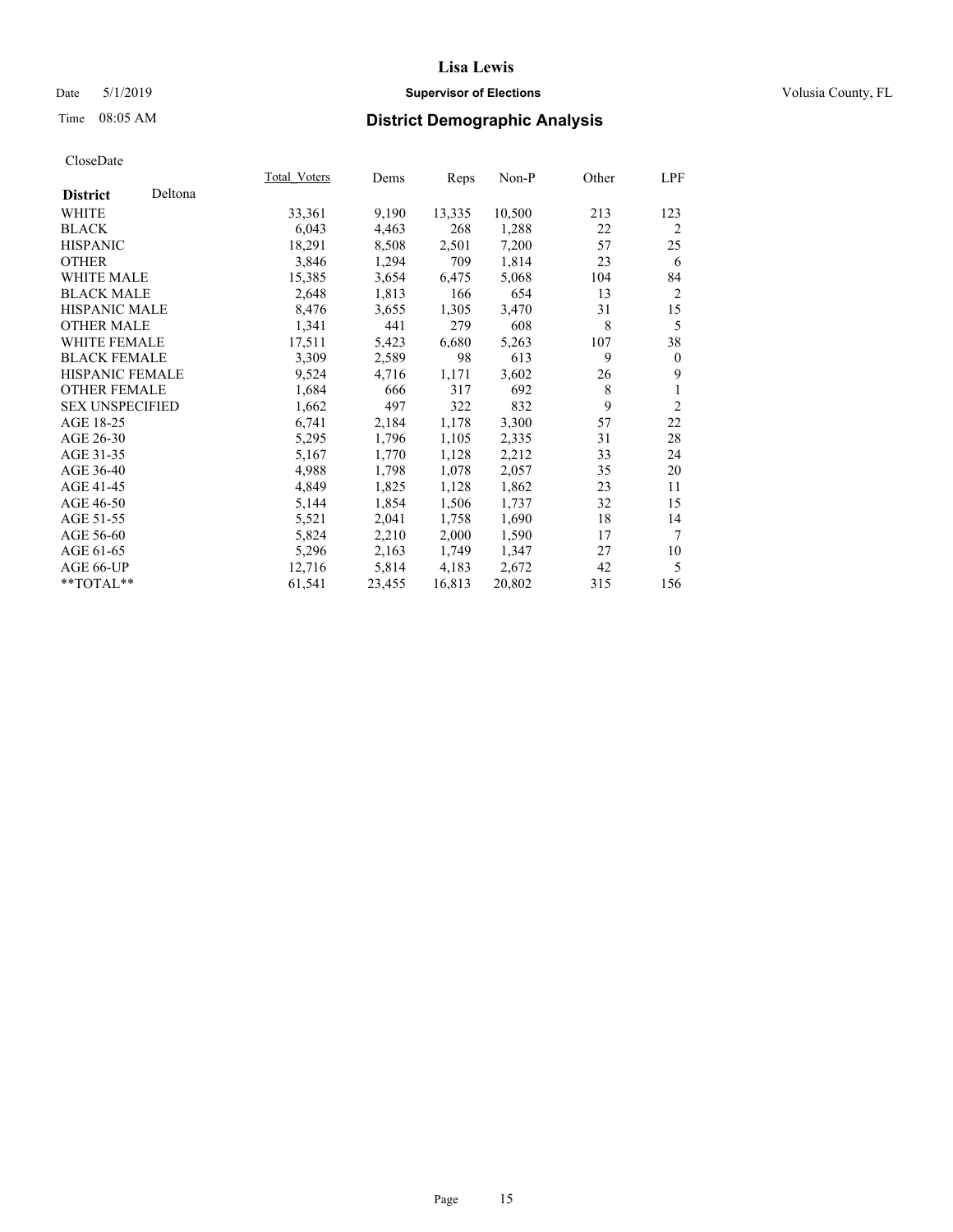## Date 5/1/2019 **Supervisor of Elections Supervisor of Elections** Volusia County, FL

# Time 08:05 AM **District Demographic Analysis**

|                        |           | Total Voters | Dems  | Reps  | Non-P | Other          | LPF          |
|------------------------|-----------|--------------|-------|-------|-------|----------------|--------------|
| <b>District</b>        | Edgewater |              |       |       |       |                |              |
| WHITE                  |           | 15,275       | 4,449 | 6,064 | 4,597 | 119            | 46           |
| <b>BLACK</b>           |           | 366          | 270   | 19    | 74    | 3              | $\mathbf{0}$ |
| <b>HISPANIC</b>        |           | 317          | 118   | 71    | 122   | 6              | $\mathbf{0}$ |
| <b>OTHER</b>           |           | 544          | 163   | 126   | 252   | 3              | $\theta$     |
| WHITE MALE             |           | 6,924        | 1,686 | 2,994 | 2,161 | 54             | 29           |
| <b>BLACK MALE</b>      |           | 172          | 116   | 11    | 43    | 2              | $\mathbf{0}$ |
| <b>HISPANIC MALE</b>   |           | 139          | 41    | 33    | 62    | 3              | $\theta$     |
| <b>OTHER MALE</b>      |           | 189          | 57    | 50    | 81    | 1              | $\theta$     |
| <b>WHITE FEMALE</b>    |           | 8,190        | 2,728 | 3,004 | 2,376 | 65             | 17           |
| <b>BLACK FEMALE</b>    |           | 188          | 149   | 8     | 30    |                | $\mathbf{0}$ |
| <b>HISPANIC FEMALE</b> |           | 172          | 73    | 37    | 59    | 3              | $\mathbf{0}$ |
| <b>OTHER FEMALE</b>    |           | 216          | 74    | 59    | 81    | $\overline{2}$ | $\theta$     |
| <b>SEX UNSPECIFIED</b> |           | 312          | 76    | 84    | 152   | $\theta$       | $\mathbf{0}$ |
| AGE 18-25              |           | 1,206        | 297   | 346   | 536   | 19             | 8            |
| AGE 26-30              |           | 989          | 264   | 284   | 424   | 14             | 3            |
| AGE 31-35              |           | 965          | 269   | 281   | 399   | 6              | 10           |
| AGE 36-40              |           | 927          | 245   | 287   | 385   | 5              | 5            |
| AGE 41-45              |           | 974          | 253   | 348   | 359   | 8              | 6            |
| AGE 46-50              |           | 1,118        | 293   | 425   | 383   | 12             | 5            |
| AGE 51-55              |           | 1,257        | 356   | 517   | 365   | 16             | 3            |
| AGE 56-60              |           | 1,639        | 486   | 700   | 444   | 8              | 1            |
| AGE 61-65              |           | 1,760        | 563   | 716   | 466   | 14             | 1            |
| AGE 66-UP              |           | 5,667        | 1,974 | 2,376 | 1,284 | 29             | 4            |
| **TOTAL**              |           | 16,502       | 5,000 | 6,280 | 5,045 | 131            | 46           |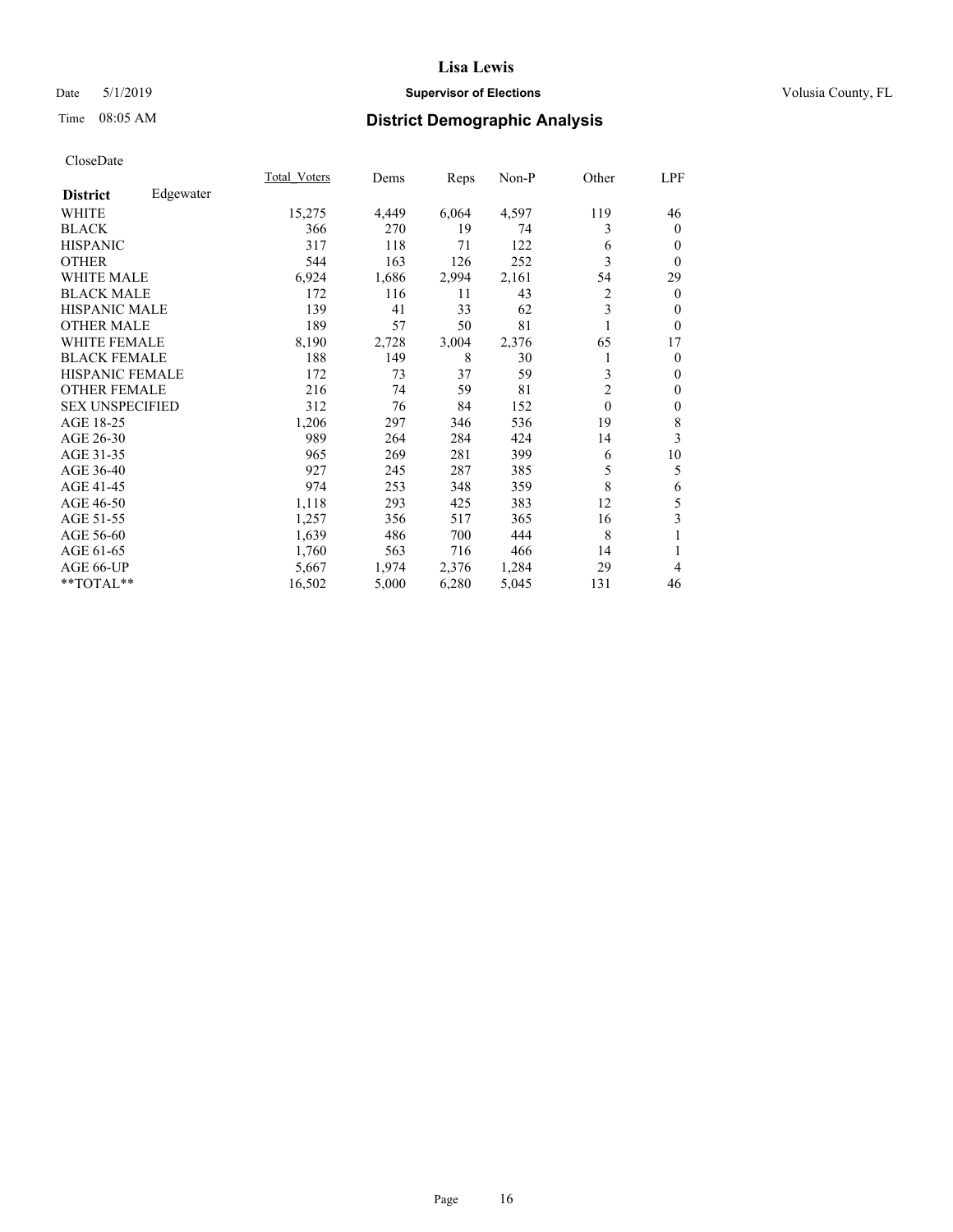## Date 5/1/2019 **Supervisor of Elections Supervisor of Elections** Volusia County, FL

# Time 08:05 AM **District Demographic Analysis**

|                        |            | Total Voters | Dems  | Reps  | Non-P | Other          | LPF              |
|------------------------|------------|--------------|-------|-------|-------|----------------|------------------|
| <b>District</b>        | Holly Hill |              |       |       |       |                |                  |
| WHITE                  |            | 6,177        | 2,009 | 2,182 | 1,917 | 43             | 26               |
| <b>BLACK</b>           |            | 1,061        | 780   | 37    | 239   | 3              | 2                |
| <b>HISPANIC</b>        |            | 310          | 141   | 46    | 118   | 4              | 1                |
| <b>OTHER</b>           |            | 399          | 145   | 71    | 181   | $\overline{2}$ | $\theta$         |
| WHITE MALE             |            | 2,852        | 779   | 1,084 | 949   | 22             | 18               |
| <b>BLACK MALE</b>      |            | 396          | 258   | 20    | 115   | 2              | 1                |
| <b>HISPANIC MALE</b>   |            | 160          | 71    | 22    | 62    | 4              | 1                |
| <b>OTHER MALE</b>      |            | 140          | 49    | 30    | 61    | $\theta$       | $\mathbf{0}$     |
| WHITE FEMALE           |            | 3,255        | 1,211 | 1,076 | 939   | 21             | 8                |
| <b>BLACK FEMALE</b>    |            | 650          | 511   | 17    | 120   |                | 1                |
| <b>HISPANIC FEMALE</b> |            | 146          | 69    | 23    | 54    | $\theta$       | $\mathbf{0}$     |
| <b>OTHER FEMALE</b>    |            | 162          | 76    | 31    | 55    | 0              | $\mathbf{0}$     |
| <b>SEX UNSPECIFIED</b> |            | 186          | 51    | 33    | 100   | $\overline{2}$ | $\mathbf{0}$     |
| AGE 18-25              |            | 724          | 252   | 137   | 324   | 4              | 7                |
| AGE 26-30              |            | 625          | 242   | 138   | 242   | 3              | $\mathbf{0}$     |
| AGE 31-35              |            | 549          | 212   | 107   | 222   | 4              | 4                |
| AGE 36-40              |            | 499          | 190   | 102   | 197   | 6              | 4                |
| AGE 41-45              |            | 453          | 182   | 109   | 159   | 3              | $\boldsymbol{0}$ |
| AGE 46-50              |            | 556          | 198   | 157   | 195   | 3              | 3                |
| AGE 51-55              |            | 698          | 251   | 225   | 213   | 4              | 5                |
| AGE 56-60              |            | 826          | 321   | 262   | 234   | 5              | 4                |
| AGE 61-65              |            | 801          | 301   | 282   | 207   | 9              | 2                |
| AGE 66-UP              |            | 2,216        | 926   | 817   | 462   | 11             | $\theta$         |
| **TOTAL**              |            | 7,947        | 3,075 | 2,336 | 2,455 | 52             | 29               |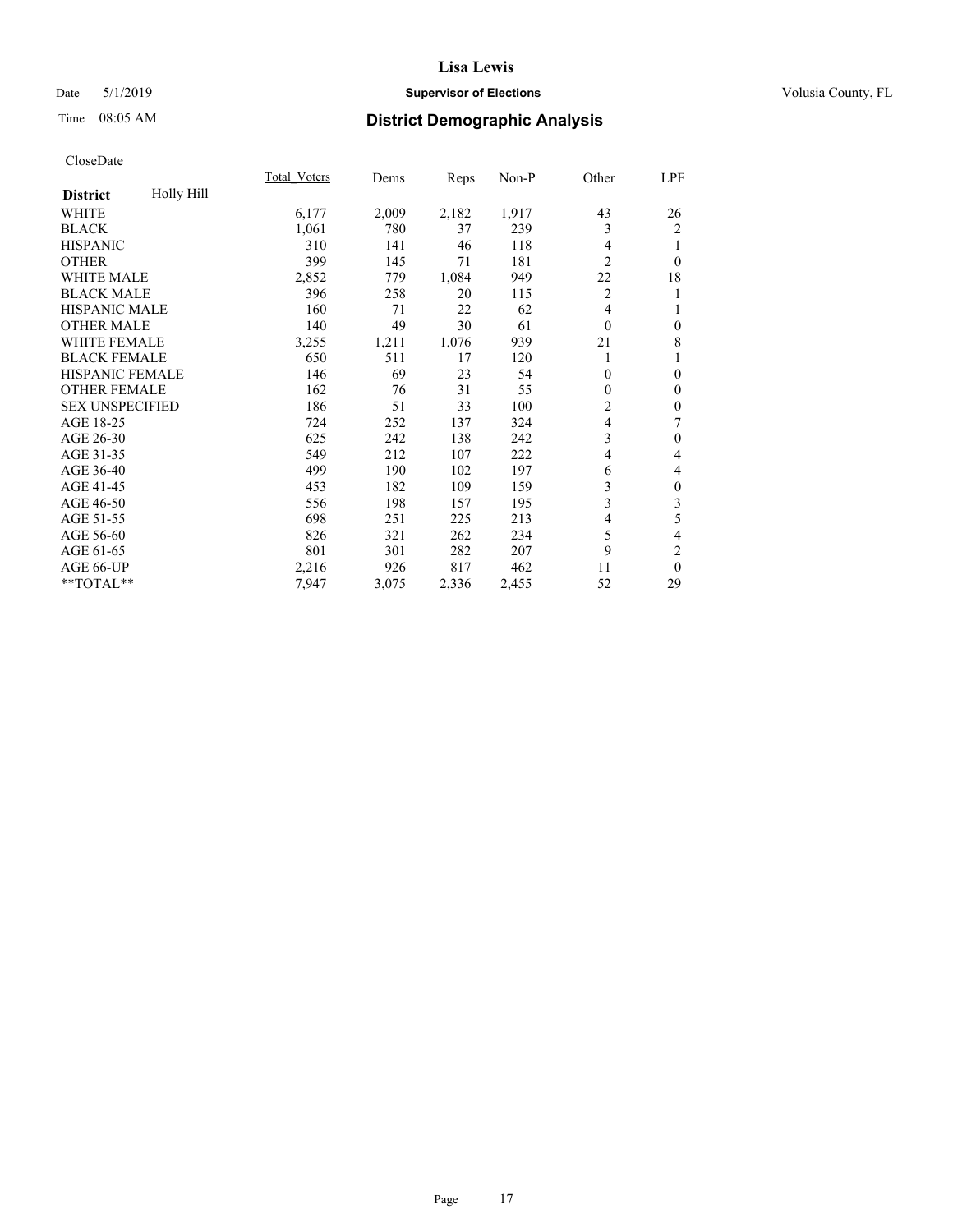## Date 5/1/2019 **Supervisor of Elections Supervisor of Elections** Volusia County, FL

# Time 08:05 AM **District Demographic Analysis**

|                        |            | Total Voters | Dems | Reps           | Non-P | Other    | LPF          |
|------------------------|------------|--------------|------|----------------|-------|----------|--------------|
| <b>District</b>        | Lake Helen |              |      |                |       |          |              |
| WHITE                  |            | 1,838        | 525  | 776            | 521   | 12       | 4            |
| <b>BLACK</b>           |            | 166          | 141  | 5              | 20    | $\theta$ | $\Omega$     |
| <b>HISPANIC</b>        |            | 74           | 28   | 20             | 24    |          |              |
| <b>OTHER</b>           |            | 71           | 25   | 17             | 28    | $\Omega$ |              |
| <b>WHITE MALE</b>      |            | 827          | 200  | 378            | 243   | 2        | 4            |
| <b>BLACK MALE</b>      |            | 72           | 62   | 3              | 7     | $\theta$ | $\mathbf{0}$ |
| <b>HISPANIC MALE</b>   |            | 31           | 14   | 8              | 8     | $\theta$ |              |
| <b>OTHER MALE</b>      |            | 21           | 11   | 4              | 5     | $\theta$ |              |
| <b>WHITE FEMALE</b>    |            | 992          | 323  | 389            | 270   | 10       | $\Omega$     |
| <b>BLACK FEMALE</b>    |            | 92           | 78   | $\overline{c}$ | 12    | $\theta$ | $\Omega$     |
| <b>HISPANIC FEMALE</b> |            | 41           | 13   | 12             | 15    |          | 0            |
| <b>OTHER FEMALE</b>    |            | 34           | 13   | 5              | 16    | $\theta$ | 0            |
| <b>SEX UNSPECIFIED</b> |            | 39           | 5    | 17             | 17    | $\Omega$ | 0            |
| AGE 18-25              |            | 196          | 46   | 62             | 83    | 4        |              |
| AGE 26-30              |            | 126          | 28   | 45             | 52    | $\theta$ |              |
| AGE 31-35              |            | 145          | 43   | 45             | 56    |          | $\Omega$     |
| AGE 36-40              |            | 134          | 40   | 37             | 57    | $\Omega$ | 0            |
| AGE 41-45              |            | 130          | 29   | 44             | 55    |          |              |
| AGE 46-50              |            | 161          | 51   | 59             | 47    |          | 3            |
| AGE 51-55              |            | 175          | 45   | 82             | 46    | 2        | $\mathbf{0}$ |
| AGE 56-60              |            | 241          | 83   | 106            | 49    | 3        | 0            |
| AGE 61-65              |            | 217          | 77   | 95             | 45    | $\theta$ | $\Omega$     |
| AGE 66-UP              |            | 624          | 277  | 243            | 103   |          | $\Omega$     |
| **TOTAL**              |            | 2,149        | 719  | 818            | 593   | 13       | 6            |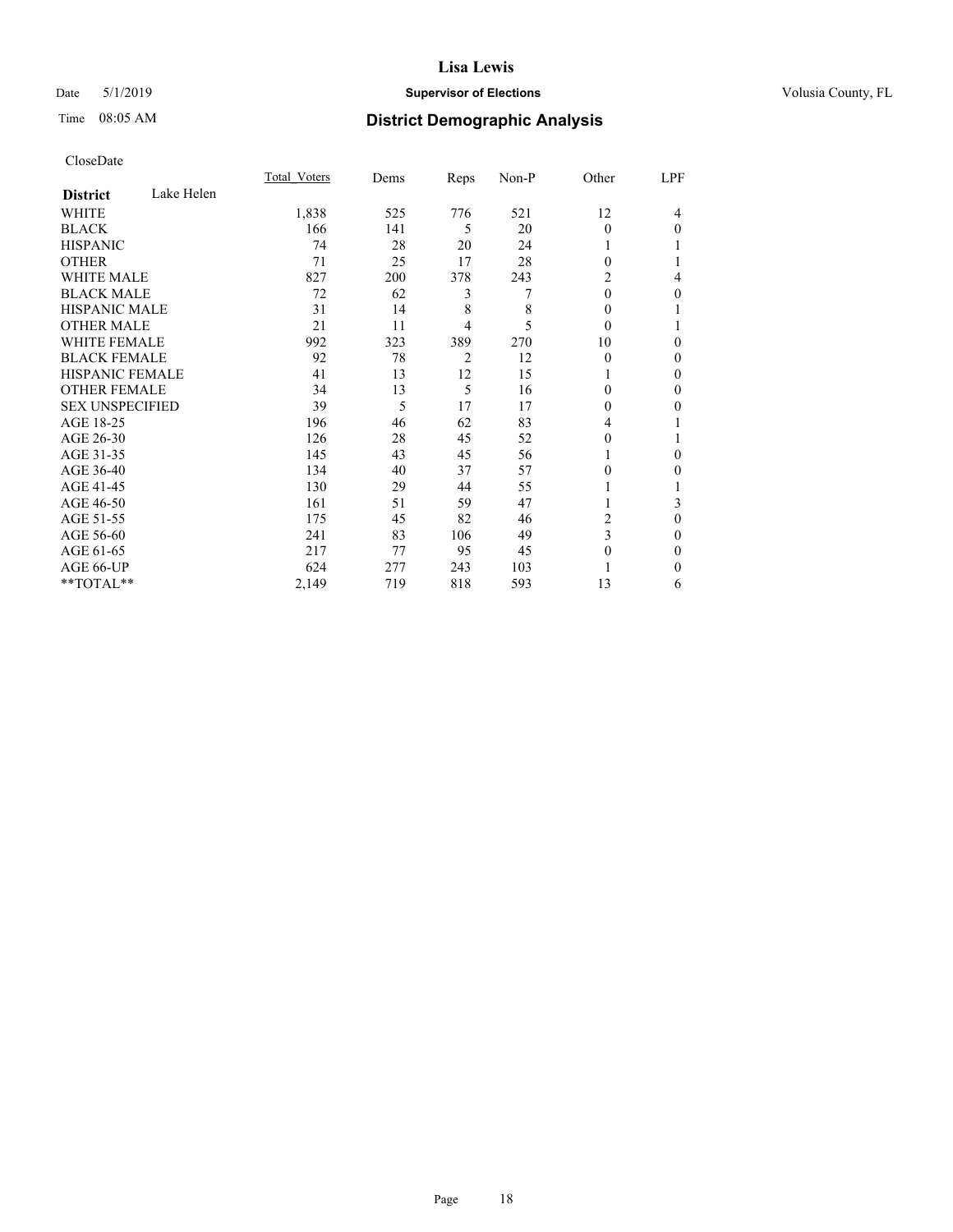## Date 5/1/2019 **Supervisor of Elections Supervisor of Elections** Volusia County, FL

# Time 08:05 AM **District Demographic Analysis**

|                        |                  | Total Voters | Dems  | Reps  | $Non-P$ | Other          | LPF            |
|------------------------|------------------|--------------|-------|-------|---------|----------------|----------------|
| <b>District</b>        | New Smyrna Beach |              |       |       |         |                |                |
| WHITE                  |                  | 20,240       | 5,584 | 9,114 | 5,269   | 222            | 51             |
| <b>BLACK</b>           |                  | 744          | 607   | 21    | 112     | 2              | 2              |
| <b>HISPANIC</b>        |                  | 384          | 127   | 129   | 125     | 3              | $\theta$       |
| <b>OTHER</b>           |                  | 756          | 214   | 203   | 330     | 5              | 4              |
| <b>WHITE MALE</b>      |                  | 9,237        | 2,148 | 4,377 | 2,573   | 104            | 35             |
| <b>BLACK MALE</b>      |                  | 304          | 231   | 8     | 61      | 2              | 2              |
| <b>HISPANIC MALE</b>   |                  | 184          | 59    | 62    | 61      | $\overline{2}$ | $\mathbf{0}$   |
| <b>OTHER MALE</b>      |                  | 279          | 74    | 85    | 114     | 3              | 3              |
| <b>WHITE FEMALE</b>    |                  | 10,817       | 3,384 | 4,656 | 2,643   | 118            | 16             |
| <b>BLACK FEMALE</b>    |                  | 429          | 366   | 12    | 51      | 0              | $\mathbf{0}$   |
| HISPANIC FEMALE        |                  | 192          | 67    | 64    | 60      | 1              | $\mathbf{0}$   |
| <b>OTHER FEMALE</b>    |                  | 317          | 109   | 92    | 114     |                | 1              |
| <b>SEX UNSPECIFIED</b> |                  | 365          | 94    | 111   | 159     | 1              | $\theta$       |
| AGE 18-25              |                  | 1,303        | 354   | 394   | 521     | 28             | 6              |
| AGE 26-30              |                  | 978          | 251   | 298   | 403     | 15             | 11             |
| AGE 31-35              |                  | 1,062        | 315   | 322   | 406     | 15             | 4              |
| AGE 36-40              |                  | 1,107        | 323   | 340   | 421     | 14             | 9              |
| AGE 41-45              |                  | 1,010        | 271   | 376   | 348     | 11             | 4              |
| AGE 46-50              |                  | 1,314        | 351   | 547   | 396     | 15             | 5              |
| AGE 51-55              |                  | 1,624        | 385   | 785   | 435     | 17             | $\overline{2}$ |
| AGE 56-60              |                  | 2,302        | 620   | 1,114 | 542     | 22             | 4              |
| AGE 61-65              |                  | 2,598        | 824   | 1,141 | 594     | 32             | 7              |
| AGE 66-UP              |                  | 8,826        | 2,838 | 4,150 | 1,770   | 63             | 5              |
| **TOTAL**              |                  | 22,124       | 6,532 | 9,467 | 5,836   | 232            | 57             |
|                        |                  |              |       |       |         |                |                |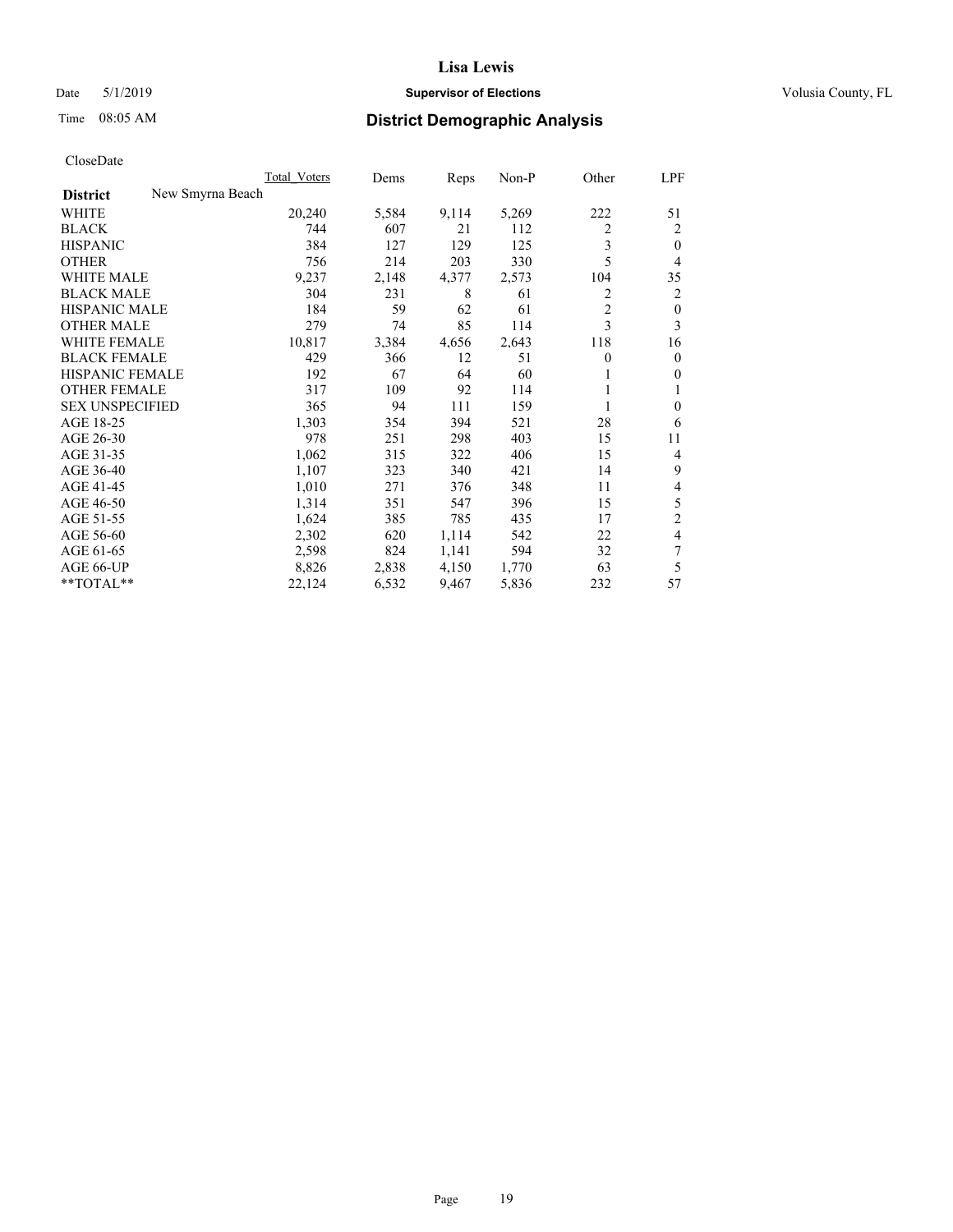## Date 5/1/2019 **Supervisor of Elections Supervisor of Elections** Volusia County, FL

# Time 08:05 AM **District Demographic Analysis**

|                        |          | Total Voters | Dems           | Reps           | Non-P | Other    | LPF |
|------------------------|----------|--------------|----------------|----------------|-------|----------|-----|
| <b>District</b>        | Oak Hill |              |                |                |       |          |     |
| WHITE                  |          | 1,310        | 329            | 597            | 370   | 12       | 2   |
| <b>BLACK</b>           |          | 149          | 126            | 4              | 19    | $\Omega$ | 0   |
| <b>HISPANIC</b>        |          | 13           | 6              | $\overline{c}$ | 5     | 0        | 0   |
| <b>OTHER</b>           |          | 39           | 11             | 14             | 14    | 0        | 0   |
| WHITE MALE             |          | 658          | 146            | 311            | 195   | 5        |     |
| <b>BLACK MALE</b>      |          | 66           | 51             | 2              | 13    | 0        | 0   |
| <b>HISPANIC MALE</b>   |          | 4            |                | 1              | 2     | 0        | 0   |
| <b>OTHER MALE</b>      |          | 14           | $\overline{c}$ | 8              | 4     | 0        | 0   |
| WHITE FEMALE           |          | 635          | 181            | 276            | 170   |          |     |
| <b>BLACK FEMALE</b>    |          | 83           | 75             | 2              | 6     | 0        | 0   |
| <b>HISPANIC FEMALE</b> |          | 9            | 5              | 1              | 3     | 0        | 0   |
| <b>OTHER FEMALE</b>    |          | 16           | 8              | 5              | 3     | 0        | 0   |
| <b>SEX UNSPECIFIED</b> |          | 26           | 3              | 11             | 12    | 0        | 0   |
| AGE 18-25              |          | 89           | 24             | 22             | 40    | 3        | 0   |
| AGE 26-30              |          | 76           | 27             | 22             | 25    | 2        | 0   |
| AGE 31-35              |          | 54           | 17             | 17             | 20    | 0        | 0   |
| AGE 36-40              |          | 74           | 31             | 25             | 18    | 0        | 0   |
| AGE 41-45              |          | 72           | 22             | 17             | 33    | 0        | 0   |
| AGE 46-50              |          | 82           | 27             | 32             | 23    | 0        | 0   |
| AGE 51-55              |          | 120          | 36             | 50             | 33    |          | 0   |
| AGE 56-60              |          | 177          | 58             | 76             | 41    | 2        | 0   |
| AGE 61-65              |          | 188          | 59             | 85             | 42    | 0        | 2   |
| AGE 66-UP              |          | 579          | 171            | 271            | 133   | 4        | 0   |
| **TOTAL**              |          | 1,511        | 472            | 617            | 408   | 12       | 2   |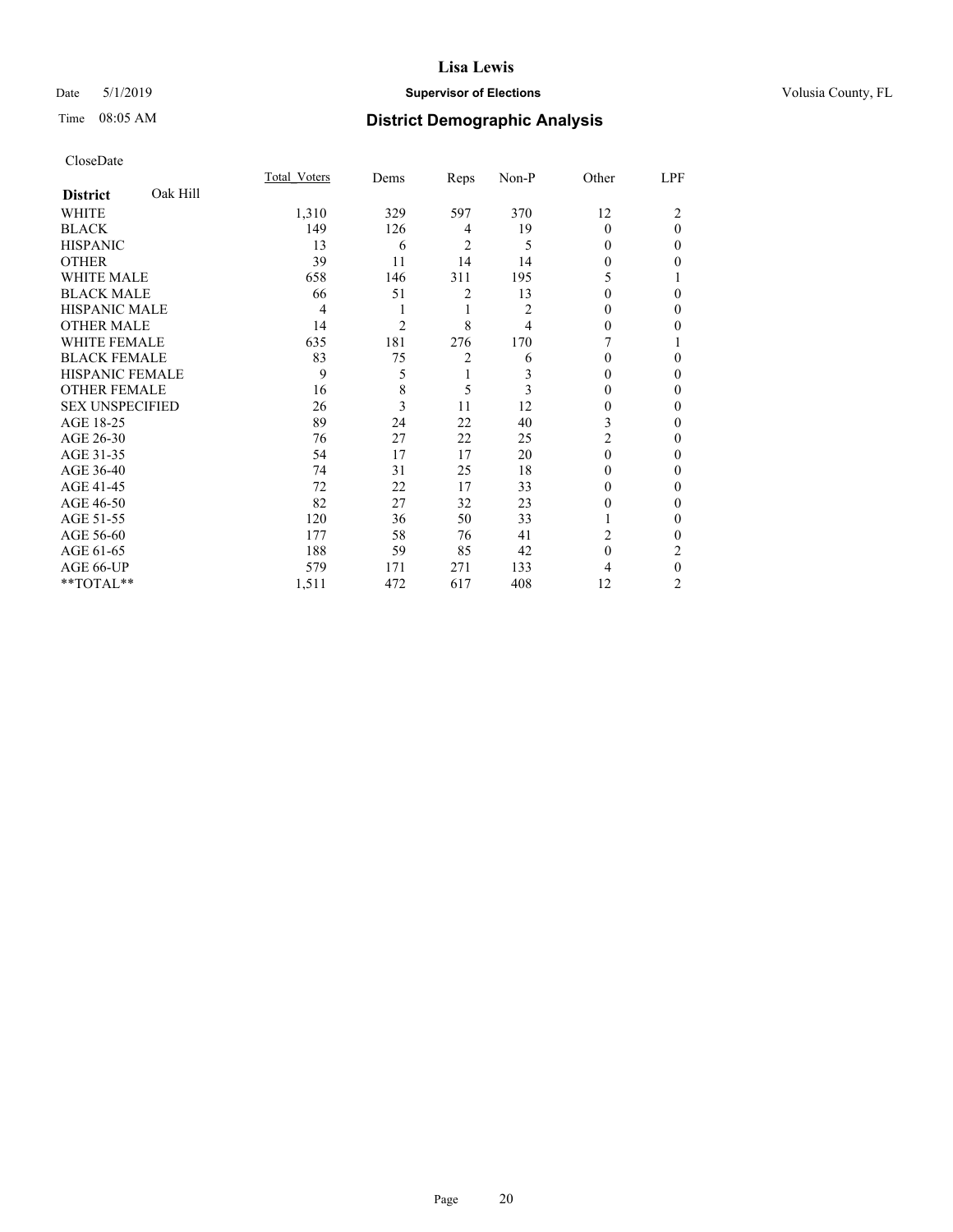## Date 5/1/2019 **Supervisor of Elections Supervisor of Elections** Volusia County, FL

# Time 08:05 AM **District Demographic Analysis**

|                        |             | Total Voters | Dems  | Reps  | Non-P | Other          | <u>LPF</u>     |
|------------------------|-------------|--------------|-------|-------|-------|----------------|----------------|
| <b>District</b>        | Orange City |              |       |       |       |                |                |
| WHITE                  |             | 5,895        | 1,659 | 2,581 | 1,601 | 37             | 17             |
| <b>BLACK</b>           |             | 496          | 380   | 21    | 94    |                | $\mathbf{0}$   |
| <b>HISPANIC</b>        |             | 1,322        | 581   | 197   | 535   | 9              | $\theta$       |
| <b>OTHER</b>           |             | 384          | 126   | 81    | 175   |                | 1              |
| <b>WHITE MALE</b>      |             | 2,527        | 572   | 1,167 | 756   | 20             | 12             |
| <b>BLACK MALE</b>      |             | 177          | 122   | 10    | 45    | $\theta$       | $\mathbf{0}$   |
| <b>HISPANIC MALE</b>   |             | 537          | 215   | 107   | 209   | 6              | $\mathbf{0}$   |
| <b>OTHER MALE</b>      |             | 133          | 41    | 33    | 58    | $\mathbf{0}$   | 1              |
| <b>WHITE FEMALE</b>    |             | 3,313        | 1,078 | 1,389 | 824   | 17             | 5              |
| <b>BLACK FEMALE</b>    |             | 311          | 253   | 11    | 46    |                | $\mathbf{0}$   |
| <b>HISPANIC FEMALE</b> |             | 763          | 358   | 89    | 313   | 3              | $\theta$       |
| <b>OTHER FEMALE</b>    |             | 179          | 74    | 38    | 66    |                | $\mathbf{0}$   |
| <b>SEX UNSPECIFIED</b> |             | 156          | 33    | 35    | 88    | 0              | $\mathbf{0}$   |
| AGE 18-25              |             | 710          | 225   | 165   | 313   | 4              | 3              |
| AGE 26-30              |             | 492          | 159   | 123   | 201   | 5              | 4              |
| AGE 31-35              |             | 475          | 165   | 120   | 186   | 3              | 1              |
| AGE 36-40              |             | 500          | 170   | 141   | 182   | 4              | 3              |
| AGE 41-45              |             | 475          | 160   | 131   | 176   | 6              | $\overline{c}$ |
| AGE 46-50              |             | 556          | 181   | 195   | 174   | 5              | 1              |
| AGE 51-55              |             | 560          | 160   | 209   | 189   | $\overline{2}$ | $\mathbf{0}$   |
| AGE 56-60              |             | 644          | 215   | 236   | 188   | 4              | 1              |
| AGE 61-65              |             | 688          | 239   | 268   | 176   | 4              | 1              |
| AGE 66-UP              |             | 2,997        | 1,072 | 1,292 | 620   | 11             | $\overline{c}$ |
| **TOTAL**              |             | 8,097        | 2,746 | 2,880 | 2,405 | 48             | 18             |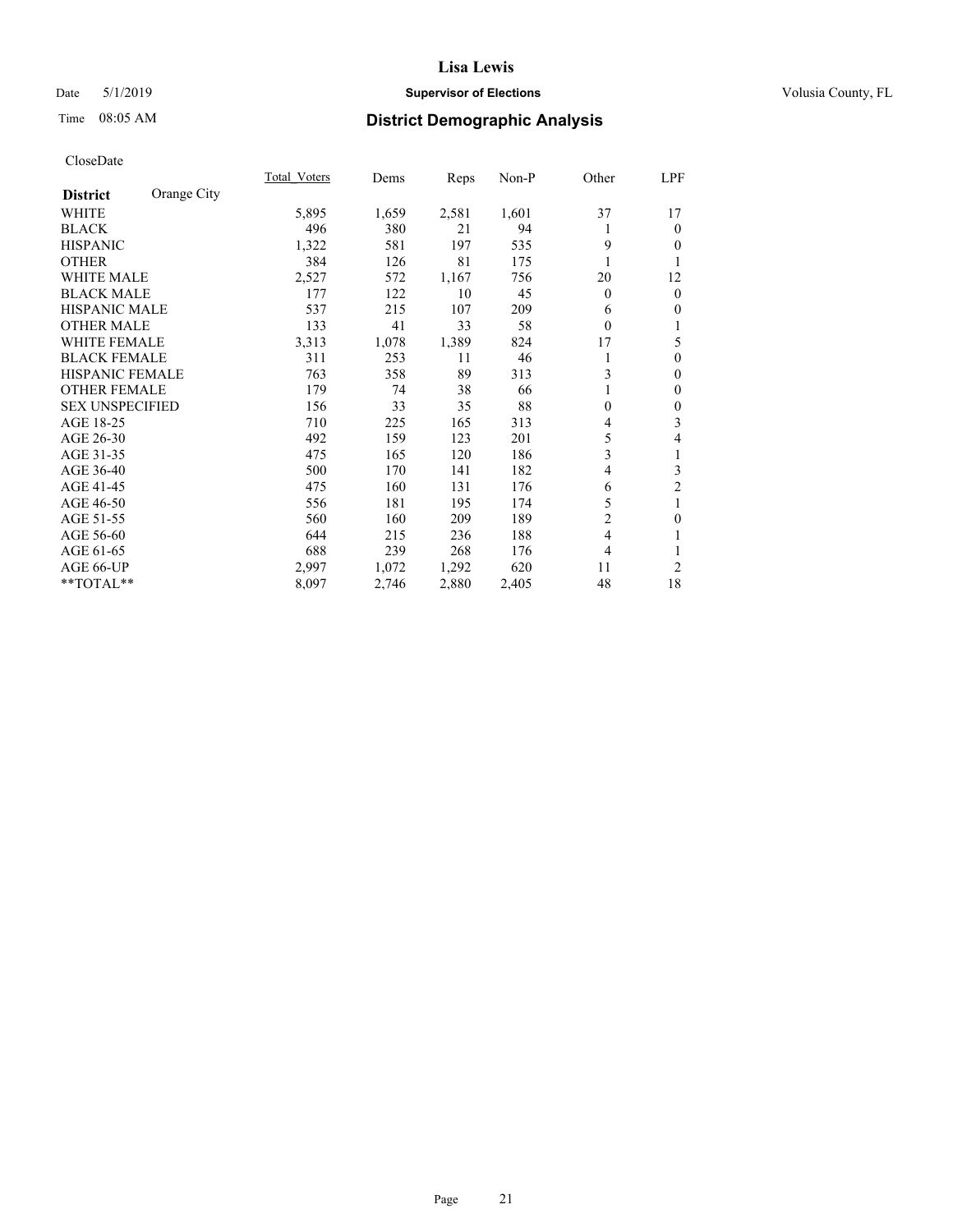## Date 5/1/2019 **Supervisor of Elections Supervisor of Elections** Volusia County, FL

# Time 08:05 AM **District Demographic Analysis**

|                        |              | Total Voters | Dems  | Reps   | Non-P | Other | LPF            |
|------------------------|--------------|--------------|-------|--------|-------|-------|----------------|
| <b>District</b>        | Ormond Beach |              |       |        |       |       |                |
| <b>WHITE</b>           |              | 28,867       | 8,243 | 12,824 | 7,531 | 193   | 76             |
| <b>BLACK</b>           |              | 1,123        | 855   | 57     | 205   | 4     | 2              |
| <b>HISPANIC</b>        |              | 928          | 353   | 224    | 336   | 11    | $\overline{4}$ |
| <b>OTHER</b>           |              | 1,819        | 546   | 447    | 811   | 12    | 3              |
| <b>WHITE MALE</b>      |              | 13,057       | 3,148 | 6,160  | 3,607 | 87    | 55             |
| <b>BLACK MALE</b>      |              | 492          | 352   | 27     | 110   | 2     | 1              |
| <b>HISPANIC MALE</b>   |              | 396          | 134   | 113    | 140   | 7     | $\overline{c}$ |
| <b>OTHER MALE</b>      |              | 686          | 189   | 168    | 320   | 7     | $\overline{2}$ |
| WHITE FEMALE           |              | 15,495       | 5,017 | 6,549  | 3,803 | 105   | 21             |
| <b>BLACK FEMALE</b>    |              | 613          | 490   | 29     | 91    | 2     | 1              |
| <b>HISPANIC FEMALE</b> |              | 511          | 214   | 106    | 185   | 4     | $\overline{c}$ |
| <b>OTHER FEMALE</b>    |              | 807          | 277   | 211    | 315   | 4     | $\mathbf{0}$   |
| <b>SEX UNSPECIFIED</b> |              | 680          | 176   | 189    | 312   | 2     | 1              |
| AGE 18-25              |              | 2,633        | 694   | 836    | 1,055 | 33    | 15             |
| AGE 26-30              |              | 1,885        | 555   | 593    | 709   | 20    | 8              |
| AGE 31-35              |              | 1,933        | 562   | 643    | 703   | 13    | 12             |
| AGE 36-40              |              | 1,753        | 465   | 599    | 664   | 13    | 12             |
| AGE 41-45              |              | 1,754        | 476   | 661    | 586   | 15    | 16             |
| AGE 46-50              |              | 2,229        | 572   | 963    | 671   | 14    | 9              |
| AGE 51-55              |              | 2,737        | 724   | 1,280  | 710   | 19    | 4              |
| AGE 56-60              |              | 3,065        | 935   | 1,342  | 766   | 21    | 1              |
| AGE 61-65              |              | 3,429        | 1,132 | 1,542  | 730   | 23    | $\overline{c}$ |
| AGE 66-UP              |              | 11,319       | 3,882 | 5,093  | 2,289 | 49    | 6              |
| **TOTAL**              |              | 32,737       | 9,997 | 13,552 | 8,883 | 220   | 85             |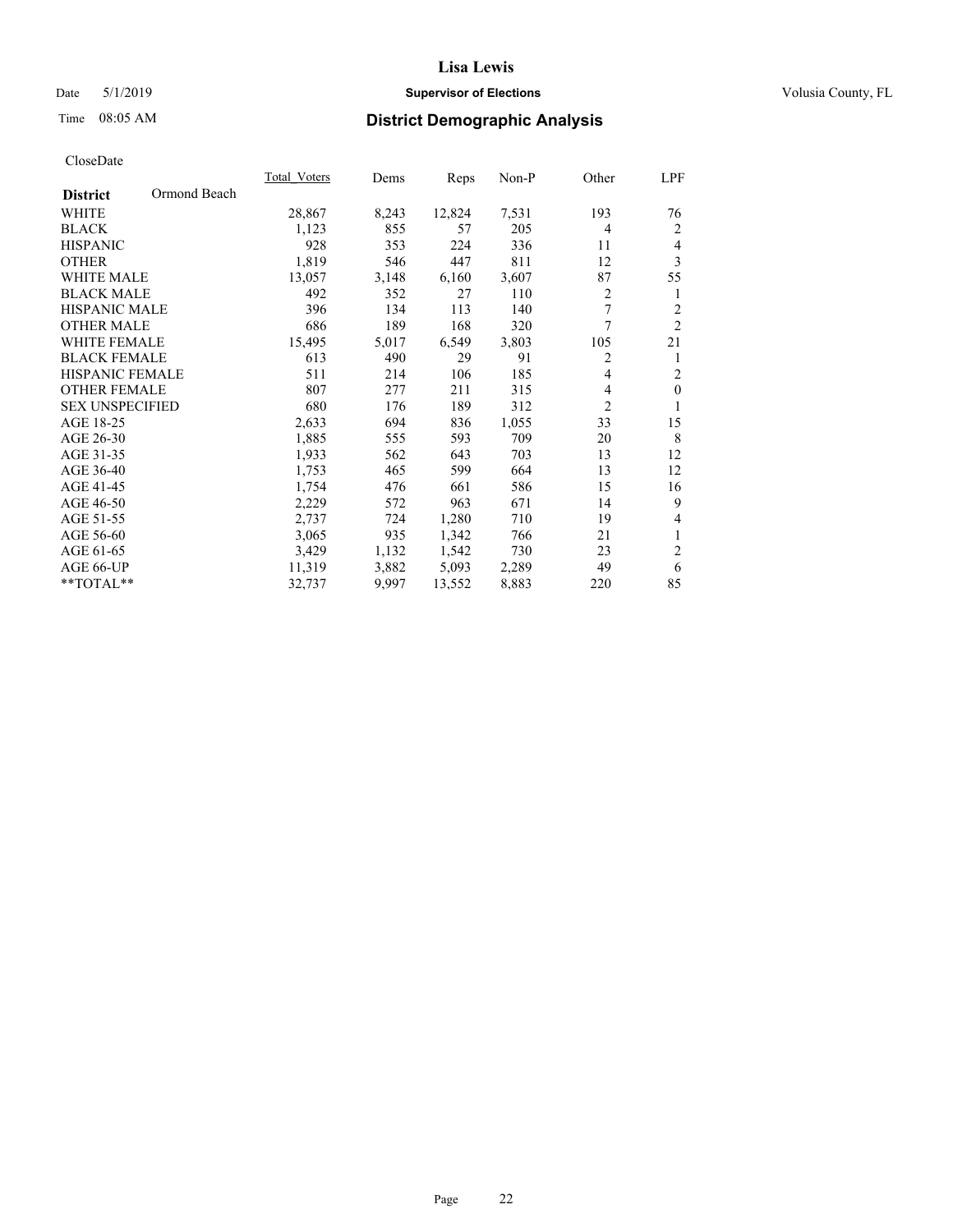## Date 5/1/2019 **Supervisor of Elections Supervisor of Elections** Volusia County, FL

# Time 08:05 AM **District Demographic Analysis**

|                        |         | Total Voters | Dems | Reps         | Non-P | Other          | LPF      |
|------------------------|---------|--------------|------|--------------|-------|----------------|----------|
| <b>District</b>        | Pierson |              |      |              |       |                |          |
| WHITE                  |         | 586          | 165  | 297          | 116   | $\overline{4}$ | 4        |
| <b>BLACK</b>           |         | 46           | 38   | 1            | 7     | $\Omega$       | $\Omega$ |
| <b>HISPANIC</b>        |         | 181          | 81   | 12           | 88    | 0              | 0        |
| <b>OTHER</b>           |         | 33           | 7    | 7            | 19    | 0              | 0        |
| <b>WHITE MALE</b>      |         | 290          | 78   | 144          | 61    | 3              | 4        |
| <b>BLACK MALE</b>      |         | 21           | 18   | 1            | 2     | 0              | 0        |
| <b>HISPANIC MALE</b>   |         | 90           | 43   | 6            | 41    | 0              | 0        |
| <b>OTHER MALE</b>      |         | 18           | 3    | 5            | 10    | $_{0}$         | 0        |
| WHITE FEMALE           |         | 291          | 87   | 149          | 54    |                | 0        |
| <b>BLACK FEMALE</b>    |         | 25           | 20   | $\mathbf{0}$ | 5     | $\Omega$       | 0        |
| <b>HISPANIC FEMALE</b> |         | 86           | 36   | 6            | 44    | 0              | 0        |
| <b>OTHER FEMALE</b>    |         | 8            | 3    | 1            | 4     | 0              | 0        |
| <b>SEX UNSPECIFIED</b> |         | 17           | 3    | 5            | 9     | 0              | 0        |
| AGE 18-25              |         | 113          | 31   | 26           | 55    | $_{0}$         |          |
| AGE 26-30              |         | 79           | 31   | 19           | 28    | 0              |          |
| AGE 31-35              |         | 66           | 21   | 21           | 24    | $_{0}$         | 0        |
| AGE 36-40              |         | 59           | 14   | 20           | 24    | 0              |          |
| AGE 41-45              |         | 47           | 12   | 16           | 18    | 0              |          |
| AGE 46-50              |         | 61           | 19   | 25           | 17    | 0              | 0        |
| AGE 51-55              |         | 53           | 17   | 22           | 13    |                | 0        |
| AGE 56-60              |         | 81           | 31   | 32           | 17    |                | 0        |
| AGE 61-65              |         | 102          | 36   | 48           | 18    | 0              | 0        |
| AGE 66-UP              |         | 185          | 79   | 88           | 16    | 2              | 0        |
| **TOTAL**              |         | 846          | 291  | 317          | 230   | 4              | 4        |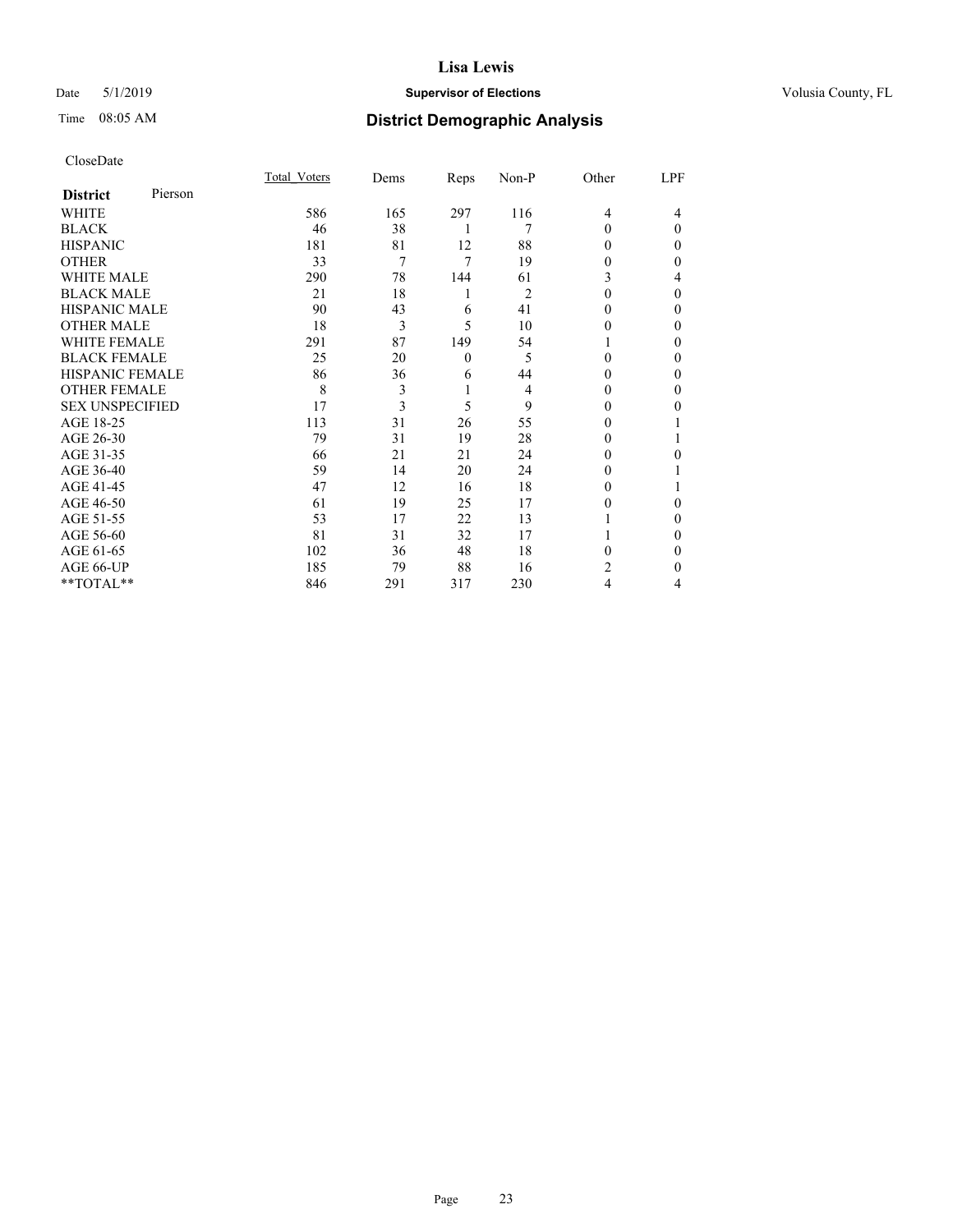## Date 5/1/2019 **Supervisor of Elections Supervisor of Elections** Volusia County, FL

# Time 08:05 AM **District Demographic Analysis**

|                        |             | Total Voters | Dems           | Reps           | Non-P    | Other    | LPF            |
|------------------------|-------------|--------------|----------------|----------------|----------|----------|----------------|
| <b>District</b>        | Ponce Inlet |              |                |                |          |          |                |
| WHITE                  |             | 2,986        | 676            | 1,581          | 689      | 32       | 8              |
| <b>BLACK</b>           |             | 11           | 3              | 4              | 4        | $\Omega$ | $\theta$       |
| <b>HISPANIC</b>        |             | 62           | 14             | 26             | 21       | $\theta$ | T              |
| <b>OTHER</b>           |             | 110          | 28             | 44             | 38       | 0        | $\theta$       |
| WHITE MALE             |             | 1,447        | 272            | 791            | 364      | 15       | 5              |
| <b>BLACK MALE</b>      |             | 7            |                | 2              | 4        | $\Omega$ | $\theta$       |
| <b>HISPANIC MALE</b>   |             | 24           | 5              | 11             | 8        | $_{0}$   | $\theta$       |
| <b>OTHER MALE</b>      |             | 42           | 12             | 17             | 13       | $\theta$ | $\mathbf{0}$   |
| <b>WHITE FEMALE</b>    |             | 1,513        | 396            | 782            | 315      | 17       | 3              |
| <b>BLACK FEMALE</b>    |             | 4            | $\overline{2}$ | $\overline{2}$ | $\theta$ | $\theta$ | $\theta$       |
| <b>HISPANIC FEMALE</b> |             | 38           | 9              | 15             | 13       | 0        | 1              |
| <b>OTHER FEMALE</b>    |             | 44           | 12             | 17             | 15       | 0        | $\theta$       |
| <b>SEX UNSPECIFIED</b> |             | 50           | 12             | 18             | 20       | 0        | $\mathbf{0}$   |
| AGE 18-25              |             | 157          | 30             | 63             | 59       | 4        | 1              |
| AGE 26-30              |             | 93           | 19             | 36             | 35       |          | 2              |
| AGE 31-35              |             | 65           | 19             | 25             | 21       | 0        | $\theta$       |
| AGE 36-40              |             | 90           | 22             | 36             | 32       | 0        | $\mathbf{0}$   |
| AGE 41-45              |             | 101          | 13             | 49             | 38       |          | $\theta$       |
| AGE 46-50              |             | 154          | 41             | 71             | 38       | 2        | 2              |
| AGE 51-55              |             | 222          | 40             | 121            | 58       |          | $\overline{2}$ |
| AGE 56-60              |             | 346          | 82             | 193            | 69       |          |                |
| AGE 61-65              |             | 432          | 90             | 239            | 90       | 13       | $\theta$       |
| AGE 66-UP              |             | 1,509        | 365            | 822            | 312      | 9        |                |
| **TOTAL**              |             | 3,169        | 721            | 1,655          | 752      | 32       | 9              |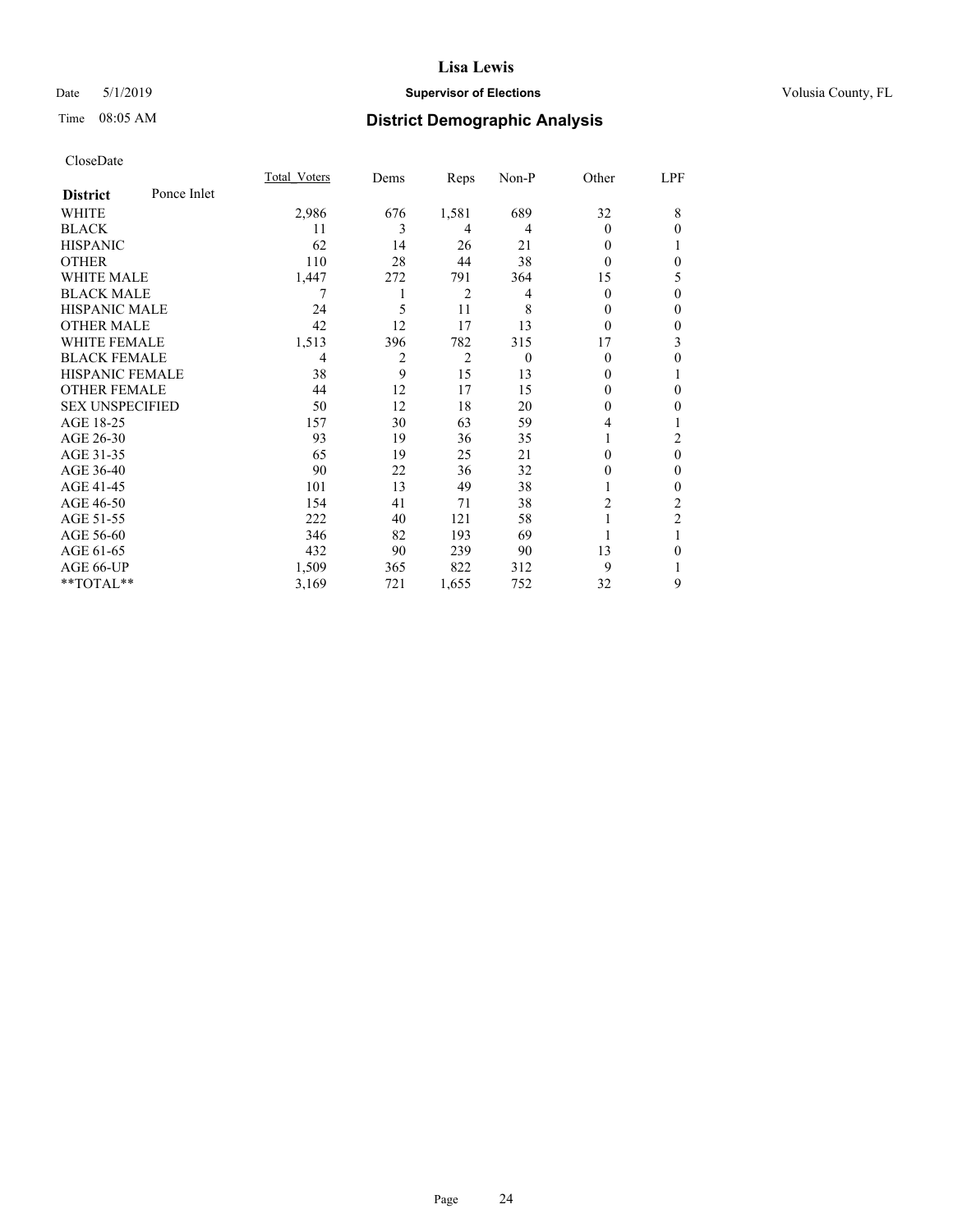## Date 5/1/2019 **Supervisor of Elections Supervisor of Elections** Volusia County, FL

# Time 08:05 AM **District Demographic Analysis**

|                        |             | Total Voters | Dems   | Reps   | Non-P  | Other | LPF            |
|------------------------|-------------|--------------|--------|--------|--------|-------|----------------|
| <b>District</b>        | Port Orange |              |        |        |        |       |                |
| WHITE                  |             | 38,805       | 11,050 | 16,147 | 11,164 | 324   | 120            |
| <b>BLACK</b>           |             | 1,410        | 1,023  | 77     | 298    | 9     | 3              |
| <b>HISPANIC</b>        |             | 1,716        | 630    | 387    | 682    | 11    | 6              |
| <b>OTHER</b>           |             | 2,313        | 723    | 539    | 1,021  | 24    | 6              |
| <b>WHITE MALE</b>      |             | 17,683       | 4,250  | 7,829  | 5,350  | 173   | 81             |
| <b>BLACK MALE</b>      |             | 592          | 401    | 46     | 140    | 4     | 1              |
| <b>HISPANIC MALE</b>   |             | 783          | 276    | 198    | 300    | 6     | 3              |
| <b>OTHER MALE</b>      |             | 863          | 258    | 216    | 371    | 12    | 6              |
| <b>WHITE FEMALE</b>    |             | 20,581       | 6,669  | 8,100  | 5,626  | 148   | 38             |
| <b>BLACK FEMALE</b>    |             | 798          | 606    | 31     | 155    | 5     | 1              |
| HISPANIC FEMALE        |             | 901          | 343    | 182    | 368    | 5     | 3              |
| <b>OTHER FEMALE</b>    |             | 1,022        | 375    | 244    | 394    | 9     | $\mathbf{0}$   |
| <b>SEX UNSPECIFIED</b> |             | 1,021        | 248    | 304    | 461    | 6     | $\mathfrak{2}$ |
| AGE 18-25              |             | 3,980        | 1,091  | 1,126  | 1,663  | 81    | 19             |
| AGE 26-30              |             | 2,985        | 848    | 906    | 1,183  | 33    | 15             |
| AGE 31-35              |             | 2,803        | 823    | 816    | 1,112  | 31    | 21             |
| AGE 36-40              |             | 2,826        | 794    | 921    | 1,073  | 24    | 14             |
| AGE 41-45              |             | 2,677        | 725    | 965    | 939    | 27    | 21             |
| AGE 46-50              |             | 3,153        | 858    | 1,274  | 990    | 22    | 9              |
| AGE 51-55              |             | 3,490        | 972    | 1,466  | 1,015  | 24    | 13             |
| AGE 56-60              |             | 4,260        | 1,283  | 1,820  | 1,119  | 29    | 9              |
| AGE 61-65              |             | 4,243        | 1,442  | 1,825  | 961    | 14    |                |
| AGE 66-UP              |             | 13,827       | 4,590  | 6,031  | 3,110  | 83    | 13             |
| **TOTAL**              |             | 44,244       | 13,426 | 17,150 | 13,165 | 368   | 135            |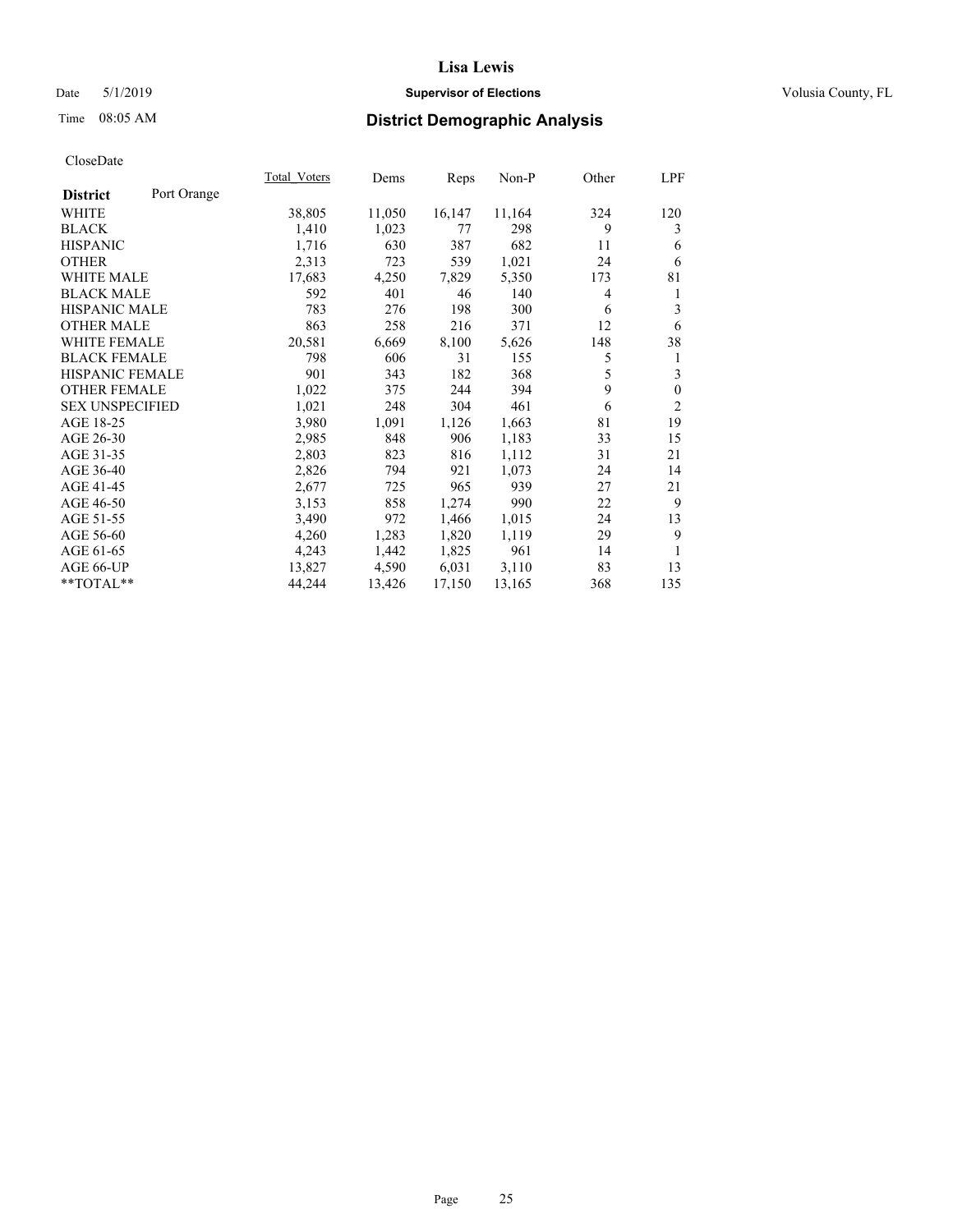## Date 5/1/2019 **Supervisor of Elections Supervisor of Elections** Volusia County, FL

# Time 08:05 AM **District Demographic Analysis**

|                        |               | Total Voters | Dems  | Reps  | Non-P | Other          | LPF              |
|------------------------|---------------|--------------|-------|-------|-------|----------------|------------------|
| <b>District</b>        | South Daytona |              |       |       |       |                |                  |
| WHITE                  |               | 7,056        | 2,220 | 2,703 | 2,045 | 68             | 20               |
| <b>BLACK</b>           |               | 712          | 531   | 21    | 157   | 3              | $\mathbf{0}$     |
| <b>HISPANIC</b>        |               | 286          | 115   | 56    | 112   | 3              | $\overline{0}$   |
| <b>OTHER</b>           |               | 419          | 145   | 89    | 183   |                | 1                |
| WHITE MALE             |               | 3,204        | 839   | 1,340 | 984   | 30             | 11               |
| <b>BLACK MALE</b>      |               | 264          | 184   | 10    | 69    | 1              | $\theta$         |
| <b>HISPANIC MALE</b>   |               | 127          | 38    | 32    | 55    | $\overline{2}$ | $\mathbf{0}$     |
| <b>OTHER MALE</b>      |               | 142          | 50    | 35    | 56    | 1              | $\boldsymbol{0}$ |
| <b>WHITE FEMALE</b>    |               | 3,767        | 1,362 | 1,336 | 1,023 | 38             | 8                |
| <b>BLACK FEMALE</b>    |               | 441          | 343   | 10    | 86    | 2              | $\theta$         |
| <b>HISPANIC FEMALE</b> |               | 150          | 73    | 24    | 52    |                | $\theta$         |
| <b>OTHER FEMALE</b>    |               | 189          | 73    | 46    | 69    | $\Omega$       | 1                |
| <b>SEX UNSPECIFIED</b> |               | 189          | 49    | 36    | 103   | $\theta$       | 1                |
| AGE 18-25              |               | 744          | 217   | 170   | 341   | 10             | 6                |
| AGE 26-30              |               | 653          | 212   | 158   | 271   | 9              | 3                |
| AGE 31-35              |               | 601          | 213   | 149   | 227   | 8              | 4                |
| AGE 36-40              |               | 533          | 197   | 129   | 202   | 5              | $\theta$         |
| AGE 41-45              |               | 477          | 144   | 148   | 176   | 8              | 1                |
| AGE 46-50              |               | 589          | 196   | 218   | 171   |                | 3                |
| AGE 51-55              |               | 695          | 242   | 271   | 176   | 4              | $\overline{c}$   |
| AGE 56-60              |               | 906          | 311   | 359   | 231   | 5              | $\mathbf{0}$     |
| AGE 61-65              |               | 898          | 336   | 343   | 211   | 8              | $\theta$         |
| AGE 66-UP              |               | 2,377        | 943   | 924   | 491   | 17             | 2                |
| **TOTAL**              |               | 8,473        | 3,011 | 2,869 | 2,497 | 75             | 21               |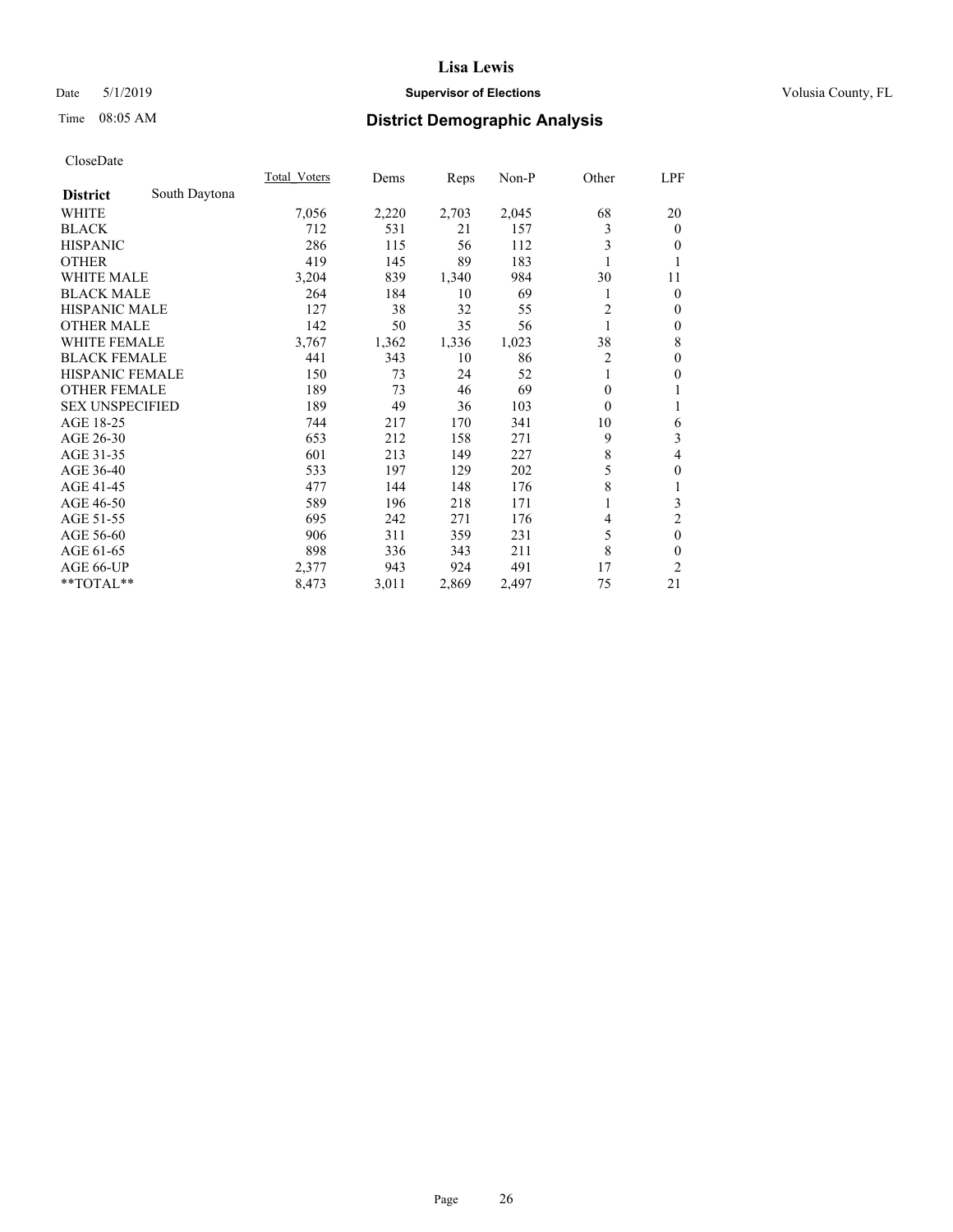## Date 5/1/2019 **Supervisor of Elections Supervisor of Elections** Volusia County, FL

# Time 08:05 AM **District Demographic Analysis**

|                        |               | Total Voters | Dems | Reps     | Non-P | Other | LPF |
|------------------------|---------------|--------------|------|----------|-------|-------|-----|
| <b>District</b>        | Flagler Beach |              |      |          |       |       |     |
| WHITE                  |               | 51           | 25   | 14       | 12    | 0     | 0   |
| <b>BLACK</b>           |               | 0            | 0    | 0        | 0     |       |     |
| <b>HISPANIC</b>        |               |              |      | $\theta$ | 0     |       |     |
| <b>OTHER</b>           |               |              |      | 0        |       |       |     |
| WHITE MALE             |               | 20           |      |          | h     |       |     |
| <b>BLACK MALE</b>      |               | 0            |      |          |       |       |     |
| <b>HISPANIC MALE</b>   |               |              |      |          |       |       |     |
| <b>OTHER MALE</b>      |               |              |      |          |       |       |     |
| WHITE FEMALE           |               | 30           | 18   |          |       |       |     |
| <b>BLACK FEMALE</b>    |               | 0            | 0    |          |       |       |     |
| <b>HISPANIC FEMALE</b> |               |              |      |          |       |       |     |
| <b>OTHER FEMALE</b>    |               |              |      |          |       |       |     |
| <b>SEX UNSPECIFIED</b> |               |              |      |          |       |       |     |
| AGE 18-25              |               |              |      |          |       |       |     |
| AGE 26-30              |               |              |      |          |       |       |     |
| AGE 31-35              |               |              |      |          |       |       |     |
| AGE 36-40              |               |              |      |          |       |       |     |
| AGE 41-45              |               |              |      |          |       |       |     |
| AGE 46-50              |               |              |      | 0        |       |       |     |
| AGE 51-55              |               |              |      |          |       |       |     |
| AGE 56-60              |               |              |      |          |       |       |     |
| AGE 61-65              |               |              |      |          |       |       |     |
| AGE 66-UP              |               | 41           | 21   | 13       |       |       |     |
| **TOTAL**              |               | 52           | 26   | 14       | 12    |       |     |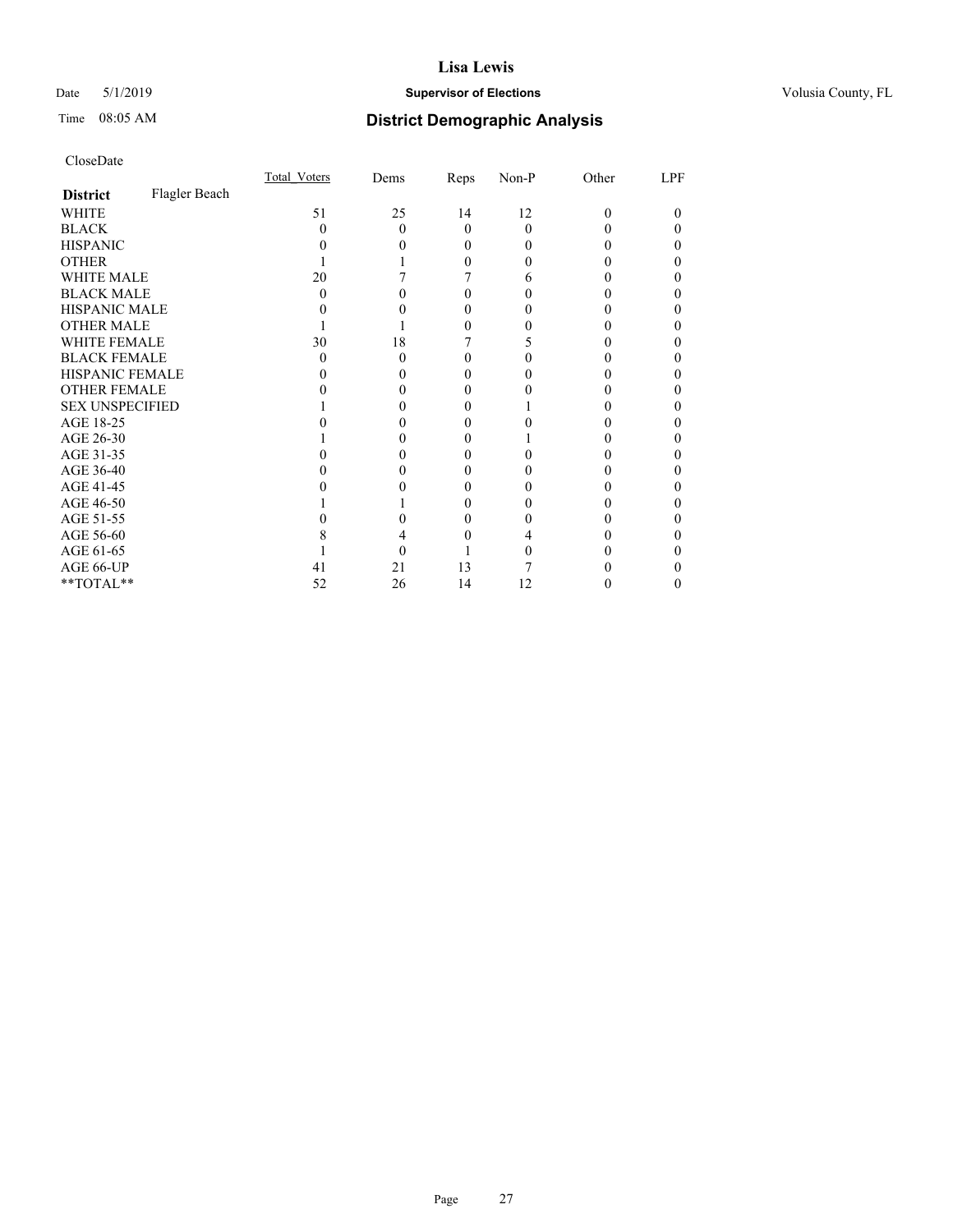## Date 5/1/2019 **Supervisor of Elections Supervisor of Elections** Volusia County, FL

# Time 08:05 AM **District Demographic Analysis**

|                        |                           | Total Voters | Dems   | Reps   | Non-P  | Other | LPF            |
|------------------------|---------------------------|--------------|--------|--------|--------|-------|----------------|
| <b>District</b>        | <b>Hospital Authority</b> |              |        |        |        |       |                |
| WHITE                  |                           | 106,727      | 28,555 | 47,076 | 30,017 | 686   | 393            |
| <b>BLACK</b>           |                           | 12,254       | 9,327  | 472    | 2,405  | 44    | 6              |
| <b>HISPANIC</b>        |                           | 26,742       | 12,019 | 3,995  | 10,578 | 107   | 43             |
| <b>OTHER</b>           |                           | 8,719        | 2,772  | 1,857  | 4,026  | 48    | 16             |
| WHITE MALE             |                           | 49,129       | 11,061 | 22,941 | 14,537 | 328   | 262            |
| <b>BLACK MALE</b>      |                           | 5,157        | 3,655  | 269    | 1,203  | 26    | 4              |
| <b>HISPANIC MALE</b>   |                           | 12,151       | 5,063  | 2,060  | 4,948  | 54    | 26             |
| <b>OTHER MALE</b>      |                           | 3,046        | 963    | 721    | 1,330  | 19    | 13             |
| <b>WHITE FEMALE</b>    |                           | 56,255       | 17,192 | 23,586 | 14,997 | 354   | 126            |
| <b>BLACK FEMALE</b>    |                           | 6,919        | 5,545  | 196    | 1,158  | 18    | $\overline{c}$ |
| <b>HISPANIC FEMALE</b> |                           | 14,137       | 6,751  | 1,893  | 5,425  | 52    | 16             |
| <b>OTHER FEMALE</b>    |                           | 3,767        | 1,403  | 802    | 1,540  | 19    | 3              |
| <b>SEX UNSPECIFIED</b> |                           | 3,879        | 1,039  | 931    | 1,888  | 15    | 6              |
| AGE 18-25              |                           | 15,671       | 4,763  | 3,629  | 7,054  | 147   | 78             |
| AGE 26-30              |                           | 11,689       | 3,658  | 3,027  | 4,863  | 78    | 63             |
| AGE 31-35              |                           | 11,302       | 3,532  | 3,027  | 4,608  | 71    | 64             |
| AGE 36-40              |                           | 11,120       | 3,617  | 3,027  | 4,341  | 70    | 65             |
| AGE 41-45              |                           | 10,681       | 3,492  | 3,185  | 3,906  | 62    | 36             |
| AGE 46-50              |                           | 11,995       | 3,787  | 4,285  | 3,799  | 83    | 41             |
| AGE 51-55              |                           | 13,211       | 4,213  | 5,224  | 3,685  | 54    | 35             |
| AGE 56-60              |                           | 14,638       | 4,911  | 5,964  | 3,667  | 69    | 27             |
| AGE 61-65              |                           | 14,085       | 5,093  | 5,630  | 3,262  | 82    | 18             |
| AGE 66-UP              |                           | 40,050       | 15,607 | 16,402 | 7,841  | 169   | 31             |
| $*$ TOTAL $*$          |                           | 154,442      | 52,673 | 53,400 | 47,026 | 885   | 458            |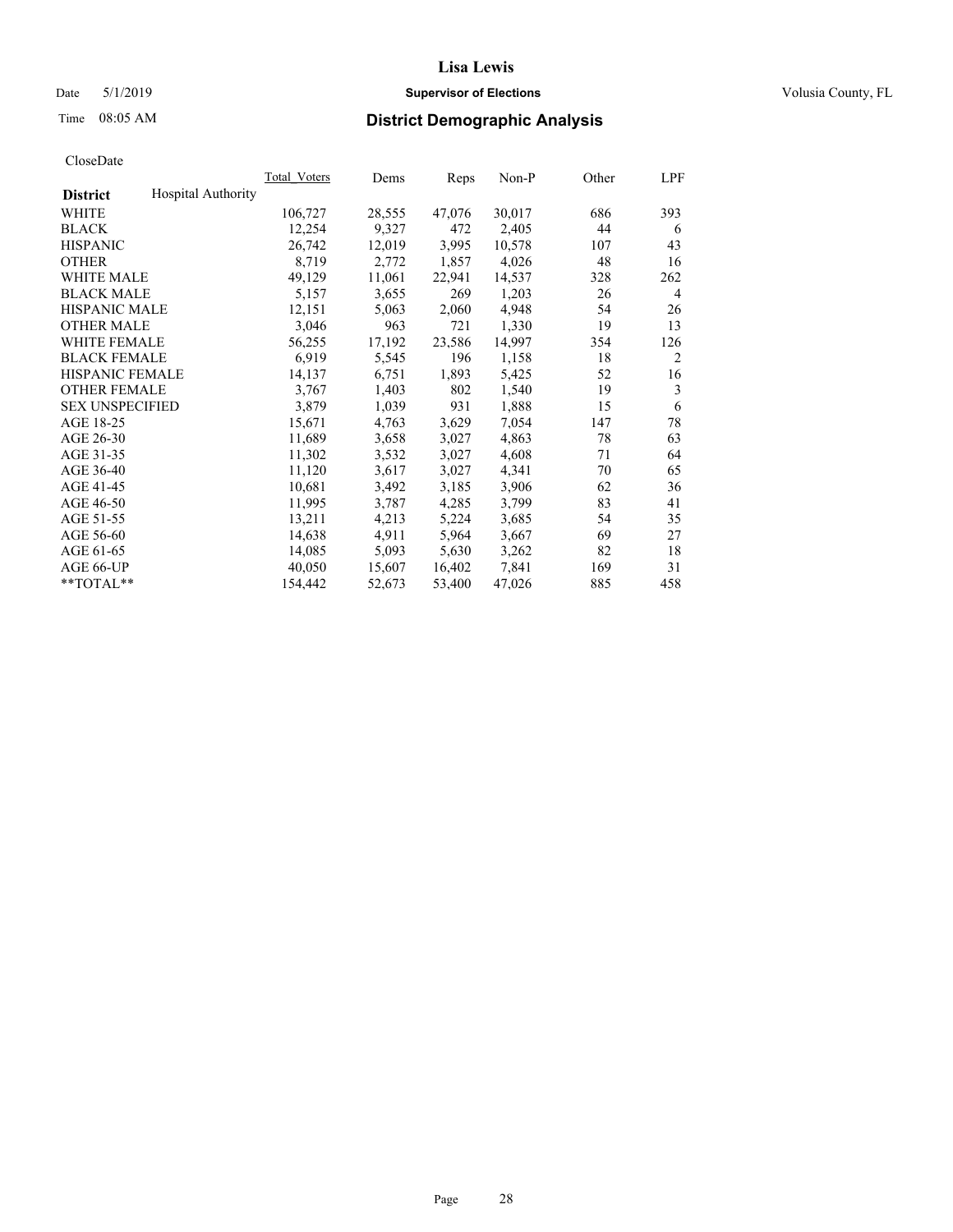## Date 5/1/2019 **Supervisor of Elections Supervisor of Elections** Volusia County, FL

| CloseDate |
|-----------|
|-----------|

|                        |                           | Total Voters | Dems  | Reps   | Non-P | Other          | LPF            |
|------------------------|---------------------------|--------------|-------|--------|-------|----------------|----------------|
| <b>District</b>        | Florida House District 24 |              |       |        |       |                |                |
| WHITE                  |                           | 19,738       | 5,093 | 9,458  | 4,998 | 130            | 59             |
| <b>BLACK</b>           |                           | 511          | 391   | 13     | 102   | 4              | 1              |
| <b>HISPANIC</b>        |                           | 1,408        | 529   | 255    | 618   | 6              | $\theta$       |
| <b>OTHER</b>           |                           | 933          | 226   | 285    | 413   | 7              | $\overline{2}$ |
| <b>WHITE MALE</b>      |                           | 9,220        | 2,006 | 4,621  | 2,484 | 67             | 42             |
| <b>BLACK MALE</b>      |                           | 229          | 161   | 10     | 55    | 2              | 1              |
| <b>HISPANIC MALE</b>   |                           | 627          | 230   | 117    | 277   | 3              | 0              |
| <b>OTHER MALE</b>      |                           | 313          | 68    | 102    | 139   | $\overline{2}$ | $\overline{c}$ |
| <b>WHITE FEMALE</b>    |                           | 10,317       | 3,060 | 4,739  | 2,438 | 63             | 17             |
| <b>BLACK FEMALE</b>    |                           | 276          | 224   | 3      | 47    | 2              | $\theta$       |
| <b>HISPANIC FEMALE</b> |                           | 750          | 288   | 135    | 324   | 3              | $\mathbf{0}$   |
| <b>OTHER FEMALE</b>    |                           | 385          | 112   | 128    | 141   | 4              | $\theta$       |
| <b>SEX UNSPECIFIED</b> |                           | 473          | 90    | 156    | 226   | 1              | $\theta$       |
| AGE 18-25              |                           | 1,692        | 383   | 577    | 703   | 19             | 10             |
| AGE 26-30              |                           | 1,131        | 289   | 366    | 455   | 14             | 7              |
| AGE 31-35              |                           | 1,048        | 267   | 364    | 408   | 6              | 3              |
| AGE 36-40              |                           | 995          | 258   | 355    | 370   | 5              | 7              |
| AGE 41-45              |                           | 1,012        | 236   | 417    | 350   | 4              | 5              |
| AGE 46-50              |                           | 1,282        | 266   | 608    | 394   | 11             | 3              |
| AGE 51-55              |                           | 1,671        | 379   | 827    | 452   | 8              | 5              |
| AGE 56-60              |                           | 2,373        | 627   | 1,154  | 565   | 22             | 5              |
| AGE 61-65              |                           | 2,607        | 763   | 1,239  | 581   | 17             | 7              |
| AGE 66-UP              |                           | 8,779        | 2,771 | 4,104  | 1,853 | 41             | 10             |
| **TOTAL**              |                           | 22,590       | 6,239 | 10,011 | 6,131 | 147            | 62             |
|                        |                           |              |       |        |       |                |                |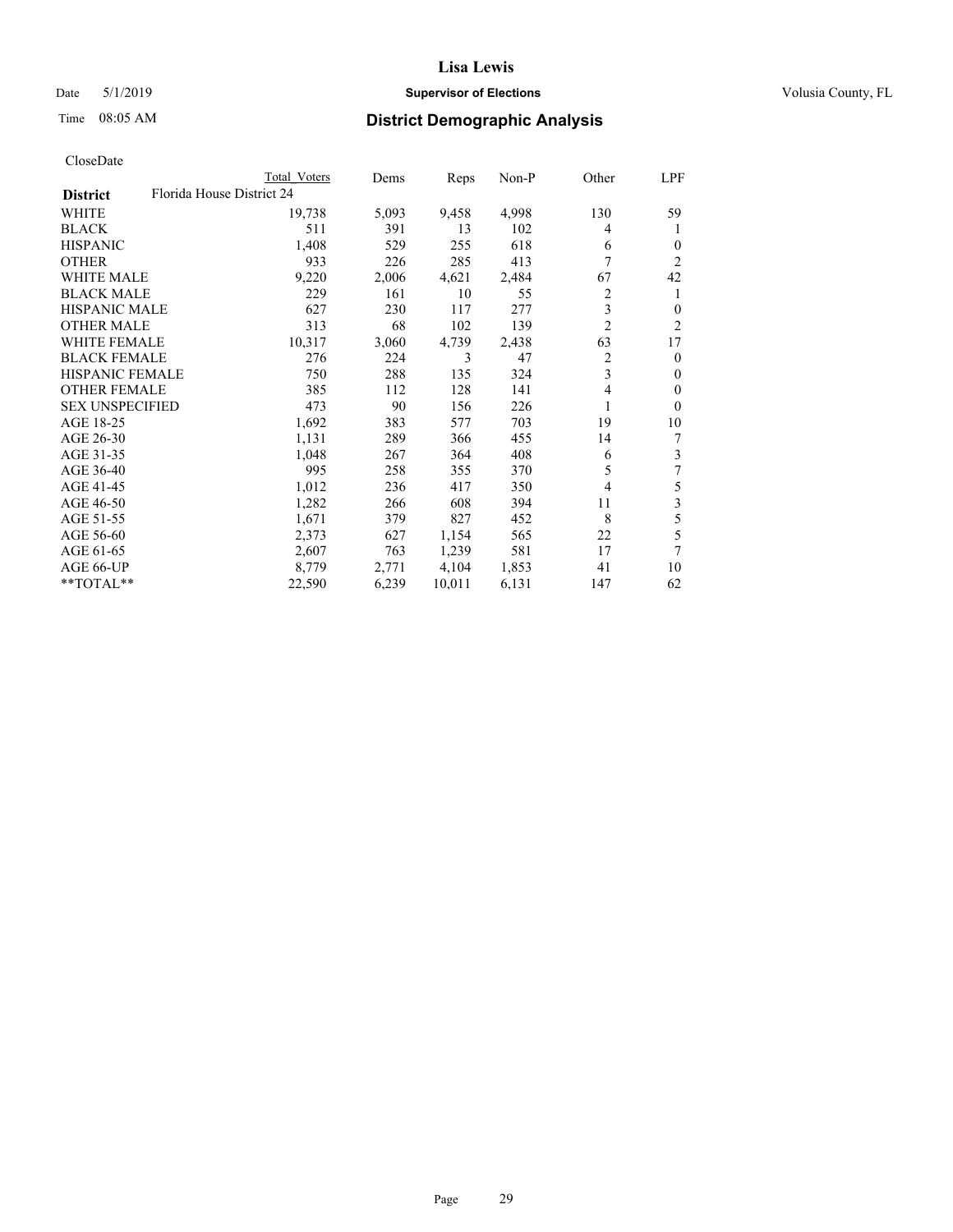### Date 5/1/2019 **Supervisor of Elections Supervisor of Elections** Volusia County, FL

# Time 08:05 AM **District Demographic Analysis**

|                        | Total Voters              | Dems   | Reps   | Non-P  | Other | LPF            |
|------------------------|---------------------------|--------|--------|--------|-------|----------------|
| <b>District</b>        | Florida House District 25 |        |        |        |       |                |
| WHITE                  | 115,230                   | 32,288 | 50,447 | 31,169 | 989   | 337            |
| <b>BLACK</b>           | 3,606                     | 2,658  | 190    | 730    | 21    | 7              |
| <b>HISPANIC</b>        | 3,709                     | 1,356  | 928    | 1,379  | 33    | 13             |
| <b>OTHER</b>           | 6,228                     | 1,837  | 1,565  | 2,760  | 50    | 16             |
| WHITE MALE             | 53,185                    | 12,671 | 24,592 | 15,204 | 491   | 227            |
| <b>BLACK MALE</b>      | 1,582                     | 1,070  | 98     | 397    | 13    | 4              |
| <b>HISPANIC MALE</b>   | 1,662                     | 566    | 455    | 615    | 20    | 6              |
| <b>OTHER MALE</b>      | 2,358                     | 661    | 634    | 1,027  | 24    | 12             |
| WHITE FEMALE           | 60,695                    | 19,273 | 25,319 | 15,502 | 493   | 108            |
| <b>BLACK FEMALE</b>    | 1,971                     | 1,546  | 89     | 326    | 8     | 2              |
| <b>HISPANIC FEMALE</b> | 1,976                     | 766    | 456    | 734    | 13    | 7              |
| <b>OTHER FEMALE</b>    | 2,724                     | 942    | 701    | 1,059  | 20    | $\overline{2}$ |
| <b>SEX UNSPECIFIED</b> | 2,620                     | 644    | 786    | 1,174  | 11    | 5              |
| AGE 18-25              | 9,749                     | 2,553  | 2,970  | 3,996  | 180   | 50             |
| AGE 26-30              | 7,229                     | 1,991  | 2,243  | 2,862  | 84    | 49             |
| AGE 31-35              | 7,071                     | 2,046  | 2,170  | 2,727  | 75    | 53             |
| AGE 36-40              | 6,935                     | 1,920  | 2,274  | 2,624  | 74    | 43             |
| AGE 41-45              | 6,763                     | 1,802  | 2,496  | 2,345  | 68    | 52             |
| AGE 46-50              | 8,573                     | 2,254  | 3,523  | 2,689  | 75    | 32             |
| AGE 51-55              | 10,308                    | 2,658  | 4,652  | 2,889  | 87    | 22             |
| AGE 56-60              | 12,913                    | 3,652  | 5,894  | 3,251  | 96    | 20             |
| AGE 61-65              | 13,842                    | 4,436  | 6,142  | 3,142  | 106   | 16             |
| AGE 66-UP              | 45,390                    | 14,827 | 20,766 | 9,513  | 248   | 36             |
| $*$ TOTAL $*$          | 128,773                   | 38,139 | 53,130 | 36,038 | 1,093 | 373            |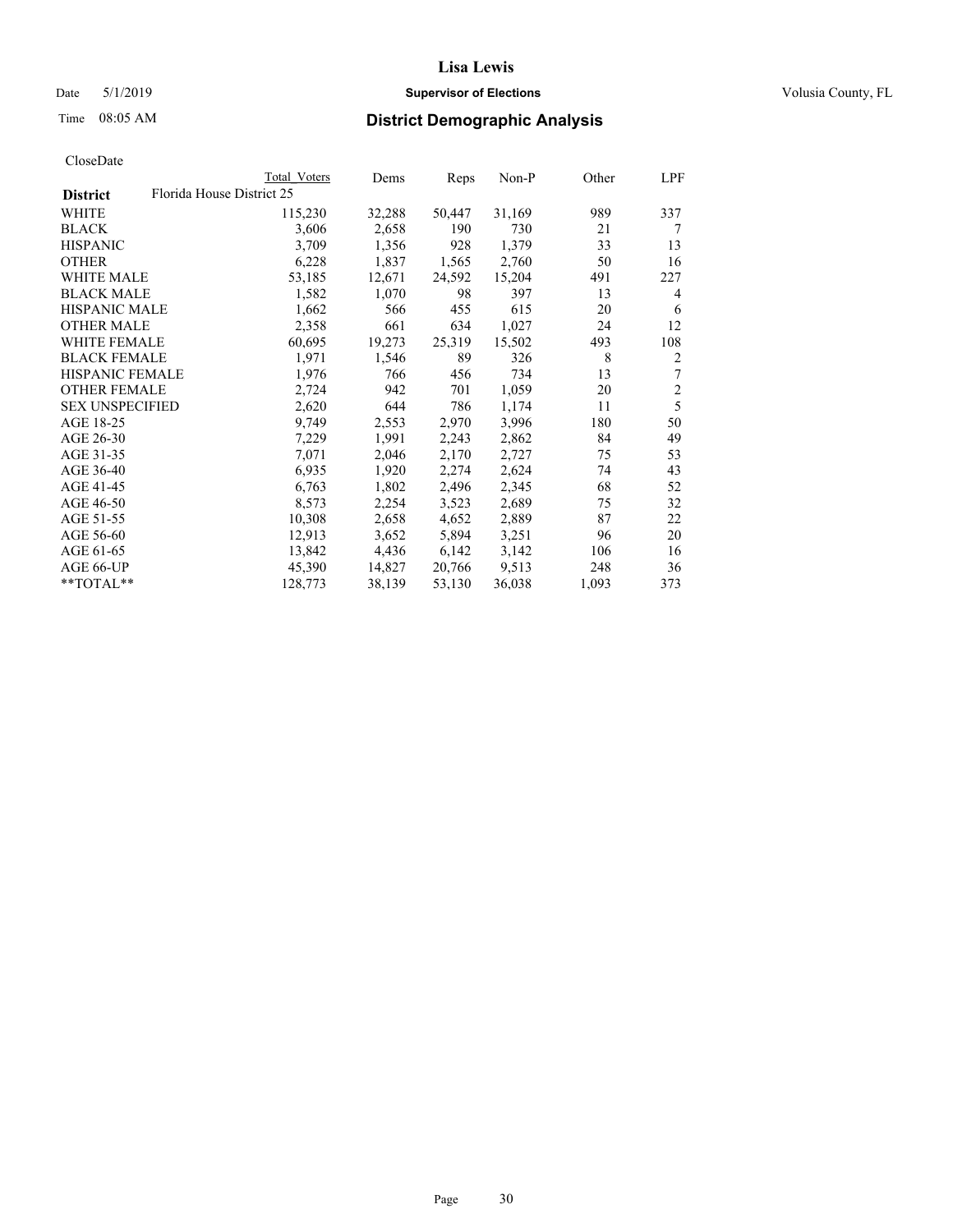## Date 5/1/2019 **Supervisor of Elections Supervisor of Elections** Volusia County, FL

| CloseDate |
|-----------|
|-----------|

|                     |                           | Total Voters | Dems   | Reps   | Non-P  | Other | LPF |
|---------------------|---------------------------|--------------|--------|--------|--------|-------|-----|
| <b>District</b>     | Florida House District 26 |              |        |        |        |       |     |
| WHITE               |                           | 75,561       | 22,176 | 30,834 | 21,642 | 619   | 290 |
| BLACK               |                           | 20,753       | 16,592 | 551    | 3,544  | 58    | 8   |
| HISPANIC            |                           | 6,539        | 2,826  | 1,108  | 2,544  | 45    | 16  |
| OTHER               |                           | 6,548        | 2,300  | 1,197  | 3,004  | 39    | 8   |
| WHITE MALE          |                           | 34,800       | 8,466  | 15,242 | 10,603 | 299   | 190 |
| BLACK MALE          |                           | 7,930        | 5,936  | 298    | 1,661  | 32    | 3   |
| HISPANIC MALE       |                           | 2,869        | 1,107  | 570    | 1,156  | 25    | 11  |
| OTHER MALE          |                           | 2,263        | 805    | 483    | 956    | 17    | 2   |
| WHITE FEMALE        |                           | 39,796       | 13,486 | 15,242 | 10,654 | 318   | 96  |
| <b>BLACK FEMALE</b> |                           | 12,413       | 10,354 | 245    | 1,783  | 26    | 5   |
| HISPANIC FEMALE     |                           | 3,517        | 1,654  | 523    | 1,316  | 19    | 5   |
| OTHER FEMALE        |                           | 2,677        | 1,083  | 497    | 1,075  | 17    | 5   |
| SEX UNSPECIFIED     |                           | 3,134        | 1,003  | 588    | 1,530  | 8     | 5   |
| AGE 18-25           |                           | 13,529       | 5,690  | 2,477  | 5,153  | 144   | 65  |
| AGE 26-30           |                           | 8,747        | 3,426  | 1,898  | 3,324  | 68    | 31  |
| AGE 31-35           |                           | 7,813        | 3,081  | 1,778  | 2,850  | 56    | 48  |
| AGE 36-40           |                           | 7,196        | 2,863  | 1,720  | 2,529  | 45    | 39  |
| AGE 41-45           |                           | 6,611        | 2,500  | 1,804  | 2,245  | 45    | 17  |
| AGE 46-50           |                           | 7,533        | 2,761  | 2,455  | 2,235  | 53    | 29  |
| AGE 51-55           |                           | 8,653        | 3,298  | 3,023  | 2,256  | 49    | 27  |
| AGE 56-60           |                           | 10,086       | 3,898  | 3,650  | 2,458  | 60    | 20  |
| AGE 61-65           |                           | 10,027       | 4,161  | 3,630  | 2,151  | 71    | 14  |
| AGE 66-UP           |                           | 29,206       | 12,216 | 11,255 | 5,533  | 170   | 32  |
| **TOTAL**           |                           | 109,401      | 43,894 | 33,690 | 30,734 | 761   | 322 |
|                     |                           |              |        |        |        |       |     |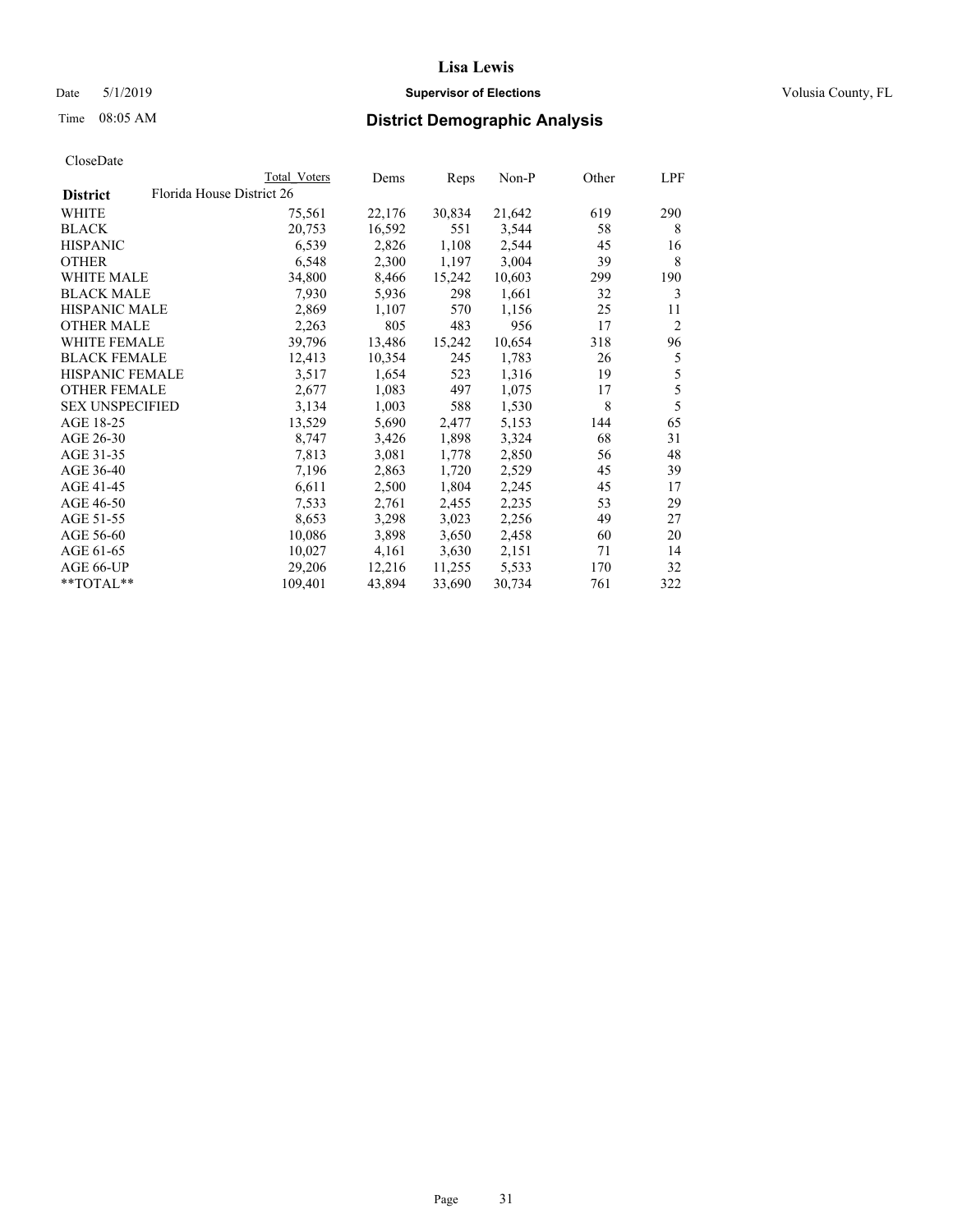## Date 5/1/2019 **Supervisor of Elections Supervisor of Elections** Volusia County, FL

|                        |                           | Total Voters | Dems   | Reps   | Non-P  | Other | LPF            |
|------------------------|---------------------------|--------------|--------|--------|--------|-------|----------------|
| <b>District</b>        | Florida House District 27 |              |        |        |        |       |                |
| WHITE                  |                           | 79,760       | 21,219 | 34,241 | 23,515 | 524   | 261            |
| BLACK                  |                           | 7,925        | 5,890  | 348    | 1,657  | 28    | $\overline{2}$ |
| <b>HISPANIC</b>        |                           | 22,038       | 10,037 | 3,249  | 8,636  | 85    | 31             |
| <b>OTHER</b>           |                           | 6,242        | 1,973  | 1,313  | 2,913  | 31    | 12             |
| WHITE MALE             |                           | 36,887       | 8,331  | 16,845 | 11,297 | 240   | 174            |
| BLACK MALE             |                           | 3,462        | 2,386  | 203    | 855    | 16    | 2              |
| <b>HISPANIC MALE</b>   |                           | 10,129       | 4,255  | 1,695  | 4,115  | 45    | 19             |
| OTHER MALE             |                           | 2,176        | 664    | 518    | 972    | 12    | 10             |
| <b>WHITE FEMALE</b>    |                           | 41,858       | 12,661 | 16,990 | 11,841 | 281   | 85             |
| <b>BLACK FEMALE</b>    |                           | 4,352        | 3,422  | 141    | 777    | 12    | $\theta$       |
| HISPANIC FEMALE        |                           | 11,553       | 5,614  | 1,522  | 4,366  | 40    | 11             |
| <b>OTHER FEMALE</b>    |                           | 2,731        | 1,036  | 582    | 1,099  | 12    | $\overline{2}$ |
| <b>SEX UNSPECIFIED</b> |                           | 2,815        | 749    | 655    | 1,398  | 10    | $\mathfrak{Z}$ |
| AGE 18-25              |                           | 11,027       | 3,263  | 2,422  | 5,184  | 112   | 46             |
| AGE 26-30              |                           | 8,561        | 2,639  | 2,185  | 3,637  | 59    | 41             |
| AGE 31-35              |                           | 8,372        | 2,588  | 2,174  | 3,516  | 48    | 46             |
| AGE 36-40              |                           | 8,192        | 2,614  | 2,133  | 3,357  | 50    | 38             |
| AGE 41-45              |                           | 8,116        | 2,654  | 2,345  | 3,040  | 44    | 33             |
| AGE 46-50              |                           | 9,118        | 2,851  | 3,169  | 3,004  | 62    | 32             |
| AGE 51-55              |                           | 10,058       | 3,216  | 3,831  | 2,933  | 54    | 24             |
| AGE 56-60              |                           | 11,247       | 3,734  | 4,472  | 2,969  | 57    | 15             |
| AGE 61-65              |                           | 10,900       | 3,874  | 4,236  | 2,707  | 66    | 17             |
| AGE 66-UP              |                           | 30,374       | 11,686 | 12,184 | 6,374  | 116   | 14             |
| **TOTAL**              |                           | 115,965      | 39,119 | 39,151 | 36,721 | 668   | 306            |
|                        |                           |              |        |        |        |       |                |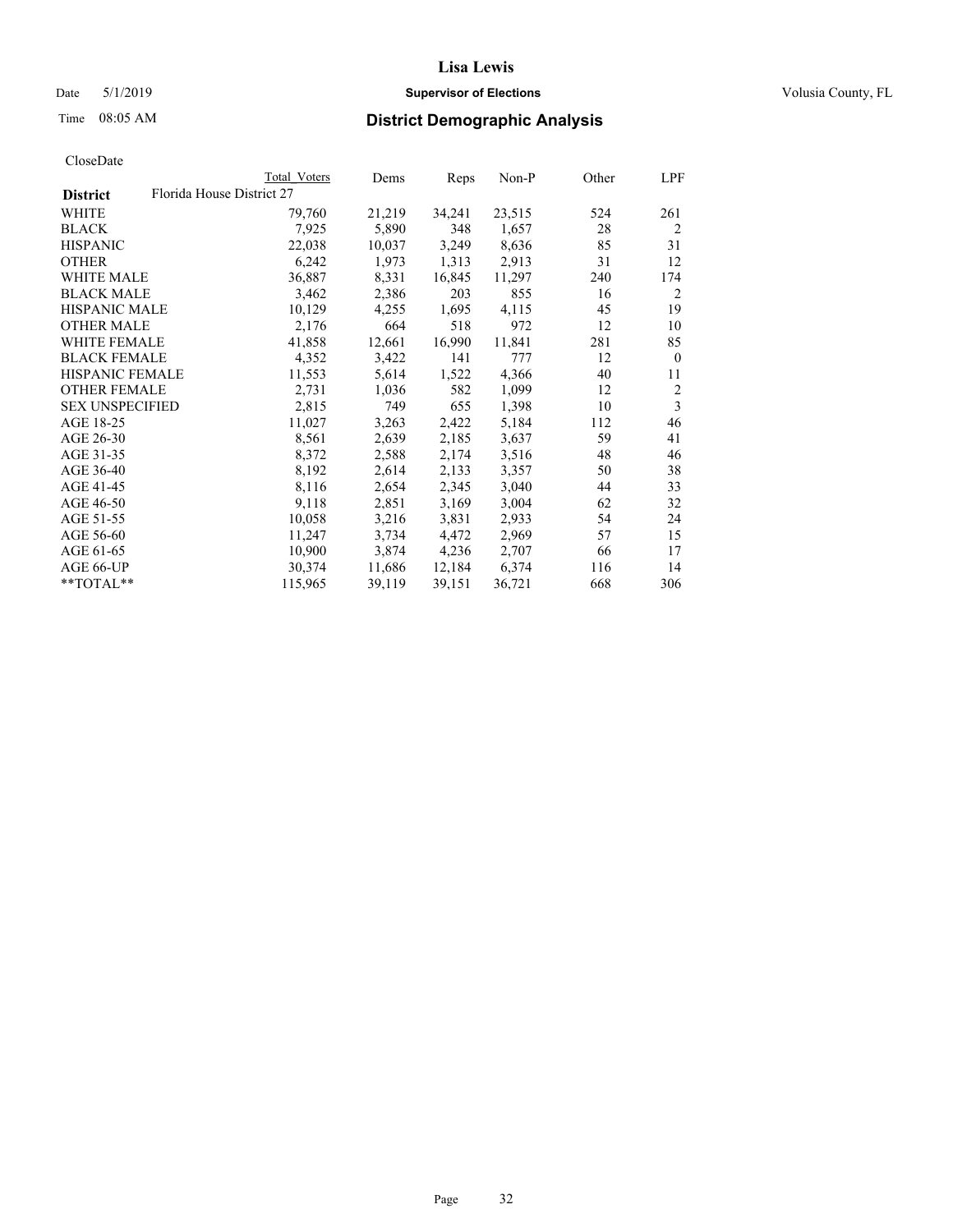### Date 5/1/2019 **Supervisor of Elections Supervisor of Elections** Volusia County, FL

# Time 08:05 AM **District Demographic Analysis**

|                        | Total Voters            | Dems   | Reps   | Non-P  | Other | LPF            |
|------------------------|-------------------------|--------|--------|--------|-------|----------------|
| <b>District</b>        | School Board District 1 |        |        |        |       |                |
| WHITE                  | 61,183                  | 16,423 | 27,953 | 16,167 | 407   | 233            |
| <b>BLACK</b>           | 5,711                   | 4,484  | 185    | 1,020  | 19    | 3              |
| <b>HISPANIC</b>        | 7,282                   | 3,028  | 1,301  | 2,892  | 44    | 17             |
| <b>OTHER</b>           | 4,177                   | 1,297  | 956    | 1,893  | 23    | 8              |
| WHITE MALE             | 27,938                  | 6,210  | 13,550 | 7,829  | 193   | 156            |
| <b>BLACK MALE</b>      | 2,299                   | 1,698  | 88     | 501    | 11    | 1              |
| <b>HISPANIC MALE</b>   | 3,147                   | 1,192  | 653    | 1,270  | 21    | 11             |
| <b>OTHER MALE</b>      | 1,481                   | 470    | 370    | 625    | 10    | 6              |
| WHITE FEMALE           | 32,528                  | 10,055 | 14,106 | 8,082  | 212   | 73             |
| <b>BLACK FEMALE</b>    | 3,328                   | 2,728  | 94     | 496    | 8     | $\overline{2}$ |
| <b>HISPANIC FEMALE</b> | 4,001                   | 1,779  | 635    | 1,559  | 22    | 6              |
| <b>OTHER FEMALE</b>    | 1,782                   | 630    | 405    | 734    | 11    | $\mathfrak{2}$ |
| <b>SEX UNSPECIFIED</b> | 1,848                   | 470    | 493    | 876    | 5     | 4              |
| AGE 18-25              | 7,606                   | 2,290  | 1,988  | 3,201  | 79    | 48             |
| AGE 26-30              | 5,278                   | 1,602  | 1,533  | 2,074  | 40    | 29             |
| AGE 31-35              | 5,107                   | 1,500  | 1,558  | 1,986  | 30    | 33             |
| AGE 36-40              | 5,253                   | 1,611  | 1,634  | 1,937  | 32    | 39             |
| AGE 41-45              | 4,940                   | 1,477  | 1,698  | 1,707  | 37    | 21             |
| AGE 46-50              | 5,714                   | 1,681  | 2,227  | 1,738  | 44    | 24             |
| AGE 51-55              | 6,363                   | 1,840  | 2,806  | 1,664  | 34    | 19             |
| AGE 56-60              | 7,205                   | 2,271  | 3,201  | 1,675  | 41    | 17             |
| AGE 61-65              | 7,329                   | 2,485  | 3,193  | 1,598  | 47    | 6              |
| AGE 66-UP              | 23,558                  | 8,475  | 10,557 | 4,392  | 109   | 25             |
| $*$ $TOTAL**$          | 78,353                  | 25,232 | 30,395 | 21,972 | 493   | 261            |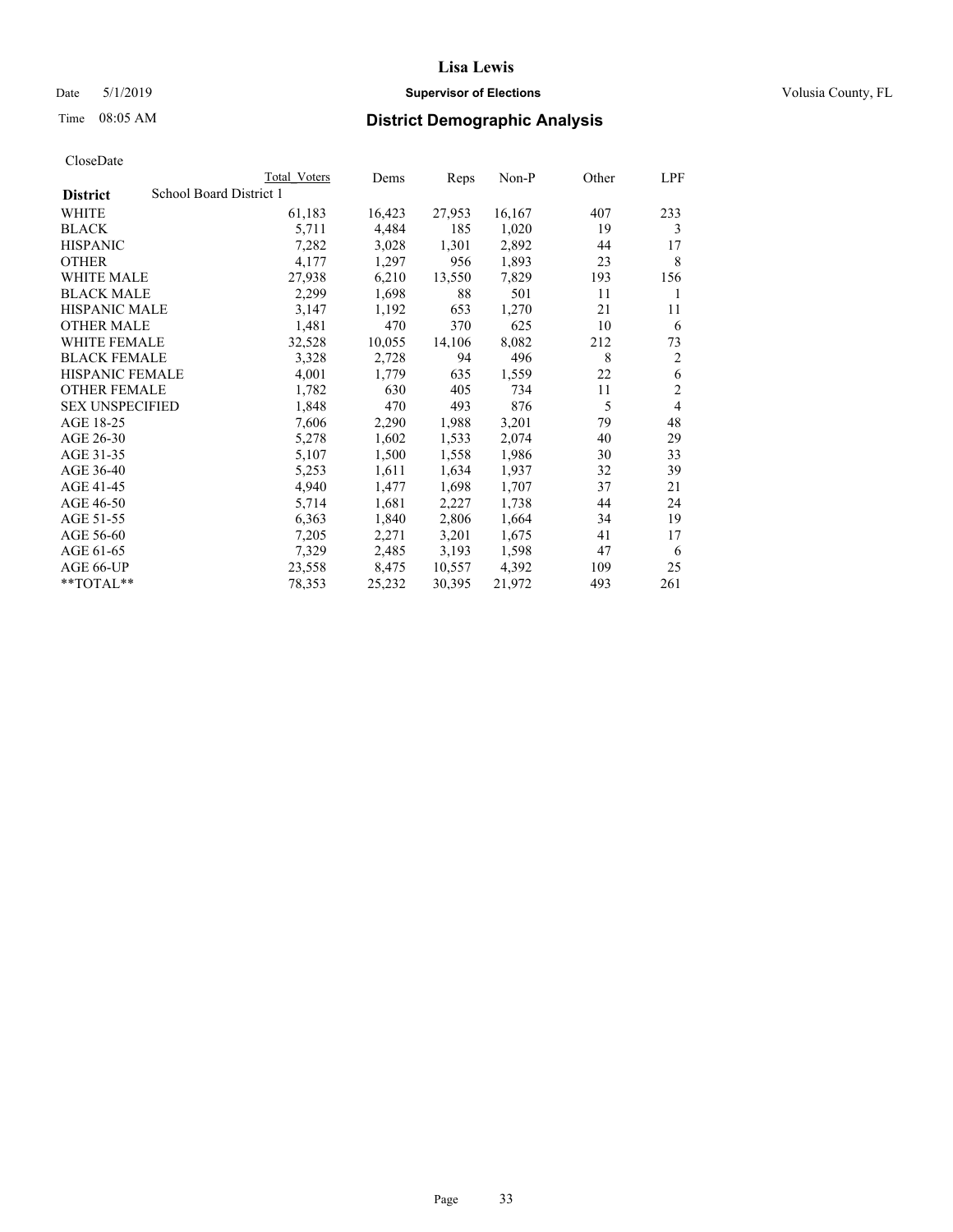## Date 5/1/2019 **Supervisor of Elections Supervisor of Elections** Volusia County, FL

# Time 08:05 AM **District Demographic Analysis**

|                        | Total Voters            | Dems   | Reps   | Non-P  | Other | LPF            |
|------------------------|-------------------------|--------|--------|--------|-------|----------------|
| <b>District</b>        | School Board District 2 |        |        |        |       |                |
| WHITE                  | 51,291                  | 15,153 | 20,517 | 14,964 | 485   | 172            |
| <b>BLACK</b>           | 12,708                  | 10,112 | 333    | 2,222  | 37    | 4              |
| <b>HISPANIC</b>        | 2,815                   | 1,201  | 530    | 1,057  | 24    | 3              |
| <b>OTHER</b>           | 4,312                   | 1,505  | 801    | 1,961  | 36    | 9              |
| WHITE MALE             | 23,997                  | 6,000  | 10,280 | 7,366  | 239   | 112            |
| <b>BLACK MALE</b>      | 4,784                   | 3,566  | 177    | 1,023  | 18    | $\mathbf{0}$   |
| <b>HISPANIC MALE</b>   | 1,291                   | 478    | 284    | 512    | 16    | 1              |
| <b>OTHER MALE</b>      | 1,513                   | 513    | 334    | 649    | 13    | 4              |
| WHITE FEMALE           | 26,589                  | 8,977  | 9,995  | 7,315  | 243   | 59             |
| <b>BLACK FEMALE</b>    | 7,640                   | 6,335  | 152    | 1,131  | 19    | 3              |
| <b>HISPANIC FEMALE</b> | 1,449                   | 688    | 241    | 510    | 8     | $\overline{c}$ |
| <b>OTHER FEMALE</b>    | 1,785                   | 718    | 332    | 714    | 18    | 3              |
| <b>SEX UNSPECIFIED</b> | 2,078                   | 696    | 386    | 984    | 8     | 4              |
| AGE 18-25              | 8,641                   | 3,858  | 1,413  | 3,219  | 121   | 30             |
| AGE 26-30              | 5,300                   | 2,117  | 1,114  | 1,988  | 57    | 24             |
| AGE 31-35              | 4,528                   | 1,836  | 964    | 1,658  | 38    | 32             |
| AGE 36-40              | 4,002                   | 1,636  | 897    | 1,415  | 38    | 16             |
| AGE 41-45              | 3,591                   | 1,368  | 956    | 1,215  | 30    | 22             |
| AGE 46-50              | 4,342                   | 1,609  | 1,352  | 1,329  | 35    | 17             |
| AGE 51-55              | 5,419                   | 2,023  | 1,812  | 1,524  | 46    | 14             |
| AGE 56-60              | 6,849                   | 2,542  | 2,545  | 1,711  | 43    | 8              |
| AGE 61-65              | 7,001                   | 2,723  | 2,639  | 1,581  | 51    | 7              |
| AGE 66-UP              | 21,453                  | 8,259  | 8,489  | 4,564  | 123   | 18             |
| **TOTAL**              | 71,126                  | 27,971 | 22,181 | 20,204 | 582   | 188            |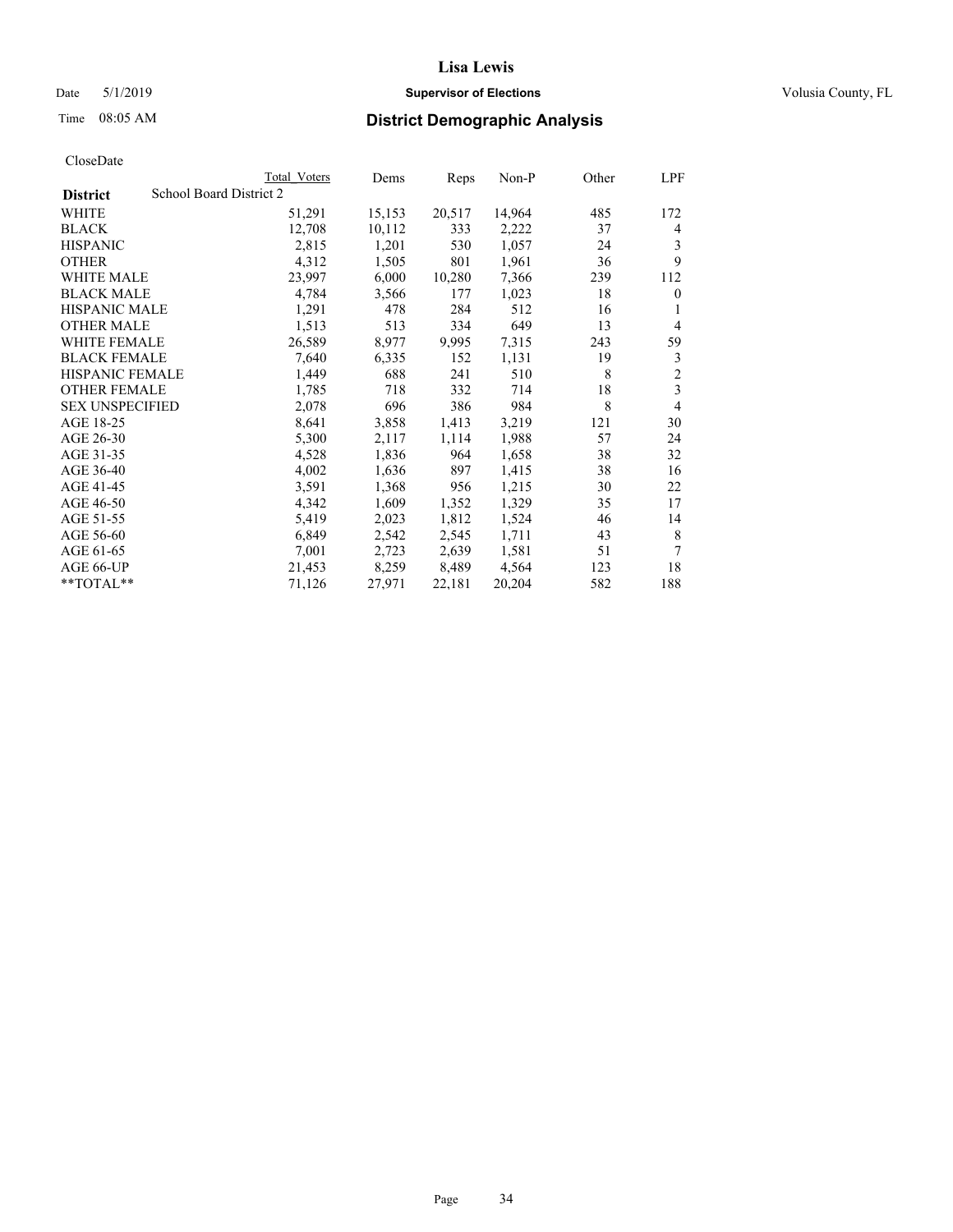## Date 5/1/2019 **Supervisor of Elections Supervisor of Elections** Volusia County, FL

# Time 08:05 AM **District Demographic Analysis**

|                        |                         | Total Voters | Dems   | Reps   | Non-P  | Other | LPF            |
|------------------------|-------------------------|--------------|--------|--------|--------|-------|----------------|
| <b>District</b>        | School Board District 3 |              |        |        |        |       |                |
| WHITE                  |                         | 74,296       | 20,444 | 32,533 | 20,467 | 644   | 208            |
| <b>BLACK</b>           |                         | 2,184        | 1,684  | 96     | 393    | 8     | 3              |
| <b>HISPANIC</b>        |                         | 1,914        | 659    | 511    | 723    | 15    | 6              |
| <b>OTHER</b>           |                         | 3,258        | 937    | 853    | 1,438  | 22    | 8              |
| WHITE MALE             |                         | 34,340       | 8,013  | 15,938 | 9,943  | 309   | 137            |
| <b>BLACK MALE</b>      |                         | 963          | 689    | 48     | 218    | 5     | 3              |
| <b>HISPANIC MALE</b>   |                         | 855          | 277    | 245    | 323    | 7     | 3              |
| <b>OTHER MALE</b>      |                         | 1,191        | 329    | 348    | 494    | 14    | 6              |
| WHITE FEMALE           |                         | 39,109       | 12,226 | 16,245 | 10,236 | 333   | 69             |
| <b>BLACK FEMALE</b>    |                         | 1,189        | 967    | 47     | 172    | 3     | $\mathbf{0}$   |
| <b>HISPANIC FEMALE</b> |                         | 1,021        | 370    | 255    | 385    | 8     | 3              |
| <b>OTHER FEMALE</b>    |                         | 1,393        | 484    | 392    | 508    | 7     | $\overline{c}$ |
| <b>SEX UNSPECIFIED</b> |                         | 1,590        | 369    | 475    | 741    | 3     | $\overline{2}$ |
| AGE 18-25              |                         | 6,016        | 1,550  | 1,841  | 2,476  | 118   | 31             |
| AGE 26-30              |                         | 4,365        | 1,155  | 1,370  | 1,767  | 46    | 27             |
| AGE 31-35              |                         | 4,368        | 1,223  | 1,342  | 1,728  | 47    | 28             |
| AGE 36-40              |                         | 4,486        | 1,189  | 1,512  | 1,726  | 36    | 23             |
| AGE 41-45              |                         | 4,478        | 1,156  | 1,682  | 1,571  | 42    | 27             |
| AGE 46-50              |                         | 5,546        | 1,418  | 2,316  | 1,750  | 44    | 18             |
| AGE 51-55              |                         | 6,372        | 1,612  | 2,907  | 1,777  | 59    | 17             |
| AGE 56-60              |                         | 8,254        | 2,276  | 3,825  | 2,073  | 64    | 16             |
| AGE 61-65              |                         | 8,842        | 2,818  | 3,867  | 2,074  | 69    | 14             |
| AGE 66-UP              |                         | 28,925       | 9,327  | 13,331 | 6,079  | 164   | 24             |
| $*$ $TOTAL**$          |                         | 81,652       | 23,724 | 33,993 | 23,021 | 689   | 225            |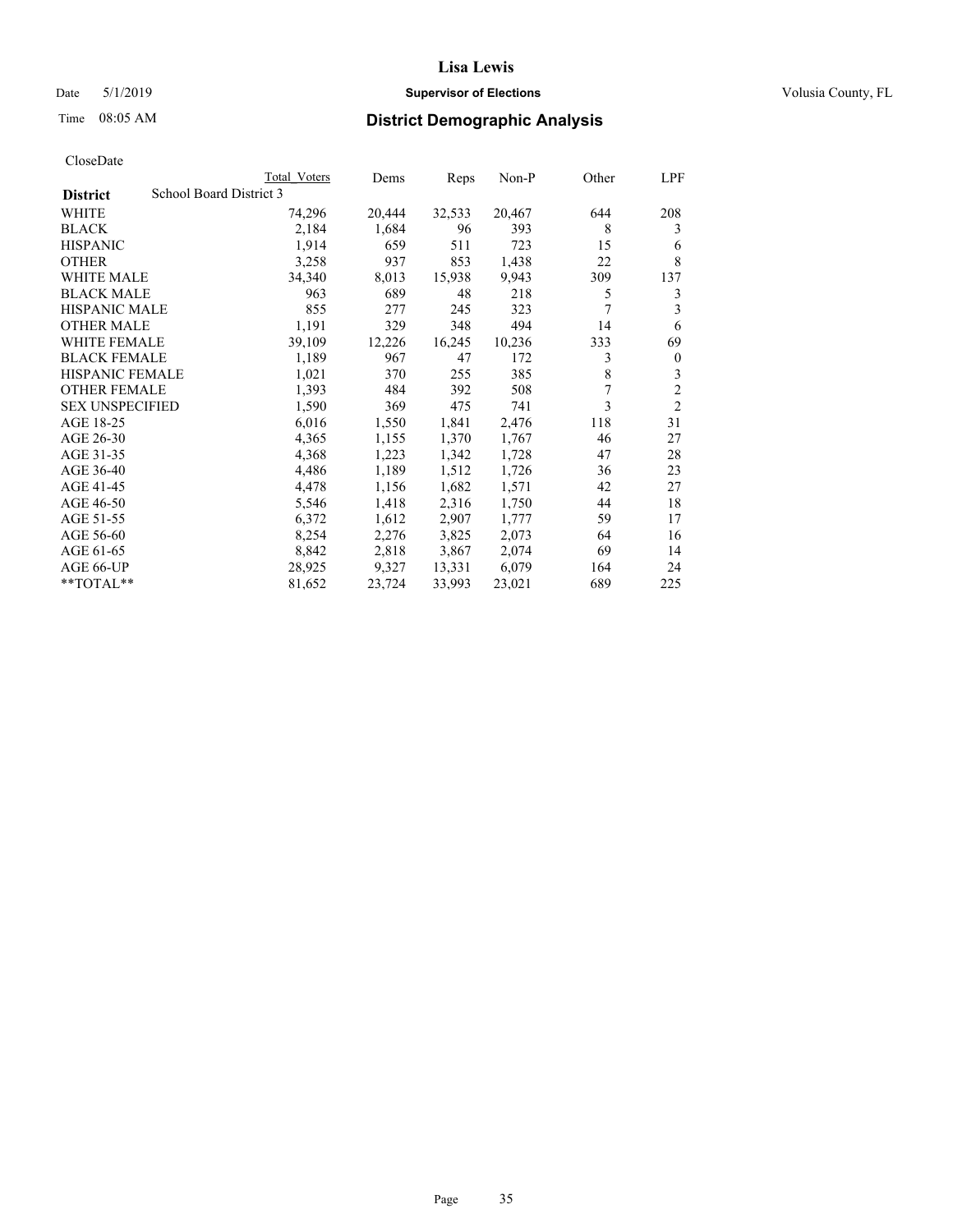## Date 5/1/2019 **Supervisor of Elections Supervisor of Elections** Volusia County, FL

# Time 08:05 AM **District Demographic Analysis**

|                        |                         | Total Voters | Dems   | Reps   | Non-P  | Other | LPF |
|------------------------|-------------------------|--------------|--------|--------|--------|-------|-----|
| <b>District</b>        | School Board District 4 |              |        |        |        |       |     |
| WHITE                  |                         | 62,625       | 17,873 | 26,987 | 17,105 | 476   | 184 |
| <b>BLACK</b>           |                         | 5,813        | 4,537  | 205    | 1,042  | 23    | 6   |
| <b>HISPANIC</b>        |                         | 2,737        | 1,070  | 571    | 1,062  | 25    | 9   |
| <b>OTHER</b>           |                         | 3,917        | 1,188  | 919    | 1,781  | 23    | 6   |
| WHITE MALE             |                         | 28,807       | 6,911  | 13,194 | 8,341  | 234   | 127 |
| <b>BLACK MALE</b>      |                         | 2,362        | 1,688  | 119    | 536    | 15    | 4   |
| <b>HISPANIC MALE</b>   |                         | 1,216        | 432    | 282    | 479    | 17    | 6   |
| <b>OTHER MALE</b>      |                         | 1,436        | 408    | 359    | 655    | 10    | 4   |
| <b>WHITE FEMALE</b>    |                         | 33,130       | 10,812 | 13,524 | 8,496  | 241   | 57  |
| <b>BLACK FEMALE</b>    |                         | 3,361        | 2,779  | 83     | 489    | 8     | 2   |
| <b>HISPANIC FEMALE</b> |                         | 1,462        | 617    | 278    | 556    | 8     | 3   |
| <b>OTHER FEMALE</b>    |                         | 1,684        | 608    | 410    | 656    | 9     | 1   |
| <b>SEX UNSPECIFIED</b> |                         | 1,633        | 413    | 432    | 782    | 5     | 1   |
| AGE 18-25              |                         | 6,169        | 1,837  | 1,742  | 2,483  | 73    | 34  |
| AGE 26-30              |                         | 4,742        | 1,520  | 1,310  | 1,845  | 50    | 17  |
| AGE 31-35              |                         | 4,458        | 1,479  | 1,268  | 1,651  | 33    | 27  |
| AGE 36-40              |                         | 4,013        | 1,293  | 1,159  | 1,504  | 31    | 26  |
| AGE 41-45              |                         | 4,019        | 1,240  | 1,342  | 1,385  | 28    | 24  |
| AGE 46-50              |                         | 4,977        | 1,395  | 1,982  | 1,539  | 41    | 20  |
| AGE 51-55              |                         | 6,142        | 1,826  | 2,604  | 1,659  | 40    | 13  |
| AGE 56-60              |                         | 7,487        | 2,357  | 3,113  | 1,944  | 63    | 10  |
| AGE 61-65              |                         | 7,990        | 2,765  | 3,361  | 1,789  | 60    | 15  |
| AGE 66-UP              |                         | 25,095       | 8,956  | 10,801 | 5,191  | 128   | 19  |
| $*$ $TOTAL**$          |                         | 75,092       | 24,668 | 28,682 | 20,990 | 547   | 205 |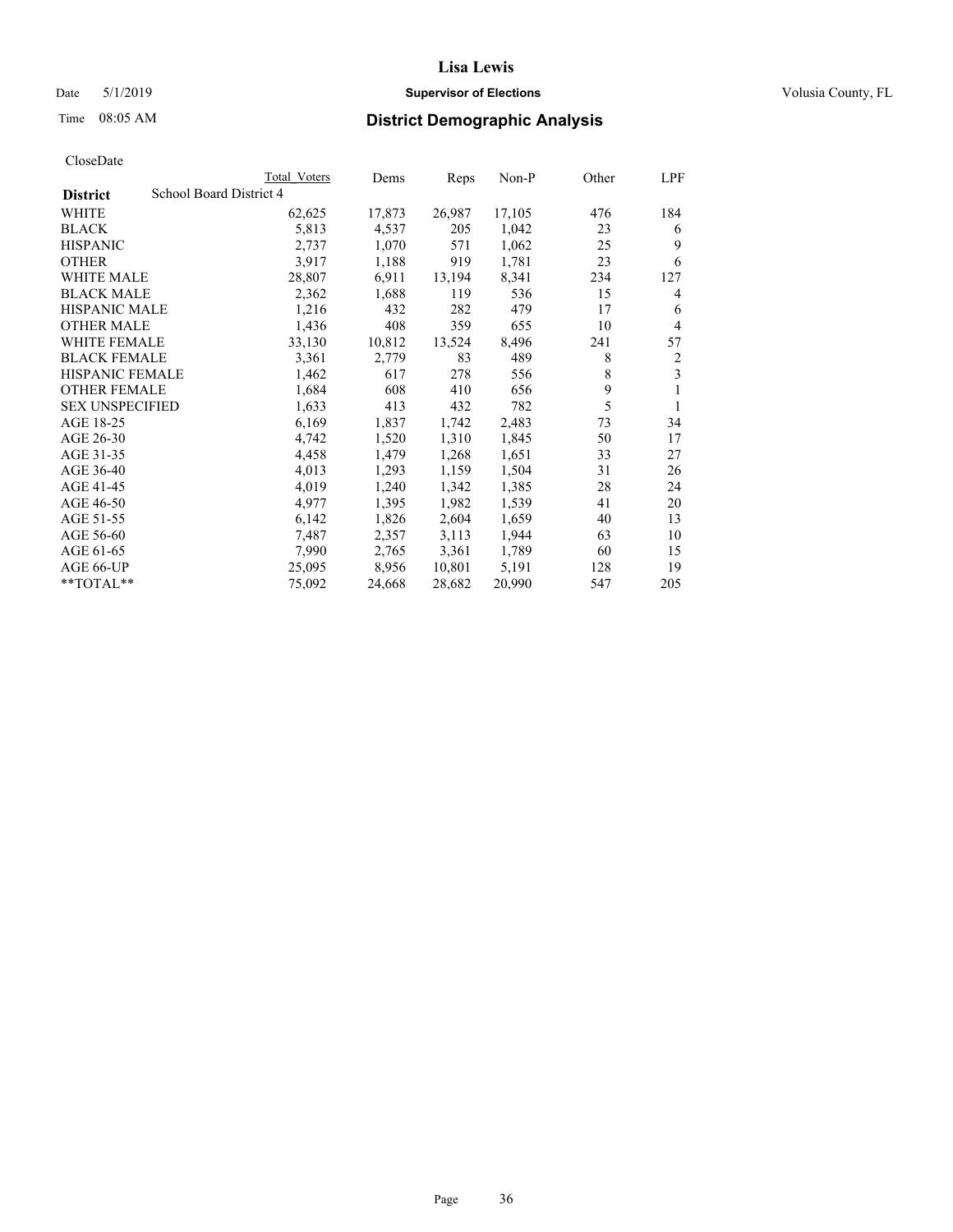#### Date 5/1/2019 **Supervisor of Elections Supervisor of Elections** Volusia County, FL

# Time 08:05 AM **District Demographic Analysis**

|                        |                         | Total Voters | Dems   | Reps   | Non-P  | Other | LPF            |
|------------------------|-------------------------|--------------|--------|--------|--------|-------|----------------|
| <b>District</b>        | School Board District 5 |              |        |        |        |       |                |
| WHITE                  |                         | 40,894       | 10,883 | 16,990 | 12,621 | 250   | 150            |
| <b>BLACK</b>           |                         | 6,379        | 4,714  | 283    | 1,356  | 24    | $\overline{2}$ |
| <b>HISPANIC</b>        |                         | 18,946       | 8,790  | 2,627  | 7,443  | 61    | 25             |
| <b>OTHER</b>           |                         | 4,287        | 1,409  | 831    | 2,017  | 23    | 7              |
| WHITE MALE             |                         | 19,010       | 4,340  | 8,338  | 6,109  | 122   | 101            |
| <b>BLACK MALE</b>      |                         | 2,795        | 1,912  | 177    | 690    | 14    | 2              |
| <b>HISPANIC MALE</b>   |                         | 8,778        | 3,779  | 1,373  | 3,579  | 32    | 15             |
| <b>OTHER MALE</b>      |                         | 1,489        | 478    | 326    | 671    | 8     | 6              |
| WHITE FEMALE           |                         | 21,310       | 6,410  | 8,420  | 6,306  | 126   | 48             |
| <b>BLACK FEMALE</b>    |                         | 3,494        | 2,737  | 102    | 645    | 10    | $\theta$       |
| <b>HISPANIC FEMALE</b> |                         | 9,863        | 4,868  | 1,227  | 3,730  | 29    | 9              |
| <b>OTHER FEMALE</b>    |                         | 1,873        | 733    | 369    | 762    | 8     | 1              |
| <b>SEX UNSPECIFIED</b> |                         | 1,893        | 538    | 399    | 945    | 9     | $\overline{2}$ |
| AGE 18-25              |                         | 7,565        | 2,354  | 1,462  | 3,657  | 64    | 28             |
| AGE 26-30              |                         | 5,983        | 1,951  | 1,365  | 2,604  | 32    | 31             |
| AGE 31-35              |                         | 5,843        | 1,944  | 1,354  | 2,478  | 37    | 30             |
| AGE 36-40              |                         | 5,564        | 1,926  | 1,280  | 2,298  | 37    | 23             |
| AGE 41-45              |                         | 5,474        | 1,951  | 1,384  | 2,102  | 24    | 13             |
| AGE 46-50              |                         | 5,927        | 2,029  | 1,878  | 1,966  | 37    | 17             |
| AGE 51-55              |                         | 6,394        | 2,250  | 2,204  | 1,906  | 19    | 15             |
| AGE 56-60              |                         | 6,824        | 2,465  | 2,486  | 1,840  | 24    | 9              |
| AGE 61-65              |                         | 6,214        | 2,443  | 2,187  | 1,539  | 33    | 12             |
| AGE 66-UP              |                         | 14,718       | 6,483  | 5,131  | 3,047  | 51    | 6              |
| $*$ $TOTAL**$          |                         | 70,506       | 25,796 | 20,731 | 23,437 | 358   | 184            |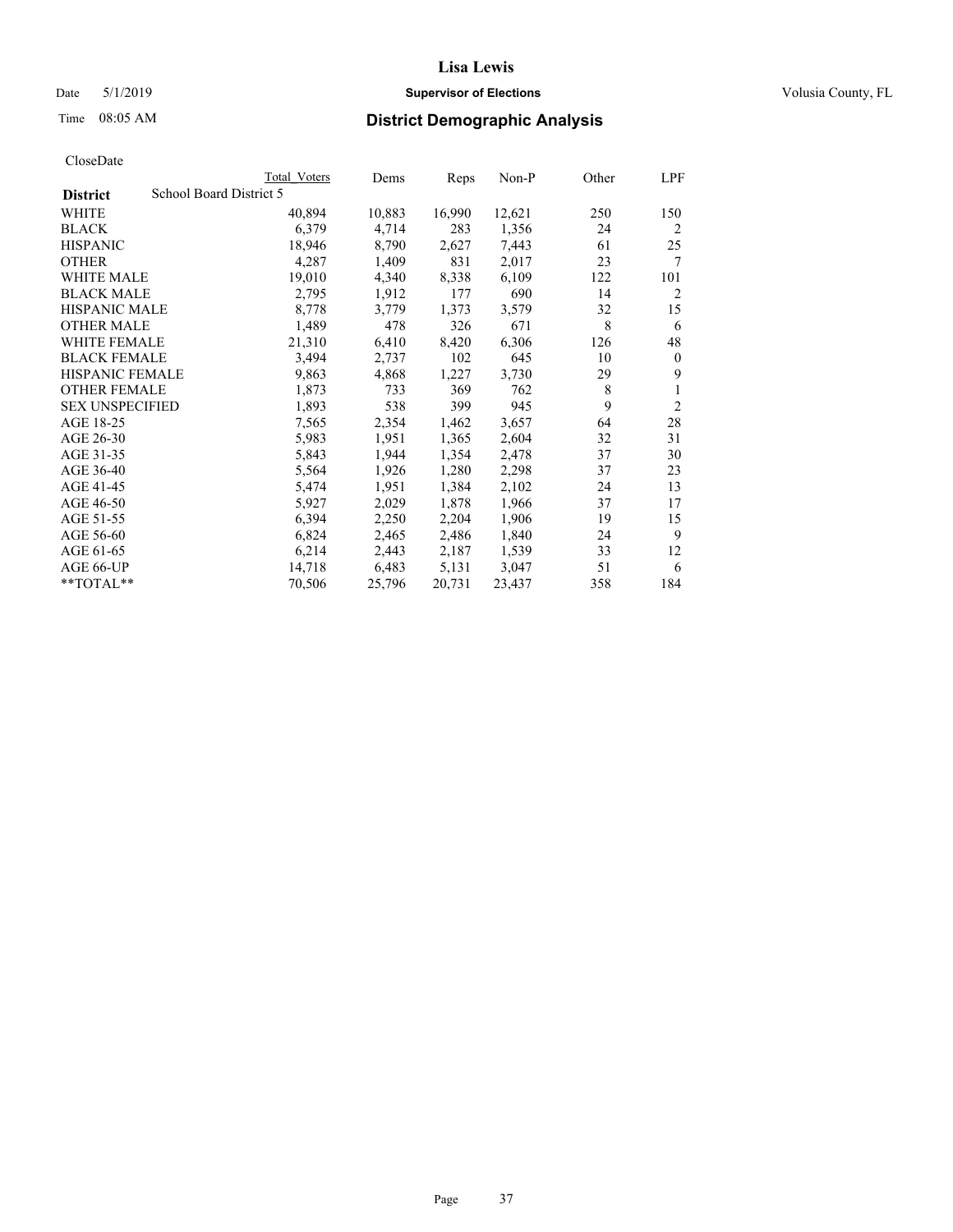#### Date 5/1/2019 **Supervisor of Elections Supervisor of Elections** Volusia County, FL

# Time 08:05 AM **District Demographic Analysis**

|                        | Total Voters              | Dems   | Reps   | Non-P  | Other | LPF |
|------------------------|---------------------------|--------|--------|--------|-------|-----|
| <b>District</b>        | Florida Senate District 7 |        |        |        |       |     |
| WHITE                  | 105,135                   | 30,227 | 44,761 | 28,951 | 860   | 336 |
| <b>BLACK</b>           | 18,062                    | 14,334 | 498    | 3,167  | 55    | 8   |
| <b>HISPANIC</b>        | 5,623                     | 2,297  | 1,058  | 2,213  | 44    | 11  |
| <b>OTHER</b>           | 7,698                     | 2,486  | 1,639  | 3,509  | 52    | 12  |
| WHITE MALE             | 48,837                    | 11,850 | 22,111 | 14,229 | 415   | 232 |
| <b>BLACK MALE</b>      | 6,986                     | 5,154  | 276    | 1,521  | 31    | 4   |
| <b>HISPANIC MALE</b>   | 2,525                     | 931    | 533    | 1,026  | 29    | 6   |
| <b>OTHER MALE</b>      | 2,733                     | 849    | 651    | 1,206  | 22    | 5   |
| <b>WHITE FEMALE</b>    | 55,048                    | 18,101 | 22,174 | 14,228 | 442   | 103 |
| <b>BLACK FEMALE</b>    | 10,712                    | 8,906  | 215    | 1,563  | 24    | 4   |
| <b>HISPANIC FEMALE</b> | 2,961                     | 1,311  | 508    | 1,122  | 15    | 5   |
| <b>OTHER FEMALE</b>    | 3,226                     | 1,212  | 717    | 1,270  | 23    | 4   |
| <b>SEX UNSPECIFIED</b> | 3,489                     | 1,030  | 770    | 1,675  | 10    | 4   |
| AGE 18-25              | 14,124                    | 5,458  | 3,039  | 5,399  | 166   | 62  |
| AGE 26-30              | 9,218                     | 3,367  | 2,230  | 3,492  | 91    | 38  |
| AGE 31-35              | 8,329                     | 3,092  | 2,104  | 3,020  | 62    | 51  |
| AGE 36-40              | 7,435                     | 2,737  | 1,921  | 2,676  | 61    | 40  |
| AGE 41-45              | 7,132                     | 2,465  | 2,176  | 2,402  | 49    | 40  |
| AGE 46-50              | 8,747                     | 2,793  | 3,173  | 2,675  | 73    | 33  |
| AGE 51-55              | 10,848                    | 3,598  | 4,221  | 2,923  | 80    | 26  |
| AGE 56-60              | 13,335                    | 4,540  | 5,331  | 3,347  | 101   | 16  |
| AGE 61-65              | 14,053                    | 5,175  | 5,643  | 3,112  | 100   | 23  |
| AGE 66-UP              | 43,297                    | 16,119 | 18,118 | 8,794  | 228   | 38  |
| $*$ TOTAL $*$          | 136,518                   | 49,344 | 47,956 | 37,840 | 1,011 | 367 |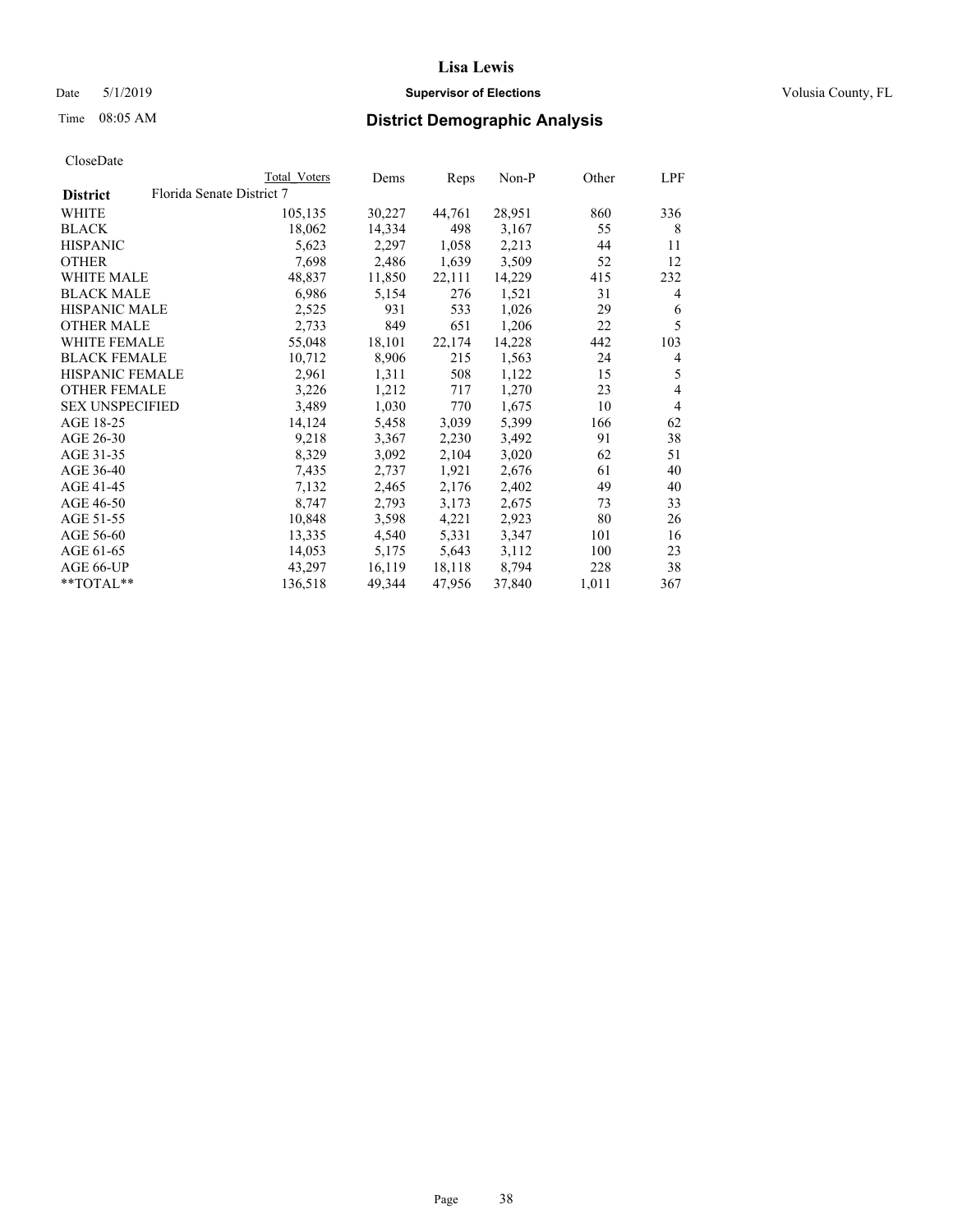## Date 5/1/2019 **Supervisor of Elections Supervisor of Elections** Volusia County, FL

# Time 08:05 AM **District Demographic Analysis**

|                        | Total Voters              | Dems   | Reps   | $Non-P$ | Other          | LPF              |
|------------------------|---------------------------|--------|--------|---------|----------------|------------------|
| <b>District</b>        | Florida Senate District 9 |        |        |         |                |                  |
| WHITE                  | 27,494                    | 6,774  | 12,840 | 7,616   | 176            | 88               |
| <b>BLACK</b>           | 1,566                     | 1,186  | 67     | 308     | 5              | $\mathbf{0}$     |
| <b>HISPANIC</b>        | 3,927                     | 1,647  | 724    | 1,526   | 23             |                  |
| <b>OTHER</b>           | 1,859                     | 541    | 464    | 841     | 8              | 5                |
| WHITE MALE             | 12,681                    | 2,555  | 6,291  | 3,684   | 87             | 64               |
| <b>BLACK MALE</b>      | 661                       | 461    | 32     | 166     | $\overline{2}$ | $\boldsymbol{0}$ |
| <b>HISPANIC MALE</b>   | 1,728                     | 654    | 382    | 674     | 13             | 5                |
| <b>OTHER MALE</b>      | 646                       | 192    | 173    | 273     | 3              | 5                |
| <b>WHITE FEMALE</b>    | 14,459                    | 4,149  | 6,399  | 3,800   | 88             | 23               |
| <b>BLACK FEMALE</b>    | 881                       | 708    | 35     | 135     | 3              | $\mathbf{0}$     |
| <b>HISPANIC FEMALE</b> | 2,128                     | 962    | 335    | 819     | 10             | 2                |
| <b>OTHER FEMALE</b>    | 806                       | 289    | 202    | 310     | 5              | $\theta$         |
| <b>SEX UNSPECIFIED</b> | 855                       | 178    | 245    | 430     |                | 1                |
| AGE 18-25              | 3,081                     | 816    | 860    | 1,355   | 33             | 17               |
| AGE 26-30              | 2,339                     | 620    | 771    | 923     | 16             | 9                |
| AGE 31-35              | 2,317                     | 621    | 746    | 925     | 14             | 11               |
| AGE 36-40              | 2,364                     | 627    | 777    | 929     | 13             | 18               |
| AGE 41-45              | 2,239                     | 613    | 794    | 800     | 18             | 14               |
| AGE 46-50              | 2,730                     | 745    | 1,103  | 850     | 22             | 10               |
| AGE 51-55              | 3,028                     | 793    | 1,368  | 846     | 15             | 6                |
| AGE 56-60              | 3,342                     | 929    | 1,525  | 860     | 22             | 6                |
| AGE 61-65              | 3,278                     | 989    | 1,501  | 766     | 20             | 2                |
| AGE 66-UP              | 10,128                    | 3,395  | 4,650  | 2,037   | 39             | 7                |
| **TOTAL**              | 34,846                    | 10,148 | 14,095 | 10,291  | 212            | 100              |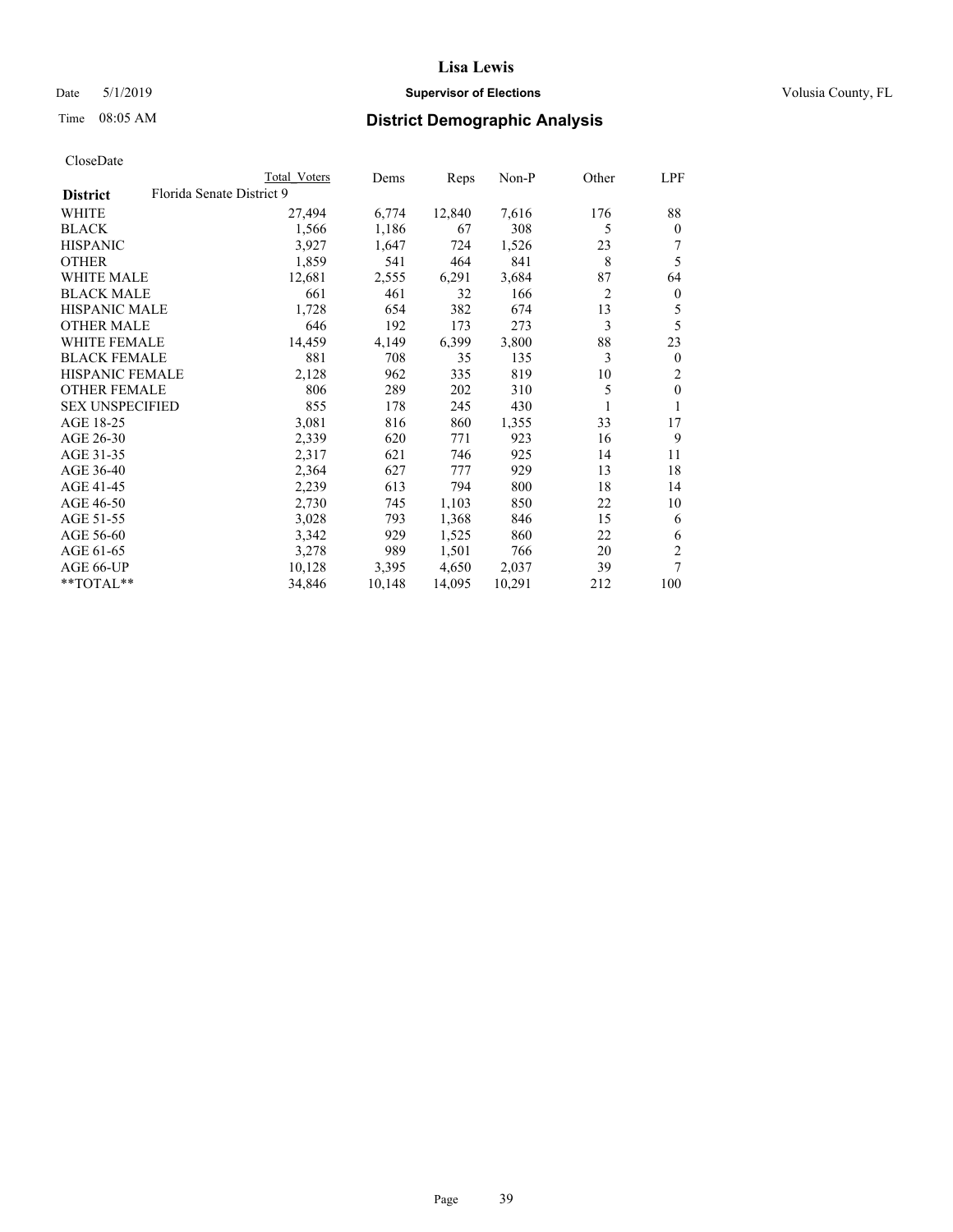## Date 5/1/2019 **Supervisor of Elections Supervisor of Elections** Volusia County, FL

| CloseDate |
|-----------|
|-----------|

|                        |                            | Total Voters | Dems   | Reps   | Non-P  | Other | LPF         |
|------------------------|----------------------------|--------------|--------|--------|--------|-------|-------------|
| <b>District</b>        | Florida Senate District 14 |              |        |        |        |       |             |
| WHITE                  |                            | 157,660      | 43,775 | 67,379 | 44,757 | 1,226 | 523         |
| <b>BLACK</b>           |                            | 13,167       | 10,011 | 537    | 2,558  | 51    | 10          |
| <b>HISPANIC</b>        |                            | 24,144       | 10,804 | 3,758  | 9,438  | 102   | 42          |
| <b>OTHER</b>           |                            | 10,394       | 3,309  | 2,257  | 4,740  | 67    | 21          |
| <b>WHITE MALE</b>      |                            | 72,574       | 17,069 | 32,898 | 21,675 | 595   | 337         |
| <b>BLACK MALE</b>      |                            | 5,556        | 3,938  | 301    | 1,281  | 30    | 6           |
| <b>HISPANIC MALE</b>   |                            | 11,034       | 4,573  | 1,922  | 4,463  | 51    | 25          |
| <b>OTHER MALE</b>      |                            | 3,731        | 1,157  | 913    | 1,615  | 30    | 16          |
| WHITE FEMALE           |                            | 83,159       | 26,230 | 33,717 | 22,407 | 625   | 180         |
| <b>BLACK FEMALE</b>    |                            | 7,419        | 5,932  | 228    | 1,235  | 21    | 3           |
| <b>HISPANIC FEMALE</b> |                            | 12,707       | 6,049  | 1,793  | 4,799  | 50    | 16          |
| <b>OTHER FEMALE</b>    |                            | 4,485        | 1,672  | 989    | 1,794  | 25    | 5           |
| <b>SEX UNSPECIFIED</b> |                            | 4,698        | 1,278  | 1,170  | 2,223  | 19    | $\,$ 8 $\,$ |
| AGE 18-25              |                            | 18,792       | 5,615  | 4,547  | 8,282  | 256   | 92          |
| AGE 26-30              |                            | 14,111       | 4,358  | 3,691  | 5,863  | 118   | 81          |
| AGE 31-35              |                            | 13,658       | 4,269  | 3,636  | 5,556  | 109   | 88          |
| AGE 36-40              |                            | 13,519       | 4,291  | 3,784  | 5,275  | 100   | 69          |
| AGE 41-45              |                            | 13,131       | 4,114  | 4,092  | 4,778  | 94    | 53          |
| AGE 46-50              |                            | 15,029       | 4,594  | 5,479  | 4,797  | 106   | 53          |
| AGE 51-55              |                            | 16,814       | 5,160  | 6,744  | 4,761  | 103   | 46          |
| AGE 56-60              |                            | 19,942       | 6,442  | 8,314  | 5,036  | 112   | 38          |
| AGE 61-65              |                            | 20,045       | 7,070  | 8,103  | 4,703  | 140   | 29          |
| AGE 66-UP              |                            | 60,324       | 21,986 | 25,541 | 12,442 | 308   | 47          |
| **TOTAL**              |                            | 205,365      | 67,899 | 73,931 | 61,493 | 1,446 | 596         |
|                        |                            |              |        |        |        |       |             |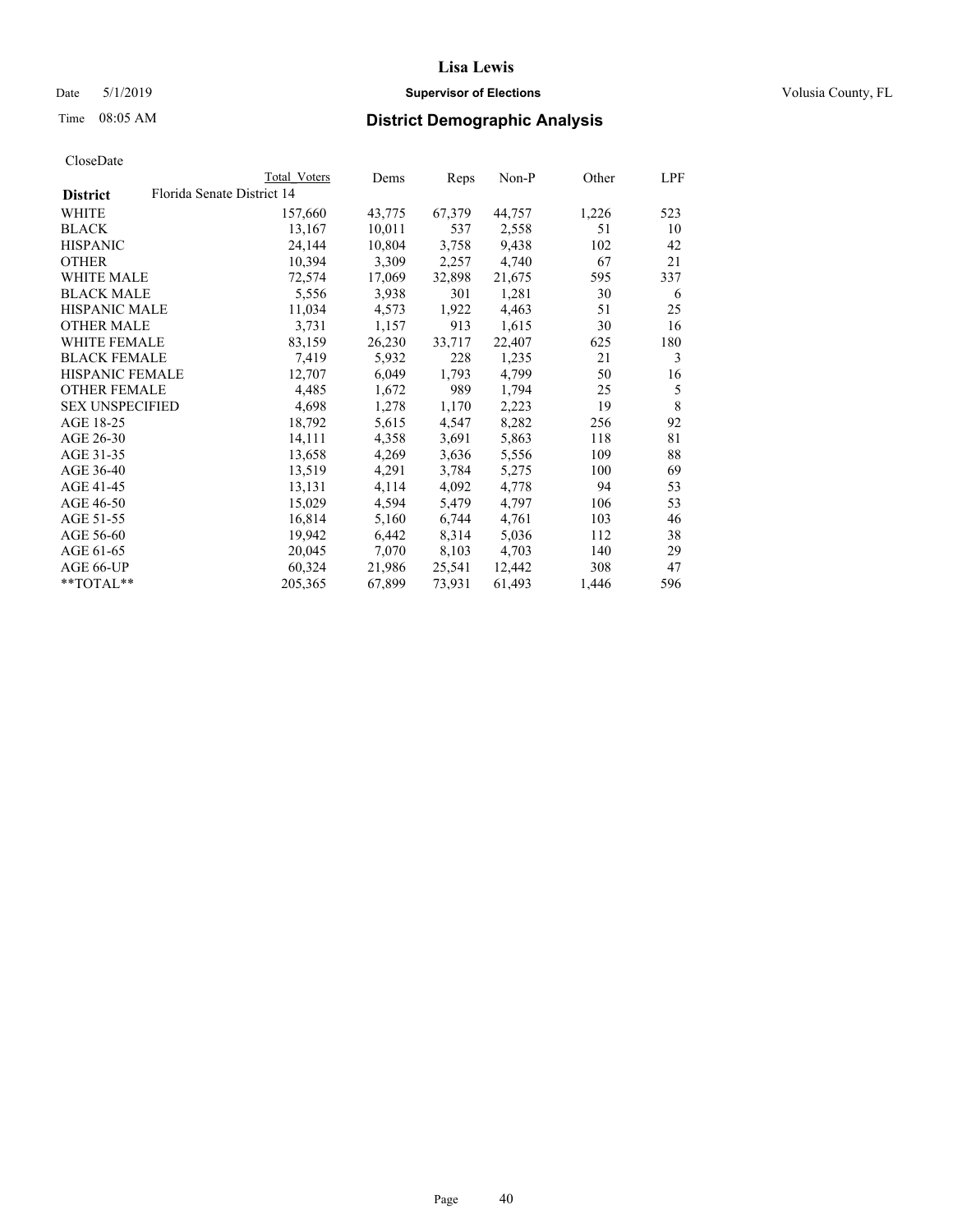## Date 5/1/2019 **Supervisor of Elections Supervisor of Elections** Volusia County, FL

# Time 08:05 AM **District Demographic Analysis**

|                        |                      | Total Voters | Dems  | Reps  | Non-P | Other | LPF            |
|------------------------|----------------------|--------------|-------|-------|-------|-------|----------------|
| <b>District</b>        | Daytona Beach Zone 1 |              |       |       |       |       |                |
| WHITE                  |                      | 5,062        | 1,541 | 1,925 | 1,525 | 58    | 13             |
| <b>BLACK</b>           |                      | 1,162        | 919   | 35    | 201   |       | $\mathbf{0}$   |
| <b>HISPANIC</b>        |                      | 329          | 136   | 56    | 132   | 5     | $\theta$       |
| <b>OTHER</b>           |                      | 462          | 141   | 92    | 220   | 8     | 1              |
| <b>WHITE MALE</b>      |                      | 2,478        | 632   | 1,019 | 786   | 31    | 10             |
| <b>BLACK MALE</b>      |                      | 474          | 345   | 19    | 106   | 4     | $\mathbf{0}$   |
| <b>HISPANIC MALE</b>   |                      | 151          | 45    | 33    | 69    | 4     | $\mathbf{0}$   |
| <b>OTHER MALE</b>      |                      | 153          | 47    | 31    | 71    | 4     | $\mathbf{0}$   |
| <b>WHITE FEMALE</b>    |                      | 2,509        | 887   | 882   | 710   | 27    | 3              |
| <b>BLACK FEMALE</b>    |                      | 677          | 565   | 16    | 93    | 3     | $\theta$       |
| <b>HISPANIC FEMALE</b> |                      | 171          | 88    | 23    | 59    |       | $\theta$       |
| <b>OTHER FEMALE</b>    |                      | 201          | 75    | 43    | 79    | 3     | 1              |
| <b>SEX UNSPECIFIED</b> |                      | 201          | 53    | 42    | 105   |       | $\mathbf{0}$   |
| AGE 18-25              |                      | 864          | 330   | 162   | 347   | 24    | 1              |
| AGE 26-30              |                      | 560          | 228   | 114   | 213   | 3     | 2              |
| AGE 31-35              |                      | 462          | 180   | 99    | 176   | 5     | $\overline{c}$ |
| AGE 36-40              |                      | 368          | 172   | 65    | 126   | 4     | 1              |
| AGE 41-45              |                      | 374          | 148   | 95    | 126   | 3     | 2              |
| AGE 46-50              |                      | 473          | 163   | 149   | 154   | 6     | 1              |
| AGE 51-55              |                      | 574          | 219   | 184   | 162   | 8     | 1              |
| AGE 56-60              |                      | 644          | 247   | 230   | 162   | 5     | $\theta$       |
| AGE 61-65              |                      | 698          | 267   | 257   | 169   | 4     | 1              |
| AGE 66-UP              |                      | 1,998        | 783   | 753   | 443   | 16    | 3              |
| **TOTAL**              |                      | 7,015        | 2,737 | 2,108 | 2,078 | 78    | 14             |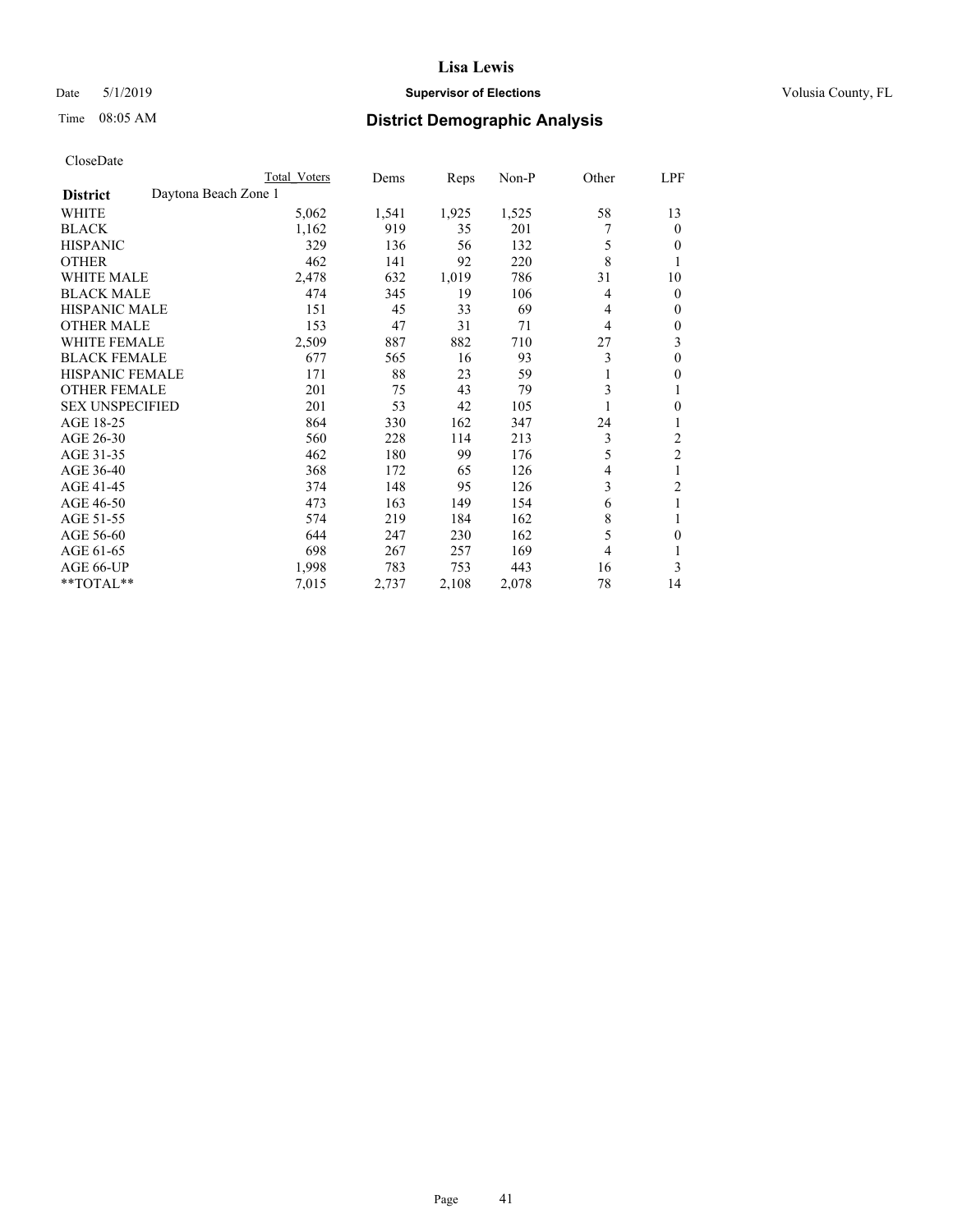## Date 5/1/2019 **Supervisor of Elections Supervisor of Elections** Volusia County, FL

# Time 08:05 AM **District Demographic Analysis**

|                        | Total Voters         | Dems  | Reps  | Non-P | Other          | LPF            |
|------------------------|----------------------|-------|-------|-------|----------------|----------------|
| <b>District</b>        | Daytona Beach Zone 2 |       |       |       |                |                |
| WHITE                  | 4,478                | 1,462 | 1,684 | 1,279 | 31             | 22             |
| <b>BLACK</b>           | 1,434                | 1,136 | 45    | 251   | 2              | $\mathbf{0}$   |
| <b>HISPANIC</b>        | 247                  | 118   | 37    | 92    | $\theta$       | $\Omega$       |
| <b>OTHER</b>           | 393                  | 144   | 68    | 176   | 3              | $\overline{2}$ |
| <b>WHITE MALE</b>      | 2,172                | 640   | 867   | 635   | 15             | 15             |
| <b>BLACK MALE</b>      | 566                  | 414   | 25    | 126   |                | $\theta$       |
| <b>HISPANIC MALE</b>   | 108                  | 53    | 16    | 39    | $\theta$       | $\theta$       |
| <b>OTHER MALE</b>      | 134                  | 44    | 34    | 53    | $\overline{2}$ | 1              |
| <b>WHITE FEMALE</b>    | 2,253                | 804   | 799   | 627   | 16             | 7              |
| <b>BLACK FEMALE</b>    | 853                  | 711   | 20    | 121   |                | $\mathbf{0}$   |
| <b>HISPANIC FEMALE</b> | 133                  | 61    | 20    | 52    | 0              | $\Omega$       |
| <b>OTHER FEMALE</b>    | 178                  | 79    | 29    | 69    |                | $\theta$       |
| <b>SEX UNSPECIFIED</b> | 155                  | 54    | 24    | 76    | $\theta$       | 1              |
| AGE 18-25              | 583                  | 238   | 95    | 244   | 5              | 1              |
| AGE 26-30              | 445                  | 207   | 85    | 147   | $\overline{c}$ | 4              |
| AGE 31-35              | 431                  | 196   | 78    | 152   | $\overline{c}$ | 3              |
| AGE 36-40              | 353                  | 165   | 69    | 112   | 4              | 3              |
| AGE 41-45              | 365                  | 156   | 87    | 116   | $\overline{c}$ | 4              |
| AGE 46-50              | 445                  | 187   | 118   | 134   | 4              | 2              |
| AGE 51-55              | 589                  | 210   | 184   | 190   | 5              | $\theta$       |
| AGE 56-60              | 722                  | 297   | 250   | 171   | $\overline{2}$ | $\mathfrak{2}$ |
| AGE 61-65              | 711                  | 329   | 214   | 163   | 3              | $\mathfrak{2}$ |
| AGE 66-UP              | 1,908                | 875   | 654   | 369   | 7              | 3              |
| **TOTAL**              | 6,552                | 2,860 | 1,834 | 1,798 | 36             | 24             |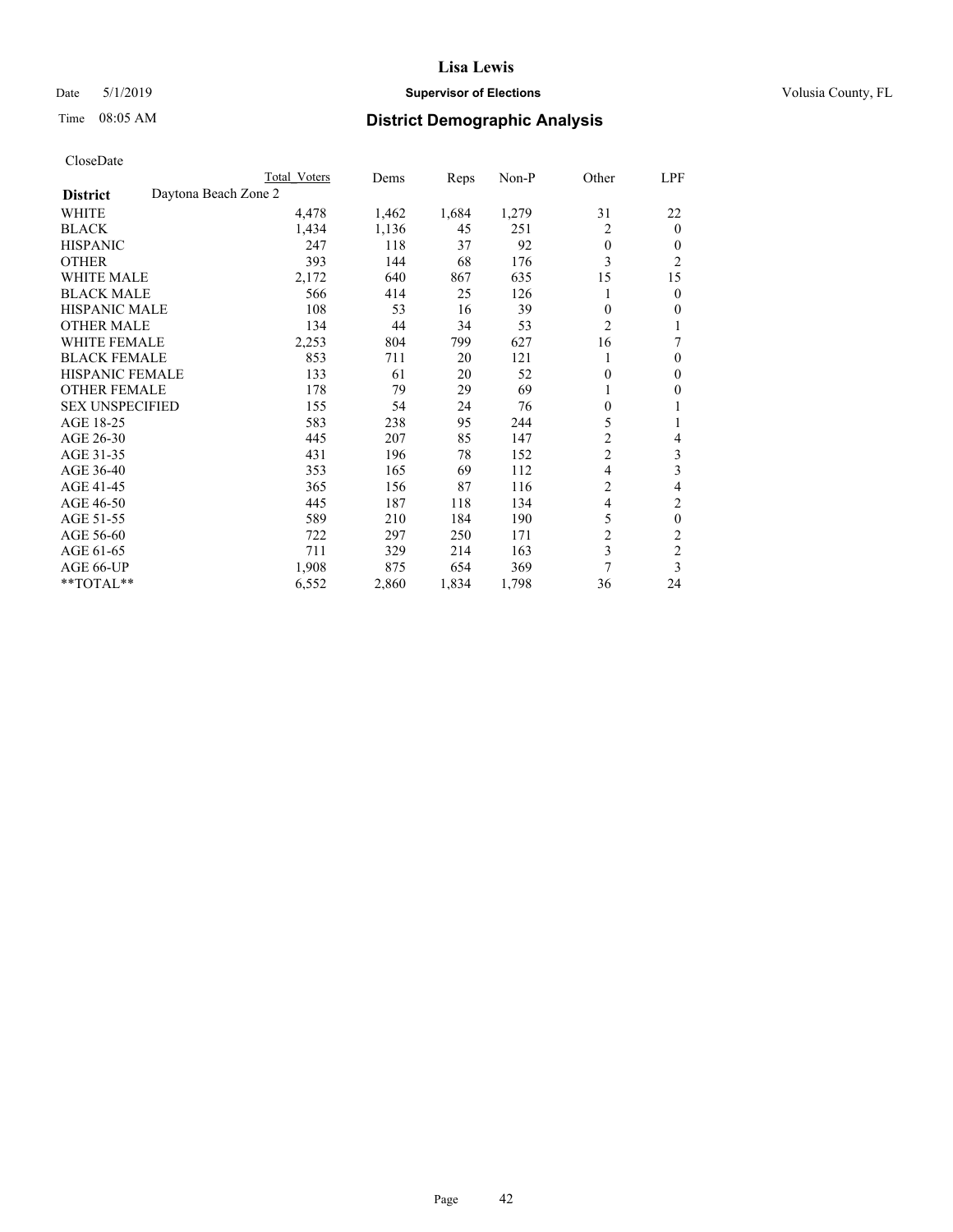## Date 5/1/2019 **Supervisor of Elections Supervisor of Elections** Volusia County, FL

# Time 08:05 AM **District Demographic Analysis**

|                                         | Total Voters | Dems  | Reps  | $Non-P$ | Other          | <b>LPF</b>     |
|-----------------------------------------|--------------|-------|-------|---------|----------------|----------------|
| Daytona Beach Zone 3<br><b>District</b> |              |       |       |         |                |                |
| WHITE                                   | 3,841        | 1,258 | 1,314 | 1,213   | 42             | 14             |
| <b>BLACK</b>                            | 2,090        | 1,658 | 45    | 383     | 4              | 0              |
| <b>HISPANIC</b>                         | 287          | 148   | 44    | 92      | $\overline{c}$ |                |
| <b>OTHER</b>                            | 634          | 246   | 65    | 318     | 5              | $\theta$       |
| <b>WHITE MALE</b>                       | 1,935        | 541   | 718   | 647     | 19             | 10             |
| <b>BLACK MALE</b>                       | 770          | 587   | 20    | 161     | $\overline{c}$ | 0              |
| <b>HISPANIC MALE</b>                    | 131          | 61    | 26    | 43      | 1              | 0              |
| <b>OTHER MALE</b>                       | 201          | 84    | 31    | 85      | 1              | 0              |
| WHITE FEMALE                            | 1,869        | 709   | 584   | 549     | 23             | 4              |
| <b>BLACK FEMALE</b>                     | 1,203        | 992   | 24    | 185     | $\overline{2}$ | 0              |
| <b>HISPANIC FEMALE</b>                  | 145          | 82    | 17    | 44      | 1              | 1              |
| <b>OTHER FEMALE</b>                     | 216          | 87    | 22    | 103     | 4              | 0              |
| <b>SEX UNSPECIFIED</b>                  | 382          | 167   | 26    | 189     | $\theta$       | 0              |
| AGE 18-25                               | 1,886        | 1,256 | 88    | 533     | 7              | 2              |
| AGE 26-30                               | 444          | 206   | 64    | 169     | 4              | 1              |
| AGE 31-35                               | 342          | 144   | 58    | 133     | 4              | 3              |
| AGE 36-40                               | 352          | 130   | 68    | 144     | 8              | $\overline{2}$ |
| AGE 41-45                               | 312          | 123   | 70    | 117     | 1              | 1              |
| AGE 46-50                               | 337          | 130   | 82    | 120     | 4              |                |
| AGE 51-55                               | 442          | 158   | 139   | 135     | 9              |                |
| AGE 56-60                               | 549          | 199   | 174   | 171     | 4              | 1              |
| AGE 61-65                               | 591          | 251   | 199   | 134     | 6              |                |
| AGE 66-UP                               | 1,597        | 713   | 526   | 350     | 6              | 2              |
| $*$ TOTAL $*$                           | 6,852        | 3,310 | 1,468 | 2,006   | 53             | 15             |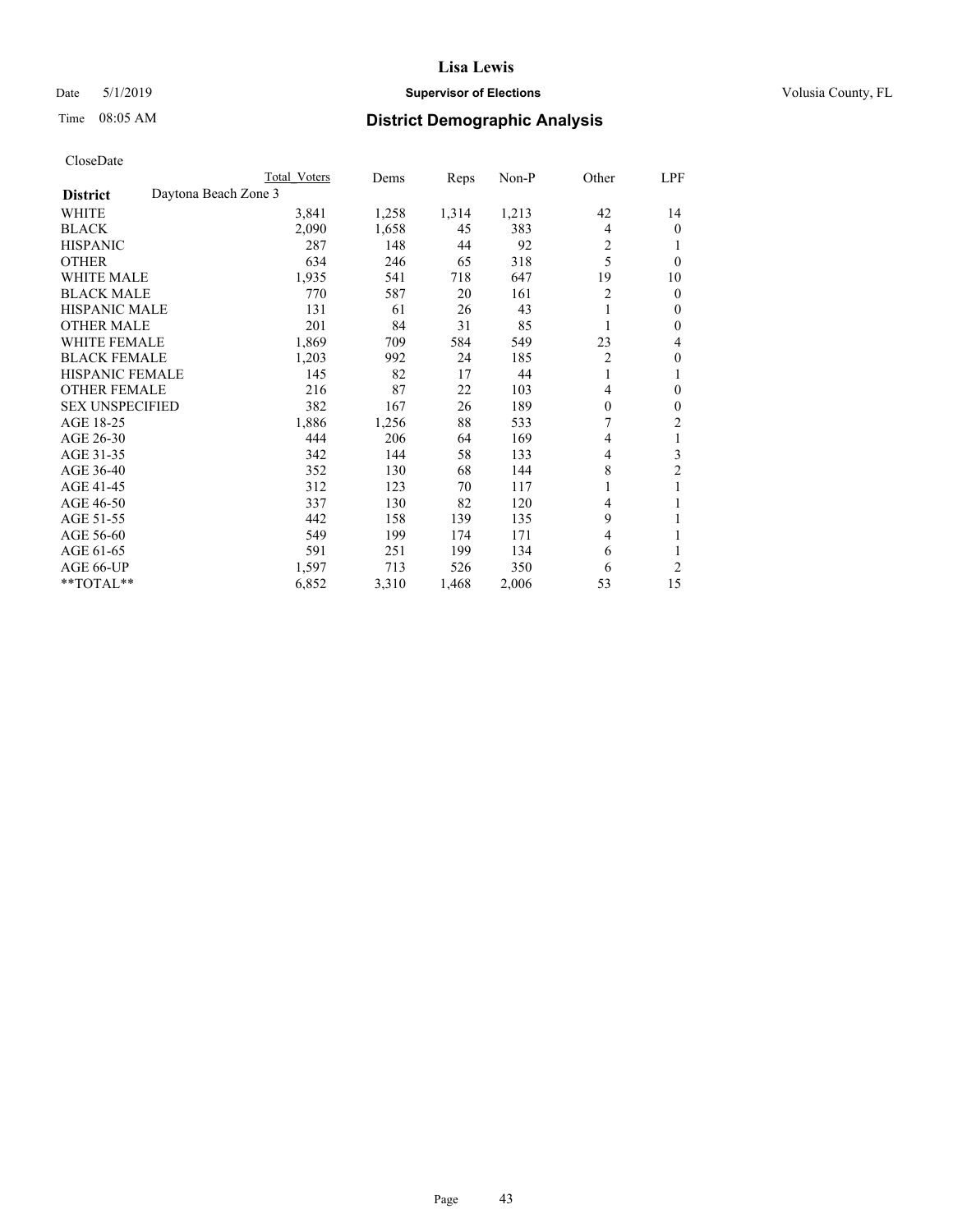## Date 5/1/2019 **Supervisor of Elections Supervisor of Elections** Volusia County, FL

# Time 08:05 AM **District Demographic Analysis**

|                        | Total Voters         |       | Dems<br>Reps   | Non-P     | Other          | LPF            |
|------------------------|----------------------|-------|----------------|-----------|----------------|----------------|
| <b>District</b>        | Daytona Beach Zone 4 |       |                |           |                |                |
| WHITE                  |                      | 7,196 | 1,842<br>3,270 | 1,982     | 75             | 27             |
| <b>BLACK</b>           |                      | 1,160 | 876            | 39<br>237 | 7              | 1              |
| <b>HISPANIC</b>        |                      | 420   | 167            | 92<br>156 | 5              | $\theta$       |
| <b>OTHER</b>           |                      | 595   | 160<br>134     | 297       | 4              | $\Omega$       |
| <b>WHITE MALE</b>      |                      | 3,383 | 703<br>1,608   | 1,014     | 40             | 18             |
| <b>BLACK MALE</b>      |                      | 477   | 318            | 28<br>125 | 5              | 1              |
| <b>HISPANIC MALE</b>   |                      | 179   | 64             | 49<br>64  | $\overline{2}$ | $\theta$       |
| <b>OTHER MALE</b>      |                      | 217   | 56             | 51<br>109 | 1              | $\mathbf{0}$   |
| <b>WHITE FEMALE</b>    |                      | 3,745 | 1,120<br>1,639 | 943       | 34             | 9              |
| <b>BLACK FEMALE</b>    |                      | 662   | 539            | 10<br>111 | $\overline{2}$ | $\theta$       |
| <b>HISPANIC FEMALE</b> |                      | 234   | 100            | 43<br>88  | 3              | $\Omega$       |
| <b>OTHER FEMALE</b>    |                      | 287   | 86             | 62<br>136 | 3              | $\theta$       |
| <b>SEX UNSPECIFIED</b> |                      | 186   | 59             | 44<br>82  |                | $\theta$       |
| AGE 18-25              |                      | 935   | 330<br>233     | 349       | 16             | 7              |
| AGE 26-30              |                      | 784   | 260<br>204     | 305       | 13             | $\overline{2}$ |
| AGE 31-35              |                      | 611   | 217<br>157     | 232       | 3              | $\overline{c}$ |
| AGE 36-40              |                      | 541   | 197<br>144     | 193       | 4              | 3              |
| AGE 41-45              |                      | 476   | 145<br>177     | 148       | 3              | 3              |
| AGE 46-50              |                      | 552   | 219<br>151     | 172       | 7              | 3              |
| AGE 51-55              |                      | 625   | 196<br>246     | 174       | 8              | 1              |
| AGE 56-60              |                      | 822   | 248<br>358     | 207       | 8              |                |
| AGE 61-65              |                      | 937   | 311<br>402     | 215       | 5              | 4              |
| AGE 66-UP              |                      | 3,088 | 958<br>1,427   | 677       | 24             | $\overline{2}$ |
| **TOTAL**              |                      | 9,371 | 3,045<br>3,535 | 2,672     | 91             | 28             |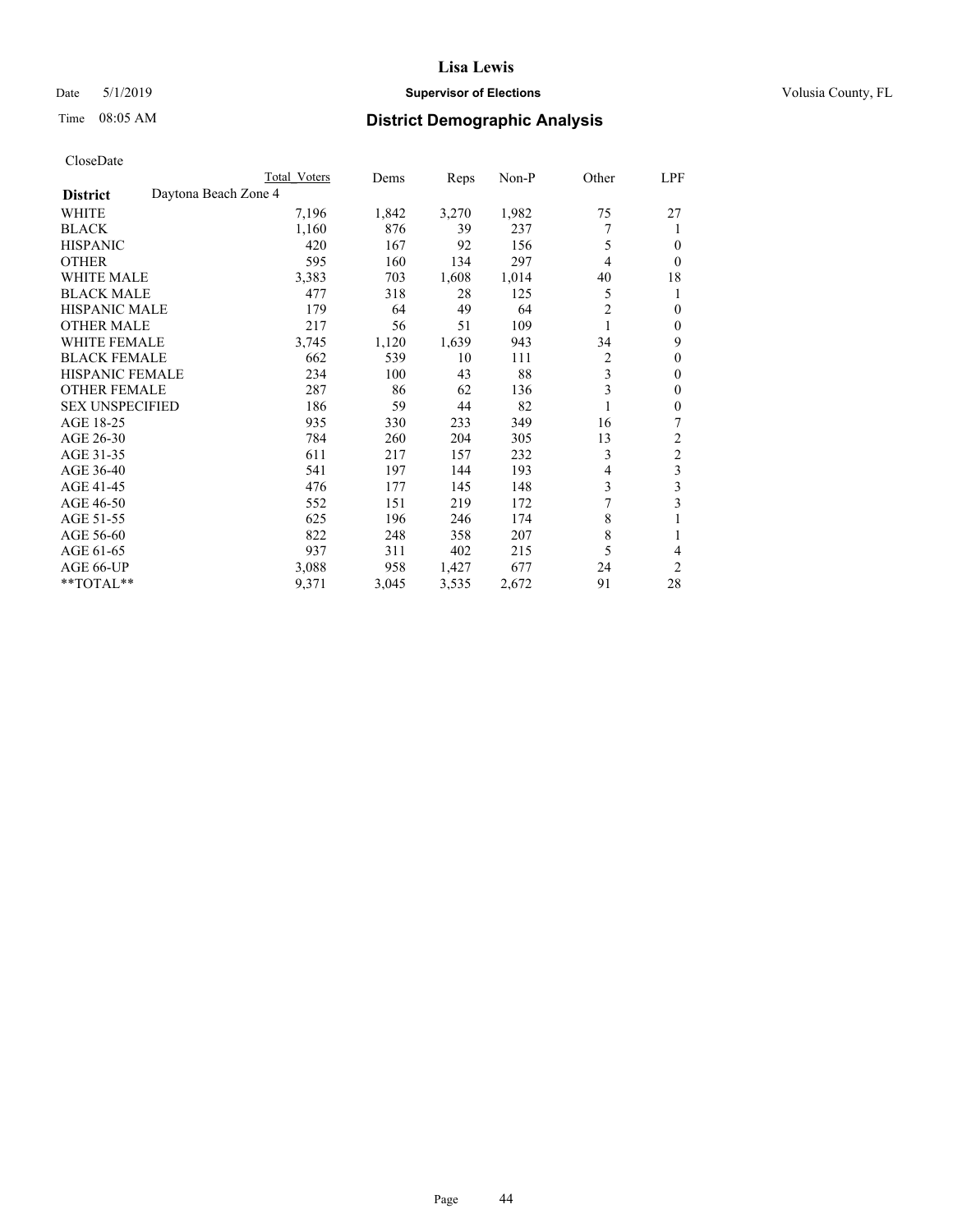## Date 5/1/2019 **Supervisor of Elections Supervisor of Elections** Volusia County, FL

# Time 08:05 AM **District Demographic Analysis**

|                        |                      | Total Voters | Dems  | Reps  | Non-P | Other          | LPF              |
|------------------------|----------------------|--------------|-------|-------|-------|----------------|------------------|
| <b>District</b>        | Daytona Beach Zone 5 |              |       |       |       |                |                  |
| WHITE                  |                      | 2,606        | 825   | 935   | 799   | 33             | 14               |
| <b>BLACK</b>           |                      | 4,264        | 3,531 | 88    | 633   | 11             |                  |
| <b>HISPANIC</b>        |                      | 389          | 170   | 64    | 152   | 2              |                  |
| <b>OTHER</b>           |                      | 502          | 230   | 54    | 214   | $\overline{c}$ | $\overline{2}$   |
| WHITE MALE             |                      | 1,191        | 316   | 482   | 376   | 8              | 9                |
| <b>BLACK MALE</b>      |                      | 1,570        | 1,226 | 50    | 286   | 8              | 0                |
| <b>HISPANIC MALE</b>   |                      | 180          | 67    | 38    | 73    |                |                  |
| <b>OTHER MALE</b>      |                      | 190          | 94    | 16    | 79    | 1              | 0                |
| WHITE FEMALE           |                      | 1,385        | 503   | 443   | 409   | 25             | 5                |
| <b>BLACK FEMALE</b>    |                      | 2,635        | 2,258 | 37    | 336   | 3              |                  |
| <b>HISPANIC FEMALE</b> |                      | 205          | 101   | 26    | 77    |                | 0                |
| <b>OTHER FEMALE</b>    |                      | 208          | 104   | 25    | 77    | 1              |                  |
| <b>SEX UNSPECIFIED</b> |                      | 197          | 87    | 24    | 85    | $\Omega$       |                  |
| AGE 18-25              |                      | 1,152        | 633   | 140   | 358   | 14             | 7                |
| AGE 26-30              |                      | 885          | 464   | 119   | 293   | 7              | 2                |
| AGE 31-35              |                      | 714          | 426   | 79    | 201   | 5              | 3                |
| AGE 36-40              |                      | 579          | 348   | 70    | 158   | 1              | 2                |
| AGE 41-45              |                      | 519          | 302   | 66    | 149   | 2              | $\boldsymbol{0}$ |
| AGE 46-50              |                      | 546          | 338   | 87    | 113   | 5              | 3                |
| AGE 51-55              |                      | 607          | 412   | 81    | 112   | $\overline{c}$ | 0                |
| AGE 56-60              |                      | 670          | 437   | 117   | 114   | $\overline{c}$ | 0                |
| AGE 61-65              |                      | 586          | 400   | 99    | 83    | 3              |                  |
| AGE 66-UP              |                      | 1,503        | 996   | 283   | 217   | 7              | 0                |
| **TOTAL**              |                      | 7,761        | 4,756 | 1,141 | 1,798 | 48             | 18               |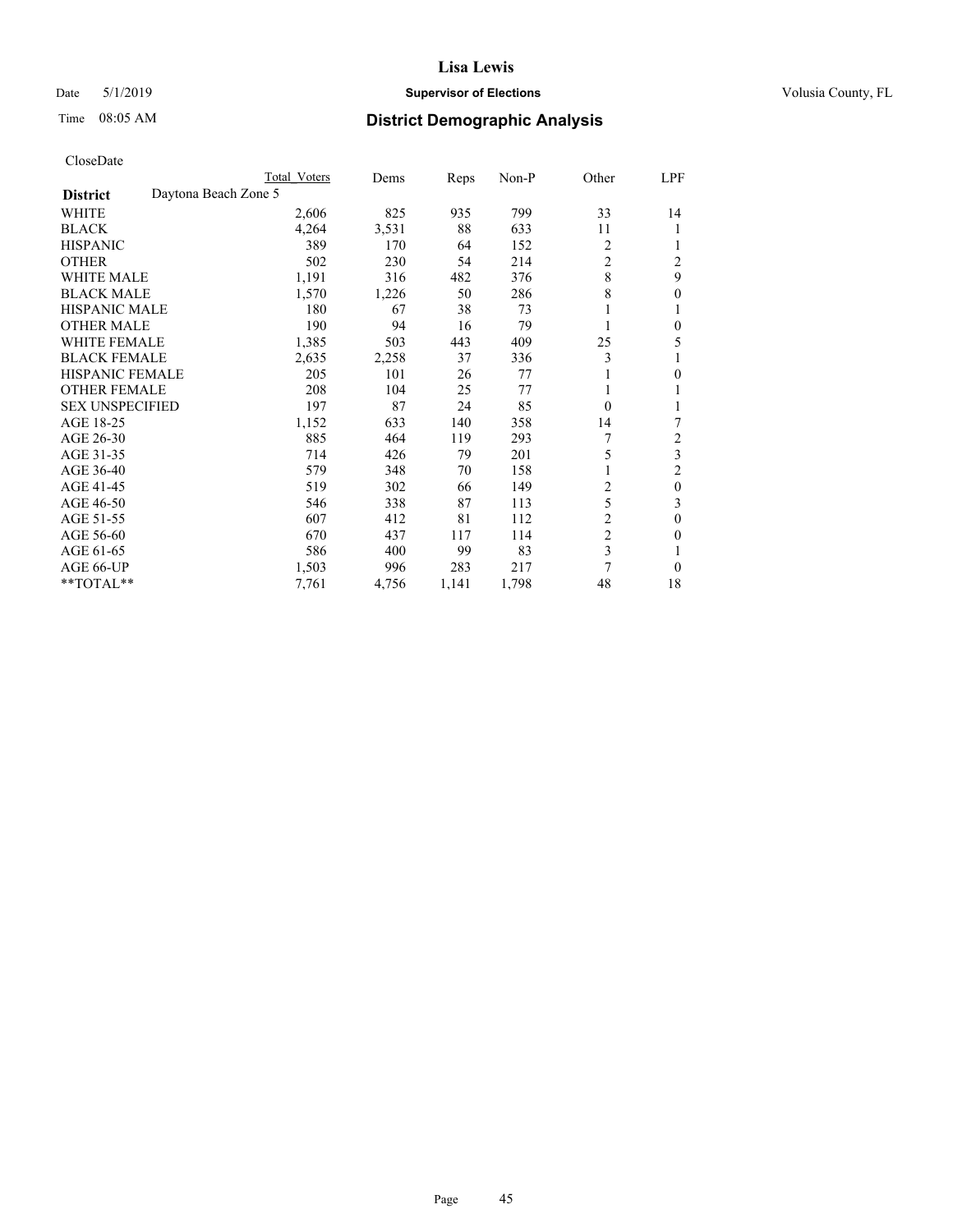## Date 5/1/2019 **Supervisor of Elections Supervisor of Elections** Volusia County, FL

# Time 08:05 AM **District Demographic Analysis**

|                        | Total Voters         | Dems  | Reps | Non-P | Other            | LPF            |
|------------------------|----------------------|-------|------|-------|------------------|----------------|
| <b>District</b>        | Daytona Beach Zone 6 |       |      |       |                  |                |
| WHITE                  | 1,485                | 477   | 454  | 535   | 11               | 8              |
| <b>BLACK</b>           | 3,761                | 3,090 | 84   | 583   | $\overline{4}$   | $\Omega$       |
| <b>HISPANIC</b>        | 308                  | 155   | 24   | 127   | 2                | $\theta$       |
| <b>OTHER</b>           | 510                  | 215   | 57   | 235   | 3                | $\Omega$       |
| <b>WHITE MALE</b>      | 662                  | 174   | 234  | 243   | 7                | 4              |
| <b>BLACK MALE</b>      | 1,392                | 1,078 | 44   | 268   | $\overline{c}$   | 0              |
| <b>HISPANIC MALE</b>   | 151                  | 72    | 10   | 67    | $\overline{c}$   | 0              |
| <b>OTHER MALE</b>      | 163                  | 69    | 29   | 64    |                  | $\Omega$       |
| <b>WHITE FEMALE</b>    | 727                  | 287   | 188  | 244   | $\overline{4}$   | 4              |
| <b>BLACK FEMALE</b>    | 2,289                | 1,949 | 39   | 299   | $\overline{c}$   | $\theta$       |
| <b>HISPANIC FEMALE</b> | 138                  | 74    | 12   | 52    | $\mathbf{0}$     | $\theta$       |
| <b>OTHER FEMALE</b>    | 160                  | 95    | 10   | 54    | 1                | 0              |
| <b>SEX UNSPECIFIED</b> | 382                  | 139   | 53   | 189   | 1                | 0              |
| AGE 18-25              | 1,383                | 723   | 150  | 499   | 9                | 2              |
| AGE 26-30              | 624                  | 405   | 38   | 180   | 1                | $\theta$       |
| AGE 31-35              | 530                  | 337   | 45   | 145   |                  | $\overline{c}$ |
| AGE 36-40              | 447                  | 285   | 39   | 120   | 2                |                |
| AGE 41-45              | 362                  | 224   | 30   | 108   | $\boldsymbol{0}$ | $\theta$       |
| AGE 46-50              | 382                  | 253   | 49   | 79    |                  | 0              |
| AGE 51-55              | 441                  | 300   | 45   | 92    | 2                | 2              |
| AGE 56-60              | 476                  | 311   | 67   | 97    | $\theta$         |                |
| AGE 61-65              | 458                  | 329   | 53   | 74    | $\overline{c}$   | $\theta$       |
| AGE 66-UP              | 961                  | 770   | 103  | 86    | $\overline{2}$   | $\theta$       |
| **TOTAL**              | 6,064                | 3,937 | 619  | 1,480 | 20               | 8              |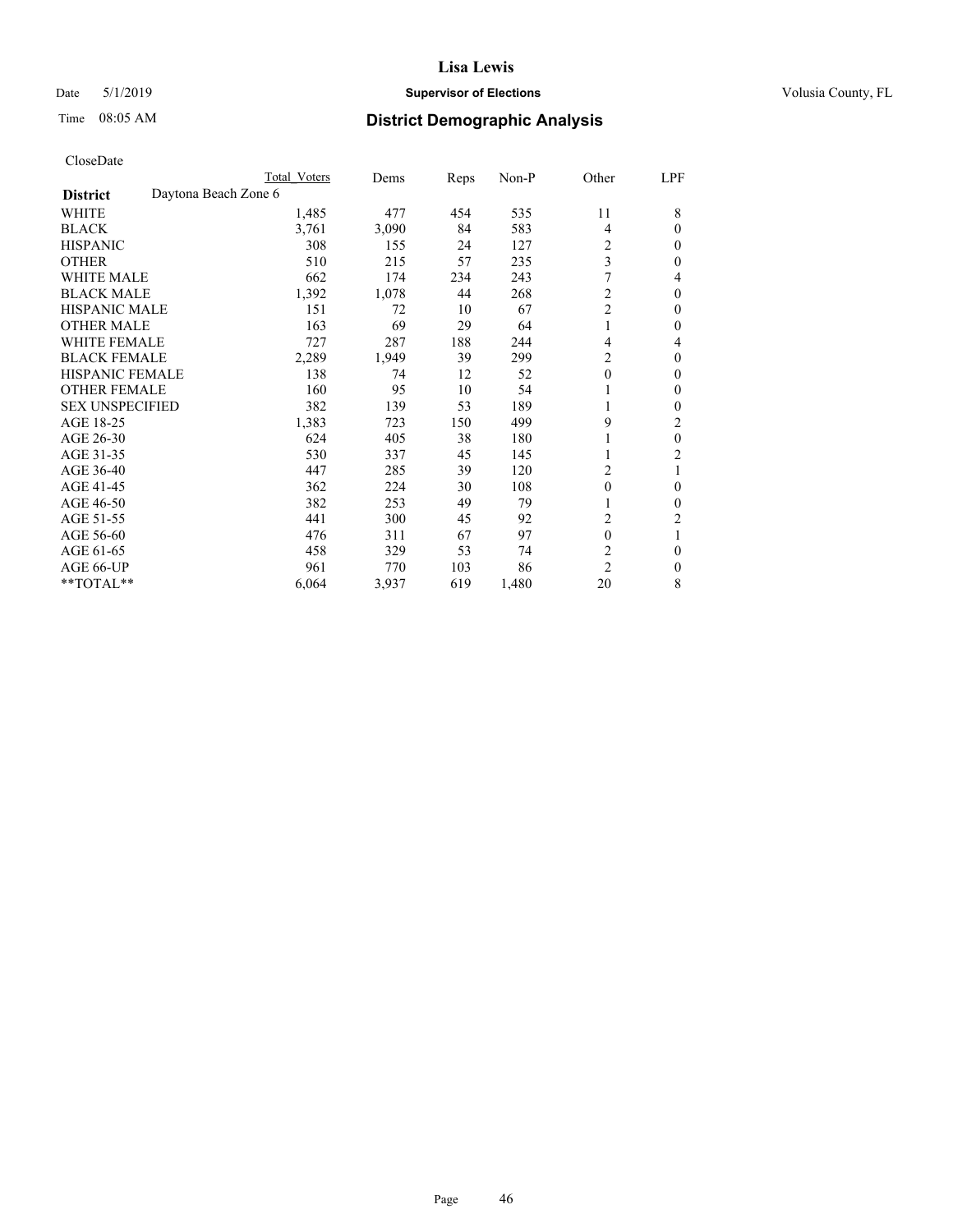## Date 5/1/2019 **Supervisor of Elections Supervisor of Elections** Volusia County, FL

# Time 08:05 AM **District Demographic Analysis**

|                        | Total Voters         | Dems  | Reps             | Non-P | Other          | LPF |
|------------------------|----------------------|-------|------------------|-------|----------------|-----|
| <b>District</b>        | Daytona Beach Shores |       |                  |       |                |     |
| WHITE                  | 4,084                | 947   | 2,033            | 1,051 | 43             | 10  |
| <b>BLACK</b>           | 66                   | 37    | 2                | 25    |                |     |
| <b>HISPANIC</b>        | 121                  | 40    | 41               | 39    |                | 0   |
| <b>OTHER</b>           | 268                  | 76    | 85               | 105   |                |     |
| WHITE MALE             | 1,917                | 387   | 968              | 531   | 24             | 7   |
| <b>BLACK MALE</b>      | 28                   | 13    | $\boldsymbol{0}$ | 15    | $\Omega$       | 0   |
| <b>HISPANIC MALE</b>   | 53                   | 11    | 20               | 21    |                | 0   |
| <b>OTHER MALE</b>      | 109                  | 29    | 38               | 42    | $\Omega$       | 0   |
| <b>WHITE FEMALE</b>    | 2,120                | 549   | 1,044            | 506   | 18             | 3   |
| <b>BLACK FEMALE</b>    | 37                   | 24    | 2                | 9     | 1              |     |
| <b>HISPANIC FEMALE</b> | 67                   | 29    | 20               | 18    | 0              | 0   |
| <b>OTHER FEMALE</b>    | 123                  | 39    | 34               | 48    |                |     |
| <b>SEX UNSPECIFIED</b> | 85                   | 19    | 35               | 30    |                | 0   |
| AGE 18-25              | 149                  | 39    | 47               | 58    | 5              | 0   |
| AGE 26-30              | 114                  | 25    | 39               | 46    |                | 3   |
| AGE 31-35              | 110                  | 29    | 40               | 38    | 0              | 3   |
| AGE 36-40              | 117                  | 27    | 41               | 48    |                | 0   |
| AGE 41-45              | 102                  | 27    | 40               | 30    | 2              | 3   |
| AGE 46-50              | 168                  | 37    | 54               | 75    | $\overline{2}$ | 0   |
| AGE 51-55              | 294                  | 67    | 138              | 88    |                | 0   |
| AGE 56-60              | 436                  | 83    | 227              | 117   | 9              | 0   |
| AGE 61-65              | 568                  | 132   | 287              | 139   | 8              | 2   |
| AGE 66-UP              | 2,481                | 634   | 1,248            | 581   | 17             |     |
| **TOTAL**              | 4,539                | 1,100 | 2,161            | 1,220 | 46             | 12  |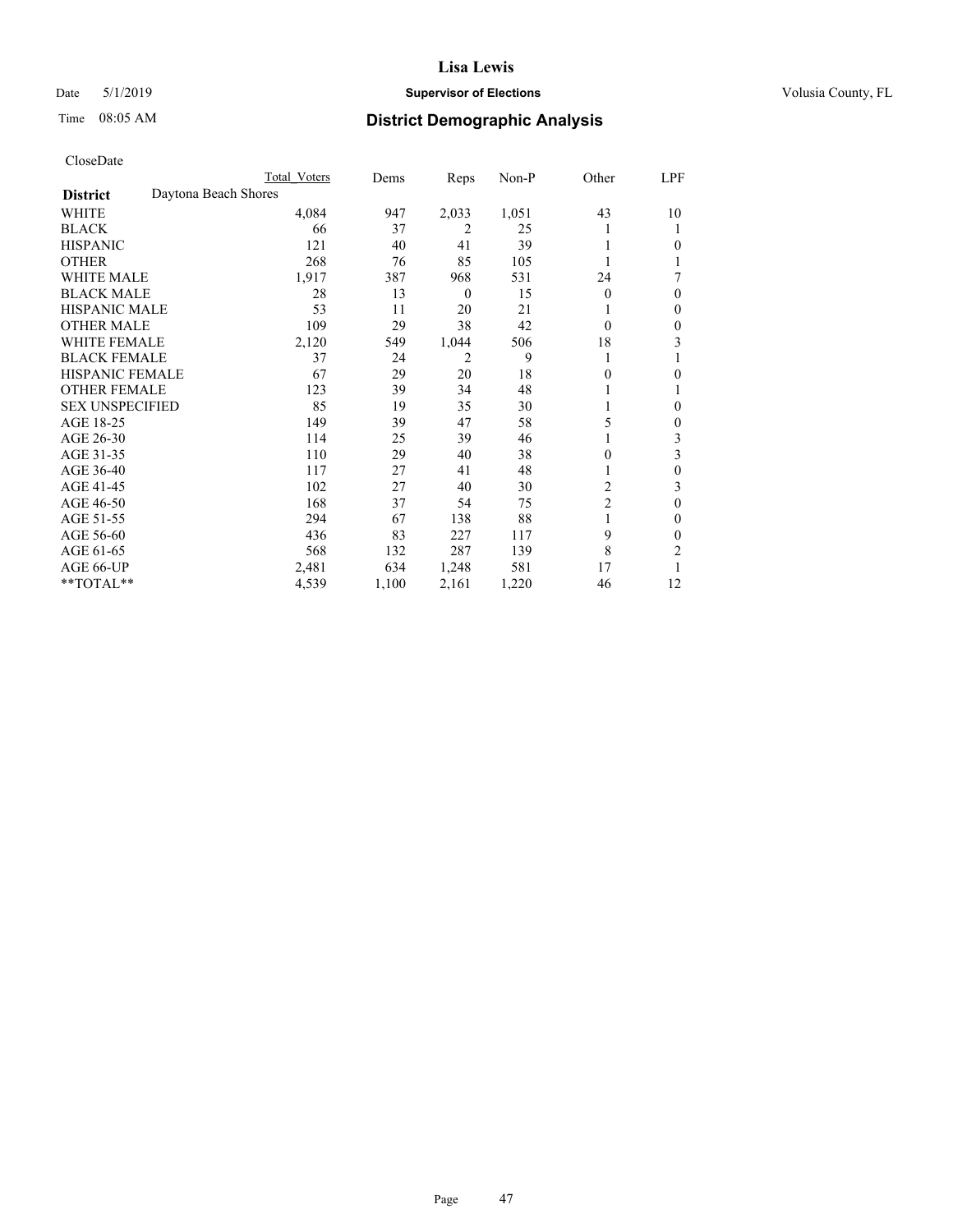## Date 5/1/2019 **Supervisor of Elections Supervisor of Elections** Volusia County, FL

# Time 08:05 AM **District Demographic Analysis**

|                           | Total Voters | Dems  | Reps  | Non-P | Other          | LPF              |
|---------------------------|--------------|-------|-------|-------|----------------|------------------|
| DeBary<br><b>District</b> |              |       |       |       |                |                  |
| WHITE                     | 12,915       | 2,997 | 6,326 | 3,461 | 90             | 41               |
| <b>BLACK</b>              | 643          | 480   | 29    | 133   | 1              | $\mathbf{0}$     |
| <b>HISPANIC</b>           | 1,414        | 565   | 323   | 513   | 10             | 3                |
| <b>OTHER</b>              | 908          | 243   | 230   | 429   | 5              | 1                |
| <b>WHITE MALE</b>         | 6,054        | 1,162 | 3,142 | 1,681 | 40             | 29               |
| <b>BLACK MALE</b>         | 295          | 202   | 12    | 80    | 1              | $\bf{0}$         |
| HISPANIC MALE             | 640          | 227   | 162   | 246   | 4              |                  |
| <b>OTHER MALE</b>         | 310          | 77    | 90    | 139   | 3              |                  |
| <b>WHITE FEMALE</b>       | 6,701        | 1,804 | 3,120 | 1,717 | 49             | 11               |
| <b>BLACK FEMALE</b>       | 337          | 269   | 17    | 51    | 0              | $\mathbf{0}$     |
| <b>HISPANIC FEMALE</b>    | 752          | 328   | 158   | 258   | 6              | $\mathfrak{2}$   |
| <b>OTHER FEMALE</b>       | 412          | 135   | 105   | 170   | $\overline{2}$ | $\boldsymbol{0}$ |
| <b>SEX UNSPECIFIED</b>    | 379          | 81    | 102   | 194   | 1              | 1                |
| AGE 18-25                 | 1,274        | 313   | 375   | 558   | 19             | 9                |
| AGE 26-30                 | 966          | 238   | 359   | 357   | 9              | 3                |
| AGE 31-35                 | 994          | 239   | 361   | 384   | 7              | 3                |
| AGE 36-40                 | 1,064        | 254   | 374   | 422   | 4              | 10               |
| AGE 41-45                 | 1,007        | 258   | 388   | 348   | 6              | 7                |
| AGE 46-50                 | 1,208        | 289   | 525   | 379   | 10             | 5                |
| AGE 51-55                 | 1,399        | 352   | 672   | 360   | 11             | $\overline{4}$   |
| AGE 56-60                 | 1,566        | 404   | 771   | 379   | 10             | 2                |
| AGE 61-65                 | 1,587        | 444   | 752   | 379   | 12             | $\mathbf{0}$     |
| AGE 66-UP                 | 4,815        | 1,494 | 2,331 | 970   | 18             | $\overline{c}$   |
| **TOTAL**                 | 15,880       | 4,285 | 6,908 | 4,536 | 106            | 45               |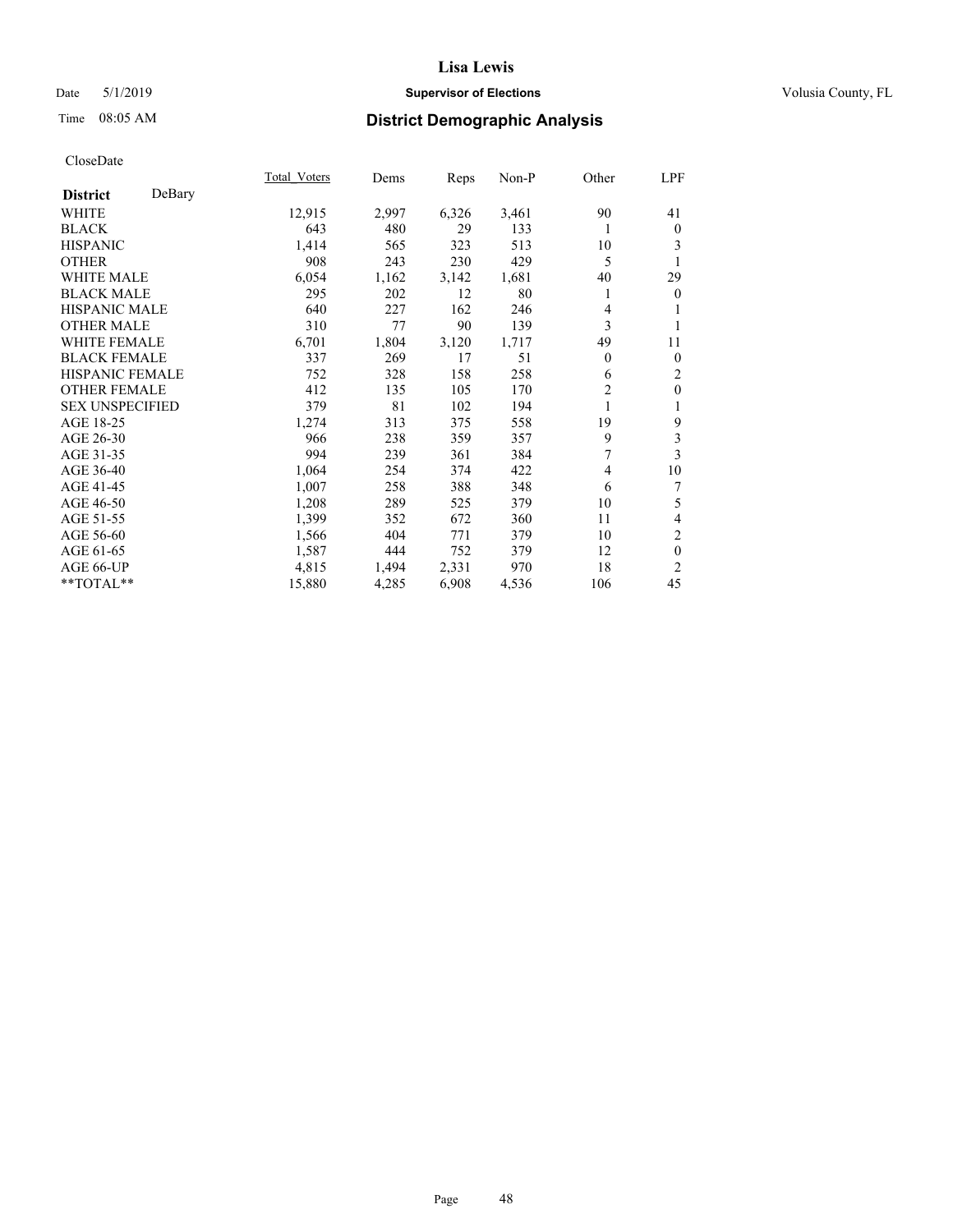## Date 5/1/2019 **Supervisor of Elections Supervisor of Elections** Volusia County, FL

# Time 08:05 AM **District Demographic Analysis**

|                           | Total Voters | Dems  | Reps  | Non-P | Other          | LPF            |
|---------------------------|--------------|-------|-------|-------|----------------|----------------|
| DeLand<br><b>District</b> |              |       |       |       |                |                |
| WHITE                     | 15,702       | 4,700 | 6,757 | 4,049 | 124            | 72             |
| <b>BLACK</b>              | 2,953        | 2,322 | 92    | 526   | 10             | 3              |
| <b>HISPANIC</b>           | 2,184        | 947   | 381   | 835   | 15             | 6              |
| <b>OTHER</b>              | 1,363        | 500   | 240   | 614   | 7              | $\overline{2}$ |
| WHITE MALE                | 6,880        | 1,725 | 3,130 | 1,915 | 60             | 50             |
| <b>BLACK MALE</b>         | 1,136        | 838   | 46    | 245   | 6              | 1              |
| <b>HISPANIC MALE</b>      | 899          | 353   | 184   | 351   | 7              | 4              |
| <b>OTHER MALE</b>         | 500          | 190   | 100   | 206   | 4              | $\theta$       |
| WHITE FEMALE              | 8,647        | 2,918 | 3,570 | 2,076 | 63             | 20             |
| <b>BLACK FEMALE</b>       | 1,767        | 1,449 | 43    | 269   | $\overline{4}$ | 2              |
| <b>HISPANIC FEMALE</b>    | 1,255        | 581   | 194   | 471   | 7              | $\sqrt{2}$     |
| <b>OTHER FEMALE</b>       | 588          | 226   | 97    | 260   | 3              | $\overline{2}$ |
| <b>SEX UNSPECIFIED</b>    | 530          | 189   | 106   | 231   | $\overline{2}$ | $\overline{2}$ |
| AGE 18-25                 | 2,407        | 923   | 499   | 937   | 29             | 19             |
| AGE 26-30                 | 1,600        | 604   | 356   | 620   | 9              | 11             |
| AGE 31-35                 | 1,517        | 546   | 395   | 555   | 9              | 12             |
| AGE 36-40                 | 1,577        | 597   | 439   | 519   | 12             | 10             |
| AGE 41-45                 | 1,431        | 521   | 431   | 465   | 11             | 3              |
| AGE 46-50                 | 1,522        | 573   | 489   | 438   | 13             | 9              |
| AGE 51-55                 | 1,593        | 564   | 635   | 382   | 7              | 5              |
| AGE 56-60                 | 1,708        | 666   | 655   | 375   | 9              | 3              |
| AGE 61-65                 | 1,861        | 742   | 691   | 408   | 17             | 3              |
| AGE 66-UP                 | 6,986        | 2,733 | 2,880 | 1,325 | 40             | 8              |
| **TOTAL**                 | 22,202       | 8,469 | 7,470 | 6,024 | 156            | 83             |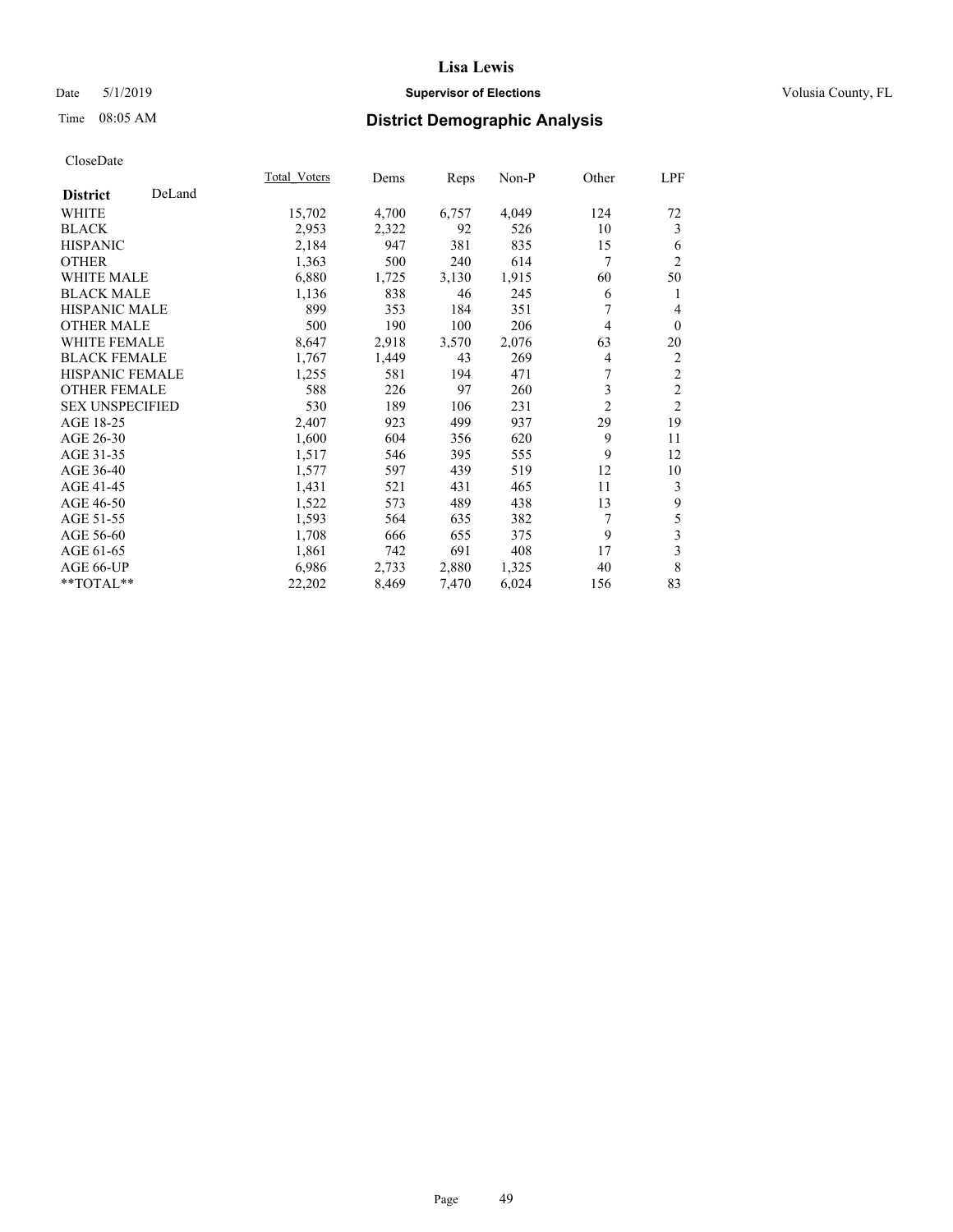## Date 5/1/2019 **Supervisor of Elections Supervisor of Elections** Volusia County, FL

# Time 08:05 AM **District Demographic Analysis**

|                                       | Total Voters | Dems  | Reps  | Non-P | Other    | <u>LPF</u>     |
|---------------------------------------|--------------|-------|-------|-------|----------|----------------|
| Deltona District 1<br><b>District</b> |              |       |       |       |          |                |
| WHITE                                 | 5,114        | 1,390 | 1,961 | 1,727 | 24       | 12             |
| <b>BLACK</b>                          | 1,108        | 812   | 51    | 242   | 3        | $\theta$       |
| <b>HISPANIC</b>                       | 2,878        | 1,388 | 352   | 1,128 | 8        | $\overline{c}$ |
| <b>OTHER</b>                          | 615          | 199   | 101   | 309   | 5        |                |
| <b>WHITE MALE</b>                     | 2,367        | 542   | 957   | 850   | 11       | 7              |
| <b>BLACK MALE</b>                     | 479          | 319   | 35    | 123   | 2        | $\theta$       |
| <b>HISPANIC MALE</b>                  | 1,318        | 609   | 169   | 535   | 3        | 2              |
| <b>OTHER MALE</b>                     | 200          | 66    | 35    | 97    | 1        |                |
| WHITE FEMALE                          | 2,683        | 836   | 983   | 846   | 13       | 5              |
| <b>BLACK FEMALE</b>                   | 616          | 484   | 15    | 116   | 1        | $\theta$       |
| <b>HISPANIC FEMALE</b>                | 1,511        | 756   | 179   | 571   | 5        | $\mathbf{0}$   |
| <b>OTHER FEMALE</b>                   | 274          | 104   | 50    | 119   | 1        | $\Omega$       |
| <b>SEX UNSPECIFIED</b>                | 267          | 73    | 42    | 149   | 3        | 0              |
| AGE 18-25                             | 1,185        | 378   | 195   | 605   | 4        | 3              |
| AGE 26-30                             | 942          | 348   | 172   | 413   | 6        | 3              |
| AGE 31-35                             | 904          | 294   | 209   | 393   | 6        | $\overline{2}$ |
| AGE 36-40                             | 860          | 305   | 195   | 353   | 5        | $\overline{2}$ |
| AGE 41-45                             | 789          | 326   | 169   | 292   | $\theta$ | 2              |
| AGE 46-50                             | 841          | 323   | 247   | 265   | 6        | $\theta$       |
| AGE 51-55                             | 894          | 318   | 296   | 277   | 3        | 0              |
| AGE 56-60                             | 882          | 357   | 270   | 250   | 3        | $\overline{c}$ |
| AGE 61-65                             | 792          | 341   | 244   | 205   | 1        |                |
| AGE 66-UP                             | 1,626        | 799   | 468   | 353   | 6        | 0              |
| $*$ $TOTAL**$                         | 9,715        | 3,789 | 2,465 | 3,406 | 40       | 15             |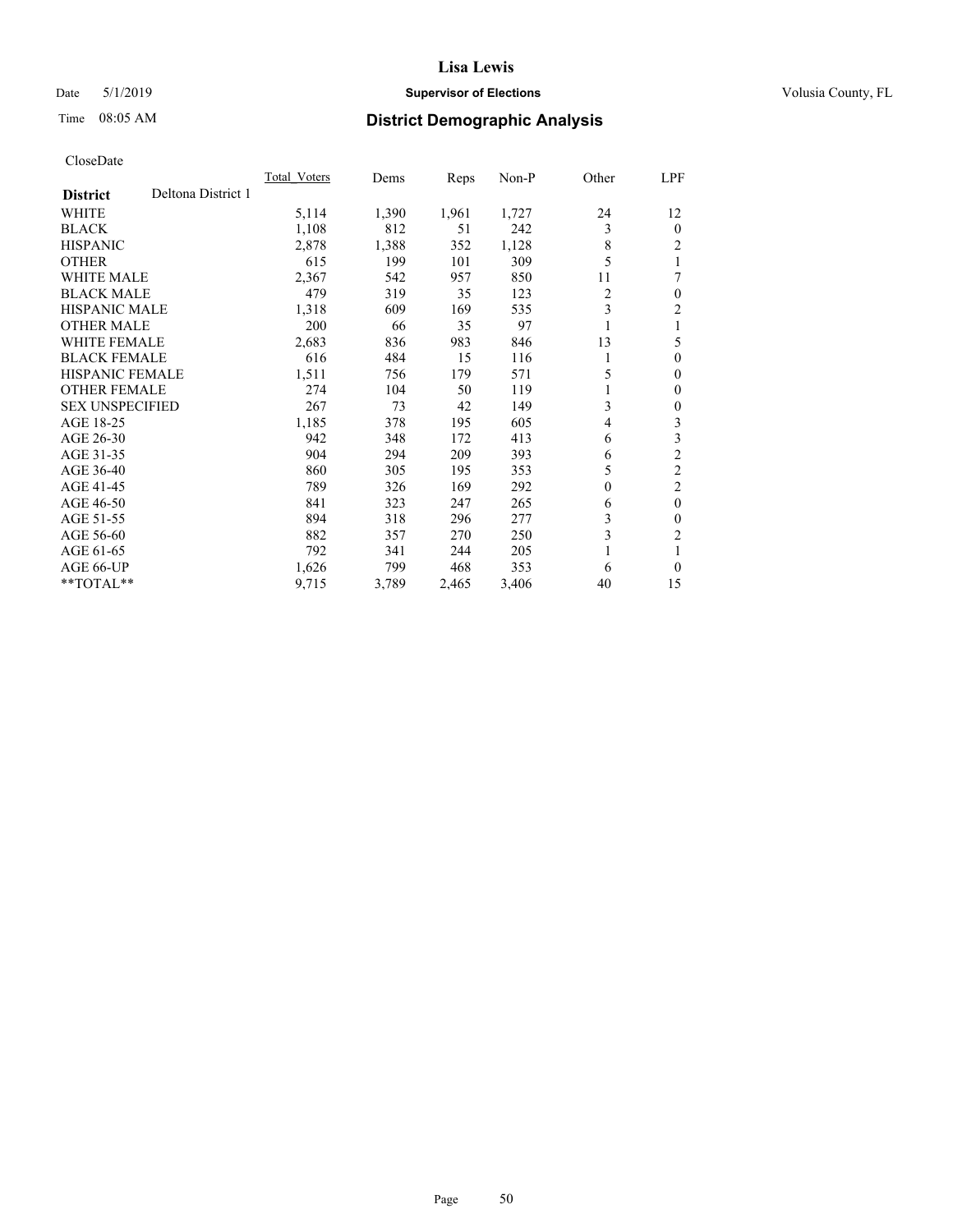## Date 5/1/2019 **Supervisor of Elections Supervisor of Elections** Volusia County, FL

# Time 08:05 AM **District Demographic Analysis**

|                                       | Total Voters | Dems  | Reps  | Non-P | Other          | LPF            |
|---------------------------------------|--------------|-------|-------|-------|----------------|----------------|
| Deltona District 2<br><b>District</b> |              |       |       |       |                |                |
| WHITE                                 | 6,076        | 1,673 | 2,486 | 1,847 | 46             | 24             |
| <b>BLACK</b>                          | 971          | 713   | 50    | 202   | 6              | $\theta$       |
| <b>HISPANIC</b>                       | 3,085        | 1,437 | 486   | 1,148 | 8              | 6              |
| <b>OTHER</b>                          | 656          | 256   | 102   | 294   | 3              | 1              |
| WHITE MALE                            | 2,773        | 666   | 1,180 | 890   | 22             | 15             |
| <b>BLACK MALE</b>                     | 442          | 298   | 34    | 108   | $\overline{c}$ | $\theta$       |
| <b>HISPANIC MALE</b>                  | 1,450        | 613   | 252   | 578   | 3              | 4              |
| <b>OTHER MALE</b>                     | 245          | 92    | 44    | 106   | $\overline{2}$ | 1              |
| <b>WHITE FEMALE</b>                   | 3,227        | 992   | 1,278 | 925   | 23             | 9              |
| <b>BLACK FEMALE</b>                   | 517          | 406   | 16    | 91    | 4              | $\mathbf{0}$   |
| <b>HISPANIC FEMALE</b>                | 1,592        | 807   | 230   | 549   | 5              | 1              |
| <b>OTHER FEMALE</b>                   | 291          | 135   | 41    | 115   | 0              | 0              |
| <b>SEX UNSPECIFIED</b>                | 251          | 70    | 49    | 129   | $\overline{2}$ | 1              |
| AGE 18-25                             | 1,095        | 366   | 203   | 506   | 15             | 5              |
| AGE 26-30                             | 829          | 273   | 180   | 367   |                | 2              |
| AGE 31-35                             | 863          | 311   | 186   | 352   | 5              | 9              |
| AGE 36-40                             | 865          | 317   | 190   | 345   | 9              | 4              |
| AGE 41-45                             | 840          | 324   | 204   | 310   | 1              | 1              |
| AGE 46-50                             | 878          | 298   | 260   | 315   |                | 4              |
| AGE 51-55                             | 954          | 364   | 284   | 301   | 3              | $\overline{c}$ |
| AGE 56-60                             | 980          | 365   | 347   | 264   | 3              | 1              |
| AGE 61-65                             | 1,017        | 405   | 358   | 246   | 7              |                |
| AGE 66-UP                             | 2,467        | 1,056 | 912   | 485   | 12             | $\overline{2}$ |
| **TOTAL**                             | 10,788       | 4,079 | 3,124 | 3,491 | 63             | 31             |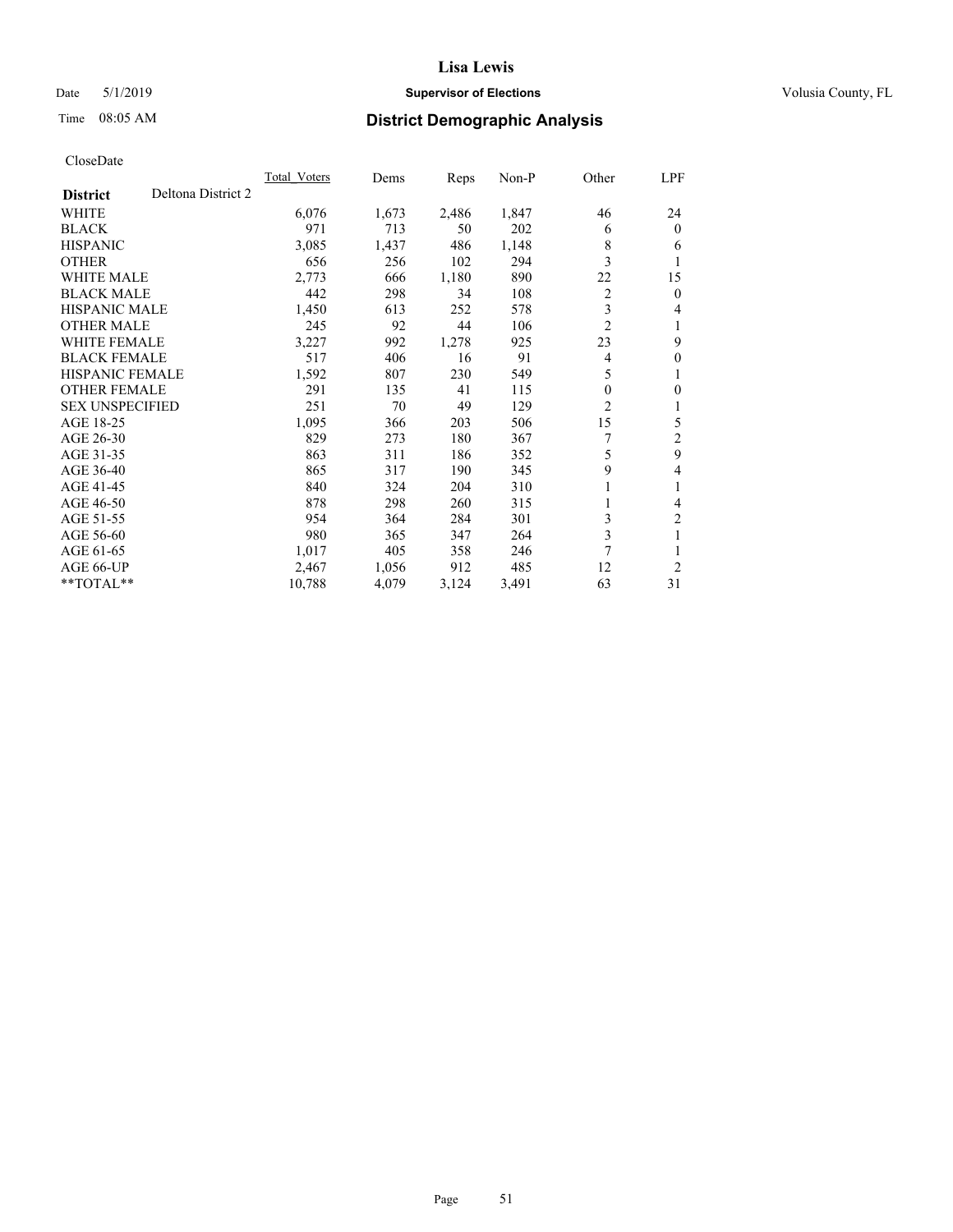## Date 5/1/2019 **Supervisor of Elections Supervisor of Elections** Volusia County, FL

# Time 08:05 AM **District Demographic Analysis**

|                                       | Total Voters | Dems  | Reps  | $Non-P$ | Other          | LPF      |
|---------------------------------------|--------------|-------|-------|---------|----------------|----------|
| Deltona District 3<br><b>District</b> |              |       |       |         |                |          |
| WHITE                                 | 5,374        | 1,494 | 2,081 | 1,744   | 35             | 20       |
| <b>BLACK</b>                          | 918          | 696   | 32    | 187     | 3              | $\Omega$ |
| <b>HISPANIC</b>                       | 3,261        | 1,496 | 448   | 1,303   | 9              | 5        |
| <b>OTHER</b>                          | 663          | 218   | 103   | 338     | 4              | 0        |
| <b>WHITE MALE</b>                     | 2,473        | 591   | 1,026 | 826     | 15             | 15       |
| <b>BLACK MALE</b>                     | 393          | 284   | 22    | 85      | 2              | 0        |
| <b>HISPANIC MALE</b>                  | 1,509        | 645   | 235   | 621     | 5              | 3        |
| <b>OTHER MALE</b>                     | 235          | 73    | 42    | 119     |                | 0        |
| <b>WHITE FEMALE</b>                   | 2,805        | 872   | 1,022 | 886     | 20             | 5        |
| <b>BLACK FEMALE</b>                   | 512          | 403   | 10    | 98      | 1              | 0        |
| <b>HISPANIC FEMALE</b>                | 1,703        | 826   | 210   | 661     | 4              | 2        |
| <b>OTHER FEMALE</b>                   | 295          | 116   | 45    | 133     | 1              | $\theta$ |
| <b>SEX UNSPECIFIED</b>                | 291          | 94    | 52    | 143     | 2              | 0        |
| AGE 18-25                             | 1,064        | 367   | 154   | 534     | 7              | 2        |
| AGE 26-30                             | 887          | 306   | 163   | 407     |                | 4        |
| AGE 31-35                             | 891          | 305   | 214   | 363     | 3              | 6        |
| AGE 36-40                             | 820          | 285   | 180   | 346     | 6              | 3        |
| AGE 41-45                             | 820          | 297   | 187   | 328     | 7              | 1        |
| AGE 46-50                             | 860          | 303   | 241   | 311     | 3              | 2        |
| AGE 51-55                             | 900          | 328   | 278   | 289     | $\overline{2}$ | 3        |
| AGE 56-60                             | 937          | 362   | 295   | 278     | $\overline{2}$ | 0        |
| AGE 61-65                             | 833          | 331   | 259   | 236     | 5              | 2        |
| AGE 66-UP                             | 2,204        | 1,020 | 693   | 480     | 9              | 2        |
| $*$ TOTAL $*$                         | 10,216       | 3,904 | 2,664 | 3,572   | 51             | 25       |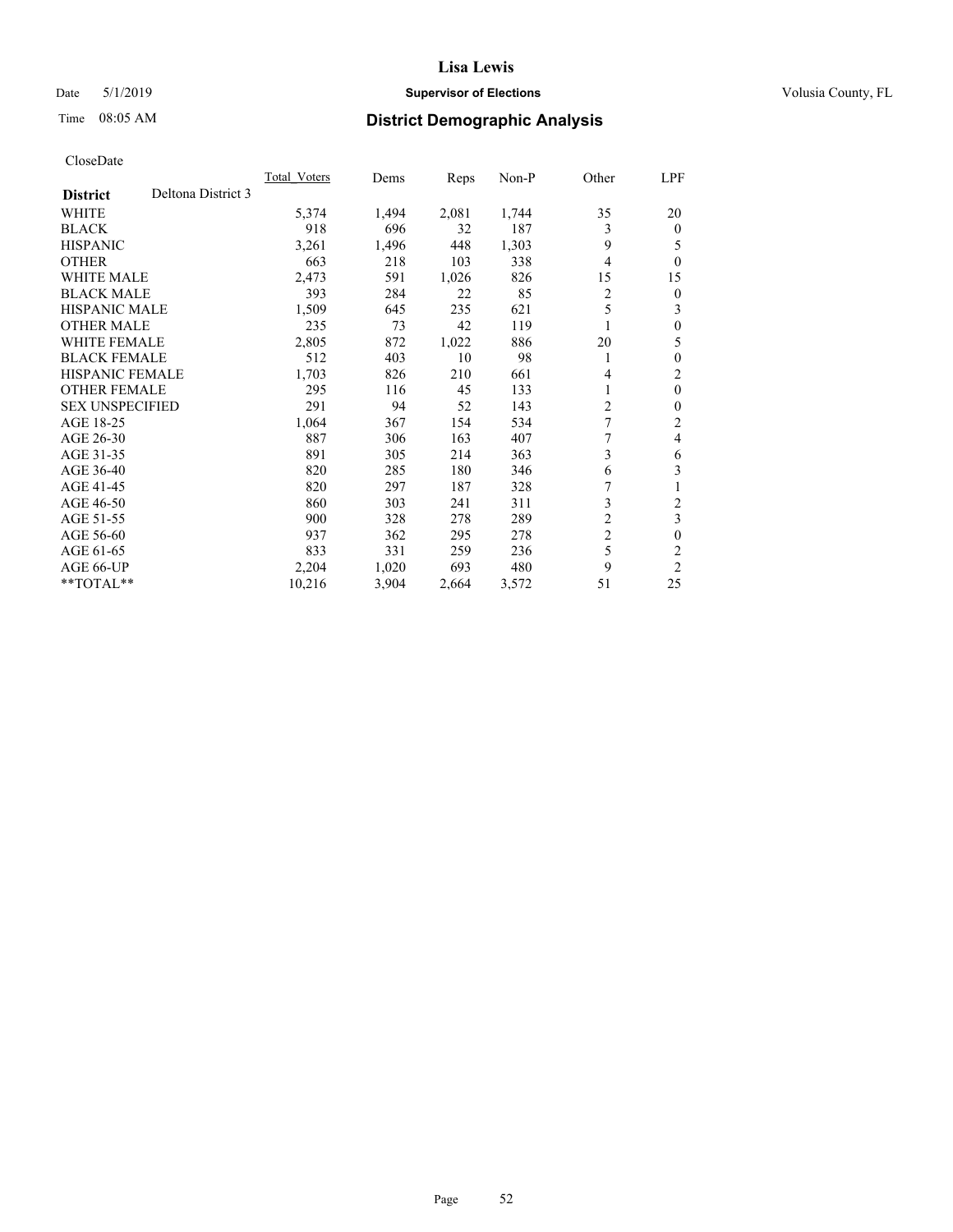## Date 5/1/2019 **Supervisor of Elections Supervisor of Elections** Volusia County, FL

# Time 08:05 AM **District Demographic Analysis**

|                                       | Total Voters | Dems  | Reps  | $Non-P$ | Other          | LPF              |
|---------------------------------------|--------------|-------|-------|---------|----------------|------------------|
| Deltona District 4<br><b>District</b> |              |       |       |         |                |                  |
| WHITE                                 | 5,426        | 1,605 | 2,122 | 1,636   | 39             | 24               |
| <b>BLACK</b>                          | 993          | 694   | 49    | 247     | 1              | 2                |
| <b>HISPANIC</b>                       | 3,555        | 1,711 | 451   | 1,378   | 10             | 5                |
| <b>OTHER</b>                          | 707          | 244   | 143   | 316     | 4              | $\theta$         |
| <b>WHITE MALE</b>                     | 2,473        | 648   | 999   | 789     | 19             | 18               |
| <b>BLACK MALE</b>                     | 431          | 275   | 28    | 125     | 1              | 2                |
| <b>HISPANIC MALE</b>                  | 1,632        | 724   | 237   | 664     | 6              | 1                |
| <b>OTHER MALE</b>                     | 245          | 77    | 55    | 113     | $\theta$       | $\mathbf{0}$     |
| <b>WHITE FEMALE</b>                   | 2,886        | 938   | 1,093 | 831     | 19             | 5                |
| <b>BLACK FEMALE</b>                   | 545          | 410   | 18    | 117     | 0              | $\mathbf{0}$     |
| <b>HISPANIC FEMALE</b>                | 1,858        | 956   | 207   | 687     | 4              | 4                |
| <b>OTHER FEMALE</b>                   | 310          | 129   | 63    | 114     | 4              | $\mathbf{0}$     |
| <b>SEX UNSPECIFIED</b>                | 301          | 97    | 65    | 137     | 1              | 1                |
| AGE 18-25                             | 1,132        | 384   | 212   | 526     | 8              | $\overline{2}$   |
| AGE 26-30                             | 952          | 345   | 183   | 410     | 3              | 11               |
| AGE 31-35                             | 889          | 299   | 162   | 417     | 8              | 3                |
| AGE 36-40                             | 820          | 312   | 149   | 349     | 7              | 3                |
| AGE 41-45                             | 815          | 332   | 176   | 305     | 2              | $\boldsymbol{0}$ |
| AGE 46-50                             | 876          | 331   | 242   | 292     | 6              | 5                |
| AGE 51-55                             | 897          | 348   | 277   | 267     | $\overline{2}$ | $\mathfrak{Z}$   |
| AGE 56-60                             | 999          | 416   | 301   | 276     | $\overline{4}$ | $\overline{2}$   |
| AGE 61-65                             | 889          | 377   | 272   | 235     | 4              | 1                |
| AGE 66-UP                             | 2,412        | 1,110 | 791   | 500     | 10             | 1                |
| $*$ TOTAL $*$                         | 10,681       | 4,254 | 2,765 | 3,577   | 54             | 31               |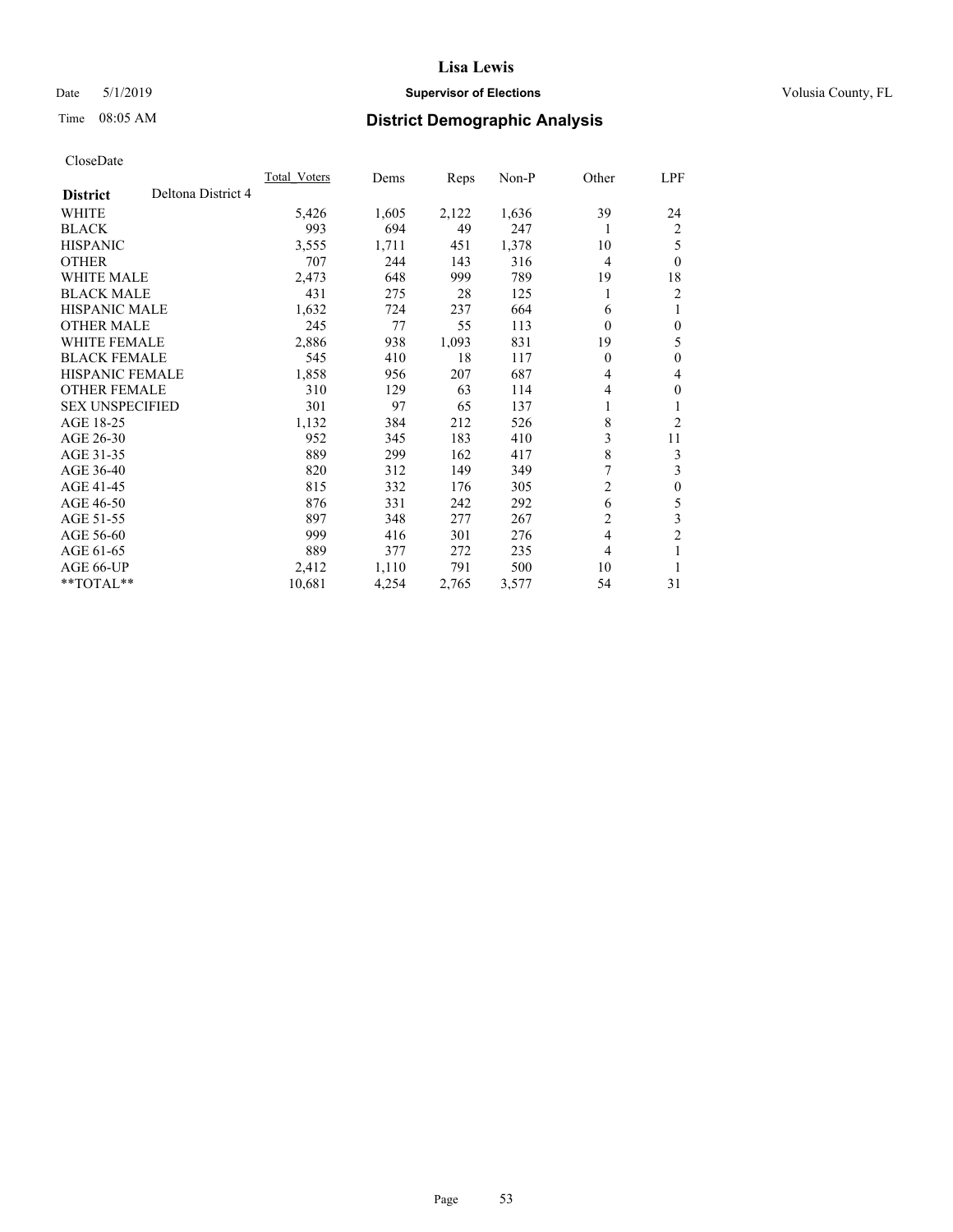## Date 5/1/2019 **Supervisor of Elections Supervisor of Elections** Volusia County, FL

# Time 08:05 AM **District Demographic Analysis**

|                                       | Total Voters | Dems  | Reps  | Non-P | Other          | LPF            |
|---------------------------------------|--------------|-------|-------|-------|----------------|----------------|
| Deltona District 5<br><b>District</b> |              |       |       |       |                |                |
| <b>WHITE</b>                          | 5,387        | 1,489 | 2,163 | 1,684 | 33             | 18             |
| <b>BLACK</b>                          | 1,063        | 815   | 45    | 198   | 5              | $\mathbf{0}$   |
| <b>HISPANIC</b>                       | 2,974        | 1,338 | 434   | 1,193 | 6              | 3              |
| <b>OTHER</b>                          | 589          | 183   | 122   | 278   | 3              | 3              |
| WHITE MALE                            | 2,532        | 598   | 1,074 | 830   | 18             | 12             |
| <b>BLACK MALE</b>                     | 457          | 318   | 24    | 112   | 3              | $\mathbf{0}$   |
| <b>HISPANIC MALE</b>                  | 1,396        | 575   | 233   | 583   | 3              | 2              |
| <b>OTHER MALE</b>                     | 191          | 65    | 47    | 75    | $\overline{2}$ | $\overline{c}$ |
| <b>WHITE FEMALE</b>                   | 2,781        | 873   | 1,058 | 829   | 15             | 6              |
| <b>BLACK FEMALE</b>                   | 587          | 481   | 21    | 83    | $\overline{2}$ | $\theta$       |
| <b>HISPANIC FEMALE</b>                | 1,536        | 737   | 199   | 596   | 3              | 1              |
| <b>OTHER FEMALE</b>                   | 256          | 87    | 57    | 111   | 0              |                |
| <b>SEX UNSPECIFIED</b>                | 276          | 90    | 51    | 134   | 1              | $\theta$       |
| AGE 18-25                             | 1,155        | 346   | 213   | 581   | 9              | 6              |
| AGE 26-30                             | 841          | 258   | 198   | 377   | 5              | 3              |
| AGE 31-35                             | 765          | 275   | 159   | 323   | 5              | 3              |
| AGE 36-40                             | 782          | 300   | 152   | 322   | 4              | 4              |
| AGE 41-45                             | 822          | 304   | 189   | 322   | 5              | 2              |
| AGE 46-50                             | 814          | 299   | 243   | 265   | 5              | $\overline{c}$ |
| AGE 51-55                             | 921          | 356   | 296   | 262   | 5              | $\overline{c}$ |
| AGE 56-60                             | 995          | 347   | 376   | 269   | $\overline{2}$ | 1              |
| AGE 61-65                             | 863          | 368   | 284   | 205   | 5              |                |
| AGE 66-UP                             | 2,055        | 972   | 654   | 427   | $\overline{2}$ | $\theta$       |
| $*$ TOTAL $*$                         | 10,013       | 3,825 | 2,764 | 3,353 | 47             | 24             |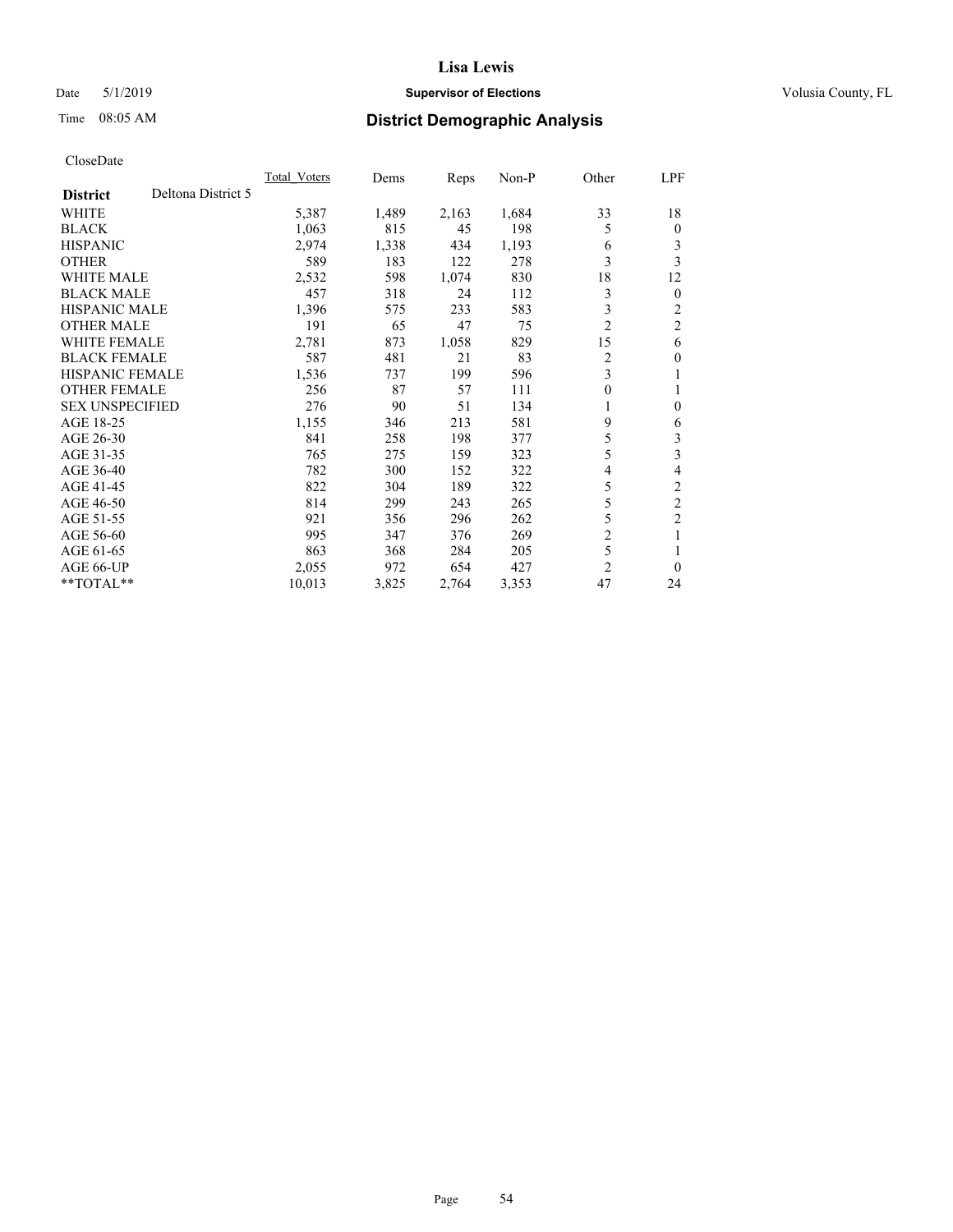## Date 5/1/2019 **Supervisor of Elections Supervisor of Elections** Volusia County, FL

# Time 08:05 AM **District Demographic Analysis**

|                        |                    | <b>Total Voters</b> | Dems  | Reps  | $Non-P$ | Other          | LPF            |
|------------------------|--------------------|---------------------|-------|-------|---------|----------------|----------------|
| <b>District</b>        | Deltona District 6 |                     |       |       |         |                |                |
| <b>WHITE</b>           |                    | 5,984               | 1,539 | 2,522 | 1,862   | 36             | 25             |
| <b>BLACK</b>           |                    | 990                 | 733   | 41    | 212     | 4              | $\theta$       |
| <b>HISPANIC</b>        |                    | 2,538               | 1,138 | 330   | 1,050   | 16             | 4              |
| <b>OTHER</b>           |                    | 616                 | 194   | 138   | 279     | 4              | 1              |
| <b>WHITE MALE</b>      |                    | 2,767               | 609   | 1,239 | 883     | 19             | 17             |
| <b>BLACK MALE</b>      |                    | 446                 | 319   | 23    | 101     | 3              | $\overline{0}$ |
| <b>HISPANIC MALE</b>   |                    | 1,171               | 489   | 179   | 489     | 11             | 3              |
| <b>OTHER MALE</b>      |                    | 225                 | 68    | 56    | 98      | $\overline{2}$ |                |
| <b>WHITE FEMALE</b>    |                    | 3,129               | 912   | 1,246 | 946     | 17             | 8              |
| <b>BLACK FEMALE</b>    |                    | 532                 | 405   | 18    | 108     |                | $\theta$       |
| <b>HISPANIC FEMALE</b> |                    | 1,324               | 634   | 146   | 538     | 5              | 1              |
| <b>OTHER FEMALE</b>    |                    | 258                 | 95    | 61    | 100     | 2              | $\theta$       |
| <b>SEX UNSPECIFIED</b> |                    | 276                 | 73    | 63    | 140     | $\mathbf{0}$   | $\theta$       |
| AGE 18-25              |                    | 1,110               | 343   | 201   | 548     | 14             | 4              |
| AGE 26-30              |                    | 844                 | 266   | 209   | 361     | 3              | 5              |
| AGE 31-35              |                    | 855                 | 286   | 198   | 364     | 6              | 1              |
| AGE 36-40              |                    | 841                 | 279   | 212   | 342     | 4              | 4              |
| AGE 41-45              |                    | 763                 | 242   | 203   | 305     | 8              | 5              |
| AGE 46-50              |                    | 875                 | 300   | 273   | 289     | 11             | $\overline{2}$ |
| AGE 51-55              |                    | 955                 | 327   | 327   | 294     | 3              | 4              |
| AGE 56-60              |                    | 1,031               | 363   | 411   | 253     | 3              | 1              |
| AGE 61-65              |                    | 902                 | 341   | 332   | 220     | 5              | 4              |
| AGE 66-UP              |                    | 1,952               | 857   | 665   | 427     | 3              | $\theta$       |
| $*$ TOTAL $*$          |                    | 10,128              | 3,604 | 3,031 | 3,403   | 60             | 30             |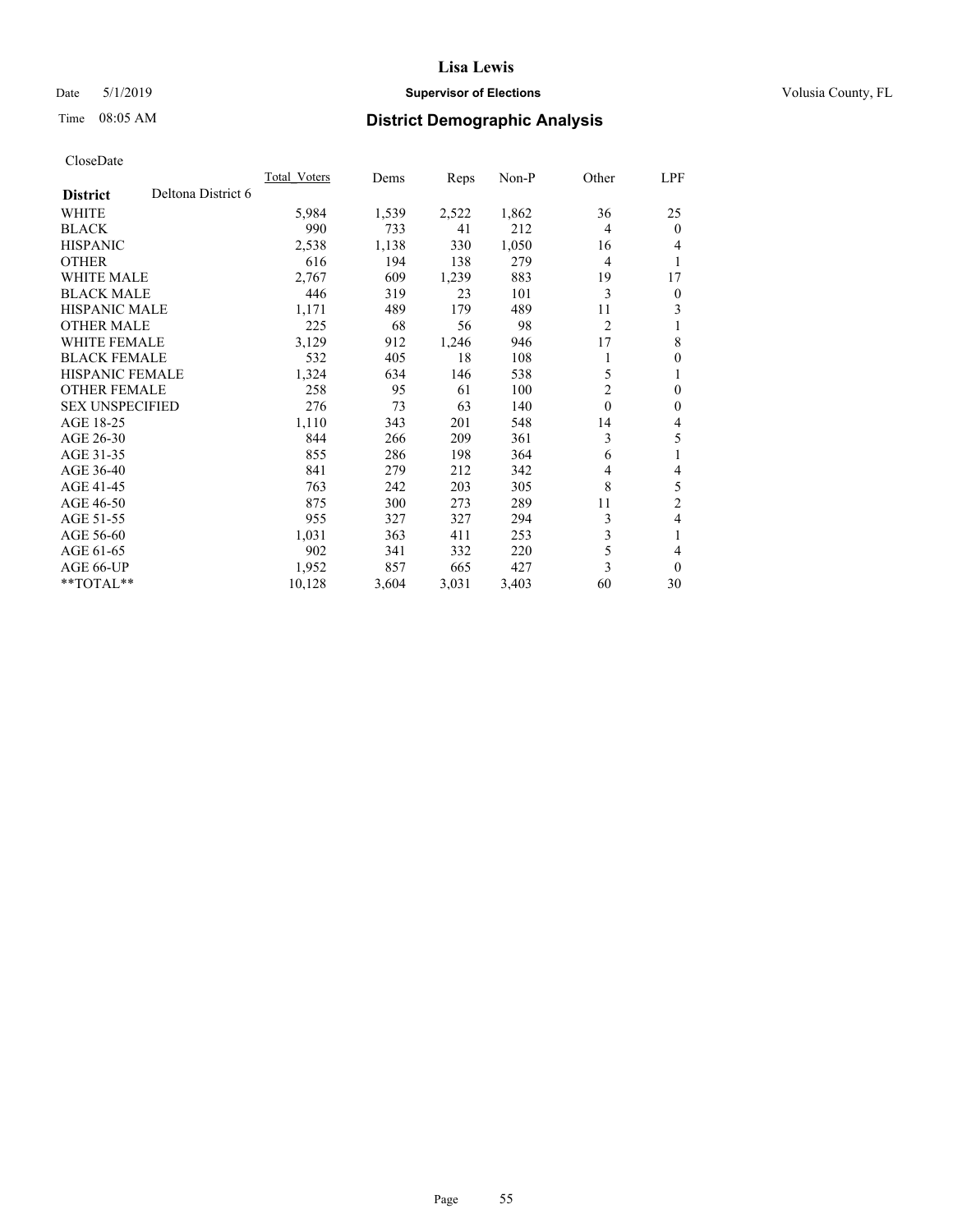## Date 5/1/2019 **Supervisor of Elections Supervisor of Elections** Volusia County, FL

# Time 08:05 AM **District Demographic Analysis**

|                        |                      | Total Voters | Dems  | Reps     | Non-P | Other          | LPF            |
|------------------------|----------------------|--------------|-------|----------|-------|----------------|----------------|
| <b>District</b>        | Edgewater District 1 |              |       |          |       |                |                |
| WHITE                  |                      | 3,375        | 1,056 | 1,290    | 990   | 28             | 11             |
| <b>BLACK</b>           |                      | 87           | 63    | 3        | 20    |                | $\Omega$       |
| <b>HISPANIC</b>        |                      | 73           | 25    | 18       | 29    |                | $\Omega$       |
| <b>OTHER</b>           |                      | 134          | 46    | 23       | 64    |                | $\Omega$       |
| <b>WHITE MALE</b>      |                      | 1,513        | 380   | 663      | 450   | 12             | 8              |
| <b>BLACK MALE</b>      |                      | 42           | 25    | 3        | 13    |                | $\Omega$       |
| <b>HISPANIC MALE</b>   |                      | 28           | 6     | 7        | 15    | 0              | $\theta$       |
| <b>OTHER MALE</b>      |                      | 49           | 19    | 9        | 21    | $\theta$       | $\mathbf{0}$   |
| <b>WHITE FEMALE</b>    |                      | 1,819        | 664   | 610      | 526   | 16             | 3              |
| <b>BLACK FEMALE</b>    |                      | 43           | 36    | $\theta$ | 7     | $\theta$       | $\theta$       |
| <b>HISPANIC FEMALE</b> |                      | 44           | 18    | 11       | 14    |                | $\Omega$       |
| <b>OTHER FEMALE</b>    |                      | 51           | 18    | 12       | 20    |                | $\Omega$       |
| <b>SEX UNSPECIFIED</b> |                      | 80           | 24    | 19       | 37    | 0              | $\theta$       |
| AGE 18-25              |                      | 245          | 59    | 70       | 110   | 3              | 3              |
| AGE 26-30              |                      | 226          | 60    | 66       | 95    | 4              |                |
| AGE 31-35              |                      | 234          | 69    | 67       | 96    |                |                |
| AGE 36-40              |                      | 211          | 71    | 64       | 76    | 0              | $\Omega$       |
| AGE 41-45              |                      | 225          | 65    | 82       | 73    | 3              | 2              |
| AGE 46-50              |                      | 244          | 60    | 88       | 90    | 5              |                |
| AGE 51-55              |                      | 309          | 96    | 118      | 92    | $\overline{2}$ |                |
| AGE 56-60              |                      | 430          | 135   | 180      | 113   | $\overline{c}$ | $\theta$       |
| AGE 61-65              |                      | 433          | 147   | 154      | 129   | 3              | $\theta$       |
| AGE 66-UP              |                      | 1,112        | 428   | 445      | 229   | 8              | $\overline{2}$ |
| **TOTAL**              |                      | 3,669        | 1,190 | 1,334    | 1,103 | 31             | 11             |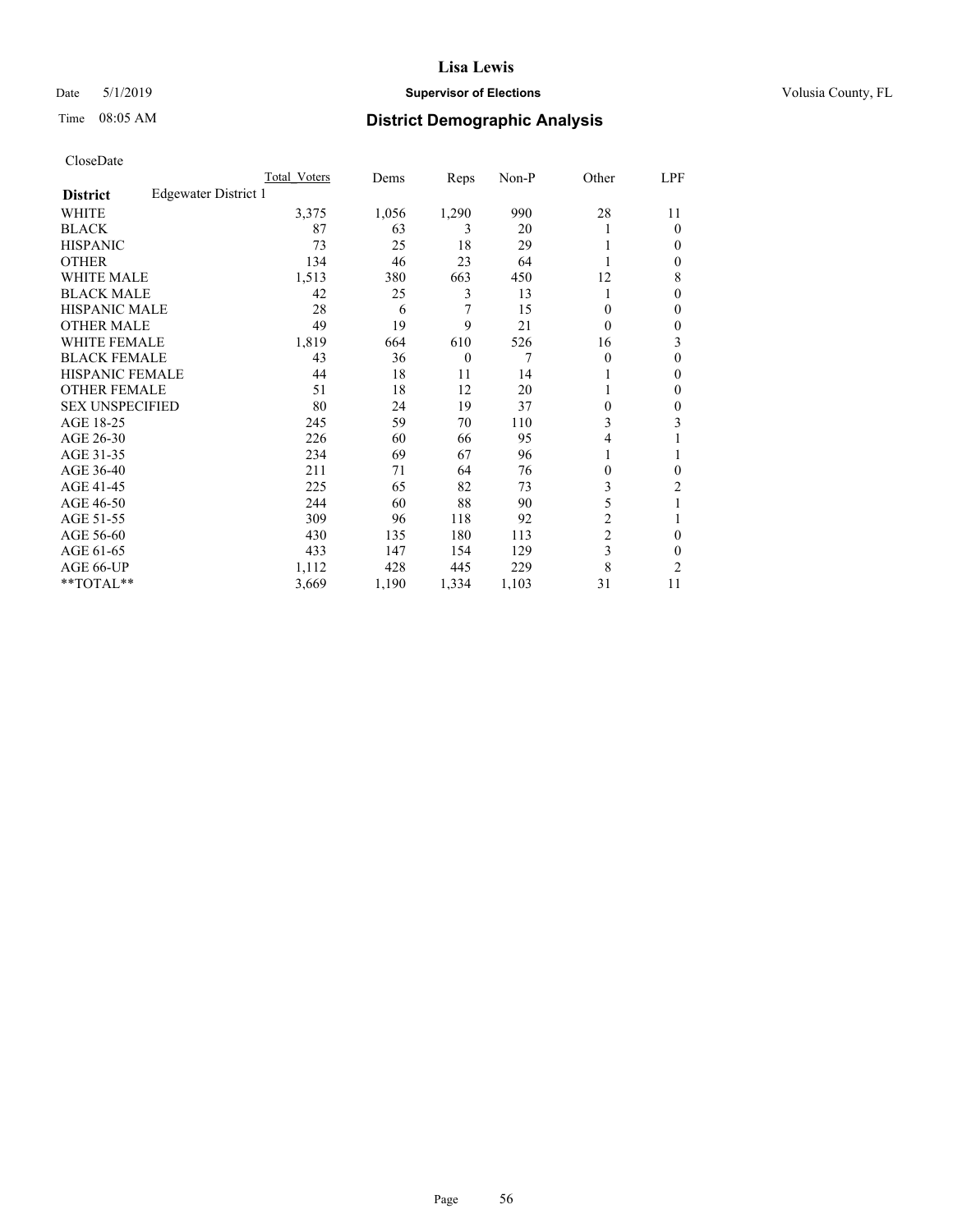#### Date 5/1/2019 **Supervisor of Elections Supervisor of Elections** Volusia County, FL

# Time 08:05 AM **District Demographic Analysis**

|                        |                      | Total Voters | Dems  | Reps  | Non-P | Other          | LPF          |
|------------------------|----------------------|--------------|-------|-------|-------|----------------|--------------|
| <b>District</b>        | Edgewater District 2 |              |       |       |       |                |              |
| WHITE                  |                      | 3,756        | 1,115 | 1,493 | 1,115 | 25             | 8            |
| <b>BLACK</b>           |                      | 65           | 49    | 5     | 9     | 2              | $\Omega$     |
| <b>HISPANIC</b>        |                      | 76           | 29    | 21    | 22    | $\overline{4}$ | 0            |
| <b>OTHER</b>           |                      | 123          | 36    | 35    | 52    | $\theta$       | 0            |
| <b>WHITE MALE</b>      |                      | 1,726        | 441   | 754   | 517   |                |              |
| <b>BLACK MALE</b>      |                      | 30           | 21    | 2     | 6     |                | $\Omega$     |
| <b>HISPANIC MALE</b>   |                      | 44           | 14    | 13    | 14    | 3              | 0            |
| <b>OTHER MALE</b>      |                      | 42           | 10    | 14    | 18    | $\theta$       | 0            |
| WHITE FEMALE           |                      | 1,999        | 663   | 733   | 584   | 18             |              |
| <b>BLACK FEMALE</b>    |                      | 34           | 27    | 3     | 3     | 1              | 0            |
| <b>HISPANIC FEMALE</b> |                      | 30           | 15    | 7     | 7     |                | 0            |
| <b>OTHER FEMALE</b>    |                      | 46           | 18    | 13    | 15    | $\Omega$       | 0            |
| <b>SEX UNSPECIFIED</b> |                      | 69           | 20    | 15    | 34    | $\theta$       | 0            |
| AGE 18-25              |                      | 309          | 73    | 94    | 134   | 8              | 0            |
| AGE 26-30              |                      | 266          | 79    | 69    | 112   | 6              | $\mathbf{0}$ |
| AGE 31-35              |                      | 253          | 71    | 75    | 99    | 3              | 5            |
| AGE 36-40              |                      | 246          | 59    | 79    | 105   | $\overline{c}$ |              |
| AGE 41-45              |                      | 270          | 76    | 99    | 94    | $\mathbf{1}$   | 0            |
| AGE 46-50              |                      | 306          | 73    | 124   | 106   | 2              |              |
| AGE 51-55              |                      | 299          | 78    | 122   | 95    | $\overline{4}$ | 0            |
| AGE 56-60              |                      | 414          | 124   | 188   | 102   | $\theta$       | 0            |
| AGE 61-65              |                      | 414          | 146   | 175   | 89    | 3              |              |
| AGE 66-UP              |                      | 1,243        | 450   | 529   | 262   | $\overline{c}$ | 0            |
| **TOTAL**              |                      | 4,020        | 1,229 | 1,554 | 1,198 | 31             | 8            |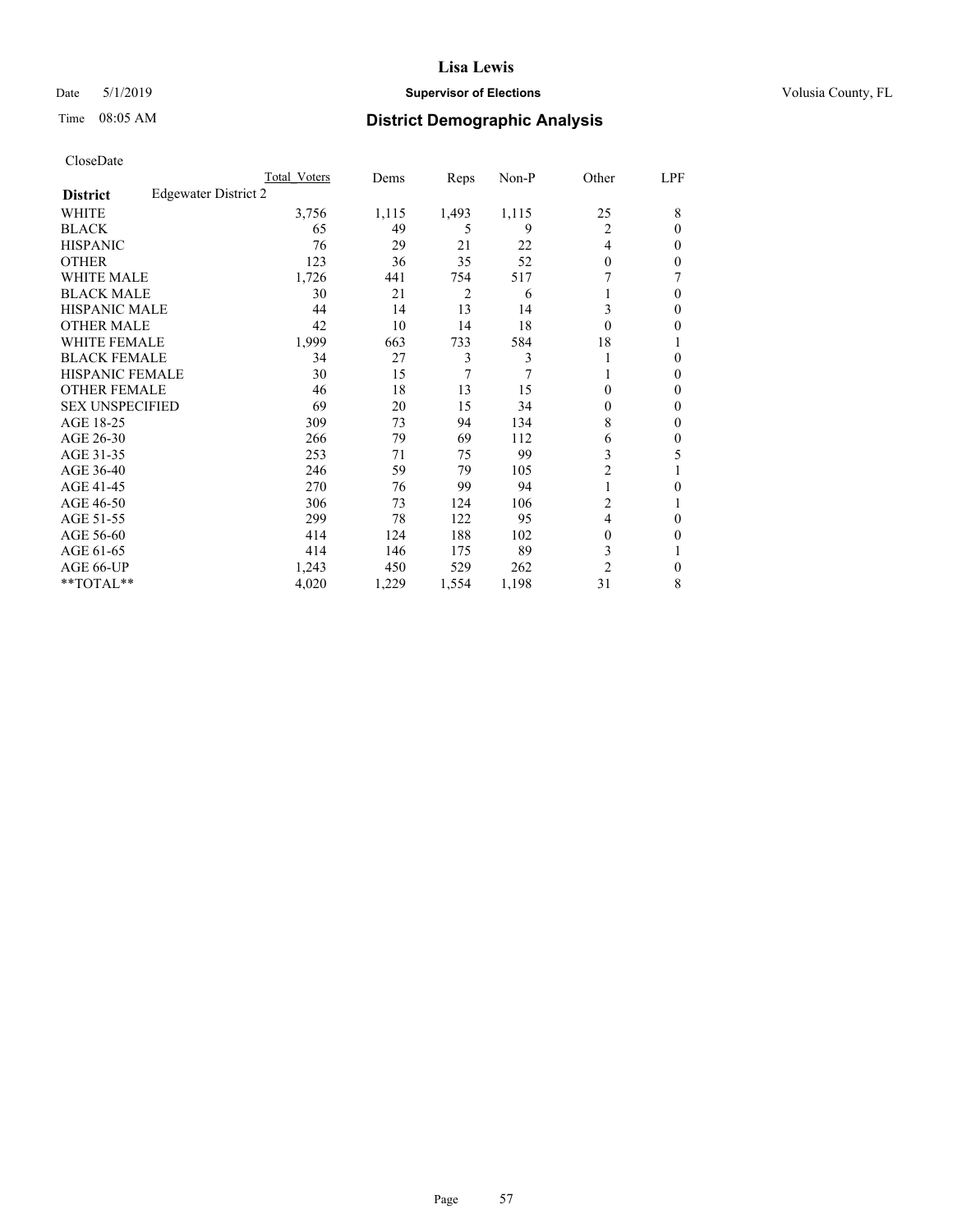## Date 5/1/2019 **Supervisor of Elections Supervisor of Elections** Volusia County, FL

# Time 08:05 AM **District Demographic Analysis**

|                        |                      | Total Voters | Dems  | Reps  | Non-P | Other | LPF            |
|------------------------|----------------------|--------------|-------|-------|-------|-------|----------------|
| <b>District</b>        | Edgewater District 3 |              |       |       |       |       |                |
| WHITE                  |                      | 3,525        | 1,026 | 1,366 | 1,085 | 36    | 12             |
| <b>BLACK</b>           |                      | 105          | 77    | 6     | 22    | 0     | $\mathbf{0}$   |
| <b>HISPANIC</b>        |                      | 74           | 27    | 12    | 34    |       | $\Omega$       |
| <b>OTHER</b>           |                      | 148          | 40    | 38    | 69    |       | 0              |
| <b>WHITE MALE</b>      |                      | 1,598        | 397   | 660   | 517   | 18    | 6              |
| <b>BLACK MALE</b>      |                      | 50           | 37    | 3     | 10    | 0     | $\mathbf{0}$   |
| <b>HISPANIC MALE</b>   |                      | 31           | 10    | 6     | 15    | 0     | $\theta$       |
| <b>OTHER MALE</b>      |                      | 49           | 12    | 13    | 24    | 0     | $\mathbf{0}$   |
| WHITE FEMALE           |                      | 1,885        | 627   | 683   | 551   | 18    | 6              |
| <b>BLACK FEMALE</b>    |                      | 53           | 39    | 3     | 11    | 0     | $\mathbf{0}$   |
| <b>HISPANIC FEMALE</b> |                      | 40           | 14    | 6     | 19    |       | 0              |
| <b>OTHER FEMALE</b>    |                      | 57           | 19    | 19    | 18    |       | 0              |
| <b>SEX UNSPECIFIED</b> |                      | 89           | 15    | 29    | 45    | 0     | 0              |
| AGE 18-25              |                      | 340          | 81    | 95    | 157   | 6     |                |
| AGE 26-30              |                      | 254          | 77    | 73    | 101   | 2     | 1              |
| AGE 31-35              |                      | 228          | 66    | 62    | 99    |       | 0              |
| AGE 36-40              |                      | 228          | 51    | 71    | 103   |       | 2              |
| AGE 41-45              |                      | 237          | 48    | 84    | 101   | 2     | 2              |
| AGE 46-50              |                      | 276          | 79    | 105   | 87    | 3     | $\overline{c}$ |
| AGE 51-55              |                      | 350          | 104   | 139   | 97    | 8     | $\overline{c}$ |
| AGE 56-60              |                      | 359          | 120   | 131   | 104   | 3     |                |
| AGE 61-65              |                      | 406          | 127   | 166   | 109   | 4     | 0              |
| AGE 66-UP              |                      | 1,174        | 417   | 496   | 252   | 8     |                |
| **TOTAL**              |                      | 3,852        | 1,170 | 1,422 | 1,210 | 38    | 12             |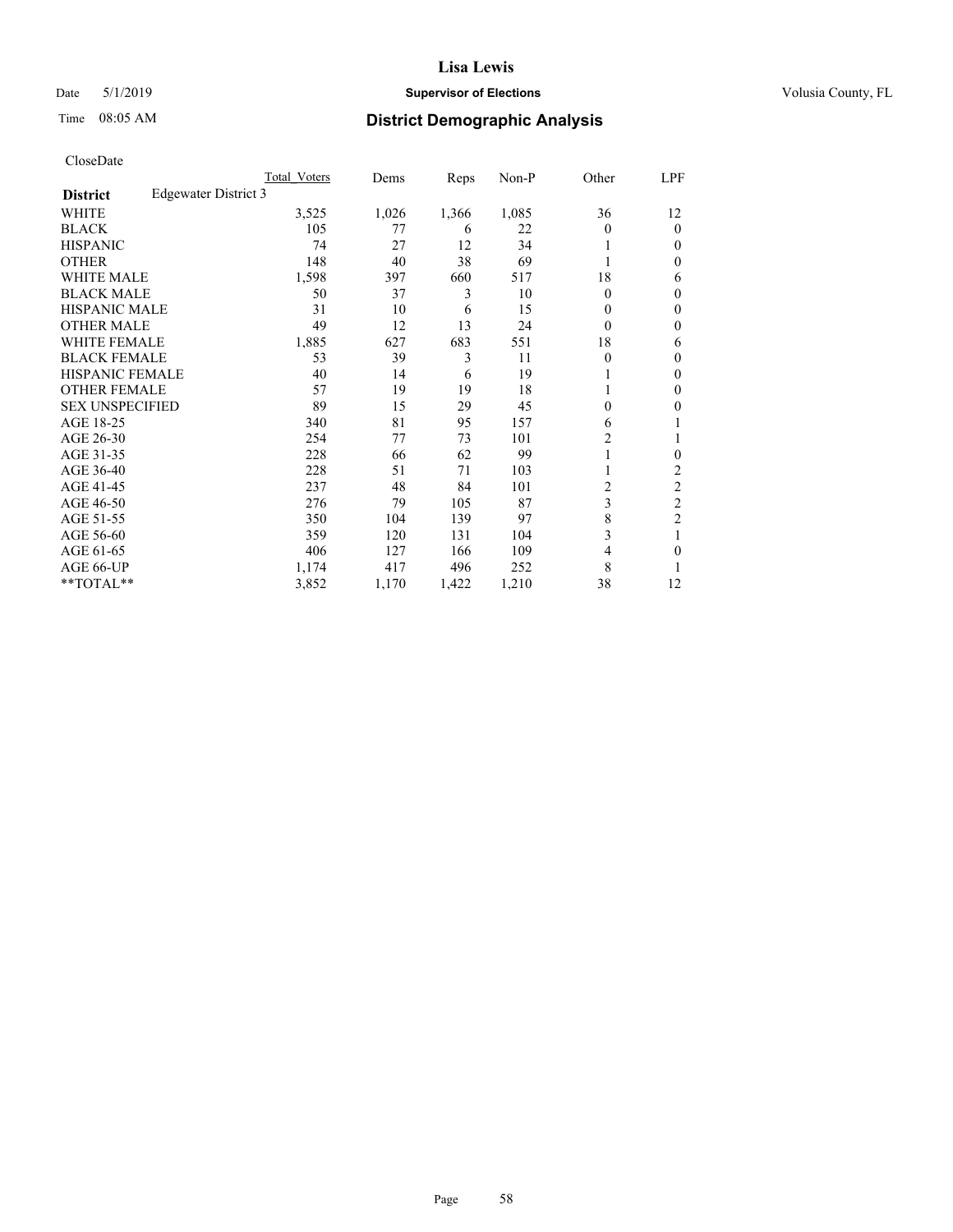## Date 5/1/2019 **Supervisor of Elections Supervisor of Elections** Volusia County, FL

# Time 08:05 AM **District Demographic Analysis**

|                        |                      | Total Voters | Dems  | Reps           | Non-P | Other          | LPF            |
|------------------------|----------------------|--------------|-------|----------------|-------|----------------|----------------|
| <b>District</b>        | Edgewater District 4 |              |       |                |       |                |                |
| WHITE                  |                      | 4,619        | 1,252 | 1,915          | 1,407 | 30             | 15             |
| <b>BLACK</b>           |                      | 109          | 81    | 5              | 23    | $\theta$       | $\mathbf{0}$   |
| <b>HISPANIC</b>        |                      | 94           | 37    | 20             | 37    | $\theta$       | $\Omega$       |
| <b>OTHER</b>           |                      | 139          | 41    | 30             | 67    |                | $\theta$       |
| <b>WHITE MALE</b>      |                      | 2,087        | 468   | 917            | 677   | 17             | 8              |
| <b>BLACK MALE</b>      |                      | 50           | 33    | 3              | 14    | $\theta$       | $\theta$       |
| <b>HISPANIC MALE</b>   |                      | 36           | 11    | 7              | 18    | 0              | $\theta$       |
| <b>OTHER MALE</b>      |                      | 49           | 16    | 14             | 18    |                | $\theta$       |
| <b>WHITE FEMALE</b>    |                      | 2,487        | 774   | 978            | 715   | 13             | 7              |
| <b>BLACK FEMALE</b>    |                      | 58           | 47    | $\overline{2}$ | 9     | $\theta$       | $\Omega$       |
| <b>HISPANIC FEMALE</b> |                      | 58           | 26    | 13             | 19    | 0              | $\theta$       |
| <b>OTHER FEMALE</b>    |                      | 62           | 19    | 15             | 28    | 0              | $\theta$       |
| <b>SEX UNSPECIFIED</b> |                      | 74           | 17    | 21             | 36    | 0              | $\theta$       |
| AGE 18-25              |                      | 312          | 84    | 87             | 135   | $\overline{2}$ | 4              |
| AGE 26-30              |                      | 243          | 48    | 76             | 116   | $\overline{c}$ | 1              |
| AGE 31-35              |                      | 250          | 63    | 77             | 105   |                | 4              |
| AGE 36-40              |                      | 242          | 64    | 73             | 101   | 2              | $\overline{c}$ |
| AGE 41-45              |                      | 242          | 64    | 83             | 91    | $\overline{c}$ | $\overline{c}$ |
| AGE 46-50              |                      | 292          | 81    | 108            | 100   | $\overline{2}$ | 1              |
| AGE 51-55              |                      | 299          | 78    | 138            | 81    | $\overline{c}$ | $\theta$       |
| AGE 56-60              |                      | 436          | 107   | 201            | 125   | 3              | $\theta$       |
| AGE 61-65              |                      | 507          | 143   | 221            | 139   | 4              | $\theta$       |
| AGE 66-UP              |                      | 2,138        | 679   | 906            | 541   | 11             |                |
| **TOTAL**              |                      | 4,961        | 1,411 | 1,970          | 1,534 | 31             | 15             |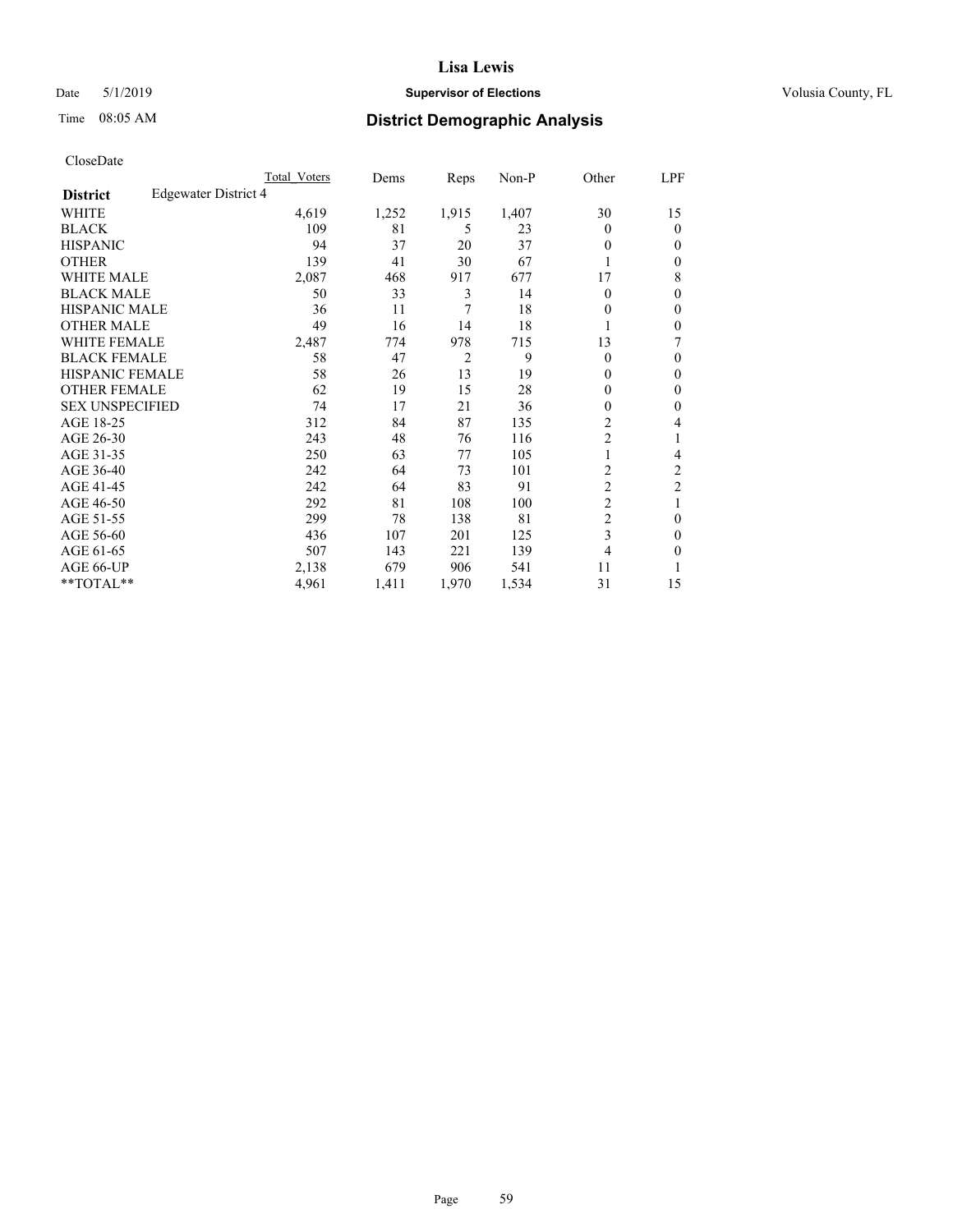#### Date 5/1/2019 **Supervisor of Elections Supervisor of Elections** Volusia County, FL

# Time 08:05 AM **District Demographic Analysis**

|                                          | Total Voters | Dems | Reps | Non-P | Other          | LPF            |
|------------------------------------------|--------------|------|------|-------|----------------|----------------|
| Holly Hill District 1<br><b>District</b> |              |      |      |       |                |                |
| WHITE                                    | 1,577        | 485  | 577  | 496   | 11             | 8              |
| <b>BLACK</b>                             | 208          | 147  | 8    | 49    | 2              | 2              |
| <b>HISPANIC</b>                          | 98           | 43   | 15   | 38    | 2              | $\theta$       |
| <b>OTHER</b>                             | 112          | 34   | 27   | 49    | $\overline{c}$ | 0              |
| WHITE MALE                               | 778          | 204  | 300  | 266   | 4              | 4              |
| <b>BLACK MALE</b>                        | 80           | 54   | 4    | 20    | 1              |                |
| <b>HISPANIC MALE</b>                     | 51           | 21   | 10   | 18    | 2              | $\theta$       |
| <b>OTHER MALE</b>                        | 41           | 13   | 11   | 17    | $\theta$       | $\mathbf{0}$   |
| <b>WHITE FEMALE</b>                      | 779          | 275  | 270  | 223   |                | 4              |
| <b>BLACK FEMALE</b>                      | 123          | 88   | 4    | 29    | 1              |                |
| <b>HISPANIC FEMALE</b>                   | 46           | 22   | 5    | 19    | $\theta$       | 0              |
| <b>OTHER FEMALE</b>                      | 48           | 20   | 13   | 15    | $\theta$       | $\Omega$       |
| <b>SEX UNSPECIFIED</b>                   | 49           | 12   | 10   | 25    | $\overline{c}$ | 0              |
| AGE 18-25                                | 159          | 45   | 35   | 74    | 3              | 2              |
| AGE 26-30                                | 147          | 62   | 29   | 56    | $\mathbf{0}$   | $\theta$       |
| AGE 31-35                                | 128          | 48   | 29   | 46    | 3              | $\overline{c}$ |
| AGE 36-40                                | 123          | 41   | 26   | 51    | 3              | 2              |
| AGE 41-45                                | 121          | 44   | 29   | 47    |                | $\theta$       |
| AGE 46-50                                | 125          | 47   | 37   | 41    | $\theta$       | 0              |
| AGE 51-55                                | 204          | 68   | 73   | 60    |                | 2              |
| AGE 56-60                                | 220          | 79   | 82   | 58    |                | $\theta$       |
| AGE 61-65                                | 227          | 69   | 81   | 73    | $\overline{c}$ | $\overline{c}$ |
| AGE 66-UP                                | 541          | 206  | 206  | 126   | 3              | $\Omega$       |
| **TOTAL**                                | 1,995        | 709  | 627  | 632   | 17             | 10             |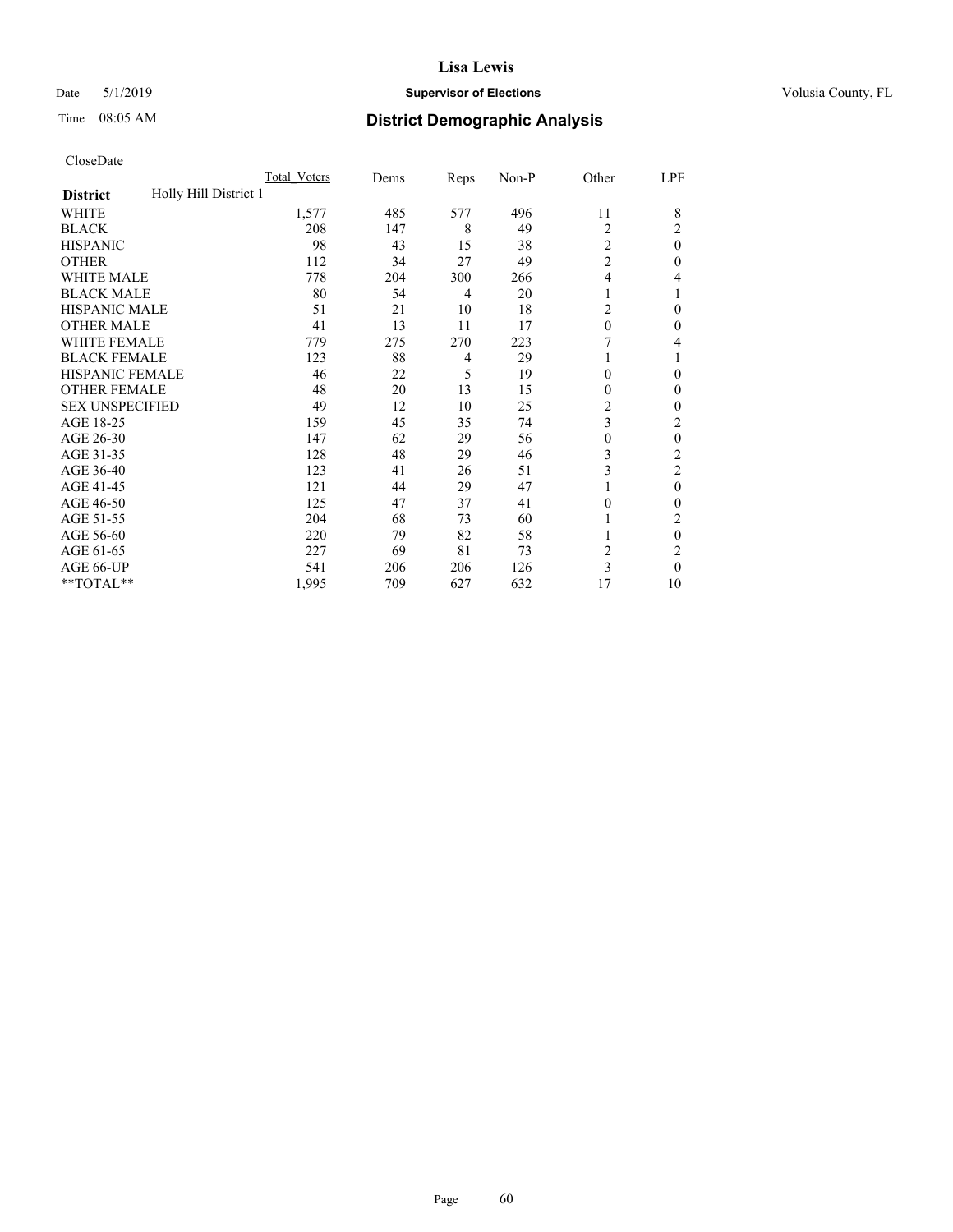## Date 5/1/2019 **Supervisor of Elections Supervisor of Elections** Volusia County, FL

# Time 08:05 AM **District Demographic Analysis**

|                                          | Total Voters | Dems | Reps | Non-P | Other          | LPF            |
|------------------------------------------|--------------|------|------|-------|----------------|----------------|
| Holly Hill District 2<br><b>District</b> |              |      |      |       |                |                |
| WHITE                                    | 1,531        | 532  | 479  | 504   | 5              | 11             |
| <b>BLACK</b>                             | 269          | 197  | 10   | 62    | $\theta$       | $\theta$       |
| <b>HISPANIC</b>                          | 69           | 34   | 11   | 24    | $\theta$       | 0              |
| <b>OTHER</b>                             | 100          | 36   | 14   | 50    | $\theta$       | 0              |
| <b>WHITE MALE</b>                        | 724          | 209  | 249  | 255   | 3              | 8              |
| <b>BLACK MALE</b>                        | 114          | 74   | 6    | 34    | $\theta$       | $\Omega$       |
| <b>HISPANIC MALE</b>                     | 35           | 12   | 8    | 15    | $\bf{0}$       | 0              |
| <b>OTHER MALE</b>                        | 38           | 9    | 8    | 21    | $\theta$       | 0              |
| <b>WHITE FEMALE</b>                      | 791          | 320  | 227  | 239   | 2              | 3              |
| <b>BLACK FEMALE</b>                      | 154          | 123  | 4    | 27    | $\theta$       | $\theta$       |
| <b>HISPANIC FEMALE</b>                   | 34           | 22   | 3    | 9     | $\theta$       | 0              |
| <b>OTHER FEMALE</b>                      | 38           | 20   | 4    | 14    | $\theta$       | 0              |
| <b>SEX UNSPECIFIED</b>                   | 41           | 10   | 5    | 26    | $\theta$       | 0              |
| AGE 18-25                                | 209          | 68   | 37   | 100   | $\theta$       | 4              |
| AGE 26-30                                | 159          | 57   | 38   | 64    | $\theta$       | $\theta$       |
| AGE 31-35                                | 158          | 67   | 28   | 63    | $\theta$       | 0              |
| AGE 36-40                                | 136          | 54   | 24   | 56    | $\theta$       | 2              |
| AGE 41-45                                | 108          | 44   | 23   | 40    |                | $\theta$       |
| AGE 46-50                                | 185          | 70   | 57   | 56    | $\theta$       | $\overline{c}$ |
| AGE 51-55                                | 189          | 69   | 62   | 57    | $\Omega$       |                |
| AGE 56-60                                | 226          | 100  | 55   | 68    |                | $\overline{c}$ |
| AGE 61-65                                | 186          | 78   | 56   | 50    | $\overline{c}$ | $\theta$       |
| AGE 66-UP                                | 413          | 192  | 134  | 86    |                | 0              |
| **TOTAL**                                | 1,969        | 799  | 514  | 640   | 5              | 11             |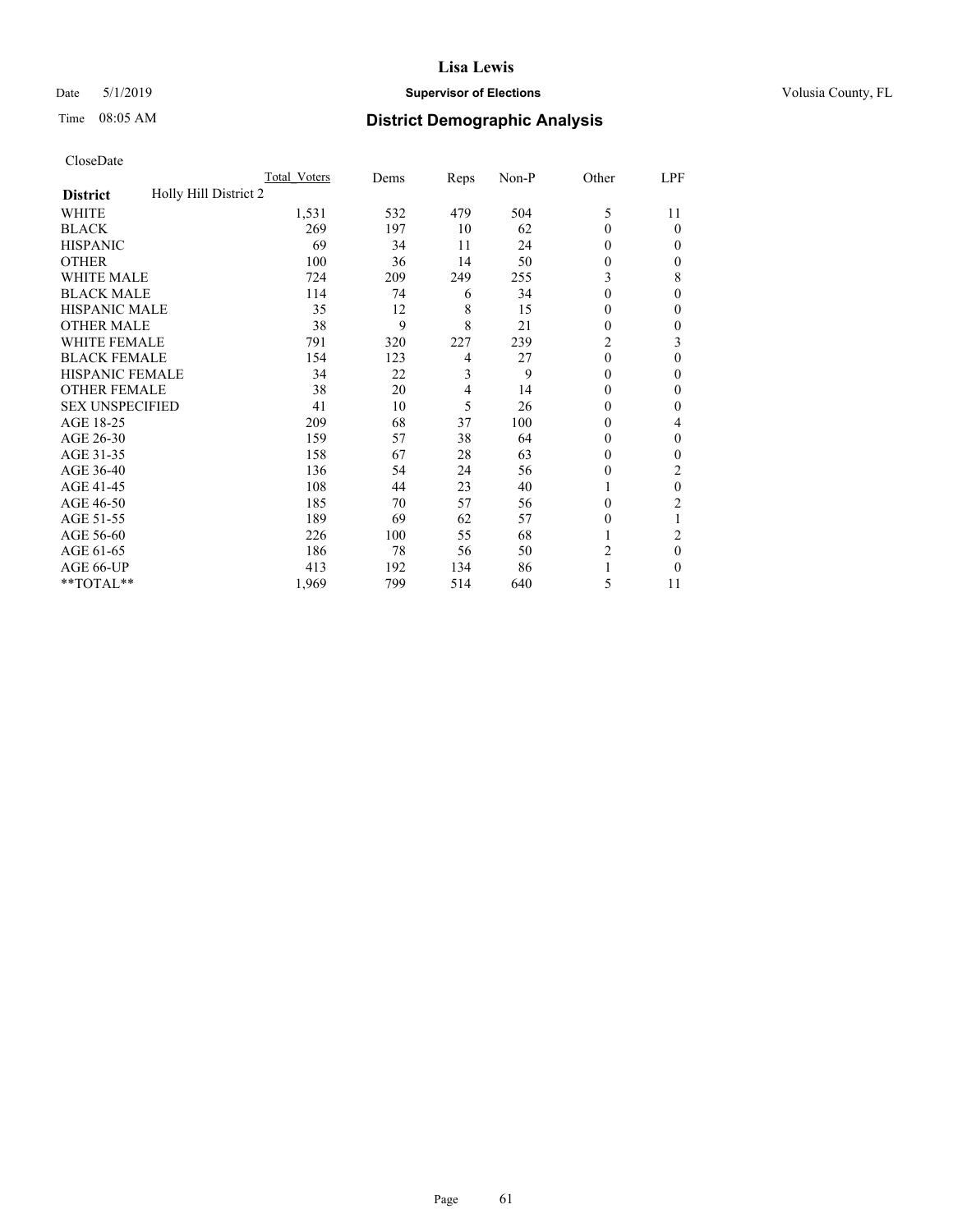## Date 5/1/2019 **Supervisor of Elections Supervisor of Elections** Volusia County, FL

# Time 08:05 AM **District Demographic Analysis**

|                                          | Total Voters | Dems | Reps | Non-P | Other    | LPF      |
|------------------------------------------|--------------|------|------|-------|----------|----------|
| Holly Hill District 3<br><b>District</b> |              |      |      |       |          |          |
| WHITE                                    | 1,601        | 522  | 599  | 462   | 14       | 4        |
| <b>BLACK</b>                             | 202          | 154  | 8    | 40    | $\Omega$ | $\Omega$ |
| <b>HISPANIC</b>                          | 58           | 28   | 4    | 24    | 2        | 0        |
| <b>OTHER</b>                             | 91           | 34   | 15   | 42    | $\theta$ | 0        |
| WHITE MALE                               | 690          | 197  | 282  | 201   | 6        | 4        |
| <b>BLACK MALE</b>                        | 85           | 52   | 7    | 26    | 0        | 0        |
| <b>HISPANIC MALE</b>                     | 32           | 17   | 1    | 12    | 2        | 0        |
| <b>OTHER MALE</b>                        | 31           | 13   | 4    | 14    | $\Omega$ | 0        |
| WHITE FEMALE                             | 891          | 319  | 310  | 254   | 8        | 0        |
| <b>BLACK FEMALE</b>                      | 116          | 101  | 1    | 14    | 0        | 0        |
| <b>HISPANIC FEMALE</b>                   | 25           | 11   | 3    | 11    | 0        | 0        |
| <b>OTHER FEMALE</b>                      | 36           | 16   | 7    | 13    | 0        | 0        |
| <b>SEX UNSPECIFIED</b>                   | 46           | 12   | 11   | 23    | 0        | 0        |
| AGE 18-25                                | 112          | 40   | 26   | 46    | 0        | 0        |
| AGE 26-30                                | 98           | 30   | 26   | 40    | 2        | 0        |
| AGE 31-35                                | 91           | 33   | 16   | 42    | 0        | 0        |
| AGE 36-40                                | 87           | 29   | 19   | 39    | 0        | 0        |
| AGE 41-45                                | 106          | 46   | 23   | 37    | $_{0}$   | 0        |
| AGE 46-50                                | 111          | 37   | 30   | 42    |          |          |
| AGE 51-55                                | 151          | 53   | 41   | 53    | 2        | 2        |
| AGE 56-60                                | 169          | 68   | 45   | 54    |          |          |
| AGE 61-65                                | 212          | 80   | 81   | 46    | 5        | 0        |
| AGE 66-UP                                | 815          | 322  | 319  | 169   | 5        | 0        |
| **TOTAL**                                | 1,952        | 738  | 626  | 568   | 16       | 4        |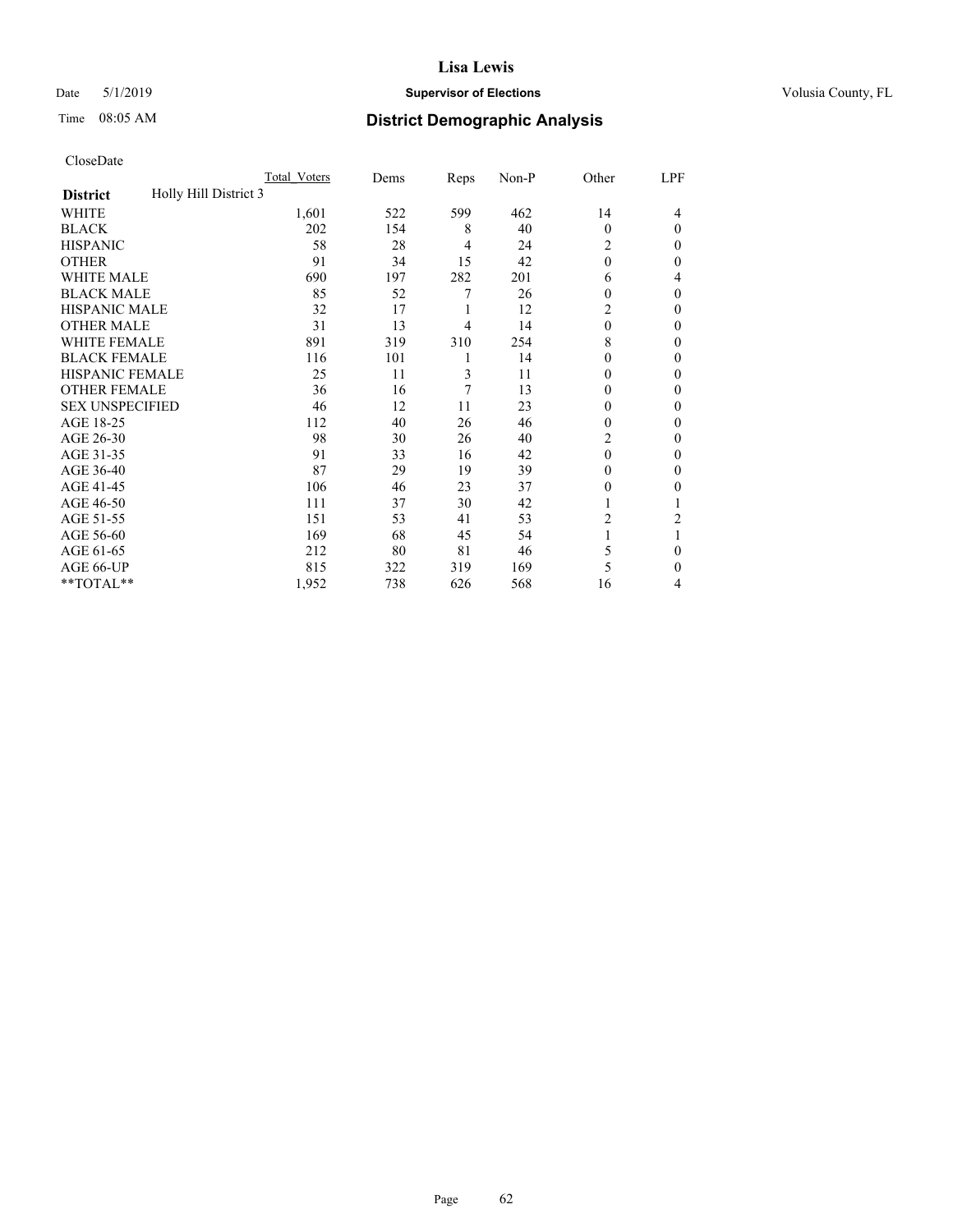#### Date 5/1/2019 **Supervisor of Elections Supervisor of Elections** Volusia County, FL

# Time 08:05 AM **District Demographic Analysis**

|                                          | Total Voters | Dems | Reps | Non-P | Other          | LPF      |
|------------------------------------------|--------------|------|------|-------|----------------|----------|
| Holly Hill District 4<br><b>District</b> |              |      |      |       |                |          |
| WHITE                                    | 1,468        | 470  | 527  | 455   | 13             | 3        |
| <b>BLACK</b>                             | 382          | 282  | 11   | 88    |                | 0        |
| <b>HISPANIC</b>                          | 85           | 36   | 16   | 32    | 0              |          |
| <b>OTHER</b>                             | 96           | 41   | 15   | 40    | 0              | 0        |
| WHITE MALE                               | 660          | 169  | 253  | 227   | 9              | 2        |
| <b>BLACK MALE</b>                        | 117          | 78   | 3    | 35    |                | 0        |
| HISPANIC MALE                            | 42           | 21   | 3    | 17    | 0              |          |
| <b>OTHER MALE</b>                        | 30           | 14   | 7    | 9     | 0              | 0        |
| WHITE FEMALE                             | 794          | 297  | 269  | 223   | 4              |          |
| <b>BLACK FEMALE</b>                      | 257          | 199  | 8    | 50    | 0              | 0        |
| <b>HISPANIC FEMALE</b>                   | 41           | 14   | 12   | 15    | 0              | 0        |
| <b>OTHER FEMALE</b>                      | 40           | 20   | 7    | 13    | 0              | 0        |
| <b>SEX UNSPECIFIED</b>                   | 50           | 17   | 7    | 26    | 0              | 0        |
| AGE 18-25                                | 244          | 99   | 39   | 104   |                |          |
| AGE 26-30                                | 221          | 93   | 45   | 82    |                | 0        |
| AGE 31-35                                | 172          | 64   | 34   | 71    |                | 2        |
| AGE 36-40                                | 153          | 66   | 33   | 51    | 3              | $\theta$ |
| AGE 41-45                                | 118          | 48   | 34   | 35    |                | 0        |
| AGE 46-50                                | 135          | 44   | 33   | 56    | 2              | 0        |
| AGE 51-55                                | 154          | 61   | 49   | 43    | 1              | 0        |
| AGE 56-60                                | 211          | 74   | 80   | 54    | $\overline{2}$ |          |
| AGE 61-65                                | 176          | 74   | 64   | 38    | $\mathbf{0}$   | 0        |
| AGE 66-UP                                | 447          | 206  | 158  | 81    | $\overline{c}$ | 0        |
| **TOTAL**                                | 2,031        | 829  | 569  | 615   | 14             | 4        |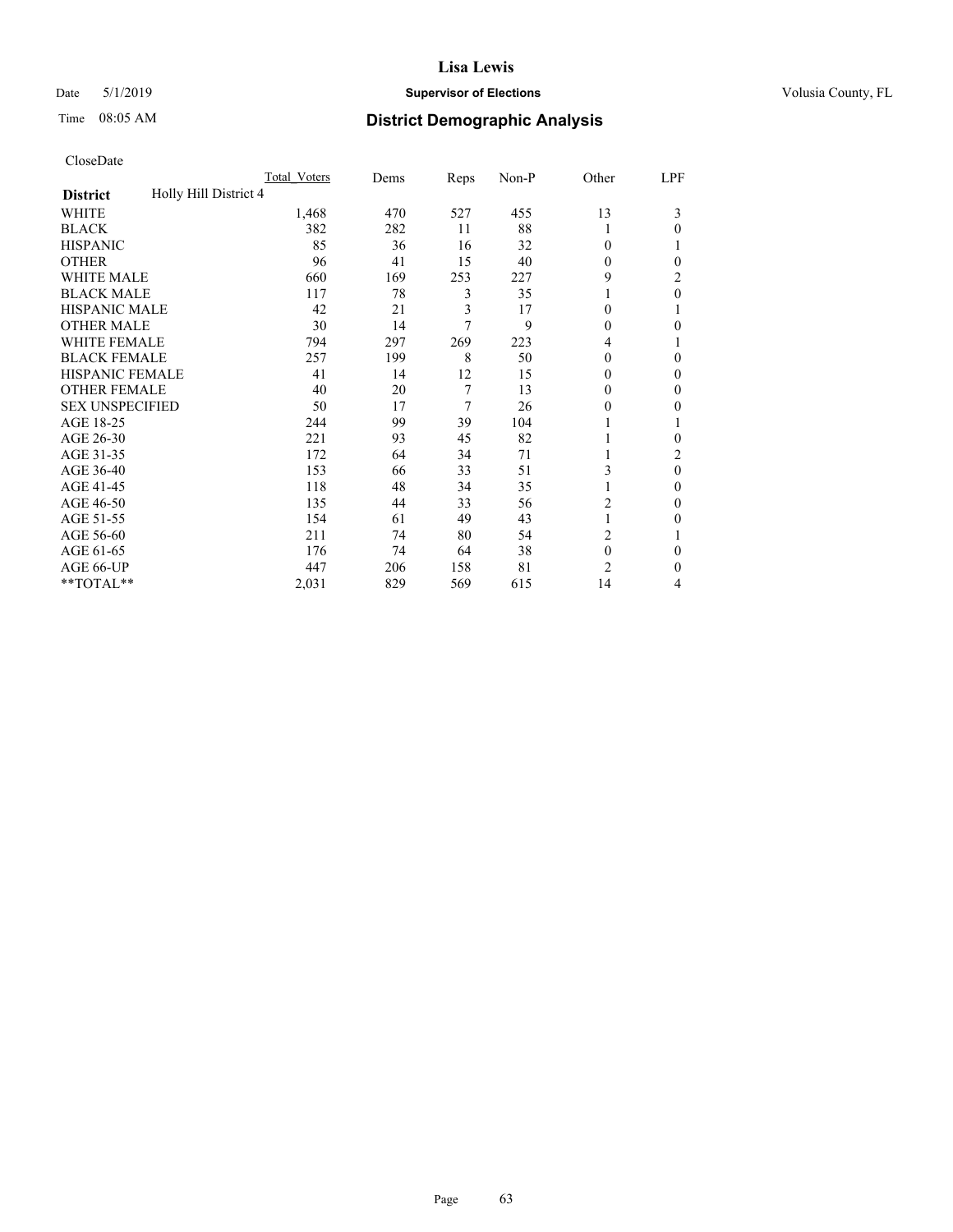## Date 5/1/2019 **Supervisor of Elections Supervisor of Elections** Volusia County, FL

# Time 08:05 AM **District Demographic Analysis**

|                        |            | Total Voters | Dems | Reps           | Non-P | Other        | LPF          |
|------------------------|------------|--------------|------|----------------|-------|--------------|--------------|
| <b>District</b>        | Lake Helen |              |      |                |       |              |              |
| WHITE                  |            | 1,838        | 525  | 776            | 521   | 12           | 4            |
| <b>BLACK</b>           |            | 166          | 141  | 5              | 20    | $\Omega$     | $\Omega$     |
| <b>HISPANIC</b>        |            | 74           | 28   | 20             | 24    |              |              |
| <b>OTHER</b>           |            | 71           | 25   | 17             | 28    | $\Omega$     |              |
| <b>WHITE MALE</b>      |            | 827          | 200  | 378            | 243   | 2            | 4            |
| <b>BLACK MALE</b>      |            | 72           | 62   | 3              | 7     | $\mathbf{0}$ | $\mathbf{0}$ |
| <b>HISPANIC MALE</b>   |            | 31           | 14   | 8              | 8     | $\theta$     |              |
| <b>OTHER MALE</b>      |            | 21           | 11   | 4              | 5     | $\theta$     |              |
| <b>WHITE FEMALE</b>    |            | 992          | 323  | 389            | 270   | 10           | $\Omega$     |
| <b>BLACK FEMALE</b>    |            | 92           | 78   | $\overline{2}$ | 12    | $\theta$     | $\theta$     |
| <b>HISPANIC FEMALE</b> |            | 41           | 13   | 12             | 15    |              | 0            |
| <b>OTHER FEMALE</b>    |            | 34           | 13   | 5              | 16    | $\Omega$     | 0            |
| <b>SEX UNSPECIFIED</b> |            | 39           | 5    | 17             | 17    | $\theta$     | 0            |
| AGE 18-25              |            | 196          | 46   | 62             | 83    | 4            |              |
| AGE 26-30              |            | 126          | 28   | 45             | 52    | $\theta$     |              |
| AGE 31-35              |            | 145          | 43   | 45             | 56    |              | $\Omega$     |
| AGE 36-40              |            | 134          | 40   | 37             | 57    | $\Omega$     | 0            |
| AGE 41-45              |            | 130          | 29   | 44             | 55    |              |              |
| AGE 46-50              |            | 161          | 51   | 59             | 47    |              | 3            |
| AGE 51-55              |            | 175          | 45   | 82             | 46    | 2            | $\mathbf{0}$ |
| AGE 56-60              |            | 241          | 83   | 106            | 49    | 3            | 0            |
| AGE 61-65              |            | 217          | 77   | 95             | 45    | $\theta$     | $\Omega$     |
| AGE 66-UP              |            | 624          | 277  | 243            | 103   |              | $\Omega$     |
| **TOTAL**              |            | 2,149        | 719  | 818            | 593   | 13           | 6            |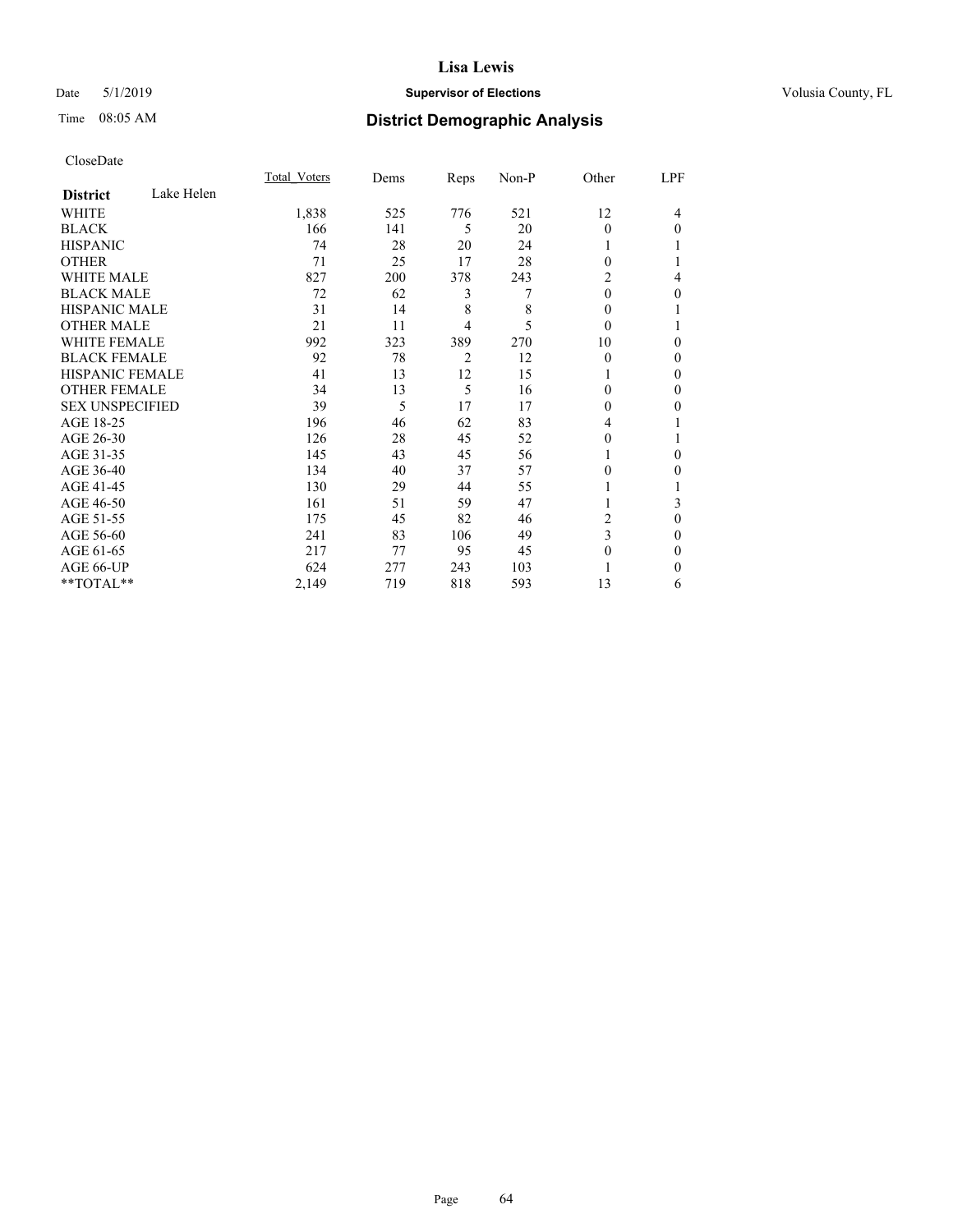## Date 5/1/2019 **Supervisor of Elections Supervisor of Elections** Volusia County, FL

|                                          | Total Voters | Dems  | Reps  | Non-P    | Other    | LPF            |
|------------------------------------------|--------------|-------|-------|----------|----------|----------------|
| New Smyrna Bch Zone 1<br><b>District</b> |              |       |       |          |          |                |
| WHITE                                    | 5,037        | 1,416 | 2,361 | 1,204    | 41       | 15             |
| <b>BLACK</b>                             | 14           | 9     | 1     | 4        | 0        | 0              |
| <b>HISPANIC</b>                          | 68           | 20    | 24    | 23       |          | 0              |
| <b>OTHER</b>                             | 156          | 37    | 51    | 67       |          | 0              |
| <b>WHITE MALE</b>                        | 2,350        | 548   | 1,163 | 615      | 15       | 9              |
| <b>BLACK MALE</b>                        | 10           | 6     | 0     | 4        | 0        | 0              |
| <b>HISPANIC MALE</b>                     | 27           | 10    | 7     | 10       | 0        | 0              |
| <b>OTHER MALE</b>                        | 54           | 14    | 25    | 15       | $\theta$ | 0              |
| <b>WHITE FEMALE</b>                      | 2,638        | 852   | 1,180 | 574      | 26       | 6              |
| <b>BLACK FEMALE</b>                      | 4            | 3     |       | $\theta$ | 0        | $_{0}$         |
| HISPANIC FEMALE                          | 41           | 10    | 17    | 13       |          | 0              |
| <b>OTHER FEMALE</b>                      | 62           | 21    | 22    | 19       | 0        | 0              |
| <b>SEX UNSPECIFIED</b>                   | 89           | 18    | 22    | 48       |          | 0              |
| AGE 18-25                                | 272          | 53    | 101   | 113      | 4        |                |
| AGE 26-30                                | 210          | 46    | 69    | 90       | 3        | 2              |
| AGE 31-35                                | 225          | 69    | 58    | 94       | 3        |                |
| AGE 36-40                                | 214          | 57    | 71    | 80       | 2        | 4              |
| AGE 41-45                                | 190          | 46    | 70    | 70       | 4        | 0              |
| AGE 46-50                                | 282          | 70    | 120   | 88       | 2        | 2              |
| AGE 51-55                                | 407          | 93    | 224   | 88       | 2        | 0              |
| AGE 56-60                                | 604          | 159   | 307   | 131      | 5        | 2              |
| AGE 61-65                                | 654          | 199   | 311   | 136      | 6        | $\overline{2}$ |
| AGE 66-UP                                | 2,217        | 690   | 1,106 | 408      | 12       |                |
| **TOTAL**                                | 5,275        | 1,482 | 2,437 | 1,298    | 43       | 15             |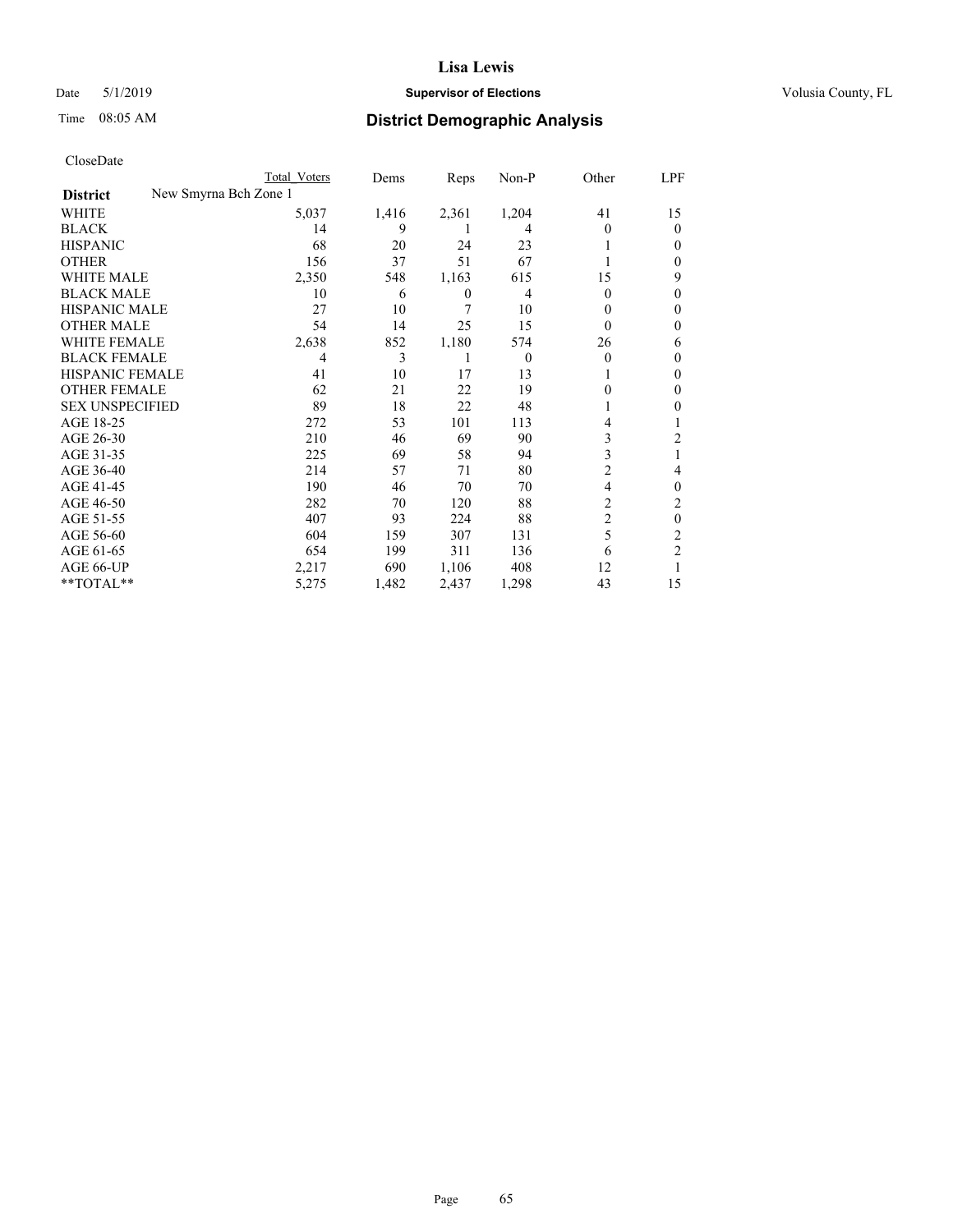## Date 5/1/2019 **Supervisor of Elections Supervisor of Elections** Volusia County, FL

| CloseDate |
|-----------|
|-----------|

|                                          | Total Voters | Dems  | Reps             | Non-P | Other    | LPF      |
|------------------------------------------|--------------|-------|------------------|-------|----------|----------|
| New Smyrna Bch Zone 2<br><b>District</b> |              |       |                  |       |          |          |
| WHITE                                    | 4,252        | 1,313 | 1,736            | 1,134 | 56       | 13       |
| <b>BLACK</b>                             | 81           | 67    |                  | 13    | $\theta$ | $\Omega$ |
| <b>HISPANIC</b>                          | 80           | 29    | 32               | 19    | $\theta$ | 0        |
| <b>OTHER</b>                             | 168          | 58    | 48               | 59    |          | 2        |
| <b>WHITE MALE</b>                        | 1,923        | 506   | 826              | 555   | 27       | 9        |
| <b>BLACK MALE</b>                        | 30           | 26    | $\boldsymbol{0}$ | 4     | $\Omega$ | 0        |
| <b>HISPANIC MALE</b>                     | 43           | 9     | 20               | 14    | $\theta$ | 0        |
| <b>OTHER MALE</b>                        | 59           | 19    | 18               | 20    | $\theta$ | 2        |
| WHITE FEMALE                             | 2,289        | 794   | 893              | 569   | 29       | 4        |
| <b>BLACK FEMALE</b>                      | 51           | 41    |                  | 9     | $\Omega$ | 0        |
| <b>HISPANIC FEMALE</b>                   | 37           | 20    | 12               | 5     | 0        | 0        |
| <b>OTHER FEMALE</b>                      | 75           | 29    | 21               | 24    |          | 0        |
| <b>SEX UNSPECIFIED</b>                   | 74           | 23    | 26               | 25    | $\theta$ | 0        |
| AGE 18-25                                | 275          | 96    | 77               | 95    | 4        | 3        |
| AGE 26-30                                | 218          | 66    | 65               | 82    | 4        |          |
| AGE 31-35                                | 228          | 57    | 75               | 91    | 4        |          |
| AGE 36-40                                | 265          | 89    | 63               | 104   | 6        | 3        |
| AGE 41-45                                | 222          | 55    | 66               | 96    | 3        | 2        |
| AGE 46-50                                | 298          | 82    | 118              | 94    | 3        |          |
| AGE 51-55                                | 360          | 77    | 166              | 111   | 6        | 0        |
| AGE 56-60                                | 495          | 133   | 242              | 108   | 11       |          |
| AGE 61-65                                | 527          | 195   | 206              | 119   | 5        | 2        |
| AGE 66-UP                                | 1,693        | 617   | 739              | 325   | 11       |          |
| **TOTAL**                                | 4,581        | 1,467 | 1,817            | 1,225 | 57       | 15       |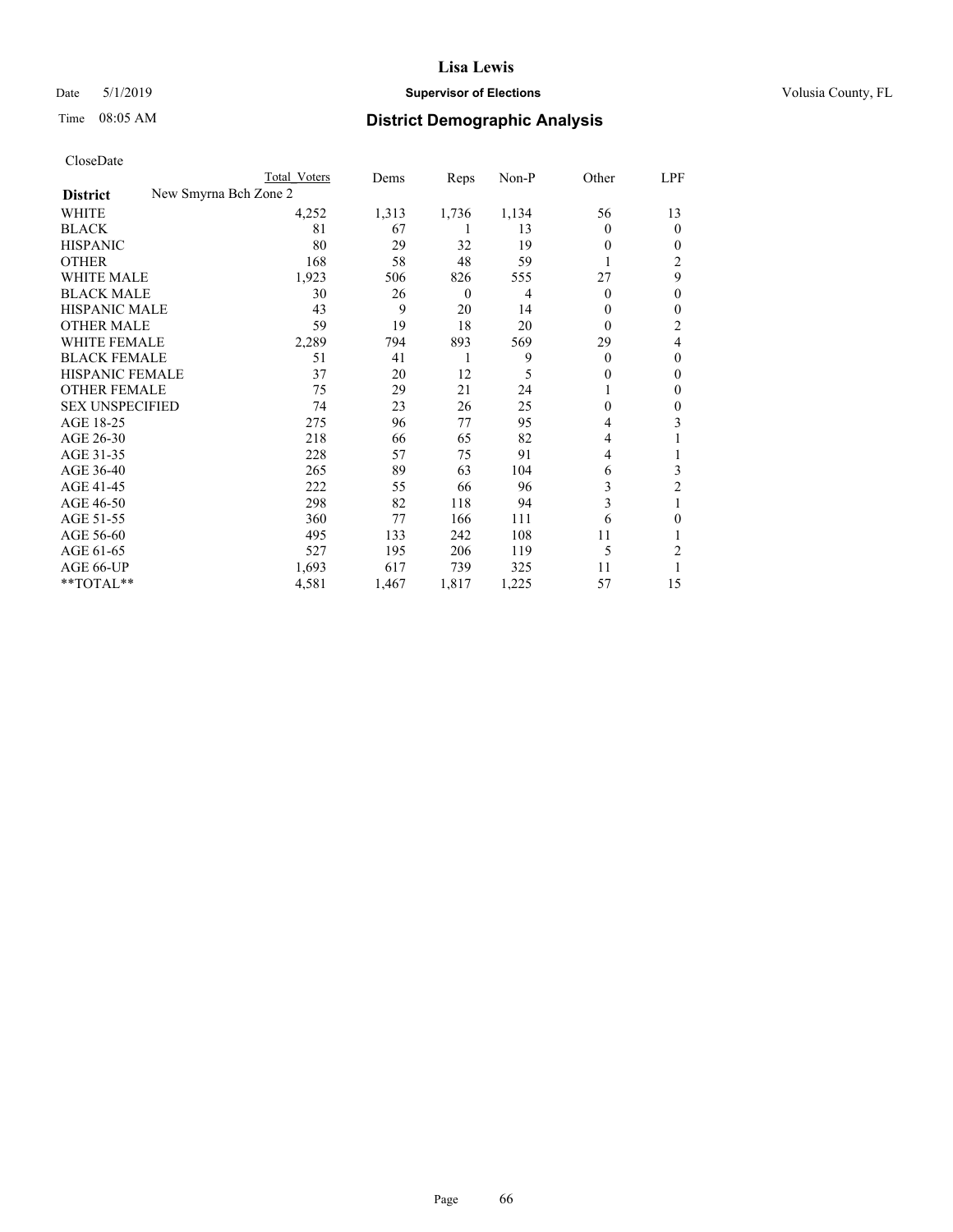## Date 5/1/2019 **Supervisor of Elections Supervisor of Elections** Volusia County, FL

|                                          | Total Voters | Dems  | Reps  | Non-P | Other    | LPF    |
|------------------------------------------|--------------|-------|-------|-------|----------|--------|
| New Smyrna Bch Zone 3<br><b>District</b> |              |       |       |       |          |        |
| WHITE                                    | 5,459        | 1,408 | 2,493 | 1,487 | 59       | 12     |
| BLACK                                    | 49           | 29    | 2     | 16    |          |        |
| HISPANIC                                 | 116          | 35    | 40    | 40    |          | $_{0}$ |
| OTHER                                    | 165          | 38    | 53    | 73    |          | 0      |
| WHITE MALE                               | 2,493        | 546   | 1,181 | 729   | 29       | 8      |
| BLACK MALE                               | 27           | 14    |       | 10    |          |        |
| HISPANIC MALE                            | 59           | 20    | 19    | 19    |          | 0      |
| OTHER MALE                               | 63           | 18    | 18    | 26    |          | 0      |
| WHITE FEMALE                             | 2,929        | 855   | 1,293 | 747   | 30       | 4      |
| BLACK FEMALE                             | 22           | 15    |       | 6     | $\Omega$ | 0      |
| HISPANIC FEMALE                          | 54           | 14    | 20    | 20    | 0        | 0      |
| OTHER FEMALE                             | 68           | 15    | 26    | 27    | $\Omega$ | $_{0}$ |
| <b>SEX UNSPECIFIED</b>                   | 74           | 13    | 29    | 32    | $\Omega$ | 0      |
| AGE 18-25                                | 307          | 61    | 101   | 138   | 6        |        |
| AGE 26-30                                | 236          | 50    | 73    | 108   |          | 4      |
| AGE 31-35                                | 282          | 79    | 88    | 111   | 3        |        |
| AGE 36-40                                | 323          | 77    | 106   | 134   | 5        |        |
| AGE 41-45                                | 280          | 72    | 119   | 86    | 2        |        |
| AGE 46-50                                | 319          | 68    | 146   | 100   | 5        | $_{0}$ |
| AGE 51-55                                | 404          | 83    | 207   | 109   | 4        |        |
| AGE 56-60                                | 546          | 139   | 255   | 150   |          |        |
| AGE 61-65                                | 665          | 182   | 305   | 162   | 14       | 2      |
| AGE 66-UP                                | 2,427        | 699   | 1,188 | 518   | 21       |        |
| **TOTAL**                                | 5,789        | 1,510 | 2,588 | 1,616 | 62       | 13     |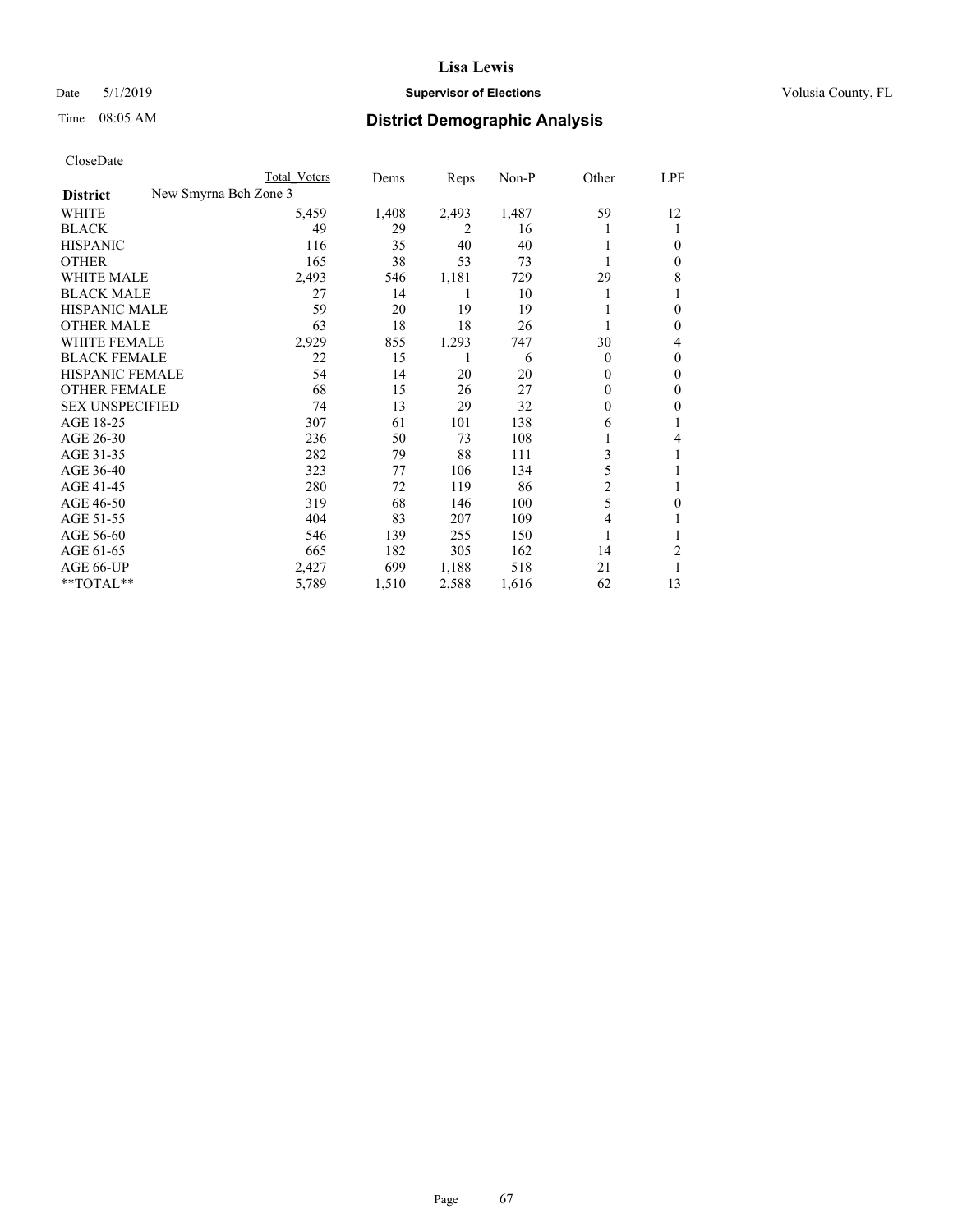## Date 5/1/2019 **Supervisor of Elections Supervisor of Elections** Volusia County, FL

|                        |                       | Total Voters | Dems  | Reps  | Non-P | Other          | LPF      |
|------------------------|-----------------------|--------------|-------|-------|-------|----------------|----------|
| <b>District</b>        | New Smyrna Bch Zone 4 |              |       |       |       |                |          |
| WHITE                  |                       | 5,492        | 1,447 | 2,524 | 1,444 | 66             | 11       |
| <b>BLACK</b>           |                       | 600          | 502   | 17    | 79    |                |          |
| <b>HISPANIC</b>        |                       | 120          | 43    | 33    | 43    | 1              | 0        |
| OTHER                  |                       | 267          | 81    | 51    | 131   | $\overline{2}$ | 2        |
| <b>WHITE MALE</b>      |                       | 2,471        | 548   | 1,207 | 674   | 33             | 9        |
| <b>BLACK MALE</b>      |                       | 237          | 185   | 7     | 43    |                |          |
| HISPANIC MALE          |                       | 55           | 20    | 16    | 18    |                | 0        |
| OTHER MALE             |                       | 103          | 23    | 24    | 53    | 2              |          |
| <b>WHITE FEMALE</b>    |                       | 2,961        | 883   | 1,290 | 753   | 33             | 2        |
| <b>BLACK FEMALE</b>    |                       | 352          | 307   | 9     | 36    | $\Omega$       | $\theta$ |
| <b>HISPANIC FEMALE</b> |                       | 60           | 23    | 15    | 22    | $\Omega$       | 0        |
| <b>OTHER FEMALE</b>    |                       | 112          | 44    | 23    | 44    | $\Omega$       |          |
| <b>SEX UNSPECIFIED</b> |                       | 128          | 40    | 34    | 54    | $\theta$       | 0        |
| AGE 18-25              |                       | 449          | 144   | 115   | 175   | 14             |          |
| AGE 26-30              |                       | 314          | 89    | 91    | 123   | 7              | 4        |
| AGE 31-35              |                       | 327          | 110   | 101   | 110   | 5              |          |
| AGE 36-40              |                       | 305          | 100   | 100   | 103   |                |          |
| AGE 41-45              |                       | 318          | 98    | 121   | 96    | 2              |          |
| AGE 46-50              |                       | 415          | 131   | 163   | 114   | 5              | 2        |
| AGE 51-55              |                       | 453          | 132   | 188   | 127   | 5              | 1        |
| AGE 56-60              |                       | 657          | 189   | 310   | 153   | 5              | 0        |
| AGE 61-65              |                       | 752          | 248   | 319   | 177   | 7              |          |
| AGE 66-UP              |                       | 2,489        | 832   | 1,117 | 519   | 19             | 2        |
| **TOTAL**              |                       | 6,479        | 2,073 | 2,625 | 1,697 | 70             | 14       |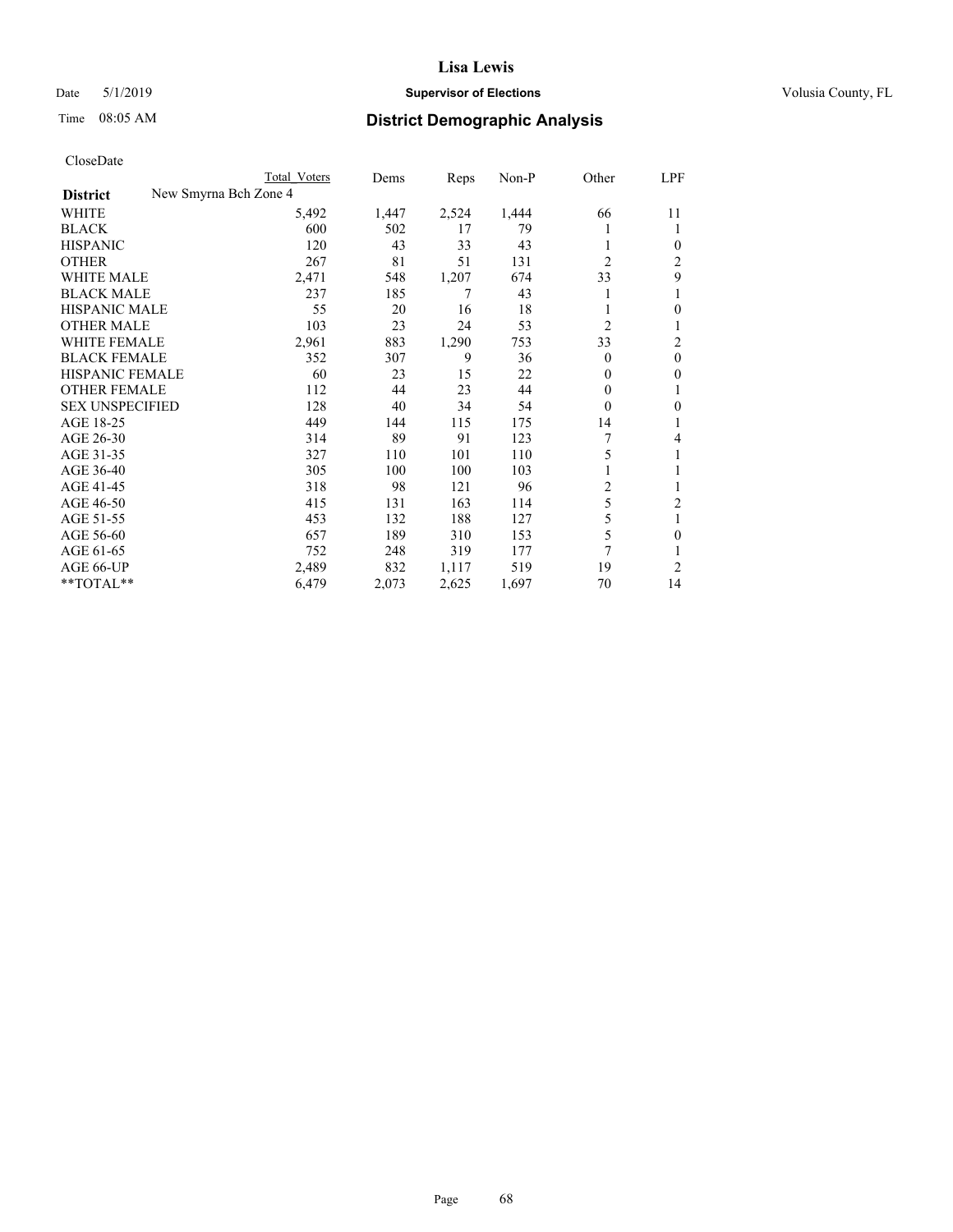## Date 5/1/2019 **Supervisor of Elections Supervisor of Elections** Volusia County, FL

# Time 08:05 AM **District Demographic Analysis**

|                        |          | Total Voters | Dems           | Reps | Non-P | Other    | LPF      |
|------------------------|----------|--------------|----------------|------|-------|----------|----------|
| <b>District</b>        | Oak Hill |              |                |      |       |          |          |
| WHITE                  |          | 1,310        | 329            | 597  | 370   | 12       | 2        |
| <b>BLACK</b>           |          | 149          | 126            | 4    | 19    | $\Omega$ | $\theta$ |
| <b>HISPANIC</b>        |          | 13           | 6              | 2    | 5     | 0        | 0        |
| <b>OTHER</b>           |          | 39           | 11             | 14   | 14    | 0        | 0        |
| WHITE MALE             |          | 658          | 146            | 311  | 195   | 5        |          |
| <b>BLACK MALE</b>      |          | 66           | 51             | 2    | 13    | 0        | 0        |
| <b>HISPANIC MALE</b>   |          | 4            | 1              | 1    | 2     | 0        | 0        |
| <b>OTHER MALE</b>      |          | 14           | $\overline{2}$ | 8    | 4     | 0        | 0        |
| <b>WHITE FEMALE</b>    |          | 635          | 181            | 276  | 170   |          |          |
| <b>BLACK FEMALE</b>    |          | 83           | 75             | 2    | 6     | 0        | 0        |
| <b>HISPANIC FEMALE</b> |          | 9            | 5              | 1    | 3     | 0        | 0        |
| <b>OTHER FEMALE</b>    |          | 16           | 8              | 5    | 3     | 0        | 0        |
| <b>SEX UNSPECIFIED</b> |          | 26           | 3              | 11   | 12    | 0        | 0        |
| AGE 18-25              |          | 89           | 24             | 22   | 40    | 3        | 0        |
| AGE 26-30              |          | 76           | 27             | 22   | 25    | 2        | 0        |
| AGE 31-35              |          | 54           | 17             | 17   | 20    | 0        | 0        |
| AGE 36-40              |          | 74           | 31             | 25   | 18    | 0        | 0        |
| AGE 41-45              |          | 72           | 22             | 17   | 33    | 0        | 0        |
| AGE 46-50              |          | 82           | 27             | 32   | 23    | 0        | 0        |
| AGE 51-55              |          | 120          | 36             | 50   | 33    |          | 0        |
| AGE 56-60              |          | 177          | 58             | 76   | 41    | 2        | 0        |
| AGE 61-65              |          | 188          | 59             | 85   | 42    | $\theta$ | 2        |
| AGE 66-UP              |          | 579          | 171            | 271  | 133   | 4        | 0        |
| **TOTAL**              |          | 1,511        | 472            | 617  | 408   | 12       | 2        |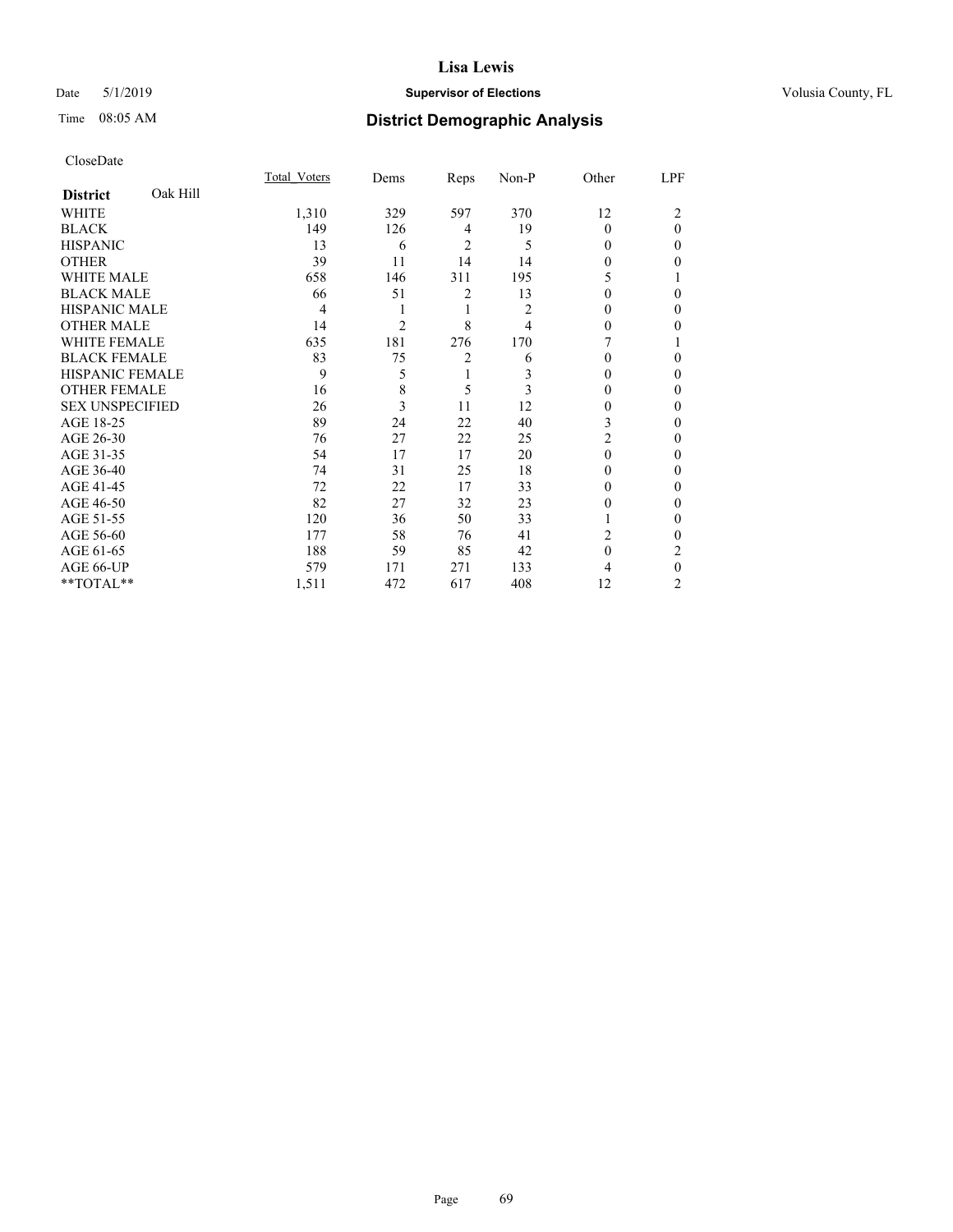## Date 5/1/2019 **Supervisor of Elections Supervisor of Elections** Volusia County, FL

# Time 08:05 AM **District Demographic Analysis**

|                                       | Total Voters | Dems | Reps           | Non-P | Other          | LPF            |
|---------------------------------------|--------------|------|----------------|-------|----------------|----------------|
| Orange City Seat 1<br><b>District</b> |              |      |                |       |                |                |
| WHITE                                 | 776          | 234  | 310            | 222   | 8              | 2              |
| <b>BLACK</b>                          | 173          | 131  | 9              | 33    | $\theta$       | $\theta$       |
| <b>HISPANIC</b>                       | 532          | 235  | 74             | 223   | $\Omega$       | 0              |
| <b>OTHER</b>                          | 84           | 43   | 14             | 27    | $\Omega$       | 0              |
| <b>WHITE MALE</b>                     | 288          | 75   | 121            | 86    | 4              | 2              |
| <b>BLACK MALE</b>                     | 52           | 35   | $\overline{4}$ | 13    | $\Omega$       | $\theta$       |
| <b>HISPANIC MALE</b>                  | 215          | 82   | 38             | 95    | $\Omega$       | 0              |
| <b>OTHER MALE</b>                     | 34           | 14   | 10             | 10    | $\theta$       | 0              |
| <b>WHITE FEMALE</b>                   | 484          | 157  | 187            | 136   | 4              | 0              |
| <b>BLACK FEMALE</b>                   | 118          | 94   | 5              | 19    | $\Omega$       | 0              |
| <b>HISPANIC FEMALE</b>                | 312          | 150  | 35             | 127   | $\Omega$       | 0              |
| <b>OTHER FEMALE</b>                   | 42           | 26   | 3              | 13    | $\Omega$       | 0              |
| <b>SEX UNSPECIFIED</b>                | 20           | 10   | $\overline{4}$ | 6     | $\Omega$       | 0              |
| AGE 18-25                             | 175          | 73   | 32             | 70    | $\Omega$       | 0              |
| AGE 26-30                             | 127          | 51   | 24             | 51    |                | 0              |
| AGE 31-35                             | 106          | 40   | 26             | 39    |                | 0              |
| AGE 36-40                             | 122          | 44   | 21             | 57    | $\Omega$       | 0              |
| AGE 41-45                             | 107          | 35   | 25             | 43    | 2              | 2              |
| AGE 46-50                             | 89           | 42   | 19             | 26    | $\overline{2}$ | $\theta$       |
| AGE 51-55                             | 98           | 33   | 26             | 38    | 1              | 0              |
| AGE 56-60                             | 102          | 47   | 24             | 30    |                | 0              |
| AGE 61-65                             | 98           | 29   | 32             | 37    | $\theta$       | 0              |
| AGE 66-UP                             | 541          | 249  | 178            | 114   | 0              | 0              |
| **TOTAL**                             | 1,565        | 643  | 407            | 505   | 8              | $\overline{c}$ |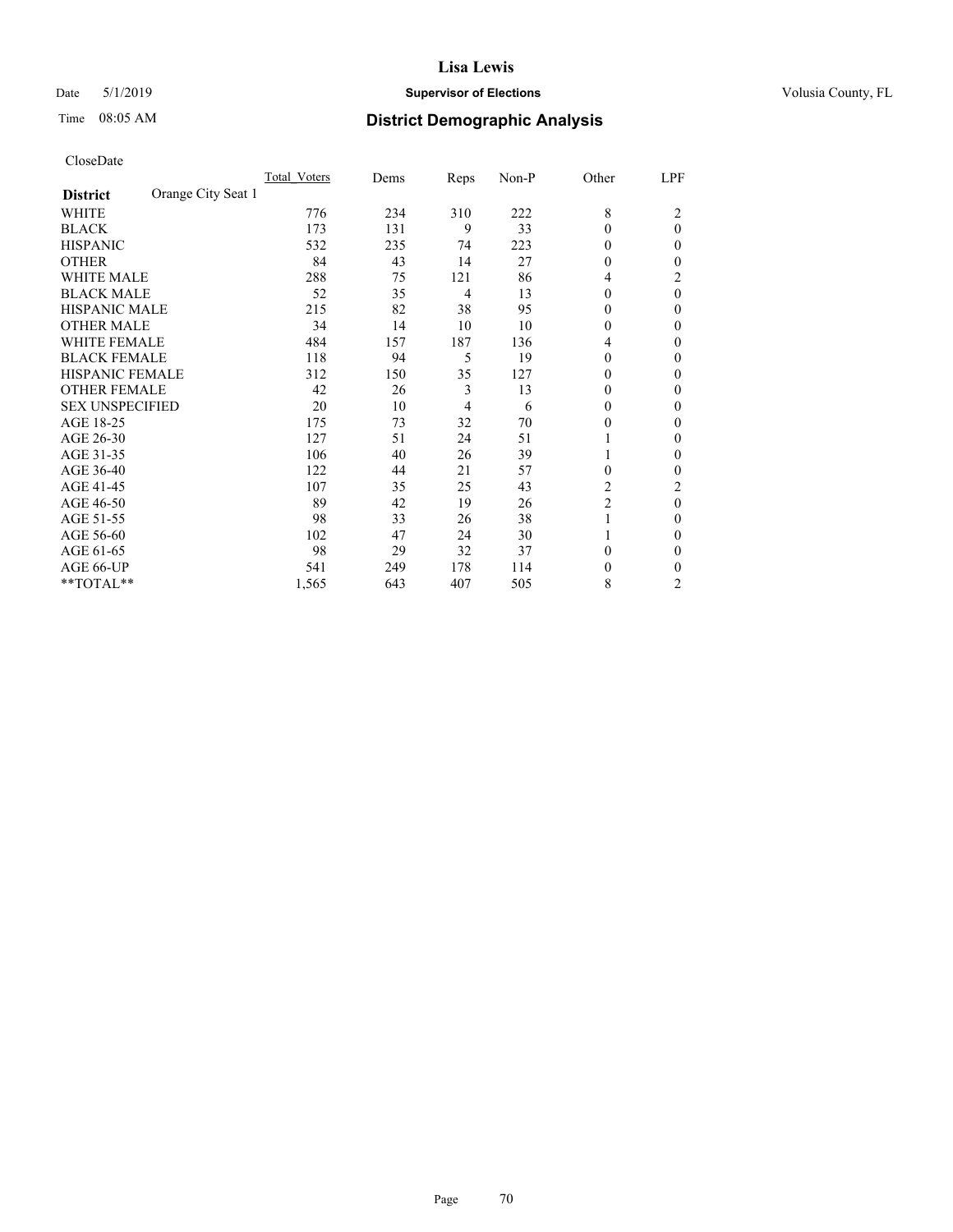## Date 5/1/2019 **Supervisor of Elections Supervisor of Elections** Volusia County, FL

# Time 08:05 AM **District Demographic Analysis**

|                                       | Total Voters | Dems | Reps           | Non-P | Other    | LPF            |
|---------------------------------------|--------------|------|----------------|-------|----------|----------------|
| Orange City Seat 2<br><b>District</b> |              |      |                |       |          |                |
| WHITE                                 | 1,123        | 299  | 492            | 321   | 6        | 5              |
| <b>BLACK</b>                          | 67           | 53   | 3              | 11    | $\theta$ | $\Omega$       |
| <b>HISPANIC</b>                       | 226          | 112  | 34             | 79    | 1        | 0              |
| <b>OTHER</b>                          | 60           | 12   | 16             | 32    | $\Omega$ | 0              |
| WHITE MALE                            | 525          | 113  | 247            | 158   | 4        | 3              |
| <b>BLACK MALE</b>                     | 30           | 20   | $\overline{2}$ | 8     | $\theta$ | $\Omega$       |
| <b>HISPANIC MALE</b>                  | 88           | 40   | 19             | 28    | 1        | 0              |
| <b>OTHER MALE</b>                     | 26           | 3    | 9              | 14    | 0        | 0              |
| <b>WHITE FEMALE</b>                   | 588          | 184  | 240            | 160   | 2        | $\overline{c}$ |
| <b>BLACK FEMALE</b>                   | 37           | 33   | 1              | 3     | $\theta$ | $\theta$       |
| <b>HISPANIC FEMALE</b>                | 135          | 71   | 15             | 49    | 0        | 0              |
| <b>OTHER FEMALE</b>                   | 21           | 7    | 5              | 9     | $\theta$ | 0              |
| <b>SEX UNSPECIFIED</b>                | 26           | 5    | 7              | 14    | $\theta$ | 0              |
| AGE 18-25                             | 174          | 48   | 41             | 83    |          |                |
| AGE 26-30                             | 93           | 37   | 22             | 32    | $\theta$ | 2              |
| AGE 31-35                             | 115          | 35   | 35             | 44    |          | 0              |
| AGE 36-40                             | 97           | 24   | 38             | 33    | 1        |                |
| AGE 41-45                             | 105          | 32   | 36             | 37    | 0        | 0              |
| AGE 46-50                             | 136          | 39   | 50             | 46    | 1        | 0              |
| AGE 51-55                             | 135          | 44   | 56             | 35    | 0        | 0              |
| AGE 56-60                             | 146          | 39   | 64             | 43    | $\theta$ | 0              |
| AGE 61-65                             | 141          | 45   | 67             | 28    |          | 0              |
| AGE 66-UP                             | 334          | 133  | 136            | 62    | 2        |                |
| **TOTAL**                             | 1,476        | 476  | 545            | 443   | 7        | 5              |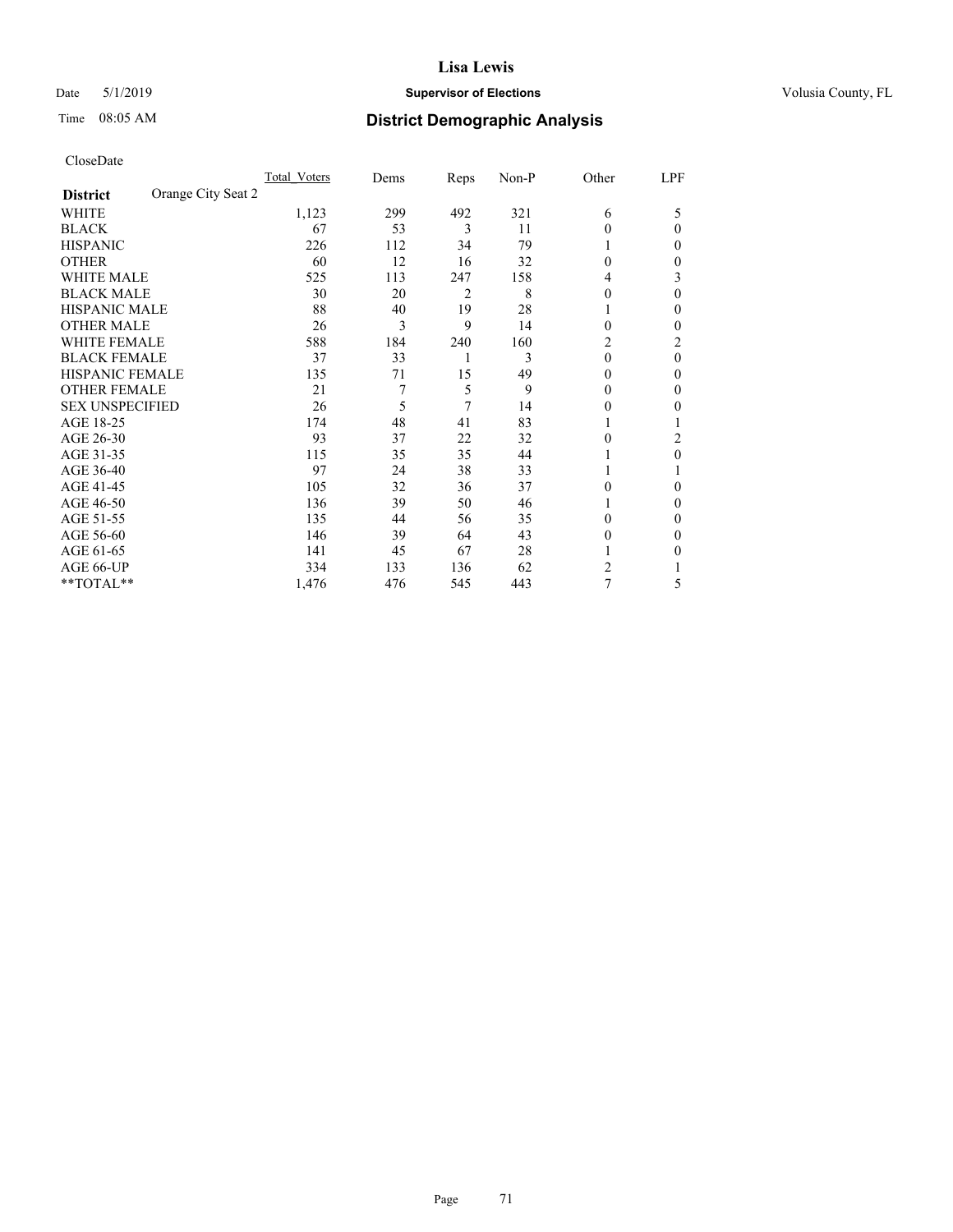## Date 5/1/2019 **Supervisor of Elections Supervisor of Elections** Volusia County, FL

# Time 08:05 AM **District Demographic Analysis**

|                                       | Total Voters | Dems | Reps           | Non-P | Other    | LPF      |
|---------------------------------------|--------------|------|----------------|-------|----------|----------|
| Orange City Seat 3<br><b>District</b> |              |      |                |       |          |          |
| WHITE                                 | 1,133        | 321  | 477            | 327   | 5        | 3        |
| <b>BLACK</b>                          | 113          | 85   | $\overline{4}$ | 24    | $\theta$ | 0        |
| <b>HISPANIC</b>                       | 283          | 123  | 45             | 108   |          | 0        |
| <b>OTHER</b>                          | 96           | 26   | 17             | 51    |          |          |
| <b>WHITE MALE</b>                     | 483          | 112  | 209            | 156   | 3        | 3        |
| <b>BLACK MALE</b>                     | 40           | 29   | $\mathbf{0}$   | 11    | $\Omega$ | $\Omega$ |
| <b>HISPANIC MALE</b>                  | 113          | 43   | 26             | 40    | 4        | 0        |
| <b>OTHER MALE</b>                     | 33           | 9    | 6              | 17    | 0        |          |
| <b>WHITE FEMALE</b>                   | 634          | 205  | 264            | 163   | 2        | 0        |
| <b>BLACK FEMALE</b>                   | 71           | 54   | $\overline{4}$ | 13    | $\theta$ | 0        |
| <b>HISPANIC FEMALE</b>                | 164          | 78   | 19             | 64    | 3        | 0        |
| <b>OTHER FEMALE</b>                   | 48           | 14   | 8              | 25    |          | 0        |
| <b>SEX UNSPECIFIED</b>                | 39           | 11   | 7              | 21    | 0        | 0        |
| AGE 18-25                             | 117          | 45   | 18             | 52    |          |          |
| AGE 26-30                             | 93           | 35   | 28             | 28    |          |          |
| AGE 31-35                             | 88           | 26   | 17             | 44    | 0        |          |
| AGE 36-40                             | 102          | 40   | 25             | 35    |          |          |
| AGE 41-45                             | 105          | 40   | 27             | 37    |          | 0        |
| AGE 46-50                             | 117          | 38   | 40             | 37    | 2        | 0        |
| AGE 51-55                             | 98           | 27   | 39             | 31    |          | 0        |
| AGE 56-60                             | 121          | 43   | 44             | 33    |          | 0        |
| AGE 61-65                             | 155          | 49   | 57             | 49    | $\Omega$ | 0        |
| AGE 66-UP                             | 629          | 212  | 248            | 164   | 5        | 0        |
| **TOTAL**                             | 1,625        | 555  | 543            | 510   | 13       | 4        |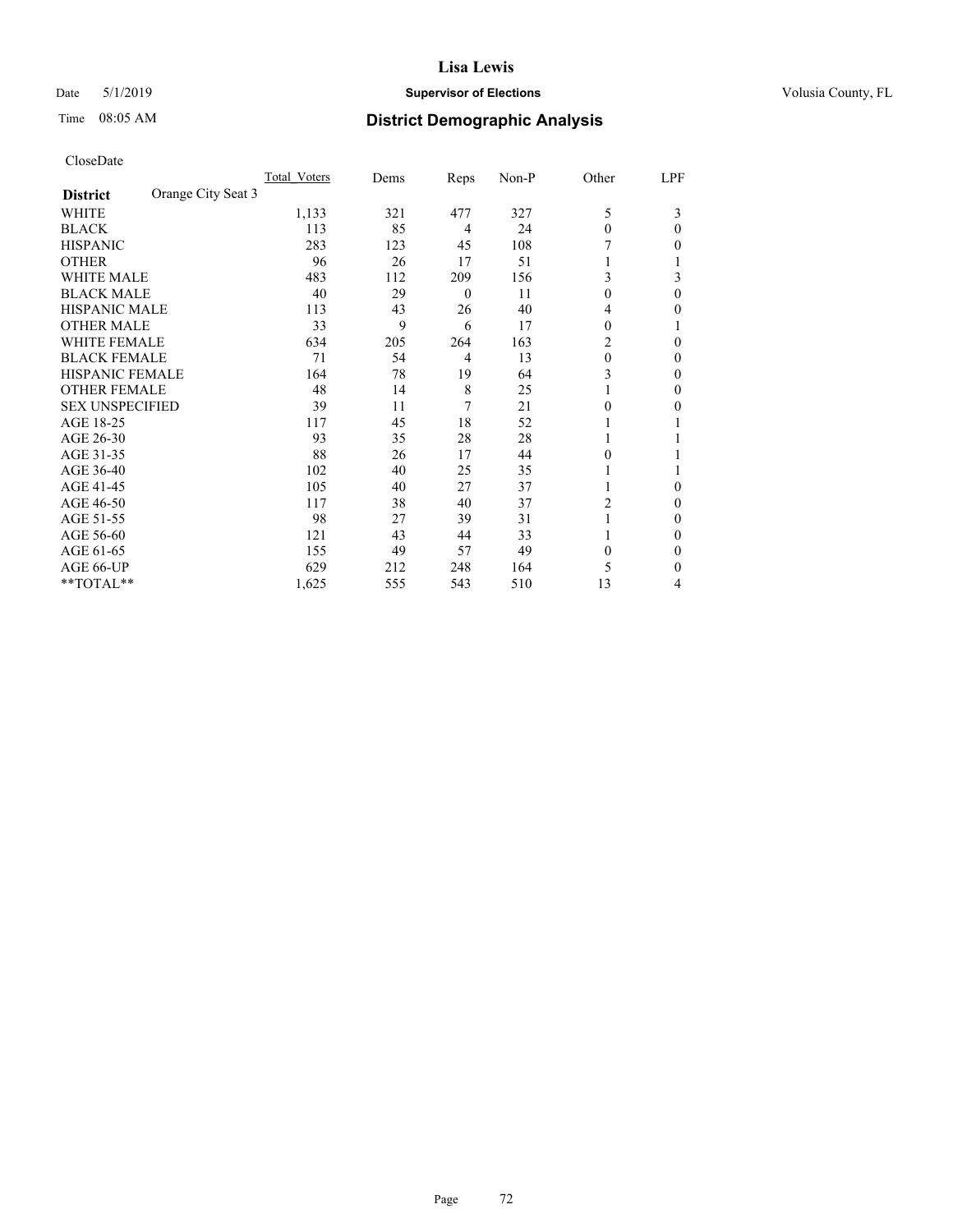## Date 5/1/2019 **Supervisor of Elections Supervisor of Elections** Volusia County, FL

# Time 08:05 AM **District Demographic Analysis**

|                        | Total Voters       | Dems           | Reps           | Non-P | Other          | LPF |
|------------------------|--------------------|----------------|----------------|-------|----------------|-----|
| <b>District</b>        | Orange City Seat 4 |                |                |       |                |     |
| WHITE                  | 1,290              | 381            | 541            | 355   | 8              | 5   |
| <b>BLACK</b>           | 18                 | 14             | $\overline{2}$ | 2     | $\Omega$       | 0   |
| <b>HISPANIC</b>        | 104                | 50             | 17             | 37    | 0              | 0   |
| <b>OTHER</b>           | 67                 | 14             | 15             | 38    | 0              | 0   |
| <b>WHITE MALE</b>      | 604                | 137            | 269            | 192   | 4              | 2   |
| <b>BLACK MALE</b>      |                    | 8<br>5         | 2              | 1     | $\theta$       | 0   |
| <b>HISPANIC MALE</b>   | 50                 | 24             | 9              | 17    | 0              | 0   |
| <b>OTHER MALE</b>      | 20                 | 5              | 5              | 10    | 0              | 0   |
| <b>WHITE FEMALE</b>    | 673                | 243            | 262            | 161   | 4              | 3   |
| <b>BLACK FEMALE</b>    | 10                 | 9              | $\theta$       |       | 0              | 0   |
| <b>HISPANIC FEMALE</b> | 52                 | 25             | 8              | 19    | 0              | 0   |
| <b>OTHER FEMALE</b>    | 25                 | 9              | 7              | 9     | $\theta$       | 0   |
| <b>SEX UNSPECIFIED</b> | 36                 | $\overline{2}$ | 12             | 22    | 0              | 0   |
| AGE 18-25              | 143                | 28             | 53             | 60    |                |     |
| AGE 26-30              | 98                 | 22             | 29             | 46    |                | 0   |
| AGE 31-35              | 93                 | 28             | 25             | 40    | 0              | 0   |
| AGE 36-40              | 105                | 40             | 37             | 26    |                |     |
| AGE 41-45              | 95                 | 26             | 29             | 39    |                | 0   |
| AGE 46-50              | 123                | 30             | 53             | 39    | 0              |     |
| AGE 51-55              | 132                | 31             | 52             | 49    | $_{0}$         | 0   |
| AGE 56-60              | 146                | 41             | 60             | 44    | $_{0}$         |     |
| AGE 61-65              | 144                | 51             | 68             | 22    | 2              |     |
| AGE 66-UP              | 400                | 162            | 169            | 67    | $\overline{2}$ | 0   |
| **TOTAL**              | 1,479              | 459            | 575            | 432   | 8              | 5   |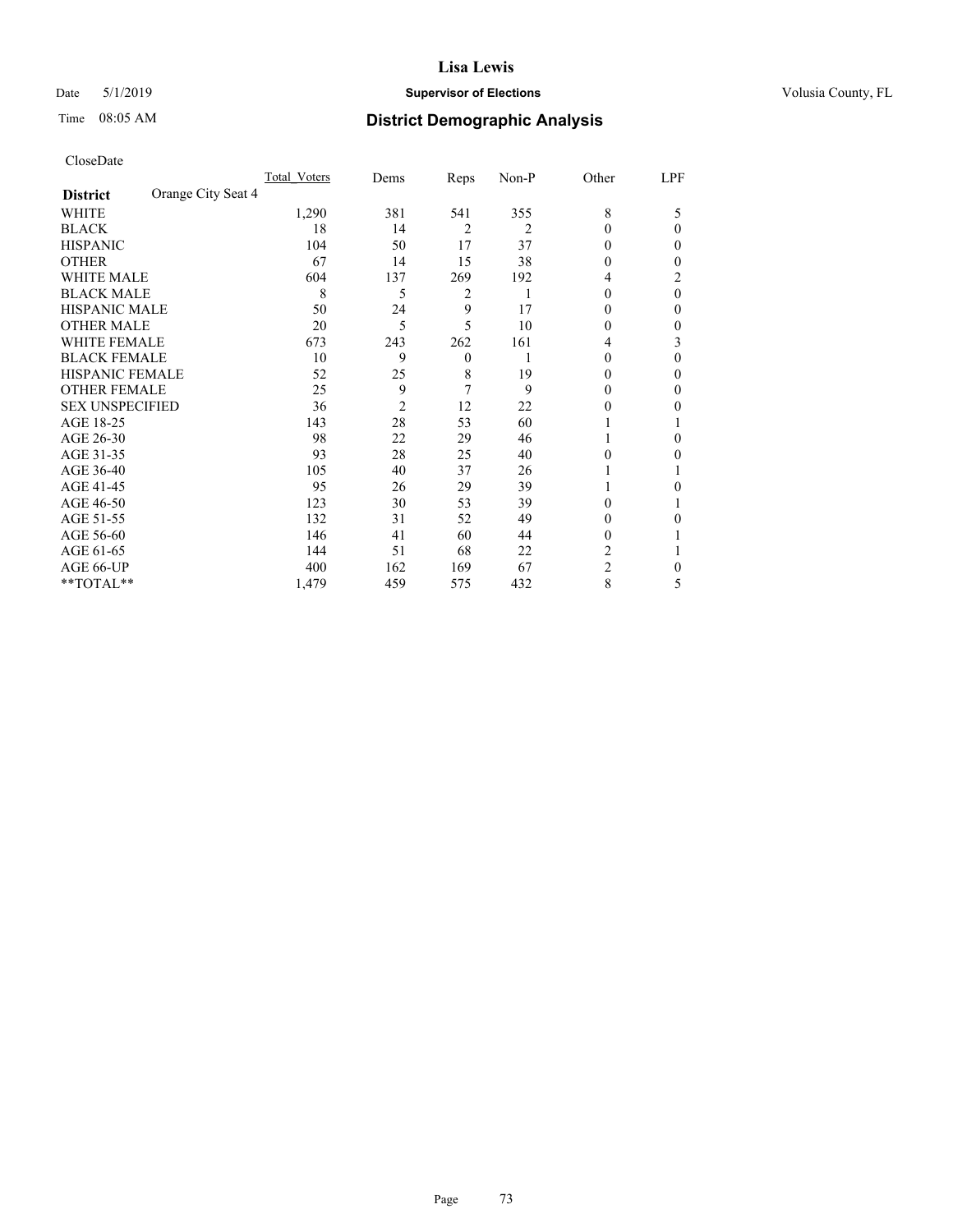## Date 5/1/2019 **Supervisor of Elections Supervisor of Elections** Volusia County, FL

# Time 08:05 AM **District Demographic Analysis**

|                                       | Total Voters | Dems | Reps           | Non-P | Other          | LPF      |
|---------------------------------------|--------------|------|----------------|-------|----------------|----------|
| Orange City Seat 5<br><b>District</b> |              |      |                |       |                |          |
| WHITE                                 | 1,573        | 424  | 761            | 376   | 10             | 2        |
| <b>BLACK</b>                          | 125          | 97   | 3              | 24    |                | $\theta$ |
| <b>HISPANIC</b>                       | 177          | 61   | 27             | 88    | 1              | 0        |
| <b>OTHER</b>                          | 77           | 31   | 19             | 27    | $\Omega$       | 0        |
| <b>WHITE MALE</b>                     | 627          | 135  | 321            | 164   | 5              | 2        |
| <b>BLACK MALE</b>                     | 47           | 33   | $\overline{2}$ | 12    | $\theta$       | $\theta$ |
| <b>HISPANIC MALE</b>                  | 71           | 26   | 15             | 29    |                | 0        |
| <b>OTHER MALE</b>                     | 20           | 10   | 3              | 7     | $\theta$       | 0        |
| WHITE FEMALE                          | 934          | 289  | 436            | 204   | 5              | 0        |
| <b>BLACK FEMALE</b>                   | 75           | 63   | 1              | 10    |                | 0        |
| <b>HISPANIC FEMALE</b>                | 100          | 34   | 12             | 54    | $\Omega$       | 0        |
| <b>OTHER FEMALE</b>                   | 43           | 18   | 15             | 10    | $\theta$       | 0        |
| <b>SEX UNSPECIFIED</b>                | 35           | 5    | 5              | 25    | $\Omega$       | 0        |
| AGE 18-25                             | 101          | 31   | 21             | 48    |                | 0        |
| AGE 26-30                             | 81           | 14   | 20             | 44    | 2              |          |
| AGE 31-35                             | 73           | 36   | 17             | 19    | 1              | 0        |
| AGE 36-40                             | 74           | 22   | 20             | 31    | 1              | 0        |
| AGE 41-45                             | 63           | 27   | 14             | 20    | 2              | 0        |
| AGE 46-50                             | 91           | 32   | 33             | 26    | $\theta$       | 0        |
| AGE 51-55                             | 97           | 25   | 36             | 36    | $\theta$       | 0        |
| AGE 56-60                             | 129          | 45   | 44             | 38    | 2              | 0        |
| AGE 61-65                             | 150          | 65   | 44             | 40    | 1              | 0        |
| AGE 66-UP                             | 1,093        | 316  | 561            | 213   | $\overline{c}$ |          |
| **TOTAL**                             | 1,952        | 613  | 810            | 515   | 12             | 2        |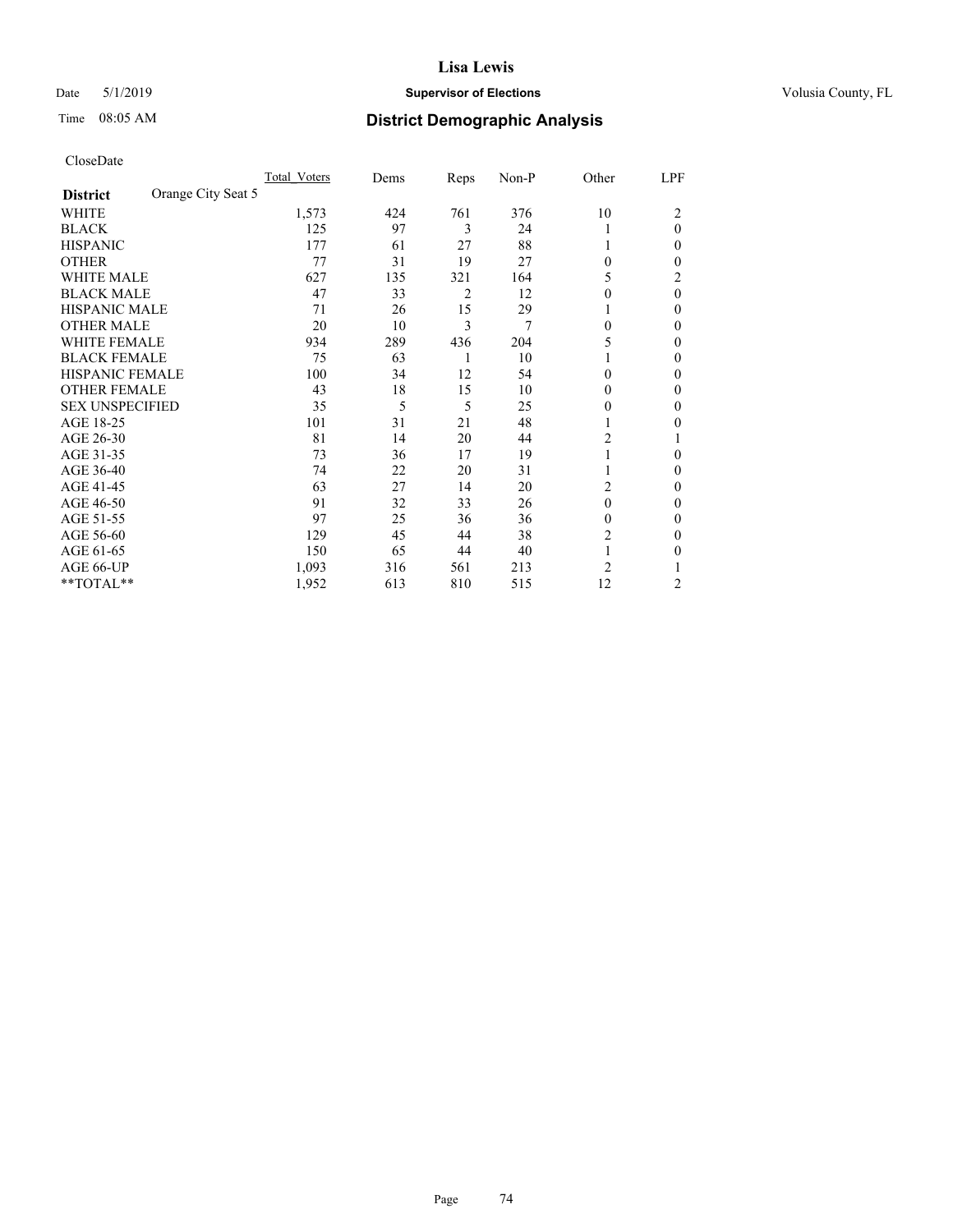## Date 5/1/2019 **Supervisor of Elections Supervisor of Elections** Volusia County, FL

# Time 08:05 AM **District Demographic Analysis**

|                                        | Total Voters | Dems  | Reps           | $Non-P$ | Other          | LPF            |
|----------------------------------------|--------------|-------|----------------|---------|----------------|----------------|
| Ormond Beach Zone 1<br><b>District</b> |              |       |                |         |                |                |
| <b>WHITE</b>                           | 8,056        | 2,218 | 3,774          | 1,994   | 49             | 21             |
| <b>BLACK</b>                           | 122          | 85    | 10             | 27      | $\Omega$       | $\theta$       |
| <b>HISPANIC</b>                        | 196          | 73    | 55             | 63      | 3              | 2              |
| <b>OTHER</b>                           | 445          | 128   | 117            | 197     | 3              | $\theta$       |
| <b>WHITE MALE</b>                      | 3,709        | 855   | 1,838          | 981     | 21             | 14             |
| <b>BLACK MALE</b>                      | 68           | 42    | 6              | 20      | $\mathbf{0}$   | $\theta$       |
| HISPANIC MALE                          | 85           | 28    | 26             | 27      | 3              |                |
| <b>OTHER MALE</b>                      | 171          | 45    | 48             | 78      | $\theta$       | $\theta$       |
| <b>WHITE FEMALE</b>                    | 4,273        | 1,343 | 1,910          | 985     | 28             | 7              |
| <b>BLACK FEMALE</b>                    | 52           | 42    | $\overline{4}$ | 6       | $\theta$       | $\theta$       |
| <b>HISPANIC FEMALE</b>                 | 107          | 42    | 28             | 36      | $\mathbf{0}$   | 1              |
| <b>OTHER FEMALE</b>                    | 207          | 65    | 52             | 87      | 3              | $\theta$       |
| <b>SEX UNSPECIFIED</b>                 | 147          | 42    | 44             | 61      | $\theta$       | $\theta$       |
| AGE 18-25                              | 650          | 153   | 226            | 258     | 9              | 4              |
| AGE 26-30                              | 411          | 108   | 138            | 157     | 8              | $\theta$       |
| AGE 31-35                              | 481          | 108   | 192            | 171     | 5              | 5              |
| AGE 36-40                              | 479          | 130   | 177            | 168     |                | 3              |
| AGE 41-45                              | 483          | 134   | 193            | 148     | 3              | 5              |
| AGE 46-50                              | 635          | 151   | 290            | 189     | 3              | $\overline{2}$ |
| AGE 51-55                              | 756          | 190   | 387            | 175     | $\overline{4}$ | $\mathbf{0}$   |
| AGE 56-60                              | 823          | 233   | 392            | 194     | 4              | $\theta$       |
| AGE 61-65                              | 968          | 301   | 471            | 189     | 6              |                |
| AGE 66-UP                              | 3,133        | 996   | 1,490          | 632     | 12             | 3              |
| $*$ TOTAL $*$                          | 8,819        | 2,504 | 3,956          | 2,281   | 55             | 23             |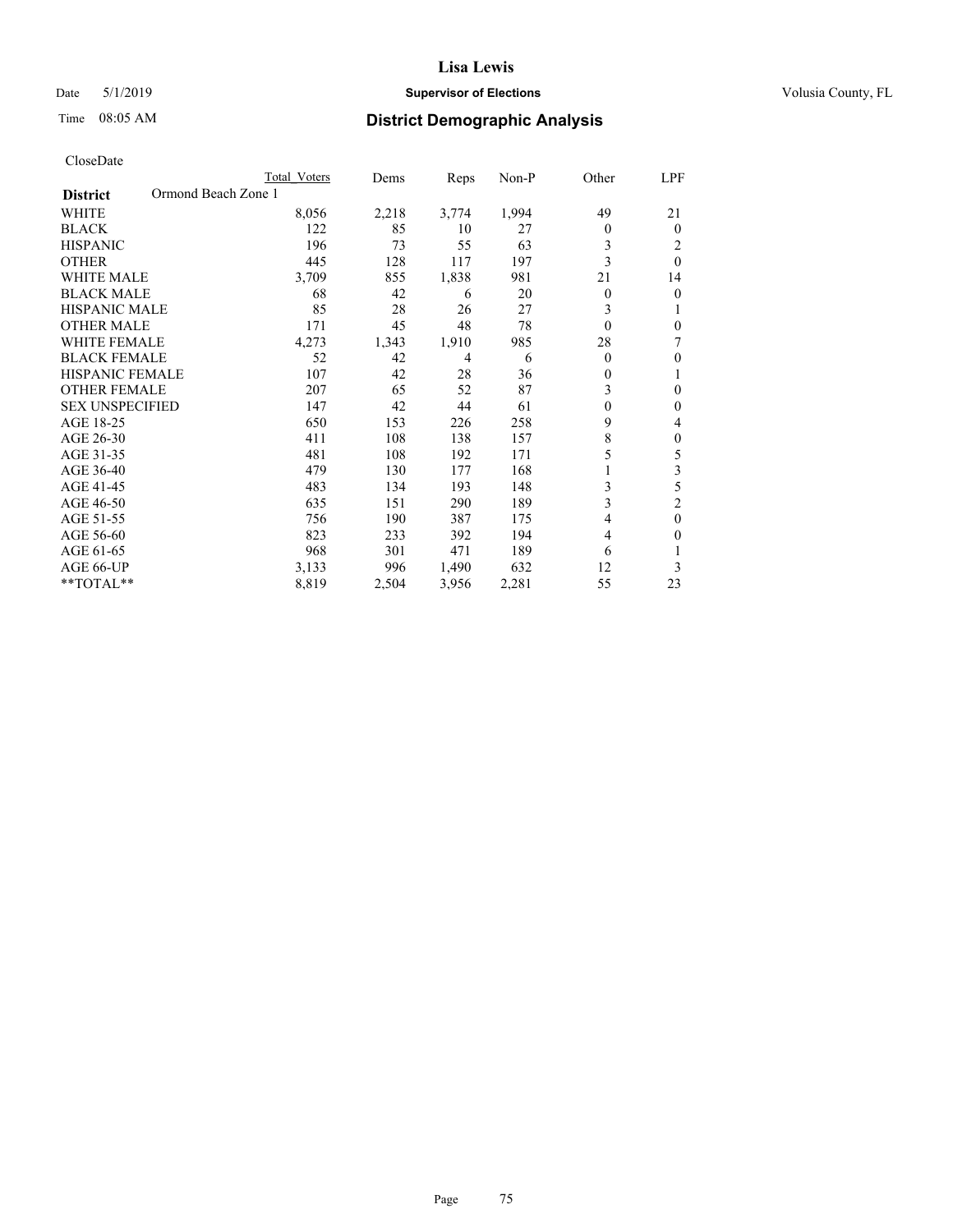## Date 5/1/2019 **Supervisor of Elections Supervisor of Elections** Volusia County, FL

# Time 08:05 AM **District Demographic Analysis**

|                                        | Total Voters | Dems  | Reps  | Non-P | Other          | LPF            |
|----------------------------------------|--------------|-------|-------|-------|----------------|----------------|
| Ormond Beach Zone 2<br><b>District</b> |              |       |       |       |                |                |
| WHITE                                  | 6,074        | 1,950 | 2,313 | 1,748 | 43             | 20             |
| <b>BLACK</b>                           | 402          | 319   | 16    | 66    |                | $\mathbf{0}$   |
| <b>HISPANIC</b>                        | 250          | 109   | 47    | 90    | 3              | 1              |
| <b>OTHER</b>                           | 410          | 141   | 89    | 176   | $\overline{2}$ | $\overline{2}$ |
| <b>WHITE MALE</b>                      | 2,695        | 721   | 1,136 | 806   | 17             | 15             |
| <b>BLACK MALE</b>                      | 161          | 118   | 8     | 34    |                | $\theta$       |
| <b>HISPANIC MALE</b>                   | 87           | 38    | 24    | 24    |                | $\mathbf{0}$   |
| <b>OTHER MALE</b>                      | 147          | 44    | 32    | 67    | $\overline{2}$ | 2              |
| WHITE FEMALE                           | 3,303        | 1,208 | 1,157 | 908   | 25             | 5              |
| <b>BLACK FEMALE</b>                    | 235          | 196   | 8     | 31    | $\theta$       | $\theta$       |
| <b>HISPANIC FEMALE</b>                 | 155          | 70    | 21    | 61    | $\overline{2}$ | 1              |
| <b>OTHER FEMALE</b>                    | 170          | 71    | 45    | 54    | $\theta$       | $\theta$       |
| <b>SEX UNSPECIFIED</b>                 | 183          | 53    | 34    | 95    |                | $\theta$       |
| AGE 18-25                              | 593          | 165   | 159   | 256   | 8              | 5              |
| AGE 26-30                              | 504          | 170   | 123   | 205   | 4              | $\overline{2}$ |
| AGE 31-35                              | 419          | 141   | 115   | 161   |                | 1              |
| AGE 36-40                              | 387          | 115   | 102   | 162   | 6              | 2              |
| AGE 41-45                              | 426          | 151   | 112   | 154   | 4              | 5              |
| AGE 46-50                              | 532          | 156   | 204   | 165   | 5              | $\overline{c}$ |
| AGE 51-55                              | 649          | 196   | 261   | 184   | 5              | 3              |
| AGE 56-60                              | 700          | 242   | 260   | 193   | 4              |                |
| AGE 61-65                              | 711          | 275   | 265   | 166   | 4              |                |
| AGE 66-UP                              | 2,215        | 908   | 864   | 434   | 8              |                |
| **TOTAL**                              | 7,136        | 2,519 | 2,465 | 2,080 | 49             | 23             |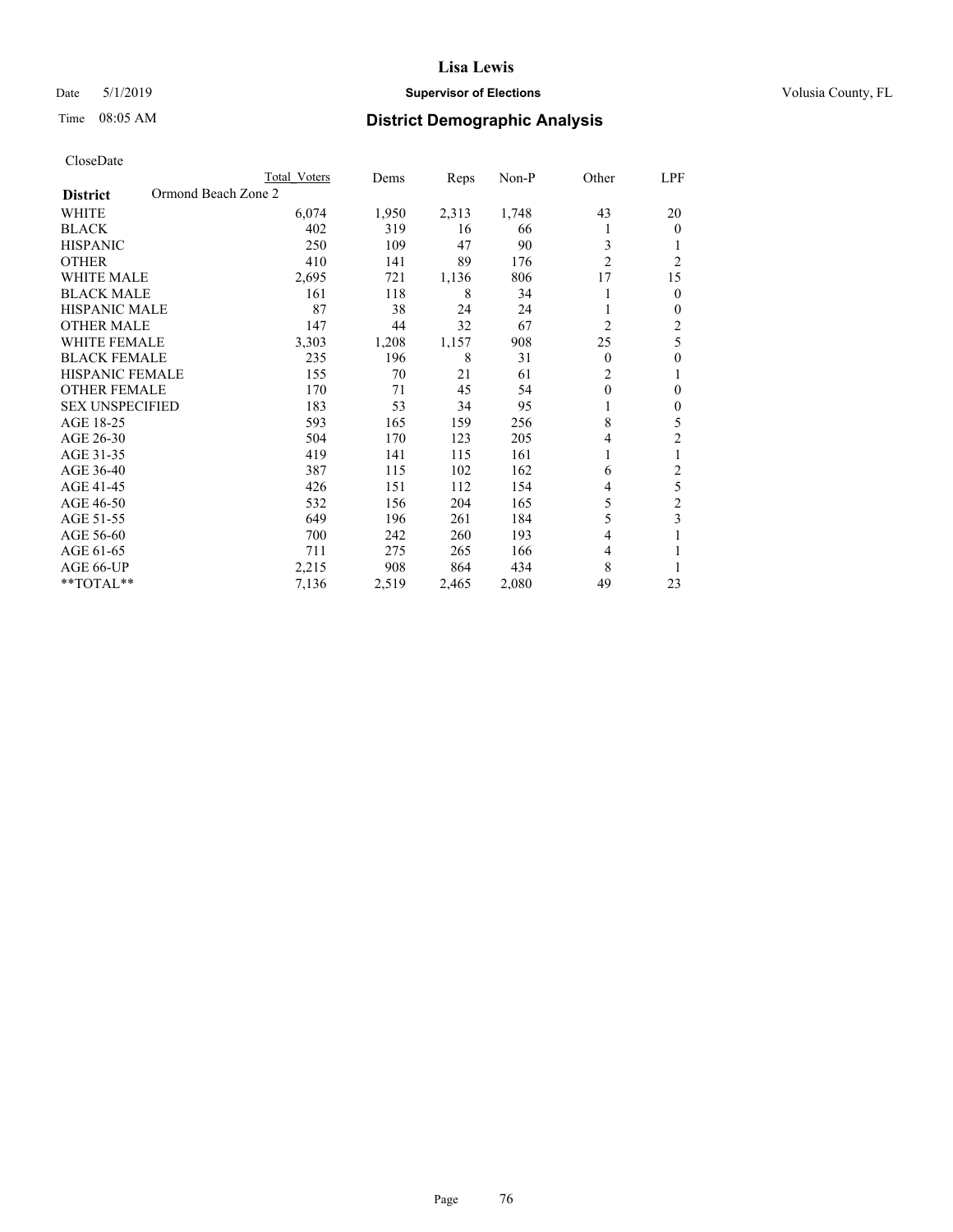### Date 5/1/2019 **Supervisor of Elections Supervisor of Elections** Volusia County, FL

# Time 08:05 AM **District Demographic Analysis**

|                                        | Total Voters | Dems  | Reps  | Non-P | Other          | LPF            |
|----------------------------------------|--------------|-------|-------|-------|----------------|----------------|
| Ormond Beach Zone 3<br><b>District</b> |              |       |       |       |                |                |
| WHITE                                  | 7,553        | 1,932 | 3,746 | 1,807 | 48             | 20             |
| <b>BLACK</b>                           | 342          | 262   | 15    | 61    | 3              |                |
| <b>HISPANIC</b>                        | 288          | 89    | 81    | 114   | 3              |                |
| <b>OTHER</b>                           | 568          | 175   | 134   | 254   | 4              |                |
| <b>WHITE MALE</b>                      | 3,515        | 769   | 1,839 | 867   | 25             | 15             |
| <b>BLACK MALE</b>                      | 142          | 106   | 7     | 28    |                | $\theta$       |
| <b>HISPANIC MALE</b>                   | 134          | 34    | 41    | 56    | $\overline{2}$ |                |
| <b>OTHER MALE</b>                      | 208          | 60    | 49    | 96    | 3              | $\mathbf{0}$   |
| <b>WHITE FEMALE</b>                    | 3,956        | 1,144 | 1,874 | 910   | 23             | 5              |
| <b>BLACK FEMALE</b>                    | 195          | 153   | 8     | 31    | $\overline{2}$ |                |
| <b>HISPANIC FEMALE</b>                 | 147          | 55    | 38    | 53    | 1              | $\theta$       |
| <b>OTHER FEMALE</b>                    | 274          | 95    | 71    | 108   | $\theta$       | $\theta$       |
| <b>SEX UNSPECIFIED</b>                 | 180          | 42    | 49    | 87    |                |                |
| AGE 18-25                              | 849          | 226   | 303   | 305   | 10             | 5              |
| AGE 26-30                              | 514          | 152   | 178   | 177   | 3              | 4              |
| AGE 31-35                              | 581          | 166   | 218   | 190   | 5              | $\overline{c}$ |
| AGE 36-40                              | 521          | 126   | 203   | 186   | 3              | 3              |
| AGE 41-45                              | 512          | 116   | 220   | 166   | 6              | 4              |
| AGE 46-50                              | 627          | 149   | 310   | 160   | 5              | 3              |
| AGE 51-55                              | 775          | 188   | 393   | 188   | 5              |                |
| AGE 56-60                              | 793          | 230   | 372   | 186   | 5              | $\theta$       |
| AGE 61-65                              | 912          | 275   | 458   | 174   | 5              | $\theta$       |
| AGE 66-UP                              | 2,667        | 830   | 1,321 | 504   | 11             |                |
| **TOTAL**                              | 8,751        | 2,458 | 3,976 | 2,236 | 58             | 23             |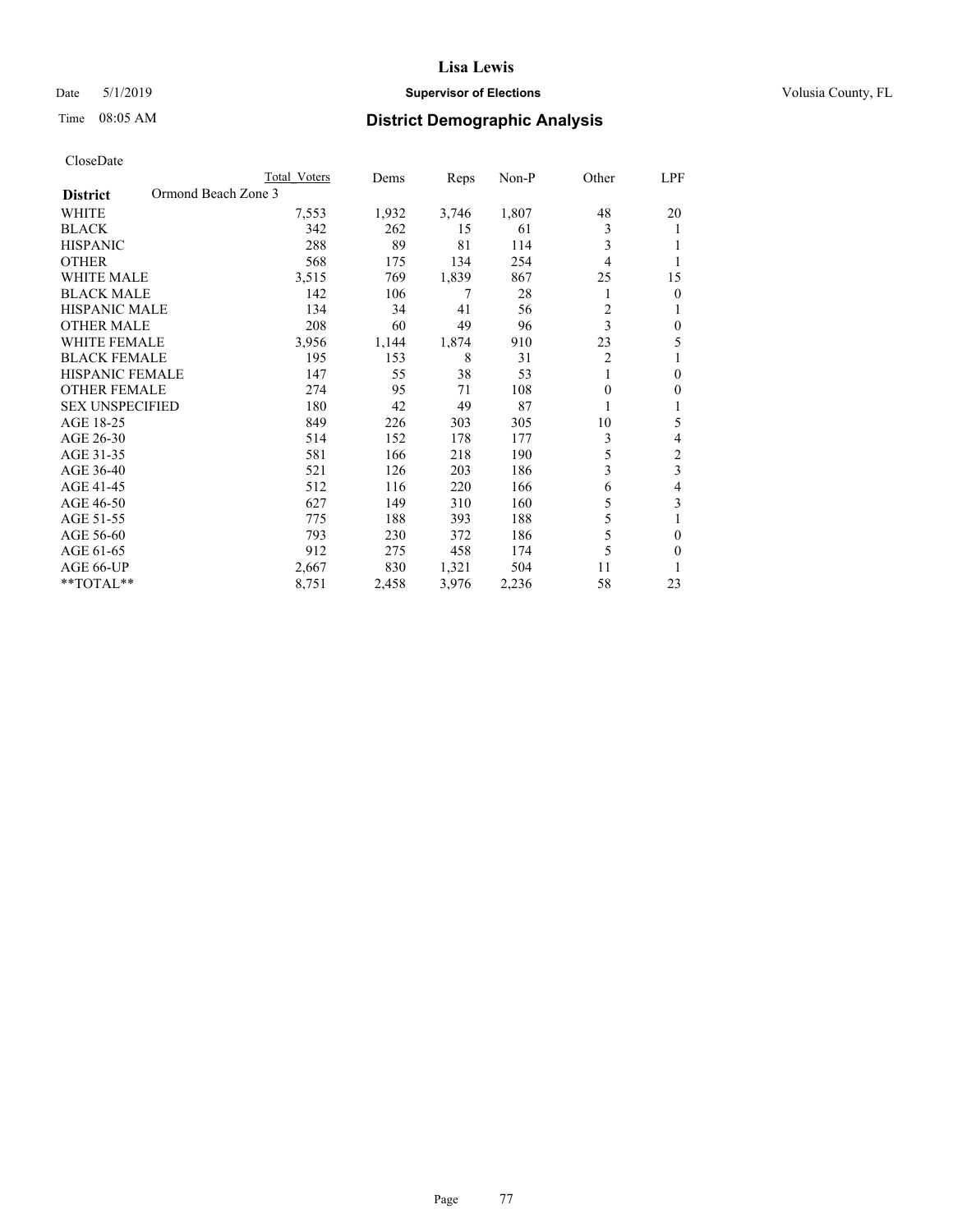### Date 5/1/2019 **Supervisor of Elections Supervisor of Elections** Volusia County, FL

# Time 08:05 AM **District Demographic Analysis**

|                                        | Total Voters | Dems  | Reps  | Non-P | Other            | LPF            |
|----------------------------------------|--------------|-------|-------|-------|------------------|----------------|
| Ormond Beach Zone 4<br><b>District</b> |              |       |       |       |                  |                |
| WHITE                                  | 7,184        | 2,143 | 2,991 | 1,982 | 53               | 15             |
| <b>BLACK</b>                           | 257          | 189   | 16    | 51    | 0                | 1              |
| <b>HISPANIC</b>                        | 194          | 82    | 41    | 69    | 2                | 0              |
| <b>OTHER</b>                           | 396          | 102   | 107   | 184   | 3                | $\theta$       |
| <b>WHITE MALE</b>                      | 3,138        | 803   | 1,347 | 953   | 24               | 11             |
| <b>BLACK MALE</b>                      | 121          | 86    | 6     | 28    | 0                | 1              |
| HISPANIC MALE                          | 90           | 34    | 22    | 33    |                  | $\theta$       |
| <b>OTHER MALE</b>                      | 160          | 40    | 39    | 79    | 2                | $\mathbf{0}$   |
| <b>WHITE FEMALE</b>                    | 3,963        | 1,322 | 1,608 | 1,000 | 29               | 4              |
| <b>BLACK FEMALE</b>                    | 131          | 99    | 9     | 23    | 0                | $\mathbf{0}$   |
| <b>HISPANIC FEMALE</b>                 | 102          | 47    | 19    | 35    |                  | $\theta$       |
| <b>OTHER FEMALE</b>                    | 156          | 46    | 43    | 66    |                  | $\theta$       |
| <b>SEX UNSPECIFIED</b>                 | 170          | 39    | 62    | 69    | $\boldsymbol{0}$ | $\theta$       |
| AGE 18-25                              | 541          | 150   | 148   | 236   | 6                | 1              |
| AGE 26-30                              | 456          | 125   | 154   | 170   | 5                | 2              |
| AGE 31-35                              | 452          | 147   | 118   | 181   | $\overline{c}$   | 4              |
| AGE 36-40                              | 366          | 94    | 117   | 148   | 3                | 4              |
| AGE 41-45                              | 333          | 75    | 136   | 118   | $\overline{c}$   | 2              |
| AGE 46-50                              | 435          | 116   | 159   | 157   |                  | $\overline{c}$ |
| AGE 51-55                              | 557          | 150   | 239   | 163   | 5                | $\theta$       |
| AGE 56-60                              | 749          | 230   | 318   | 193   | 8                | $\theta$       |
| AGE 61-65                              | 838          | 281   | 348   | 201   | 8                | $\theta$       |
| AGE 66-UP                              | 3,304        | 1,148 | 1,418 | 719   | 18               |                |
| **TOTAL**                              | 8,031        | 2,516 | 3,155 | 2,286 | 58               | 16             |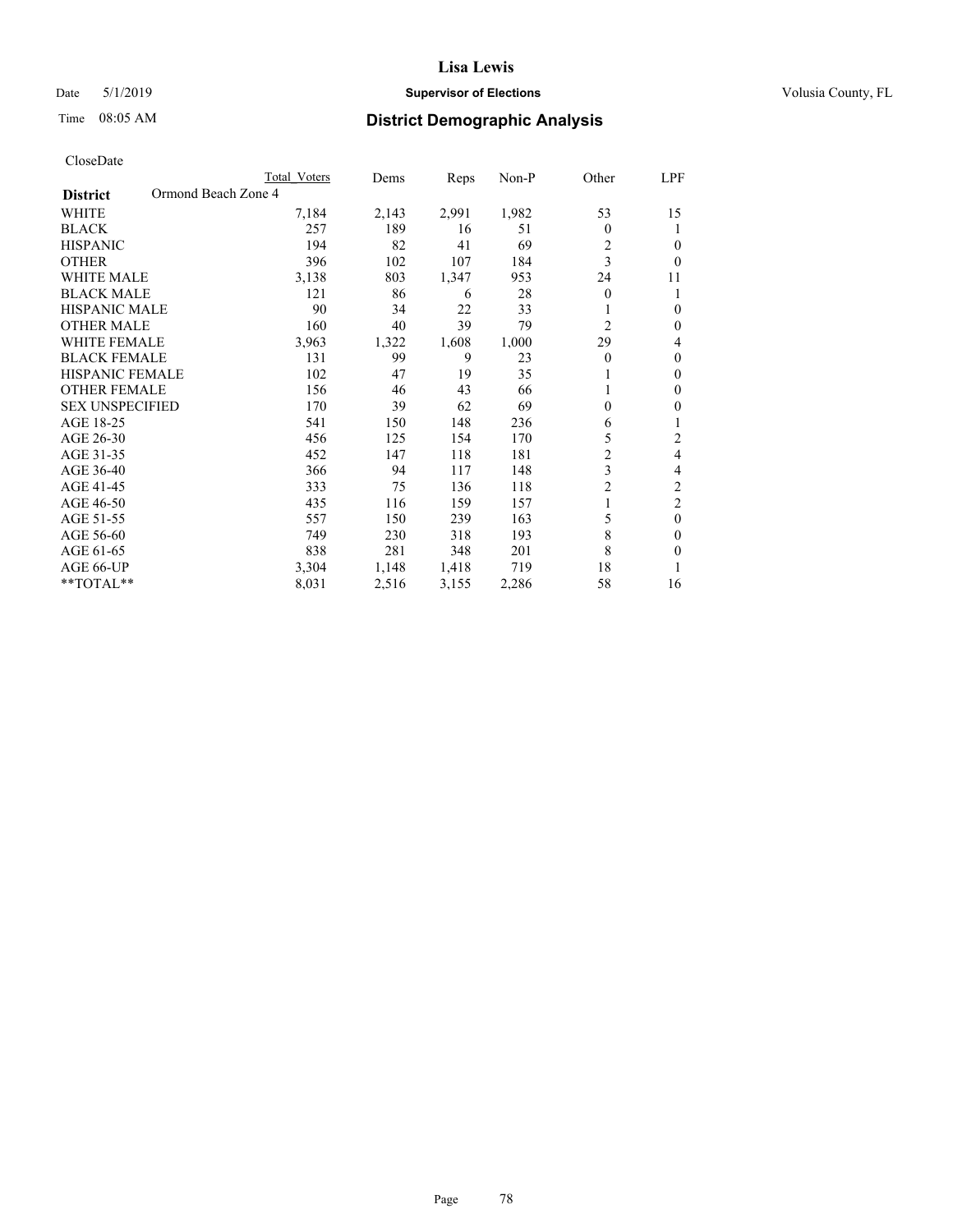## Date 5/1/2019 **Supervisor of Elections Supervisor of Elections** Volusia County, FL

# Time 08:05 AM **District Demographic Analysis**

|                        |         | Total Voters | Dems | Reps         | Non-P          | Other    | LPF      |
|------------------------|---------|--------------|------|--------------|----------------|----------|----------|
| <b>District</b>        | Pierson |              |      |              |                |          |          |
| WHITE                  |         | 586          | 165  | 297          | 116            | 4        | 4        |
| <b>BLACK</b>           |         | 46           | 38   | 1            | 7              | $\Omega$ | $\Omega$ |
| <b>HISPANIC</b>        |         | 181          | 81   | 12           | 88             | $\Omega$ | 0        |
| <b>OTHER</b>           |         | 33           | 7    | 7            | 19             | 0        | 0        |
| <b>WHITE MALE</b>      |         | 290          | 78   | 144          | 61             | 3        | 4        |
| <b>BLACK MALE</b>      |         | 21           | 18   | 1            | $\overline{2}$ | $\Omega$ | $\Omega$ |
| <b>HISPANIC MALE</b>   |         | 90           | 43   | 6            | 41             | 0        | 0        |
| <b>OTHER MALE</b>      |         | 18           | 3    | 5            | 10             | 0        | 0        |
| <b>WHITE FEMALE</b>    |         | 291          | 87   | 149          | 54             |          | 0        |
| <b>BLACK FEMALE</b>    |         | 25           | 20   | $\mathbf{0}$ | 5              | 0        | 0        |
| <b>HISPANIC FEMALE</b> |         | 86           | 36   | 6            | 44             | 0        | 0        |
| <b>OTHER FEMALE</b>    |         | 8            | 3    | 1            | 4              | 0        | 0        |
| <b>SEX UNSPECIFIED</b> |         | 17           | 3    | 5            | 9              | $\Omega$ | 0        |
| AGE 18-25              |         | 113          | 31   | 26           | 55             | $_{0}$   |          |
| AGE 26-30              |         | 79           | 31   | 19           | 28             | 0        |          |
| AGE 31-35              |         | 66           | 21   | 21           | 24             | 0        | 0        |
| AGE 36-40              |         | 59           | 14   | 20           | 24             | 0        |          |
| AGE 41-45              |         | 47           | 12   | 16           | 18             | 0        |          |
| AGE 46-50              |         | 61           | 19   | 25           | 17             | 0        | 0        |
| AGE 51-55              |         | 53           | 17   | 22           | 13             |          | 0        |
| AGE 56-60              |         | 81           | 31   | 32           | 17             |          | 0        |
| AGE 61-65              |         | 102          | 36   | 48           | 18             | 0        | 0        |
| AGE 66-UP              |         | 185          | 79   | 88           | 16             | 2        | 0        |
| **TOTAL**              |         | 846          | 291  | 317          | 230            | 4        | 4        |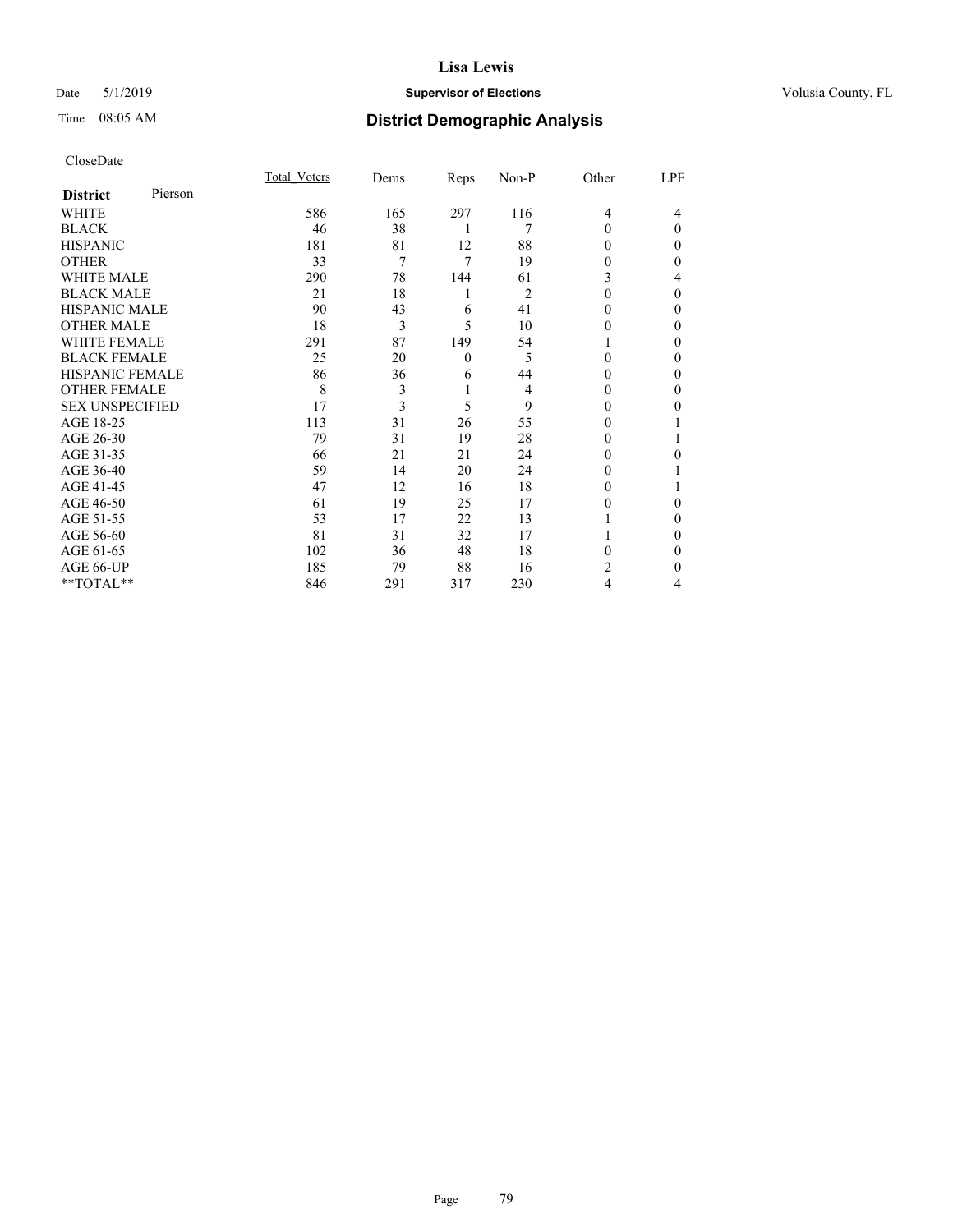## Date 5/1/2019 **Supervisor of Elections Supervisor of Elections** Volusia County, FL

# Time 08:05 AM **District Demographic Analysis**

|                        |             | Total Voters | Dems | Reps           | Non-P    | Other    | LPF            |
|------------------------|-------------|--------------|------|----------------|----------|----------|----------------|
| <b>District</b>        | Ponce Inlet |              |      |                |          |          |                |
| WHITE                  |             | 2,986        | 676  | 1,581          | 689      | 32       | 8              |
| <b>BLACK</b>           |             | 11           | 3    | 4              | 4        | $\theta$ | $\theta$       |
| <b>HISPANIC</b>        |             | 62           | 14   | 26             | 21       | 0        |                |
| <b>OTHER</b>           |             | 110          | 28   | 44             | 38       | 0        | $\theta$       |
| <b>WHITE MALE</b>      |             | 1,447        | 272  | 791            | 364      | 15       | 5              |
| <b>BLACK MALE</b>      |             | 7            |      | 2              | 4        | $\theta$ | $\mathbf{0}$   |
| <b>HISPANIC MALE</b>   |             | 24           | 5    | 11             | 8        | $_{0}$   | $\mathbf{0}$   |
| <b>OTHER MALE</b>      |             | 42           | 12   | 17             | 13       | 0        | $\mathbf{0}$   |
| <b>WHITE FEMALE</b>    |             | 1,513        | 396  | 782            | 315      | 17       | 3              |
| <b>BLACK FEMALE</b>    |             | 4            | 2    | $\overline{2}$ | $\Omega$ | $\theta$ | $\theta$       |
| <b>HISPANIC FEMALE</b> |             | 38           | 9    | 15             | 13       | $_{0}$   | 1              |
| <b>OTHER FEMALE</b>    |             | 44           | 12   | 17             | 15       | 0        | $\theta$       |
| <b>SEX UNSPECIFIED</b> |             | 50           | 12   | 18             | 20       | 0        | $\theta$       |
| AGE 18-25              |             | 157          | 30   | 63             | 59       | 4        | 1              |
| AGE 26-30              |             | 93           | 19   | 36             | 35       |          | 2              |
| AGE 31-35              |             | 65           | 19   | 25             | 21       | 0        | $\theta$       |
| AGE 36-40              |             | 90           | 22   | 36             | 32       | 0        | $\mathbf{0}$   |
| AGE 41-45              |             | 101          | 13   | 49             | 38       |          | $\mathbf{0}$   |
| AGE 46-50              |             | 154          | 41   | 71             | 38       | 2        | 2              |
| AGE 51-55              |             | 222          | 40   | 121            | 58       |          | $\overline{c}$ |
| AGE 56-60              |             | 346          | 82   | 193            | 69       |          |                |
| AGE 61-65              |             | 432          | 90   | 239            | 90       | 13       | $\theta$       |
| AGE 66-UP              |             | 1,509        | 365  | 822            | 312      | 9        | 1              |
| **TOTAL**              |             | 3,169        | 721  | 1,655          | 752      | 32       | 9              |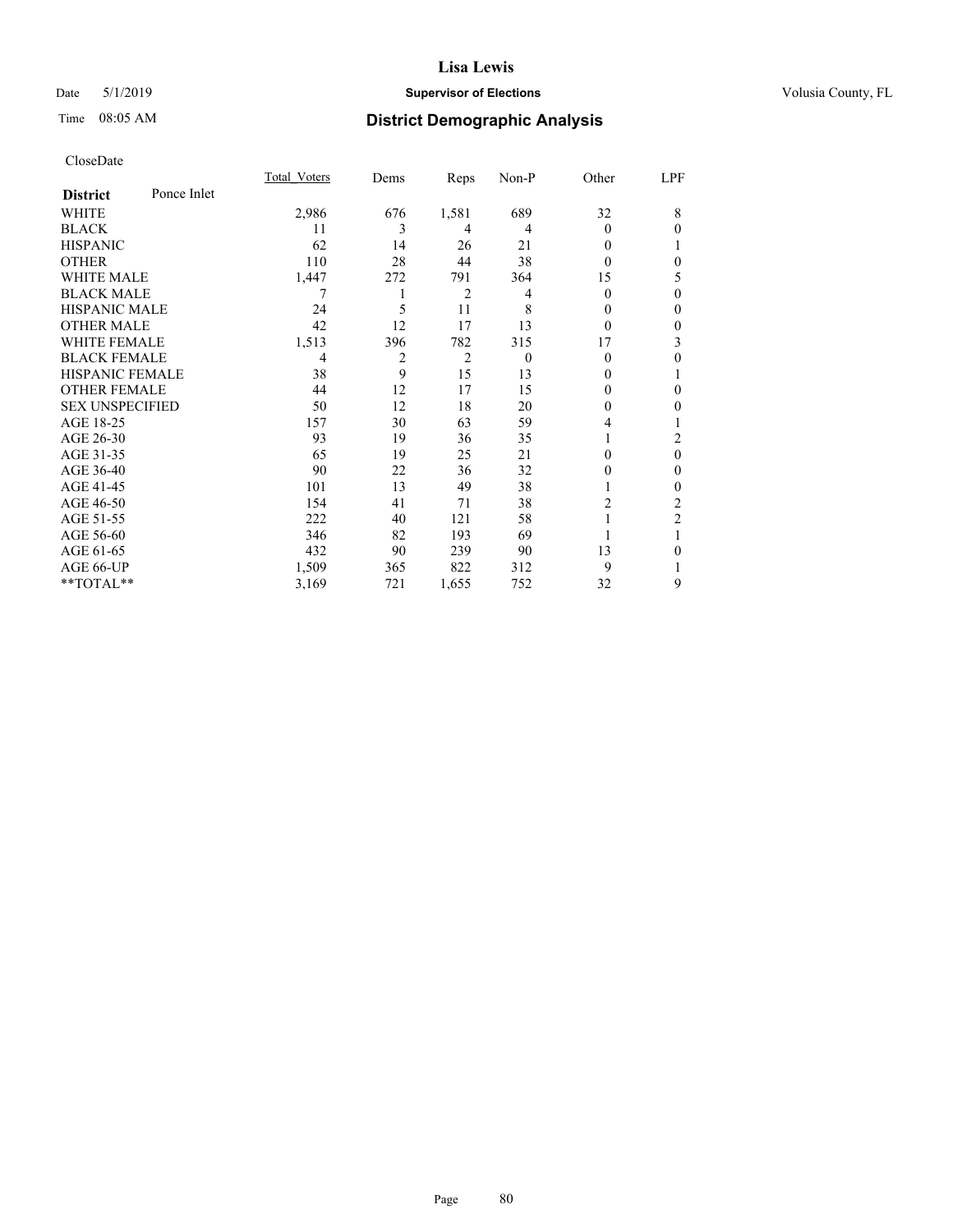### Date 5/1/2019 **Supervisor of Elections Supervisor of Elections** Volusia County, FL

# Time 08:05 AM **District Demographic Analysis**

|                        | Total Voters           | Dems  | Reps  | Non-P | Other          | LPF            |
|------------------------|------------------------|-------|-------|-------|----------------|----------------|
| <b>District</b>        | Port Orange District 1 |       |       |       |                |                |
| WHITE                  | 8,629                  | 2,670 | 3,112 | 2,754 | 69             | 24             |
| <b>BLACK</b>           | 205                    | 139   | 15    | 49    | 2              | $\mathbf{0}$   |
| <b>HISPANIC</b>        | 354                    | 126   | 70    | 154   | 3              |                |
| <b>OTHER</b>           | 412                    | 116   | 94    | 194   | 6              | $\overline{2}$ |
| <b>WHITE MALE</b>      | 3,913                  | 1,012 | 1,546 | 1,307 | 33             | 15             |
| <b>BLACK MALE</b>      | 89                     | 58    | 10    | 20    |                | $\theta$       |
| <b>HISPANIC MALE</b>   | 156                    | 55    | 31    | 69    |                | $\mathbf{0}$   |
| <b>OTHER MALE</b>      | 138                    | 33    | 31    | 70    | $\overline{c}$ | $\overline{2}$ |
| <b>WHITE FEMALE</b>    | 4,600                  | 1,632 | 1,522 | 1,401 | 36             | 9              |
| <b>BLACK FEMALE</b>    | 113                    | 79    | 5     | 28    |                | $\theta$       |
| <b>HISPANIC FEMALE</b> | 187                    | 68    | 37    | 79    | $\overline{2}$ |                |
| <b>OTHER FEMALE</b>    | 177                    | 59    | 53    | 64    | 1              | $\theta$       |
| <b>SEX UNSPECIFIED</b> | 227                    | 55    | 56    | 113   | 3              | $\theta$       |
| AGE 18-25              | 779                    | 227   | 155   | 374   | 19             | 4              |
| AGE 26-30              | 649                    | 180   | 167   | 290   | 10             | $\overline{c}$ |
| AGE 31-35              | 579                    | 179   | 132   | 258   | 5              | 5              |
| AGE 36-40              | 568                    | 154   | 168   | 237   | $\overline{4}$ | 5              |
| AGE 41-45              | 537                    | 148   | 155   | 221   | 6              | 7              |
| AGE 46-50              | 632                    | 194   | 210   | 224   | 3              |                |
| AGE 51-55              | 801                    | 230   | 303   | 263   | 5              | $\theta$       |
| AGE 56-60              | 1,010                  | 322   | 373   | 305   | 9              |                |
| AGE 61-65              | 1,043                  | 372   | 418   | 251   | $\overline{c}$ | $\theta$       |
| AGE 66-UP              | 3,002                  | 1,045 | 1,210 | 728   | 17             | $\overline{c}$ |
| **TOTAL**              | 9,600                  | 3,051 | 3,291 | 3,151 | 80             | 27             |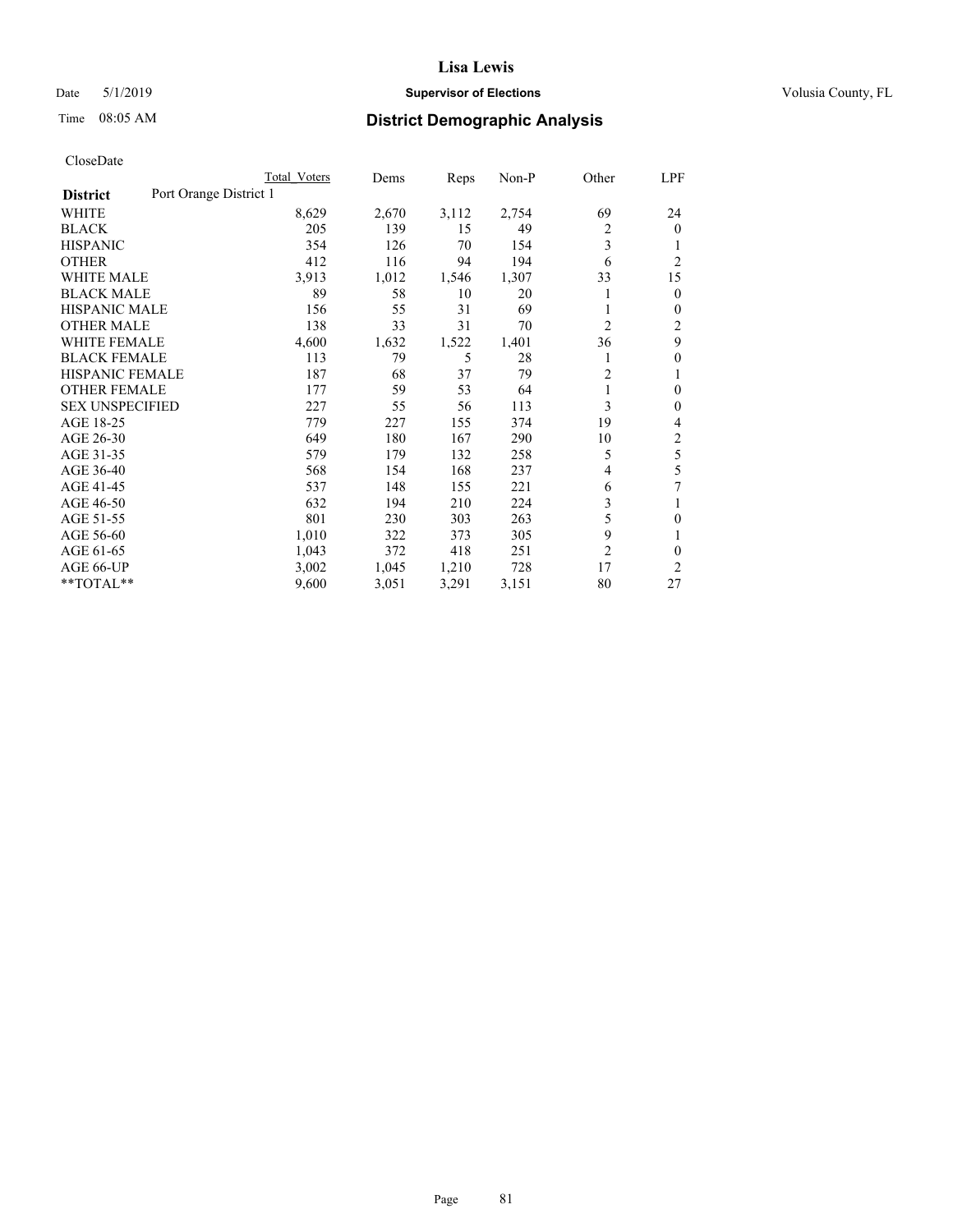## Date 5/1/2019 **Supervisor of Elections Supervisor of Elections** Volusia County, FL

# Time 08:05 AM **District Demographic Analysis**

|                        | Total Voters           | Dems  | Reps  | Non-P | Other          | LPF            |
|------------------------|------------------------|-------|-------|-------|----------------|----------------|
| <b>District</b>        | Port Orange District 2 |       |       |       |                |                |
| <b>WHITE</b>           | 9,025                  | 2,683 | 3,601 | 2,639 | 75             | 27             |
| <b>BLACK</b>           | 464                    | 342   | 20    | 96    | 4              | 2              |
| <b>HISPANIC</b>        | 434                    | 168   | 90    | 171   | 5              | $\theta$       |
| <b>OTHER</b>           | 553                    | 181   | 107   | 258   | 5              | $\overline{2}$ |
| <b>WHITE MALE</b>      | 4,020                  | 1,010 | 1,707 | 1,244 | 42             | 17             |
| <b>BLACK MALE</b>      | 168                    | 115   | 9     | 42    | 2              | $\mathbf{0}$   |
| <b>HISPANIC MALE</b>   | 217                    | 77    | 52    | 84    | 4              | $\mathbf{0}$   |
| <b>OTHER MALE</b>      | 204                    | 57    | 49    | 94    | $\overline{2}$ | $\overline{2}$ |
| <b>WHITE FEMALE</b>    | 4,873                  | 1,637 | 1,847 | 1,347 | 32             | 10             |
| <b>BLACK FEMALE</b>    | 288                    | 220   | 11    | 54    | 2              | 1              |
| <b>HISPANIC FEMALE</b> | 212                    | 88    | 38    | 85    | 1              | $\theta$       |
| <b>OTHER FEMALE</b>    | 249                    | 98    | 39    | 109   | 3              | $\theta$       |
| <b>SEX UNSPECIFIED</b> | 245                    | 72    | 66    | 105   | 1              | 1              |
| AGE 18-25              | 942                    | 275   | 238   | 405   | 20             | 4              |
| AGE 26-30              | 789                    | 232   | 223   | 318   | 10             | 6              |
| AGE 31-35              | 689                    | 199   | 183   | 294   | 7              | 6              |
| AGE 36-40              | 635                    | 192   | 206   | 233   | 3              | 1              |
| AGE 41-45              | 526                    | 143   | 191   | 182   | 5              | 5              |
| AGE 46-50              | 621                    | 176   | 242   | 194   | 6              | 3              |
| AGE 51-55              | 808                    | 231   | 320   | 247   |                | 3              |
| AGE 56-60              | 1,030                  | 350   | 405   | 267   | 6              | $\overline{c}$ |
| AGE 61-65              | 999                    | 331   | 424   | 241   | 3              | $\mathbf{0}$   |
| AGE 66-UP              | 3,437                  | 1,245 | 1,386 | 783   | 22             | 1              |
| **TOTAL**              | 10,476                 | 3,374 | 3,818 | 3,164 | 89             | 31             |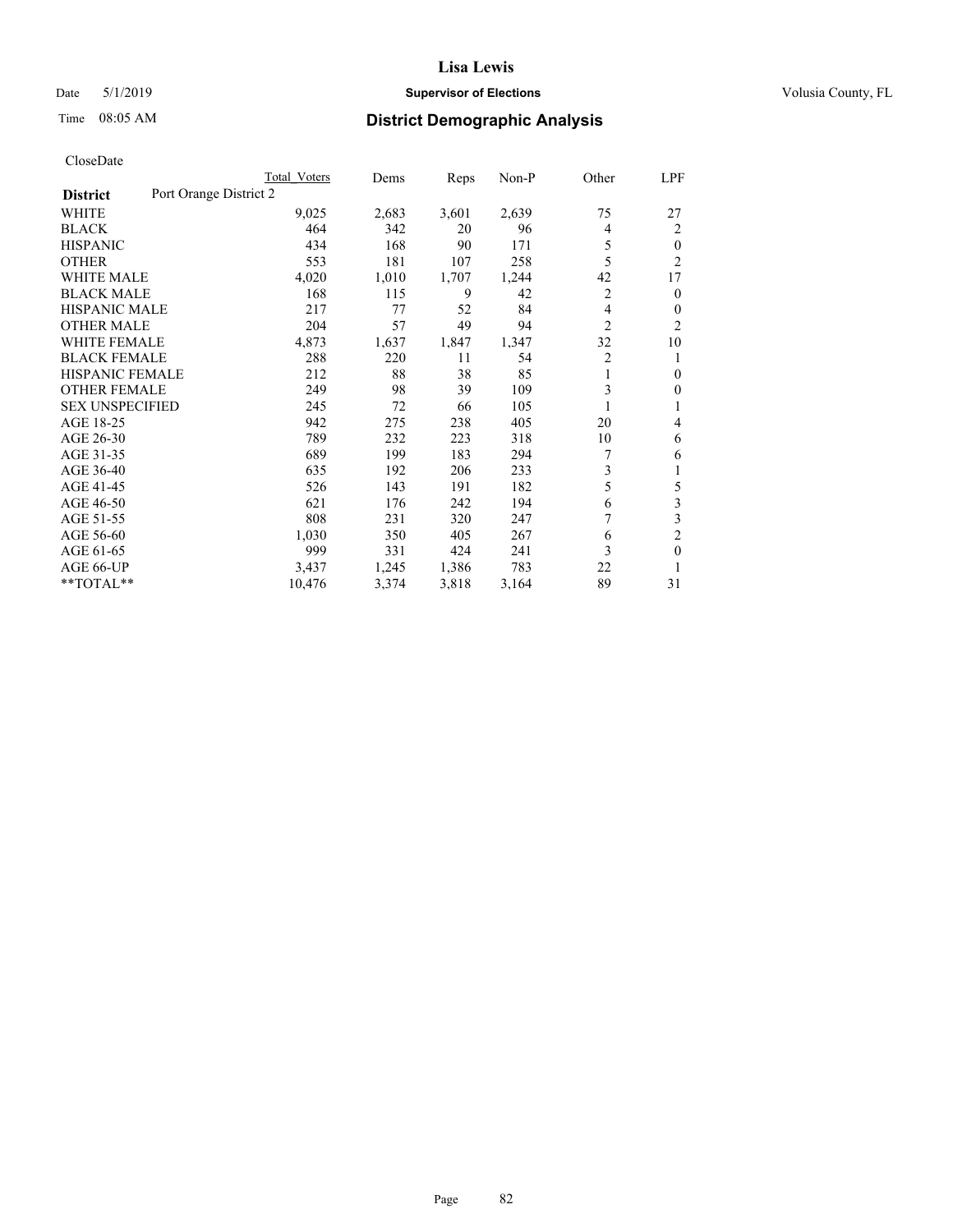### Date 5/1/2019 **Supervisor of Elections Supervisor of Elections** Volusia County, FL

# Time 08:05 AM **District Demographic Analysis**

|                                           | Total Voters | Dems  | Reps  | Non-P | Other          | LPF            |
|-------------------------------------------|--------------|-------|-------|-------|----------------|----------------|
| Port Orange District 3<br><b>District</b> |              |       |       |       |                |                |
| WHITE                                     | 11,101       | 2,980 | 4,857 | 3,124 | 105            | 35             |
| <b>BLACK</b>                              | 422          | 314   | 18    | 87    | 2              | 1              |
| <b>HISPANIC</b>                           | 509          | 177   | 111   | 215   | $\overline{2}$ | 4              |
| <b>OTHER</b>                              | 680          | 204   | 176   | 296   | $\overline{4}$ | $\theta$       |
| <b>WHITE MALE</b>                         | 5,005        | 1,125 | 2,305 | 1,491 | 58             | 26             |
| <b>BLACK MALE</b>                         | 188          | 132   | 10    | 44    |                | 1              |
| <b>HISPANIC MALE</b>                      | 231          | 82    | 61    | 84    |                | 3              |
| <b>OTHER MALE</b>                         | 265          | 85    | 66    | 112   | 2              | $\mathbf{0}$   |
| <b>WHITE FEMALE</b>                       | 5,945        | 1,818 | 2,486 | 1,588 | 45             | 8              |
| <b>BLACK FEMALE</b>                       | 230          | 178   | 8     | 43    |                | $\theta$       |
| HISPANIC FEMALE                           | 269          | 92    | 48    | 127   |                | 1              |
| <b>OTHER FEMALE</b>                       | 300          | 100   | 86    | 112   | 2              | $\theta$       |
| <b>SEX UNSPECIFIED</b>                    | 279          | 63    | 92    | 121   | $\overline{2}$ | 1              |
| AGE 18-25                                 | 1,132        | 289   | 367   | 448   | 23             | 5              |
| AGE 26-30                                 | 908          | 246   | 296   | 355   | 8              | 3              |
| AGE 31-35                                 | 841          | 221   | 287   | 319   | 9              | 5              |
| AGE 36-40                                 | 854          | 233   | 284   | 322   | 10             | 5              |
| AGE 41-45                                 | 751          | 219   | 280   | 241   | 8              | 3              |
| AGE 46-50                                 | 859          | 238   | 344   | 268   | 5              | 4              |
| AGE 51-55                                 | 934          | 263   | 392   | 263   | 9              | 7              |
| AGE 56-60                                 | 1,060        | 287   | 482   | 282   | 7              | $\overline{2}$ |
| AGE 61-65                                 | 1,114        | 374   | 476   | 258   | 5              | 1              |
| AGE 66-UP                                 | 4,259        | 1,305 | 1,954 | 966   | 29             | 5              |
| **TOTAL**                                 | 12,712       | 3,675 | 5,162 | 3,722 | 113            | 40             |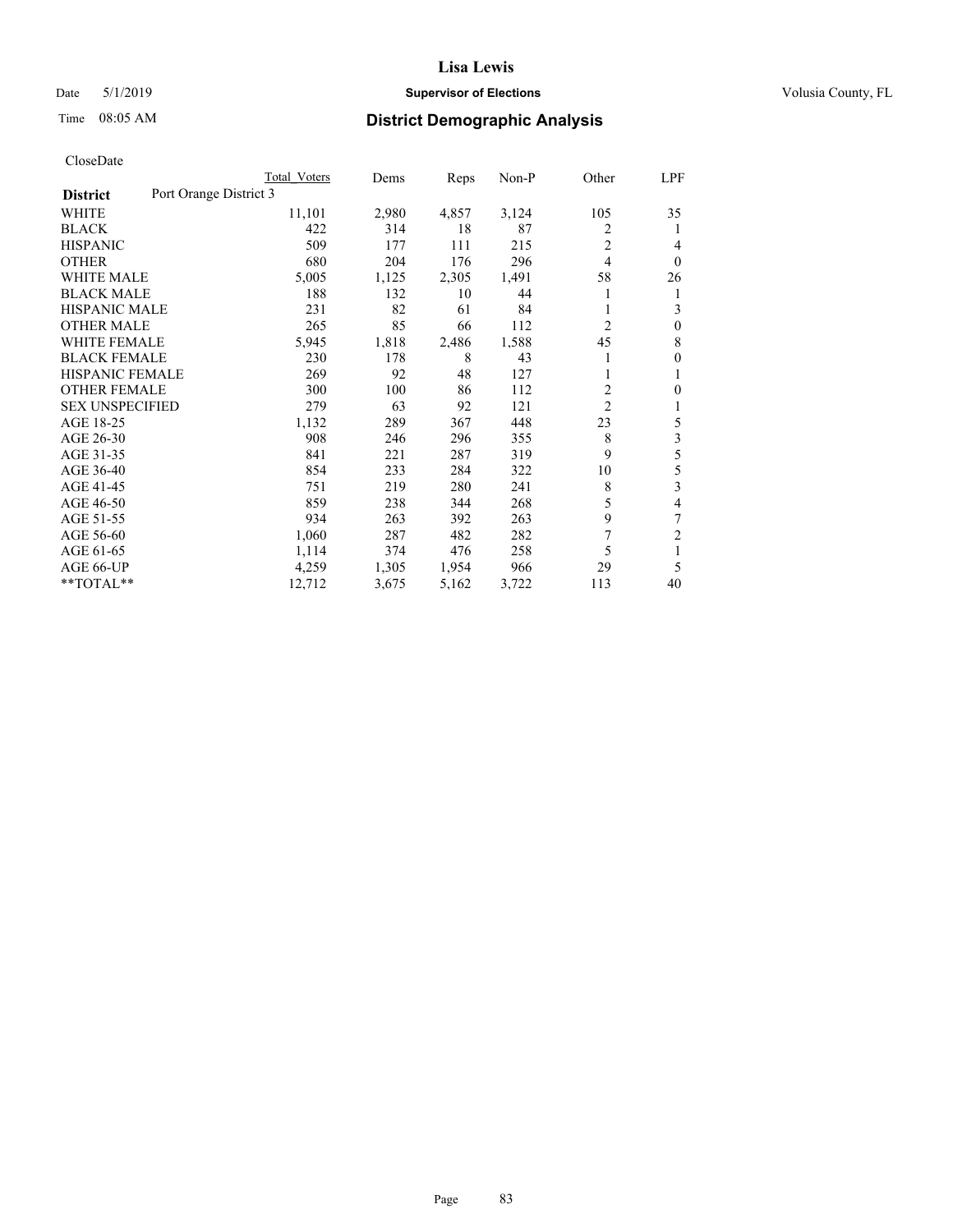## Date 5/1/2019 **Supervisor of Elections Supervisor of Elections** Volusia County, FL

# Time 08:05 AM **District Demographic Analysis**

|                                           | Total Voters | Dems  | Reps  | Non-P | Other          | LPF            |
|-------------------------------------------|--------------|-------|-------|-------|----------------|----------------|
| Port Orange District 4<br><b>District</b> |              |       |       |       |                |                |
| WHITE                                     | 10,050       | 2,717 | 4,577 | 2,647 | 75             | 34             |
| <b>BLACK</b>                              | 319          | 228   | 24    | 66    |                | $\overline{0}$ |
| <b>HISPANIC</b>                           | 419          | 159   | 116   | 142   |                |                |
| <b>OTHER</b>                              | 668          | 222   | 162   | 273   | 9              | $\overline{2}$ |
| <b>WHITE MALE</b>                         | 4,745        | 1,103 | 2,271 | 1,308 | 40             | 23             |
| <b>BLACK MALE</b>                         | 147          | 96    | 17    | 34    | $\theta$       | $\mathbf{0}$   |
| <b>HISPANIC MALE</b>                      | 179          | 62    | 54    | 63    | 0              | $\mathbf{0}$   |
| <b>OTHER MALE</b>                         | 256          | 83    | 70    | 95    | 6              | $\overline{2}$ |
| <b>WHITE FEMALE</b>                       | 5,163        | 1,582 | 2,245 | 1,290 | 35             | 11             |
| <b>BLACK FEMALE</b>                       | 167          | 129   | 7     | 30    |                | $\theta$       |
| <b>HISPANIC FEMALE</b>                    | 233          | 95    | 59    | 77    |                | 1              |
| <b>OTHER FEMALE</b>                       | 296          | 118   | 66    | 109   | 3              | $\theta$       |
| <b>SEX UNSPECIFIED</b>                    | 270          | 58    | 90    | 122   | $\theta$       | $\theta$       |
| AGE 18-25                                 | 1,127        | 300   | 366   | 436   | 19             | 6              |
| AGE 26-30                                 | 639          | 190   | 220   | 220   | 5              | 4              |
| AGE 31-35                                 | 694          | 224   | 214   | 241   | 10             | 5              |
| AGE 36-40                                 | 769          | 215   | 263   | 281   | 7              | 3              |
| AGE 41-45                                 | 863          | 215   | 339   | 295   | 8              | 6              |
| AGE 46-50                                 | 1,041        | 250   | 478   | 304   | 8              | 1              |
| AGE 51-55                                 | 947          | 248   | 451   | 242   | 3              | 3              |
| AGE 56-60                                 | 1,160        | 324   | 560   | 265   | $\overline{7}$ | 4              |
| AGE 61-65                                 | 1,087        | 365   | 507   | 211   | 4              | $\theta$       |
| AGE 66-UP                                 | 3,129        | 995   | 1,481 | 633   | 15             | 5              |
| **TOTAL**                                 | 11,456       | 3,326 | 4,879 | 3,128 | 86             | 37             |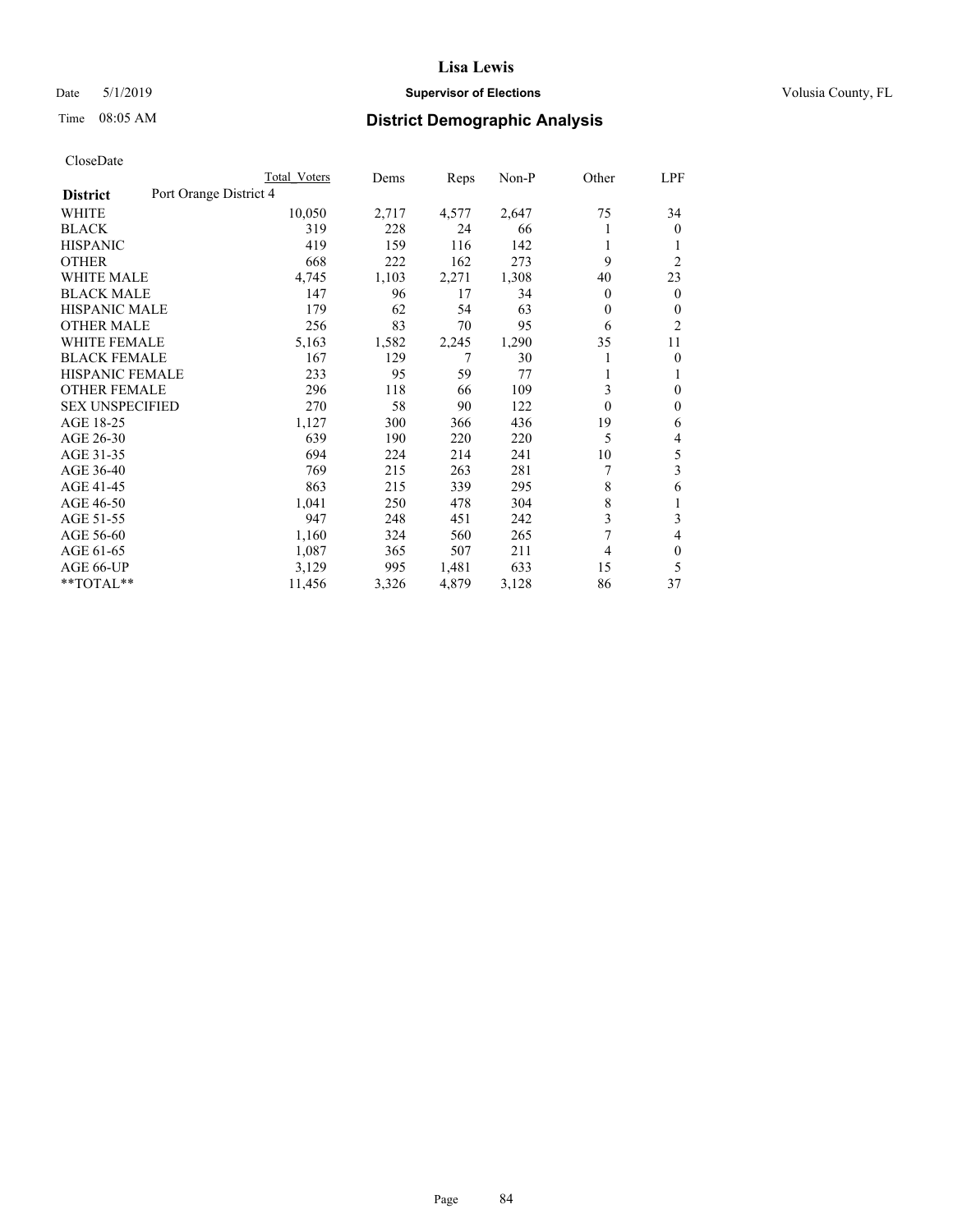## Date 5/1/2019 **Supervisor of Elections Supervisor of Elections** Volusia County, FL

# Time 08:05 AM **District Demographic Analysis**

|                        |               | Total Voters | Dems  | Reps  | Non-P | Other          | LPF              |
|------------------------|---------------|--------------|-------|-------|-------|----------------|------------------|
| <b>District</b>        | South Daytona |              |       |       |       |                |                  |
| WHITE                  |               | 7,056        | 2,220 | 2,703 | 2,045 | 68             | 20               |
| <b>BLACK</b>           |               | 712          | 531   | 21    | 157   | 3              | $\mathbf{0}$     |
| <b>HISPANIC</b>        |               | 286          | 115   | 56    | 112   | 3              | $\overline{0}$   |
| <b>OTHER</b>           |               | 419          | 145   | 89    | 183   |                | 1                |
| <b>WHITE MALE</b>      |               | 3,204        | 839   | 1,340 | 984   | 30             | 11               |
| <b>BLACK MALE</b>      |               | 264          | 184   | 10    | 69    | 1              | $\theta$         |
| <b>HISPANIC MALE</b>   |               | 127          | 38    | 32    | 55    | $\overline{2}$ | $\mathbf{0}$     |
| <b>OTHER MALE</b>      |               | 142          | 50    | 35    | 56    | 1              | $\boldsymbol{0}$ |
| <b>WHITE FEMALE</b>    |               | 3,767        | 1,362 | 1,336 | 1,023 | 38             | 8                |
| <b>BLACK FEMALE</b>    |               | 441          | 343   | 10    | 86    | 2              | $\theta$         |
| <b>HISPANIC FEMALE</b> |               | 150          | 73    | 24    | 52    |                | $\theta$         |
| <b>OTHER FEMALE</b>    |               | 189          | 73    | 46    | 69    | $\Omega$       | 1                |
| <b>SEX UNSPECIFIED</b> |               | 189          | 49    | 36    | 103   | $\theta$       | 1                |
| AGE 18-25              |               | 744          | 217   | 170   | 341   | 10             | 6                |
| AGE 26-30              |               | 653          | 212   | 158   | 271   | 9              | 3                |
| AGE 31-35              |               | 601          | 213   | 149   | 227   | 8              | 4                |
| AGE 36-40              |               | 533          | 197   | 129   | 202   | 5              | $\theta$         |
| AGE 41-45              |               | 477          | 144   | 148   | 176   | 8              | 1                |
| AGE 46-50              |               | 589          | 196   | 218   | 171   |                | 3                |
| AGE 51-55              |               | 695          | 242   | 271   | 176   | 4              | $\overline{c}$   |
| AGE 56-60              |               | 906          | 311   | 359   | 231   | 5              | $\mathbf{0}$     |
| AGE 61-65              |               | 898          | 336   | 343   | 211   | 8              | $\theta$         |
| AGE 66-UP              |               | 2,377        | 943   | 924   | 491   | 17             | 2                |
| **TOTAL**              |               | 8,473        | 3,011 | 2,869 | 2,497 | 75             | 21               |